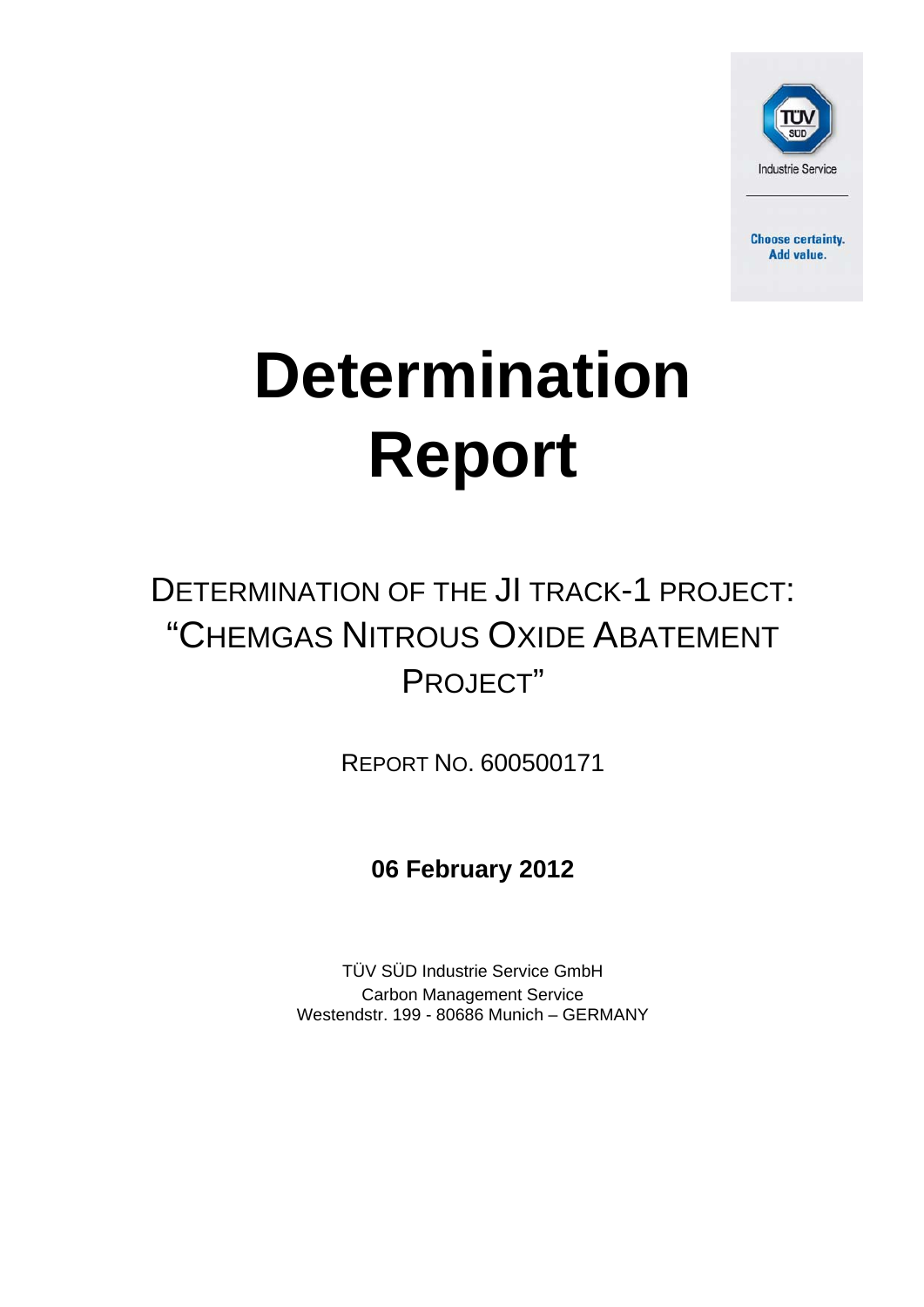

| <b>Report No.</b>                                                                                                                                                                                                                                                                                                                                                                                                                                                                                                                                                                                                                                                                                                                                                                                                                                                                                                                                                                   |  | Date of first issue                                                                                                     | <b>Revision No.</b> |                                                     |                           |                         | Date of this revision   Certificate No.            |
|-------------------------------------------------------------------------------------------------------------------------------------------------------------------------------------------------------------------------------------------------------------------------------------------------------------------------------------------------------------------------------------------------------------------------------------------------------------------------------------------------------------------------------------------------------------------------------------------------------------------------------------------------------------------------------------------------------------------------------------------------------------------------------------------------------------------------------------------------------------------------------------------------------------------------------------------------------------------------------------|--|-------------------------------------------------------------------------------------------------------------------------|---------------------|-----------------------------------------------------|---------------------------|-------------------------|----------------------------------------------------|
| 600500171                                                                                                                                                                                                                                                                                                                                                                                                                                                                                                                                                                                                                                                                                                                                                                                                                                                                                                                                                                           |  | 25/11/2011                                                                                                              | 3.0                 |                                                     | 06/02/2012                |                         |                                                    |
|                                                                                                                                                                                                                                                                                                                                                                                                                                                                                                                                                                                                                                                                                                                                                                                                                                                                                                                                                                                     |  |                                                                                                                         |                     |                                                     |                           |                         |                                                    |
|                                                                                                                                                                                                                                                                                                                                                                                                                                                                                                                                                                                                                                                                                                                                                                                                                                                                                                                                                                                     |  | Subject: Determination of a JI track-1 project                                                                          |                     |                                                     |                           |                         |                                                    |
| <b>Accredited TÜV SÜD Unit:</b>                                                                                                                                                                                                                                                                                                                                                                                                                                                                                                                                                                                                                                                                                                                                                                                                                                                                                                                                                     |  |                                                                                                                         |                     |                                                     | TÜV SÜD Contract Partner: |                         |                                                    |
| TÜV SÜD Industrie Service GmbH<br>Certification Body "climate and energy"<br>Westendstr, 199<br>80686 Munich<br>Germany                                                                                                                                                                                                                                                                                                                                                                                                                                                                                                                                                                                                                                                                                                                                                                                                                                                             |  | TÜV SÜD Industrie Service GmbH<br>Certification Body "climate and energy"<br>Westendstr. 199<br>80686 Munich<br>Germany |                     |                                                     |                           |                         |                                                    |
| Project Participants:                                                                                                                                                                                                                                                                                                                                                                                                                                                                                                                                                                                                                                                                                                                                                                                                                                                                                                                                                               |  |                                                                                                                         |                     |                                                     | Project Site(s):          |                         |                                                    |
| InterAgro - S.C. Chemgas Holding Corporation<br>S.R.L. Romania<br>MGM Carbon Portfolio, S.a.r.l, Sweden                                                                                                                                                                                                                                                                                                                                                                                                                                                                                                                                                                                                                                                                                                                                                                                                                                                                             |  |                                                                                                                         |                     | City of Slobozia, County of Ialomita,<br>Romania    |                           |                         |                                                    |
|                                                                                                                                                                                                                                                                                                                                                                                                                                                                                                                                                                                                                                                                                                                                                                                                                                                                                                                                                                                     |  | Project title: Chemgas Nitrous Oxide Abatement Project                                                                  |                     |                                                     |                           |                         |                                                    |
| JI specific approach based on AM0034 / version<br><b>Applied methodol-</b><br>ogy / Version:<br>05.1.0                                                                                                                                                                                                                                                                                                                                                                                                                                                                                                                                                                                                                                                                                                                                                                                                                                                                              |  |                                                                                                                         |                     |                                                     | Scope(s):                 | 5<br>TA(s): 5.1 and 5.2 |                                                    |
| <b>First PDD Version:</b>                                                                                                                                                                                                                                                                                                                                                                                                                                                                                                                                                                                                                                                                                                                                                                                                                                                                                                                                                           |  |                                                                                                                         |                     |                                                     | <b>Final PDD version:</b> |                         |                                                    |
| Date of issuance:                                                                                                                                                                                                                                                                                                                                                                                                                                                                                                                                                                                                                                                                                                                                                                                                                                                                                                                                                                   |  | 01/12/2010                                                                                                              |                     |                                                     | Date of issuance:         |                         | 26/01/2012                                         |
| Version No.:<br>Publishing date:                                                                                                                                                                                                                                                                                                                                                                                                                                                                                                                                                                                                                                                                                                                                                                                                                                                                                                                                                    |  | 01<br>25/03/2011                                                                                                        |                     |                                                     | Version No.:              |                         | 2.2                                                |
|                                                                                                                                                                                                                                                                                                                                                                                                                                                                                                                                                                                                                                                                                                                                                                                                                                                                                                                                                                                     |  |                                                                                                                         |                     |                                                     |                           |                         |                                                    |
| <b>Estimated Annual Emission Reduction:</b>                                                                                                                                                                                                                                                                                                                                                                                                                                                                                                                                                                                                                                                                                                                                                                                                                                                                                                                                         |  |                                                                                                                         |                     |                                                     |                           |                         | 538,014 tCO <sub>2</sub> e (March - December 2012) |
| <b>Assessment Team Leader:</b>                                                                                                                                                                                                                                                                                                                                                                                                                                                                                                                                                                                                                                                                                                                                                                                                                                                                                                                                                      |  |                                                                                                                         |                     | <b>Certification Body:</b><br><b>Thomas Kleiser</b> |                           |                         |                                                    |
| Olena Maslova<br><b>Further Assessment Team Members:</b>                                                                                                                                                                                                                                                                                                                                                                                                                                                                                                                                                                                                                                                                                                                                                                                                                                                                                                                            |  |                                                                                                                         |                     |                                                     |                           |                         |                                                    |
| Constantin Zaharia                                                                                                                                                                                                                                                                                                                                                                                                                                                                                                                                                                                                                                                                                                                                                                                                                                                                                                                                                                  |  |                                                                                                                         |                     |                                                     |                           |                         |                                                    |
|                                                                                                                                                                                                                                                                                                                                                                                                                                                                                                                                                                                                                                                                                                                                                                                                                                                                                                                                                                                     |  |                                                                                                                         |                     |                                                     |                           |                         |                                                    |
| <b>Summary of the Determination Opinion:</b><br>$\boxtimes$<br>The review of the project design documentation and the subsequent follow-up interviews have<br>provided TÜV SÜD with sufficient evidence to determine the fulfilment of all stated criteria. In<br>our opinion, the project meets all relevant UNFCCC requirements for the JI as well as all the<br>requirements set by host country (Romania) for approving projects under JI track 1. Hence, TÜV<br>SUD will recommend the project for further approval and registration by the DFP of Romania.<br>The review of the project design documentation and the subsequent follow-up interviews have<br>not provided TÜV SÜD with sufficient evidence to determine the fulfilment of all stated criteria.<br>Hence, TÜV SÜD will not recommend the project for registration by the DFP of the host country<br>as a JI track-1 project and will inform the project participants and the Romanian DFP on this<br>decision. |  |                                                                                                                         |                     |                                                     |                           |                         |                                                    |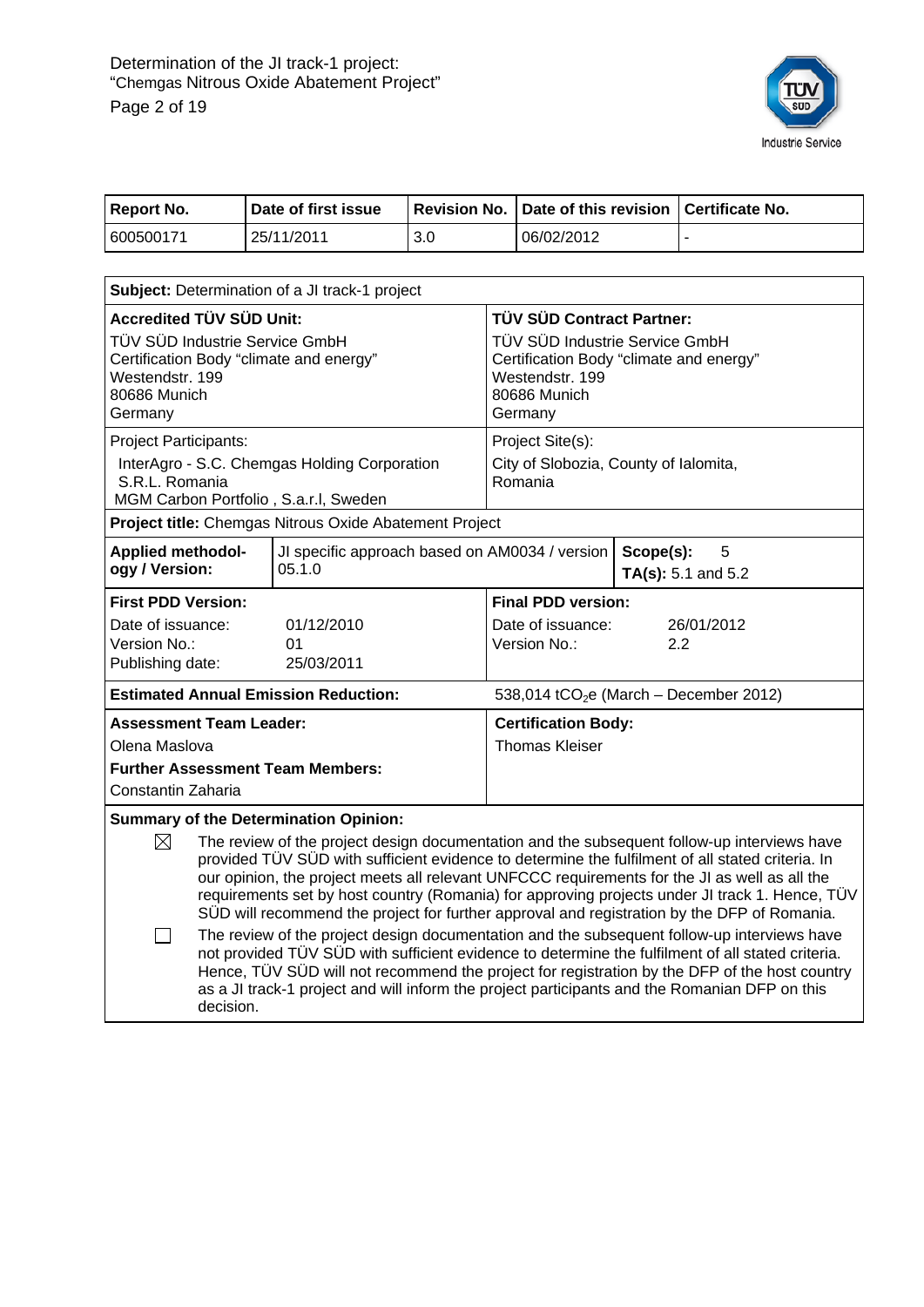Determination of the JI track-1 project: "Chemgas Nitrous Oxide Abatement Project" Page 3 of 19



#### **Abbreviations**

| <b>AM</b>      | <b>Approved Methodology</b>                                |
|----------------|------------------------------------------------------------|
| <b>AOR</b>     | Ammonia Oxidation Reactor                                  |
| <b>CAR</b>     | <b>Corrective Action Request</b>                           |
| CL             | <b>Clarification Request</b>                               |
| <b>DFP</b>     | <b>Designated Focal Point</b>                              |
| <b>DVM</b>     | Determination and Verification Manual                      |
| EF             | <b>Emission Factor</b>                                     |
| EIA / EA       | Environmental Impact Assessment / Environmental Assessment |
| ER             | <b>Emission Reduction</b>                                  |
| <b>ERUs</b>    | <b>Emission Reduction Unit(s)</b>                          |
| <b>FAR</b>     | <b>Forward Action Request</b>                              |
| <b>GHG</b>     | Greenhouse gas(s)                                          |
| <b>GWP</b>     | <b>Global Warming Potential</b>                            |
| <b>Heraeus</b> | W.C. Heraeus GmbH                                          |
| <b>IPCC</b>    | Intergovernmental Panel on Climate Change                  |
| <b>IRL</b>     | <b>Information Reference List</b>                          |
| JI             | Joint Implementation                                       |
| <b>JISC</b>    | Joint Implementation Supervisory Committee                 |
| <b>KP</b>      | Kyoto Protocol                                             |
| <b>MMP</b>     | Ministry of Environment and Forestry of Romania            |
| <b>MP</b>      | <b>Monitoring Plan</b>                                     |
| <b>NDIR</b>    | Non-Dispersive Infrared Spectroscopy                       |
| <b>NGO</b>     | Non Governmental Organisation                              |
| <b>PDD</b>     | <b>Project Design Document</b>                             |
| <b>PP</b>      | <b>Project Participant</b>                                 |
| <b>TÜV SÜD</b> | TÜV SÜD Industrie Service GmbH                             |
| <b>UNFCCC</b>  | United Nations Framework Convention on Climate Change      |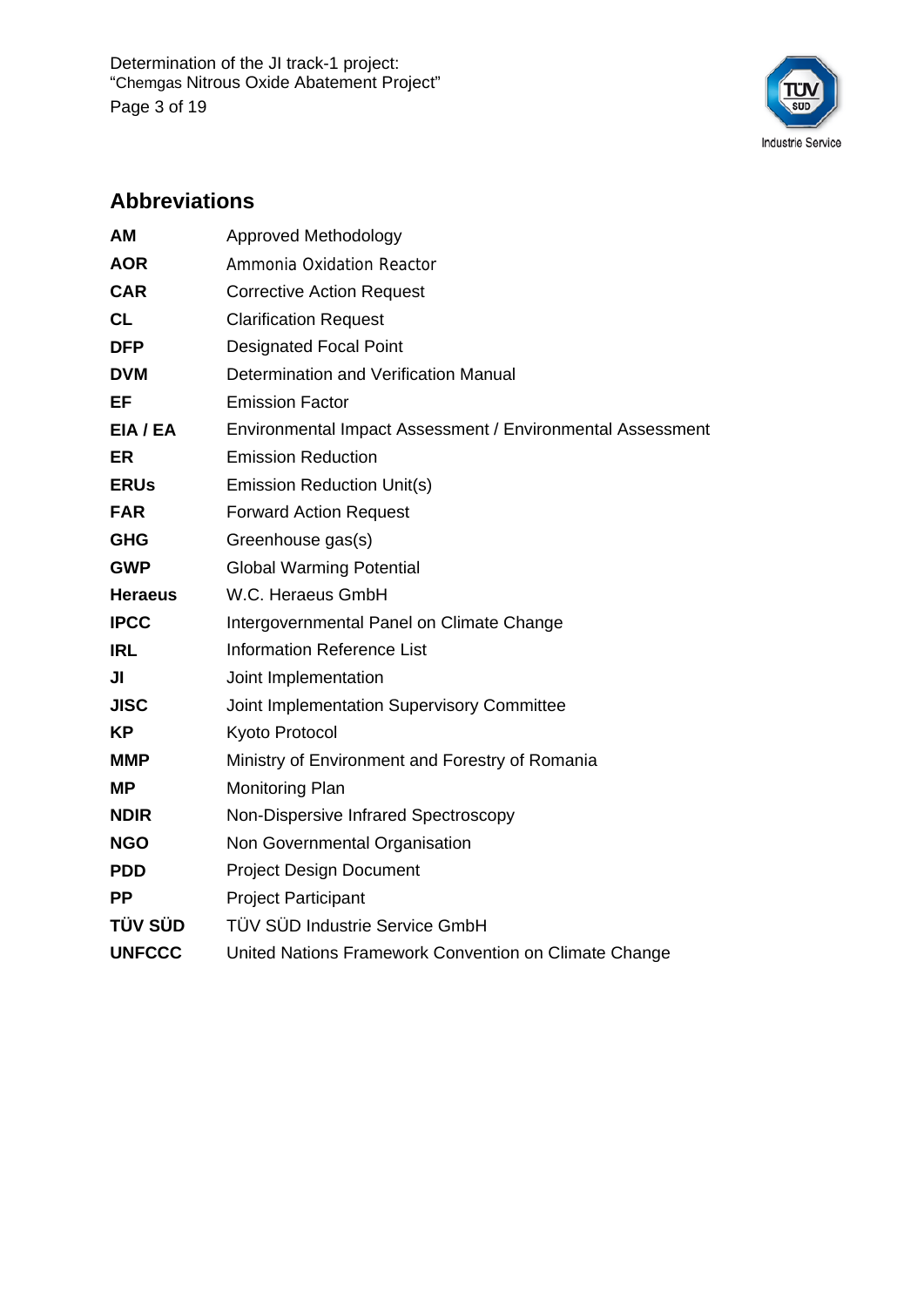

#### **Table of Contents**

#### Page

| 1              |                                                                    |  |
|----------------|--------------------------------------------------------------------|--|
| 1.1            |                                                                    |  |
| 1.2            |                                                                    |  |
| $\overline{2}$ |                                                                    |  |
| 2.1            |                                                                    |  |
| 2.2            |                                                                    |  |
| 2.3            |                                                                    |  |
| 2.4            |                                                                    |  |
| 2.5            |                                                                    |  |
| 2.6            |                                                                    |  |
| 3              |                                                                    |  |
| 3.1            |                                                                    |  |
| 3.2            |                                                                    |  |
| 3.3            |                                                                    |  |
| 3.4            |                                                                    |  |
| 3.5            |                                                                    |  |
| 3.5.1          |                                                                    |  |
| 3.5.2          |                                                                    |  |
| 3.5.3          |                                                                    |  |
| 3.5.4          | Algorithm and/or formulae used to determine emission reductions 14 |  |
| 3.6            |                                                                    |  |
| 3.7            |                                                                    |  |
| 3.8            |                                                                    |  |
| 3.9            |                                                                    |  |
| 4              | COMMENTS BY PARTIES, STAKEHOLDERS AND NGOS 18                      |  |
| 5              |                                                                    |  |

Annex 1: Determination Protocol Annex 2: Information Reference List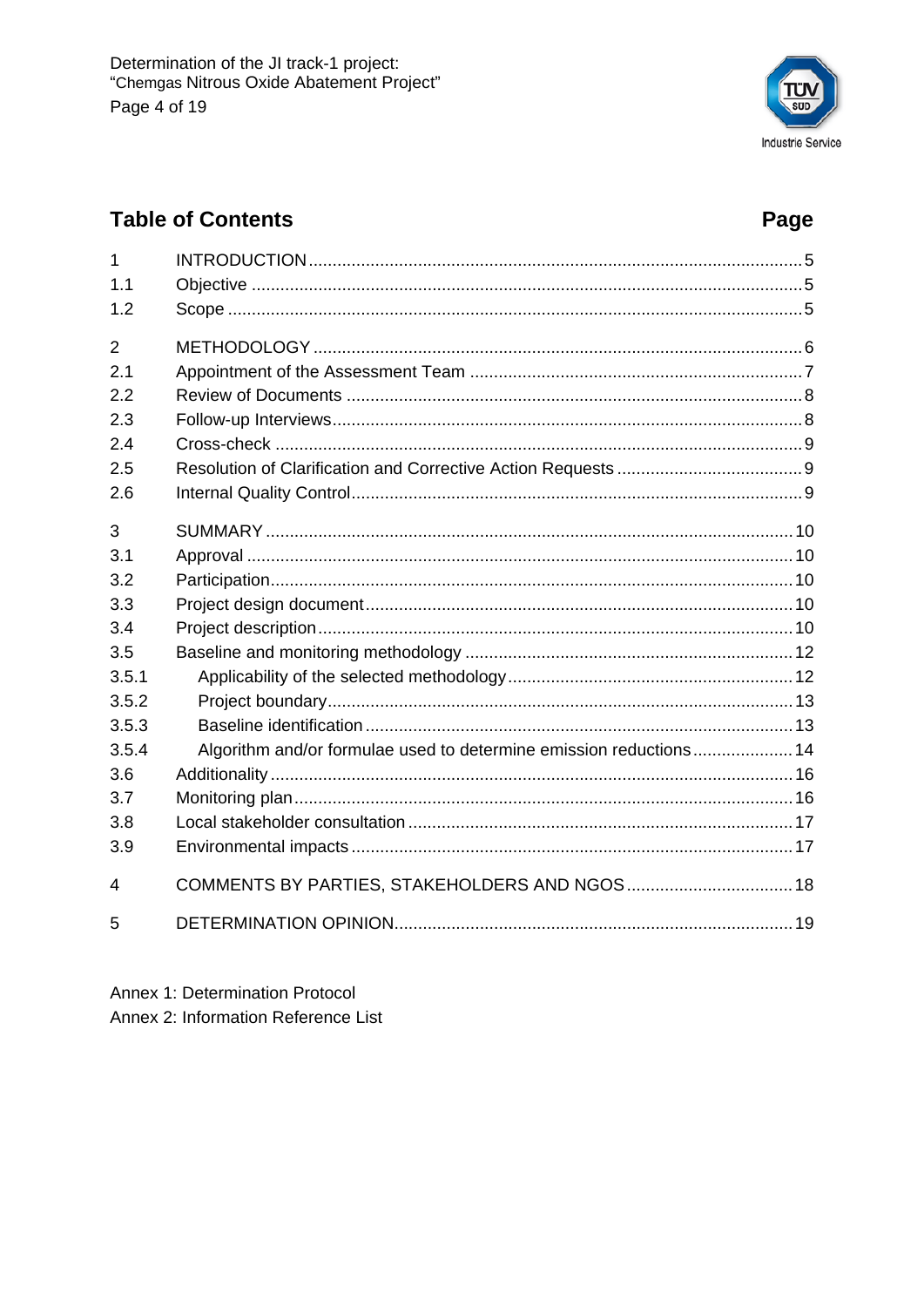

#### **1 INTRODUCTION**

#### **1.1 Objective**

The determination objective is an independent assessment by a Third Party (Accredited Independent Entity, AIE) of a proposed project activity against all defined criteria set for the registration under the Joint Implementation scheme (JI).

The assessment involves the evaluation of the project basis and design identified in the Project Design Document (PDD) using the defined criteria outlined by the registration under the Joint Implementation scheme (JI). Determination is part of the JI project cycle and results in a conclusion by the executing AIE on whether or not a project activity is valid to be submitted for approval to the Designated Focal Point DFP of the host country. The ultimate decision on the registration of a proposed project activity rests with the Parties involved.

The project activity discussed by this determination report has been submitted under the project title: *Chemgas Nitrous Oxide Abatement Project.* 

#### **1.2 Scope**

The scope of any assessment is defined by the underlying legislation, regulation and guidance given by relevant entities or authorities. In the case of JI project activities the scope is set by:

- $\triangleright$  The Kyoto Protocol, in particular § 6
- Decision 2/CMP1 and Decision 3/CMP.1 (Marrakech Accords)
- $\triangleright$  Further COP/MOP decisions with reference to the JI (e.g. decisions 9/CMP.1)
- $\triangleright$  Decisions by the JISC published under http://ji.unfccc.int
- $\triangleright$  Specific guidance by the JISC published under http://ji.unfccc.int
- Guidelines for Completing the Project Design Document (JI-PDD)
- $\triangleright$  The applied approved CDM methodology(s)
- $\triangleright$  The technical environment of the project (technical scope)
- $\triangleright$  Internal and national standards on monitoring and QA/QC
- $\triangleright$  Technical guideline and information on best practice

The Determination is not meant to provide any consultancy towards the client. However, stated requests for clarifications and/or corrective actions may provide input for improvement of the project design.

Once TÜV SÜD receives an initial PDD version, it is made publicly available on TÜV SÜD's website, which initiates a 30 day global stakeholder consultation process. In case of any request a PDD might be revised and the final PDD will form the basis for the final evaluation as presented in this report. Information on the initial and on the final PDD version is presented on page 1.

The only purpose of a Determination is its use during the registration process as part of the JI project cycle. Hence, TÜV SÜD cannot be held liable by any party for decisions made or not made based on the Determination opinion, which will go beyond that purpose.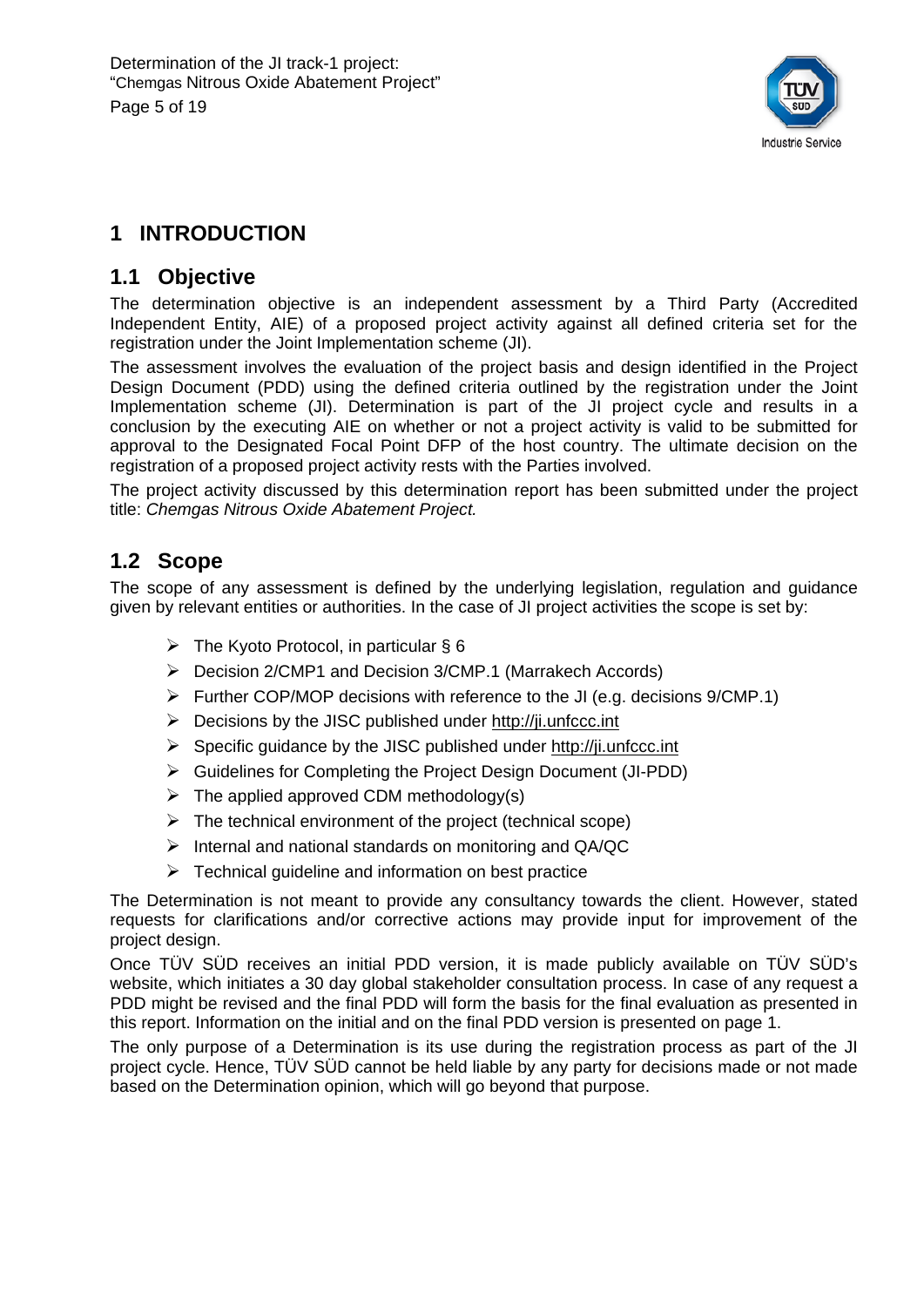

#### **2 METHODOLOGY**

The project assessment applies standard auditing techniques to assess the correctness of the information provided by the PPs. The assessment is based on the latest version of Joint Implementation Determination and Verification Manual. The work starts with appointment of team covering the technical scope(s), sectoral scope(s) and relevant host country experience for evaluating the JI project activity. Once the project is made public available, members of the team carry out the desk review, follow-up actions, resolution of issues identified and finally preparation of the determination report. The prepared determination report and other supporting documents then undergo an internal quality control by the CB "climate and energy" before submission to the DFP of the host country.

In order to ensure transparency, assumptions must be clear and stated explicitly and background material must also be referenced. TÜV SÜD has developed a methodology-specific protocol customized for the project. The protocol demonstrates, in a transparent manner, the project criteria (requirements), discussion on each criterion by the assessment team, and the results from determining the identified criteria.

The determination protocol serves the following purposes:

- To organize the details and provision of clarifications on the requirements of which a JI project is expected to meet
- To elucidate how a particular requirement has been determined as well as to document the results of the determination and any adjustments made to the project design document.

The determination protocol consists of three tables. The different columns in these tables are described in the figure below. The completed determination protocol is enclosed in Annex 1 to this report.

| Determination Protocol Table 1: Conformity of Project activity and PDD                                                                                                                                                                           |                                                                                                                                                                                                          |                                                                                                                                                                                                                                                                                                                                                                                                     |                                                                                                                                                                                                                                                                                                                                                                                                                                                                                                                                                                               |                                                                                                                                                                                                               |  |  |
|--------------------------------------------------------------------------------------------------------------------------------------------------------------------------------------------------------------------------------------------------|----------------------------------------------------------------------------------------------------------------------------------------------------------------------------------------------------------|-----------------------------------------------------------------------------------------------------------------------------------------------------------------------------------------------------------------------------------------------------------------------------------------------------------------------------------------------------------------------------------------------------|-------------------------------------------------------------------------------------------------------------------------------------------------------------------------------------------------------------------------------------------------------------------------------------------------------------------------------------------------------------------------------------------------------------------------------------------------------------------------------------------------------------------------------------------------------------------------------|---------------------------------------------------------------------------------------------------------------------------------------------------------------------------------------------------------------|--|--|
| <b>Checklist</b><br><b>Topic</b><br>Question                                                                                                                                                                                                     | <b>Reference</b>                                                                                                                                                                                         | <b>Comments</b>                                                                                                                                                                                                                                                                                                                                                                                     | <b>Initial PDD (published)</b><br>version)                                                                                                                                                                                                                                                                                                                                                                                                                                                                                                                                    | <b>Final PDD</b>                                                                                                                                                                                              |  |  |
| The checklist is<br>organised in<br>sections<br>following the<br>arrangement of<br>the applied PDD<br>version. Each<br>section is then<br>further sub-<br>divided. The<br>lowest level<br>constitutes a<br>checklist<br>question /<br>criterion. | Gives<br>reference to<br>documents<br>where the<br>answer to<br>the<br>checklist<br>question or<br><i>item is</i><br>found in<br>case the<br>comment<br>refers to<br>documents<br>other than<br>the PDD. | The section is used to<br>elaborate and discuss<br>the checklist question<br>and/or the<br>conformance to the<br>question. It is further<br>used to explain the<br>conclusions reached.<br>In some cases sub-<br>checklist are applied<br>indicating yes/no<br>decisions on the<br>compliance with the<br>stated criterion. Any<br><b>Request</b> has to be<br>substantiated within<br>this column. | Conclusions are presented<br>based on the assessment of<br>the first PDD version. This is<br>either acceptable based on<br>evidence provided $(\varnothing)$ , or a<br><b>Corrective Action Request</b><br>(CAR) due to non-compliance<br>with the checklist question (see<br>below). Clarification Request<br>(CL) is used when the<br>determination team has<br><i>identified a need for further</i><br>clarification. Forward action<br>request (FAR) to highlight<br>issues related to project<br>implementation that require<br>review during the first<br>verification. | Conclusions are<br>presented in the<br>same manner<br>based on the<br>assessment of<br>the final PDD<br>version and<br>further<br>documents<br>including<br>assumptions<br>presented in the<br>documentation. |  |  |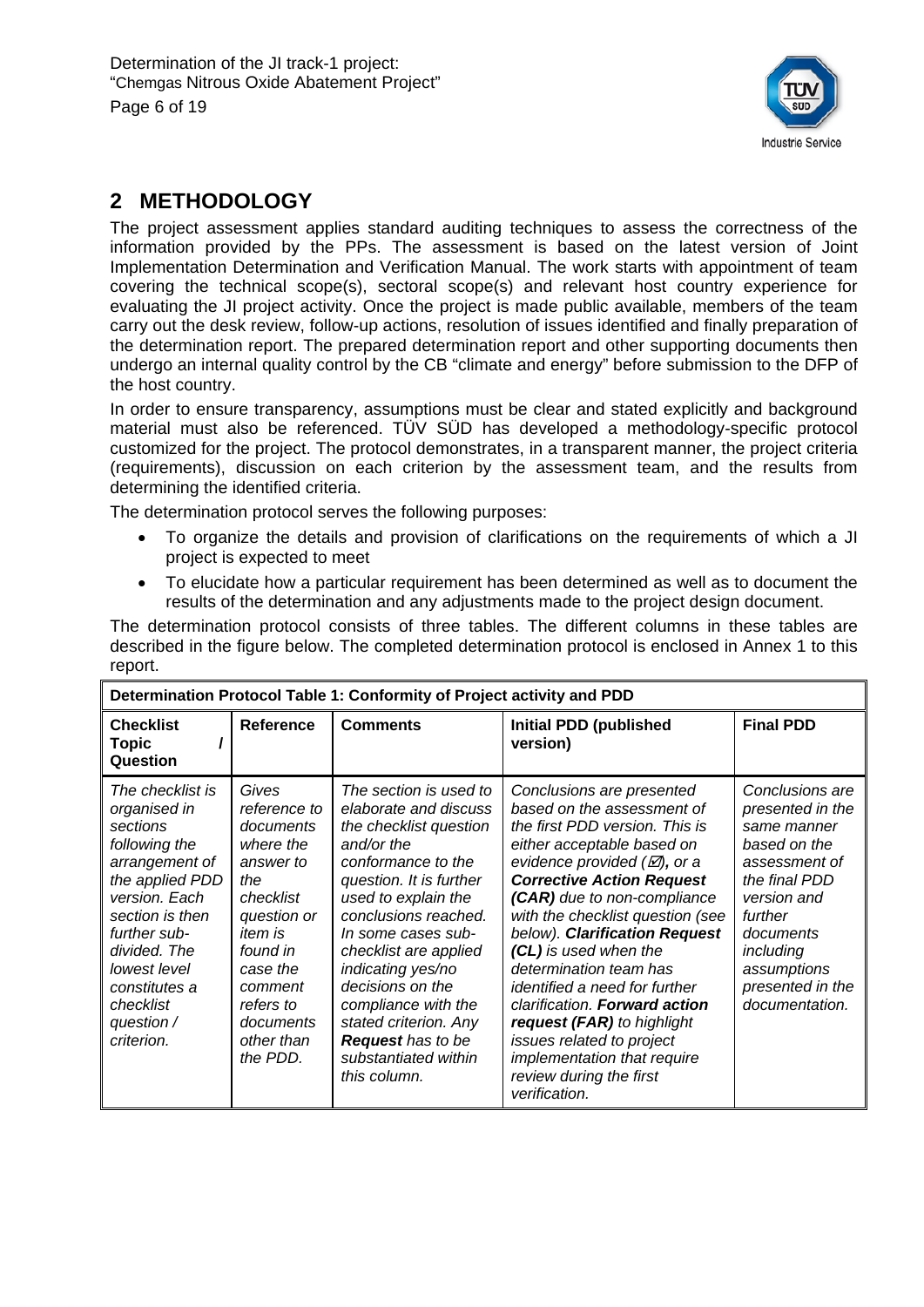

| Determination Protocol Table 2: Resolution of Corrective Action and Clarification Requests                                                                                                                                                                                                                                                        |                                                                                                       |                                                                                                                                                                               |                                                                                                                                                                                                                                                       |  |  |
|---------------------------------------------------------------------------------------------------------------------------------------------------------------------------------------------------------------------------------------------------------------------------------------------------------------------------------------------------|-------------------------------------------------------------------------------------------------------|-------------------------------------------------------------------------------------------------------------------------------------------------------------------------------|-------------------------------------------------------------------------------------------------------------------------------------------------------------------------------------------------------------------------------------------------------|--|--|
| <b>Clarifications and</b><br>corrective action<br>requests                                                                                                                                                                                                                                                                                        | Ref. to table                                                                                         | <b>Summary of project</b><br>owner response                                                                                                                                   | <b>Determination team conclusion</b>                                                                                                                                                                                                                  |  |  |
| If the conclusions from<br>table 1 are either a<br>Corrective Action, a<br>Clarification or a<br>Forward action<br>Request*, these should<br>be listed in this section.<br>* In the latest revision of<br>this Report Table 2<br>serves for summurising<br>of Forward Action<br>Requests that require<br>review during the first<br>verification. | Reference to<br>the checklist<br>question<br>number in<br>Table 1 where<br>the issue is<br>explained. | The responses given by<br>the client or other project<br>participants during the<br>communications with the<br>determination team<br>should be summarised in<br>this section. | This section should summarise the<br>discussion on and revision to<br>project documentation together<br>with the determination team's<br>responses and final conclusions.<br>The conclusions should be<br>reflected in Table 1, under "Final<br>PDD". |  |  |

If any forward action request (FAR) rose they are stated in table 2. FARs highlight issues related to project implementation that require review during the first verification

| Determination Protocol Table 2: Forward action request   |                                                                                              |                                                                  |  |  |  |
|----------------------------------------------------------|----------------------------------------------------------------------------------------------|------------------------------------------------------------------|--|--|--|
| <b>Forward action request</b><br>Id. of FAR 1            | Ref. to table 1                                                                              | <b>Explanation</b>                                               |  |  |  |
| Request has to be<br>substantiated within this<br>column | Reference to the checklist<br>question number in Table 1<br>where the issue is<br>explained. | If necessary this section should present a<br>detail explanation |  |  |  |

In case of a denial of the project activity more detailed information on this decision will be presented in table 3.

| Determination Protocol Table 3: Unresolved Corrective Action and Clarification Requests                                     |                               |                                                                                                                                                                                                                 |  |  |
|-----------------------------------------------------------------------------------------------------------------------------|-------------------------------|-----------------------------------------------------------------------------------------------------------------------------------------------------------------------------------------------------------------|--|--|
| <b>Clarifications and corrective</b><br>action requests                                                                     | Id. of<br><b>CAR/CL1</b>      | <b>Explanation of the Conclusion for Denial</b>                                                                                                                                                                 |  |  |
| If the final conclusions from<br>table 2 results in a denial the<br>referenced request should be<br>listed in this section. | Identifier of<br>the Request. | This section should present a detail explanation, why the<br>project is finally considered not to be in compliance with a<br>criterion with a clear reference to the requirement which is<br>not complied with. |  |  |

#### **2.1 Appointment of the Assessment Team**

According to the technical scopes and experiences in the sectorial or national business environment TÜV SÜD has composed a project team in accordance with the appointment rules of the TÜV SÜD certification body "climate and energy". The composition of an assessment team has to be approved by the Certification Body (CB) ensuring that the required skills are covered by the team. The CB TÜV SÜD operates four qualification levels for team members that are assigned by formal appointment rules: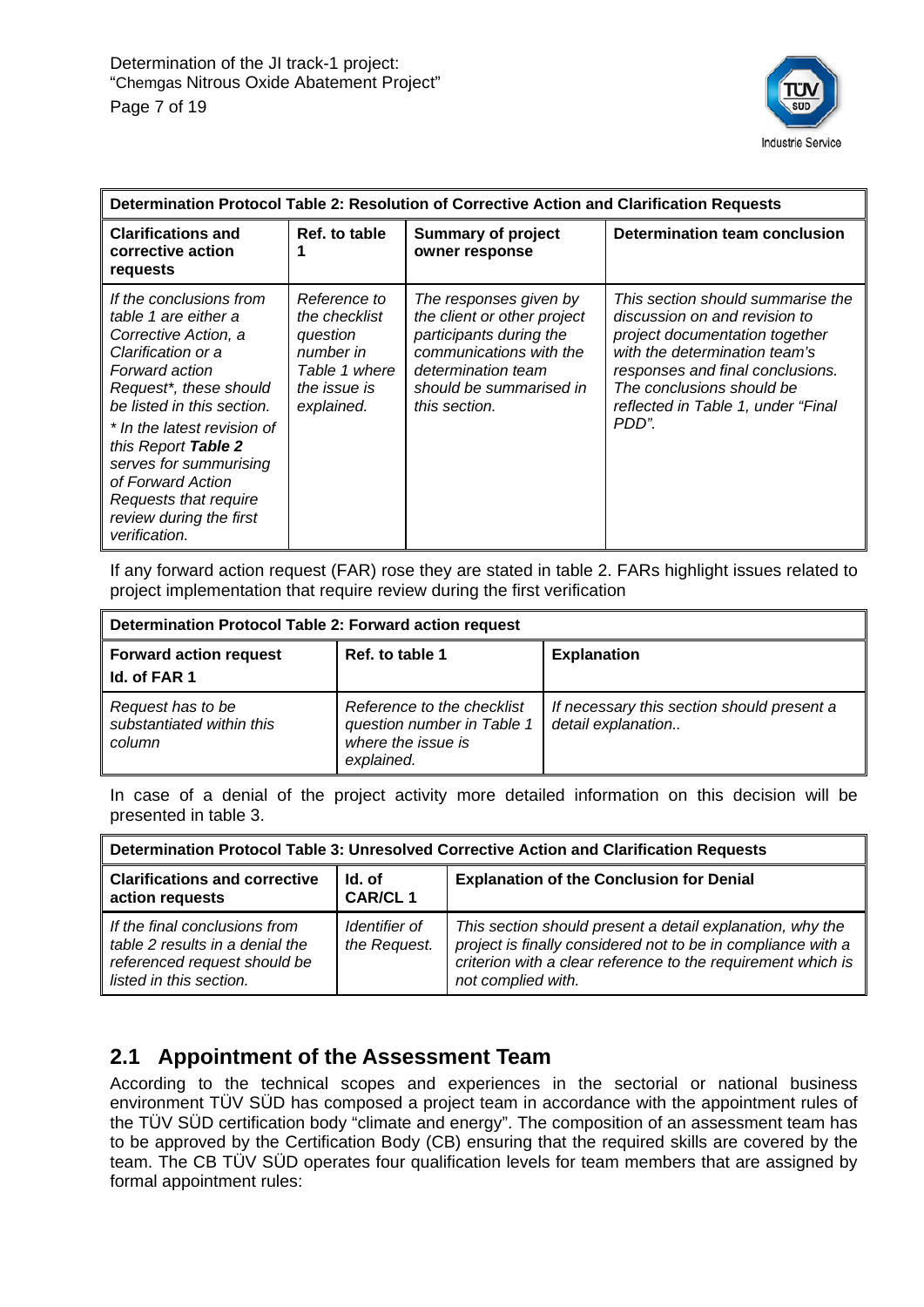Determination of the JI track-1 project: "Chemgas Nitrous Oxide Abatement Project" Page 8 of 19



- Assessment Team Leader (ATL)
- Greenhouse Gas Determiner / Verifier (GHG-DET / GHG-V)
- Greenhouse Gas Determiner, Trainee (T)
- $\triangleright$  Technical Experts (E)

It is required that the sectorial scope and technical area linked to the methodology as well as host country expertise are covered by the assessment team.

The Determination team was consisting of the following experts (the responsible Assessment Team Leader in written in bold letters):

| <b>Name</b>          | <b>Qualification</b> | <b>Coverage of</b><br>technical<br>scope | <b>Coverage of</b><br>technical area | <b>Host country</b><br>experience |
|----------------------|----------------------|------------------------------------------|--------------------------------------|-----------------------------------|
| <b>Olena Maslova</b> | <b>ATL</b>           | I√l                                      | Ⅳ                                    | ∨                                 |
| Constantin Zaharia   | GHG-V                | ⋈                                        | IV                                   | V                                 |

**Olena Maslova** is assessment team leader and GHG auditor (Determiner/Validator/Verifier) in the "Carbon Management Service" department of TÜV SÜD Industrie Service GmbH in Munich, Germany. She is chemical engineer and focal point for projects in Eastern Europe. Due to her further master degree at the university of applied science in the Federal Republic of Germany she is also familiar with Germany's current environmental legislation. Olena Maslova is specializing in the assessment of CDM / JI projects in the sector of chemical industries and waste handling and disposal. In this project she functioned as project manager and lead auditor.

**Constantin Zaharia** is environmental engineer and is working as GHG Verifier in the supra regional unit of the scope management for industrial gases in the Carbon Management Service Department of TÜD SÜD Industry Service GmbH, Germany. He has several years of experience in JI/CDM projects with special focus on industrial gases

#### **2.2 Review of Documents**

A first version of the PDD was submitted to the AIE in late December 2010. The PDD and additional background documents related to the project design and baseline were reviewed to verify the correctness, credibility and interpretation of the presented information, furthermore a cross-check between information provided and information from other sources have been done as initial step of the determination process. A complete list of all documents and proofs reviewed is attached as Annex 2 to this report.

#### **2.3 Follow-up Interviews**

On March 17-18, 2011 TÜV SÜD performed interviews and physical site inspection with project stakeholders to confirm relevant information and to resolve issues identified in the first document review. The table below provides a list of all persons interviewed in this context:

| <b>Name</b>        | <b>Organisation</b>                                   |
|--------------------|-------------------------------------------------------|
| Mr Stefan Dragan   | Chemgas, General Manager                              |
| Mr Voinea Oprea    | Chemgas, Chief of Technical Department                |
| Mr Octavian Tabara | Chemgas, Technical Department, advisor                |
| Ms Iulia Turc      | Chemgas, Chief of Environment and Quality Department. |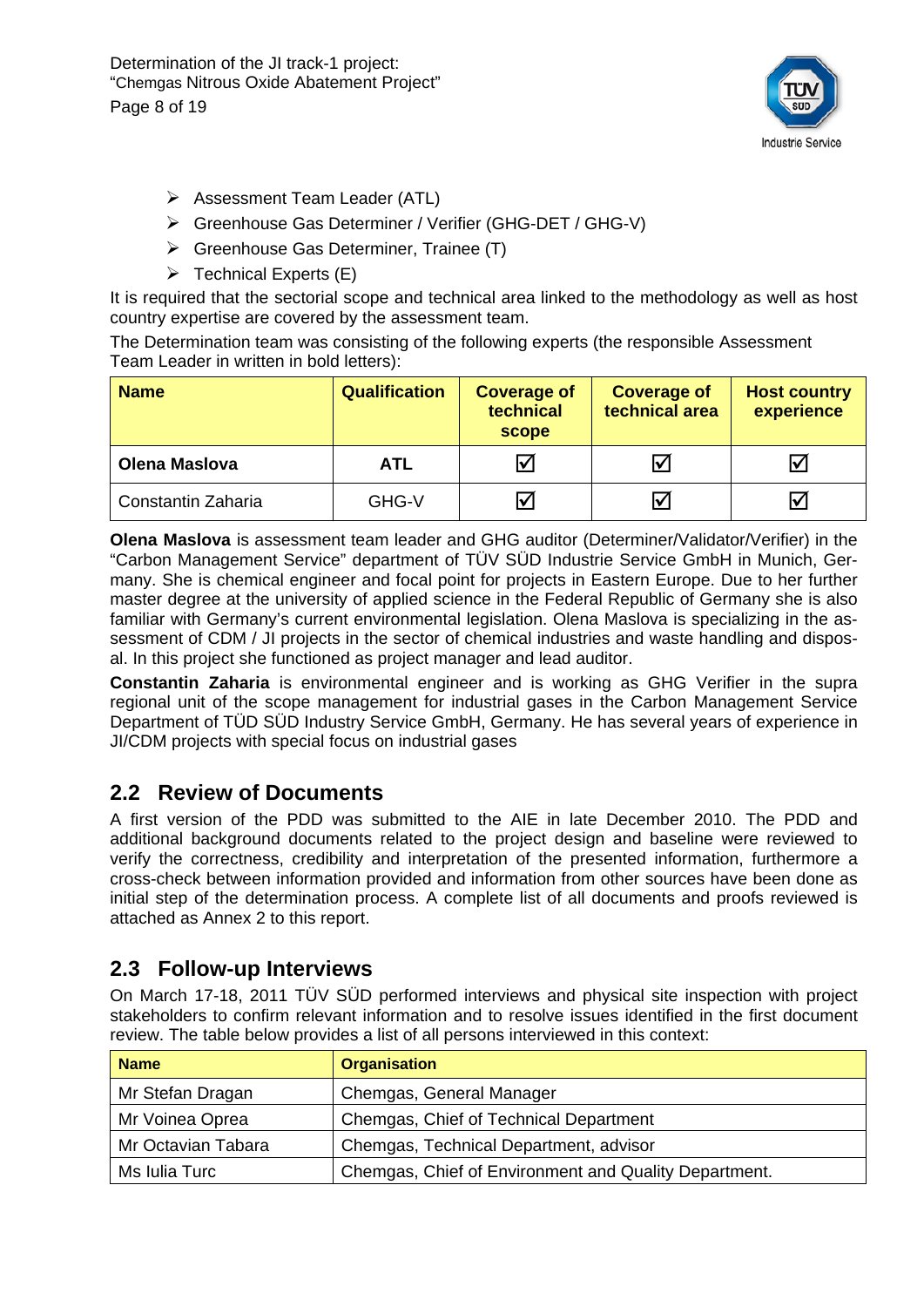

| Mr. Gherghe Garbea  | Chemgas, Plant Operator                   |
|---------------------|-------------------------------------------|
| Ms Iolanda Spulber  | Chemgas, Environmental Responsible        |
| Ms. Olivia Ticleanu | <b>INTERAGRO, Counsellor</b>              |
| Mr. Ioana Iulian    | Chemgas, Engineer                         |
| Ms Sergey Klibus    | MGM, Senior Technical Expert              |
| Mr Viorel Dudu      | Chemgas, AMS Engineer                     |
| Mr. Alin Anton      | <b>Chemgas Environmental Auditor</b>      |
| Ms. Silvia Barsan   | Chemgas, Dangerous Substances Responsible |

#### **2.4 Cross-check**

During the determination process, the team has made reference to the available information related to similar projects or technologies as the proposed JI track-1 project activity. Project documentation has also been reviewed against the approved methodology applied to confirm the appropriateness of formulae and correctness of calculations.

#### **2.5 Resolution of Clarification and Corrective Action Requests**

The objective of this phase of the determination is to resolve the requests for corrective actions, clarifications, and any other outstanding issues which need to be clarified for TÜV SÜD`s conclusion on the project design. The CARs and CLs raised by TÜV SÜD are resolved during communication between the client and TÜV SÜD. To guarantee the transparency of the determination process, the concerns raised and responses that have been given are documented in more detail in the determination protocol in Annex 1.

The final PDD version 2.2 dated 26/01/2012 serves as the basis for the final assessment presented.

#### **2.6 Internal Quality Control**

Internal quality control is the final step of the determination process and is conducted by the CB "climate and energy" who checks the final documentation, which includes the determination report and annexes. The completion of the quality control indicates that each report submitted has been approved either by the head of the CB or the deputy (a veto person is used if necessary). In projects where either the Head of the CB or his/her deputy is part of the assessment team, the approval is given by the one not serving on the project team.

After confirmation by the PP, the determination opinion and relevant documents are to be submitted to the DFP of host country by the client for approval according to the JI track 1 procedure.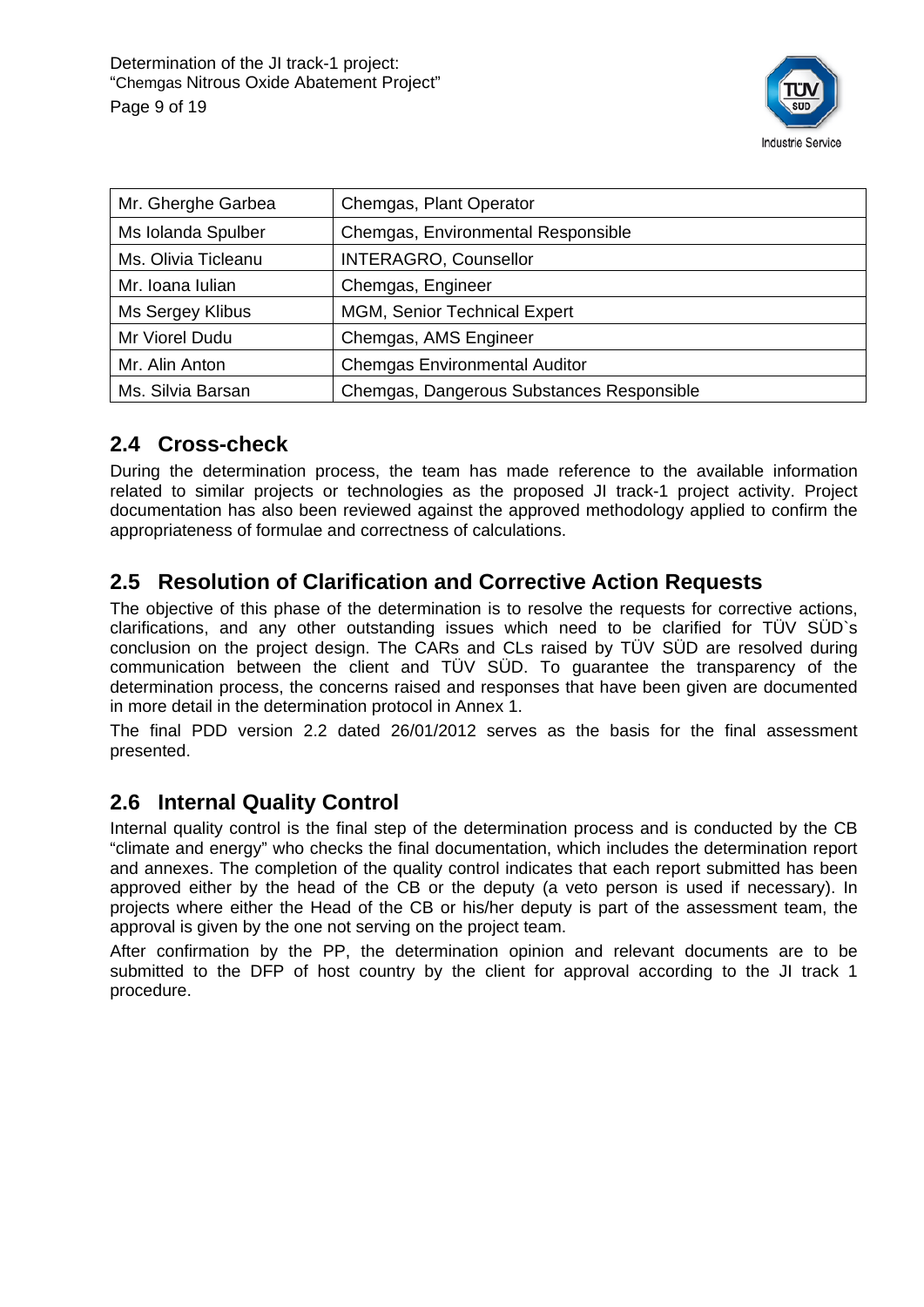

#### **3 SUMMARY**

The assessment work and the main results are described below in accordance with the DVM reporting requirements. The reference documents indicated in this section and Annex 1 are stated in Annex 2.

#### **3.1 Approval**

The dedicated project participants are S.C. Chemgas Holding Company S.R.L. from Romania, and MGM Carbon Portfolio, S.a.r.l from Sweden. The host Party Romania and Investor Party Sweden meet the requirements to participate in the JI.

The Romanian DFP - issued a LoE (IRL8) on 29/09/2009 authorizing S.C. Chemgas S.R.L as a project participant. TÜV SÜD received this letter directly from the PP and considers the provided letter as authentic. TÜV SÜD confirms that the letter refers precisely to the proposed JI project activity, i.e. the title is in line with the title in the PDD.

Romania and Sweden have its officially published national guidelines and procedures for the approval of JI projects.

The PPs are going to apply for LoAs from the Host and Investor parties on the basis of the TÜV SÜD's determination opinion in accordance with the Host and Investor parties' procedures for approving of JI projects (refer to FAR1).

#### **3.2 Participation**

The dedicated project participants are S.C. Chemgas Holding Corporation S.R.L. from Romania, and MGM Carbon Portfolio, S.a.r.l from Sweden. The participation of both project proponents as well as their roles in this JI project is confirmed with JI project Master Agreement and Letter from MGM nominating the MGM Carbon Portfolio, S.a.r.l as the entity that will receive the ERUs pertaining to MGM under that agreement (IRL 9).

#### **3.3 Project design document**

The PDD is compliant with relevant form and guidance as provided by the UNFCCC JISC.

TÜV SÜD concludes that the guidelines for the completion of the PDD in their most recent version have been followed. Relevant information has been provided by the PP in the applying PDD sections. Completeness was assessed through the checklist included to Annex 1.

#### **3.4 Project description**

The following description of the project as per PDD could be verified during the on-site mission:

S.C. Chemgas S.R.L. operates a single line dual pressure plant (medium pressure in AOR - 2.7- 3.2 bars, high pressure in Absorption tower – 8.0-9.0 bars) plant for the industrial manufacture of nitric acid at City of Slobozia, County of Ialomita. The nitric acid plant consists of a weak acid plant  $(HNO<sub>3</sub> < 70%)$ . The following processes based on the Ostwald process take place:

Ammonia is passed through a pipeline from the ammonia plant to the operating unit and transferred to an evaporation system. The evaporated ammonia is heated and conveyed to the ammonia-air-mixer. The mixture formed, which has an ammonia content of about 10% by volume, is oxidized on the platinum rhodium catalyst to nitrogen oxide in the combustion elements, consisting of three AORs, at a temperature of around 850°C. The NO formed is further oxidized to NO2 with the addition of atmospheric oxygen. The nitrous gases formed are absorbed in water with the formation of weak acid.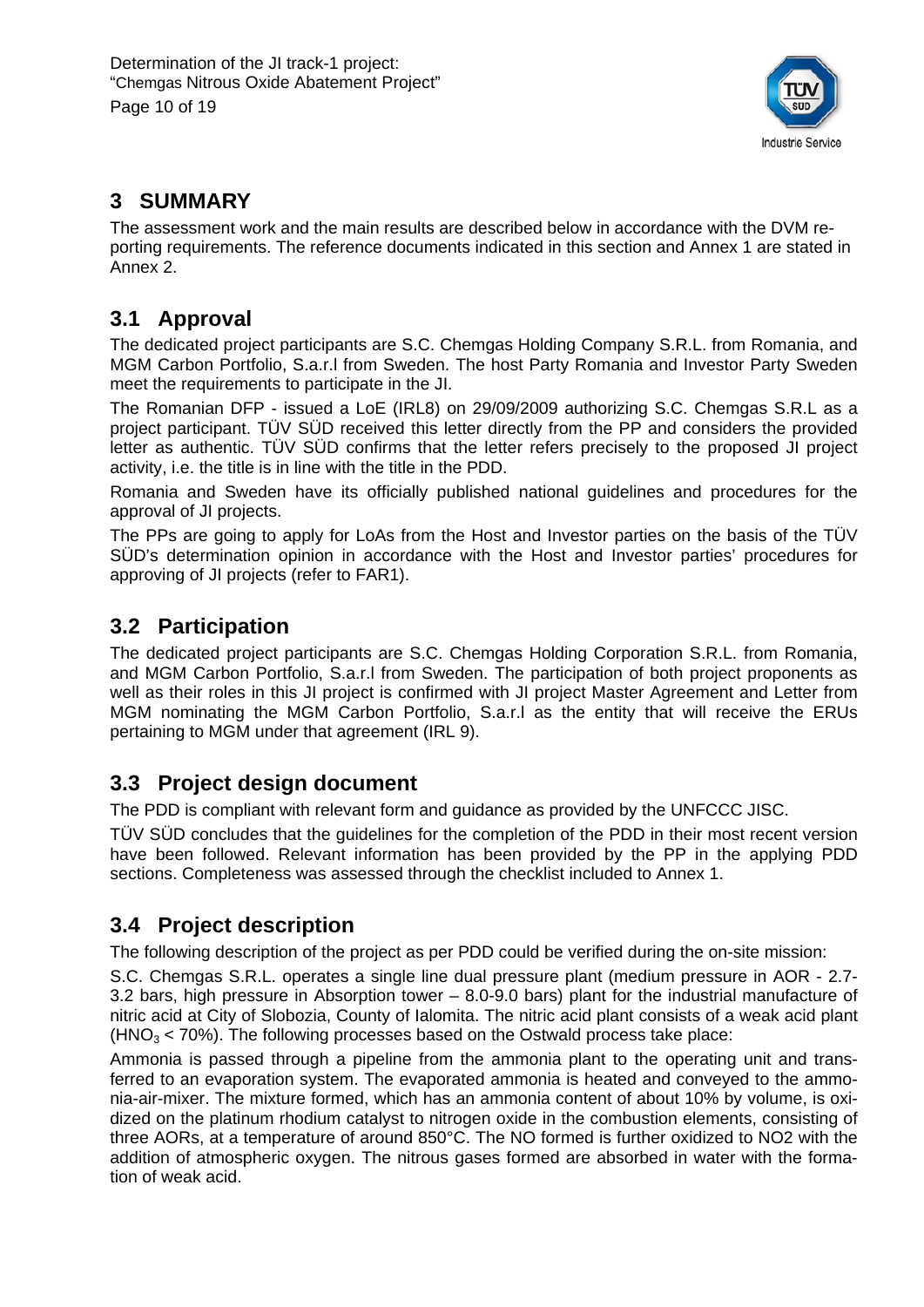

The project activity aims at GHG emissions reduction of nitrous oxide, N2O, which is an unwanted by-product by the industrial production of nitric acid and at the same time is a green house gas with GWP of 310.

In particular, the installation of the secondary  $N_2O$  abatement catalyst system directly in the ammonia oxidation reactors (AORs) underneath the ammonia oxidation catalyst (Pt-Rh catalyst gauze) is envisaged. A secondary catalyst is employed which has a guaranteed abatement efficiency of about 83% (IRL 26).

In order to implement the project, Chemgas will be equipped with a state of the art AMS according to DIN EN 14181 for continuous monitoring of the project key parameters.

The information presented in the PDD on the technical design is consistent with the actual planning and implementation of the project activity as confirmed by:

- Review of data and information (see annex 2) using sectoral knowledge and expertise of the assessment team, cross check the same with other sources available in the respective technical literature, official publications, etc.
- The on-site visit has been performed and relevant stakeholders and personnel with knowledge of the project were interviewed, in case of doubt further cross checks through additional interviews have been done.
- Finally information related to similar technologies or projects as the JI project activity have been used if available to confirm the accuracy and completeness of the project description.

In light of the above, TÜV SÜD confirms that the project description as included to the PDD is sufficiently accurate and complete in order to comply with the requirements of the JI Track-1.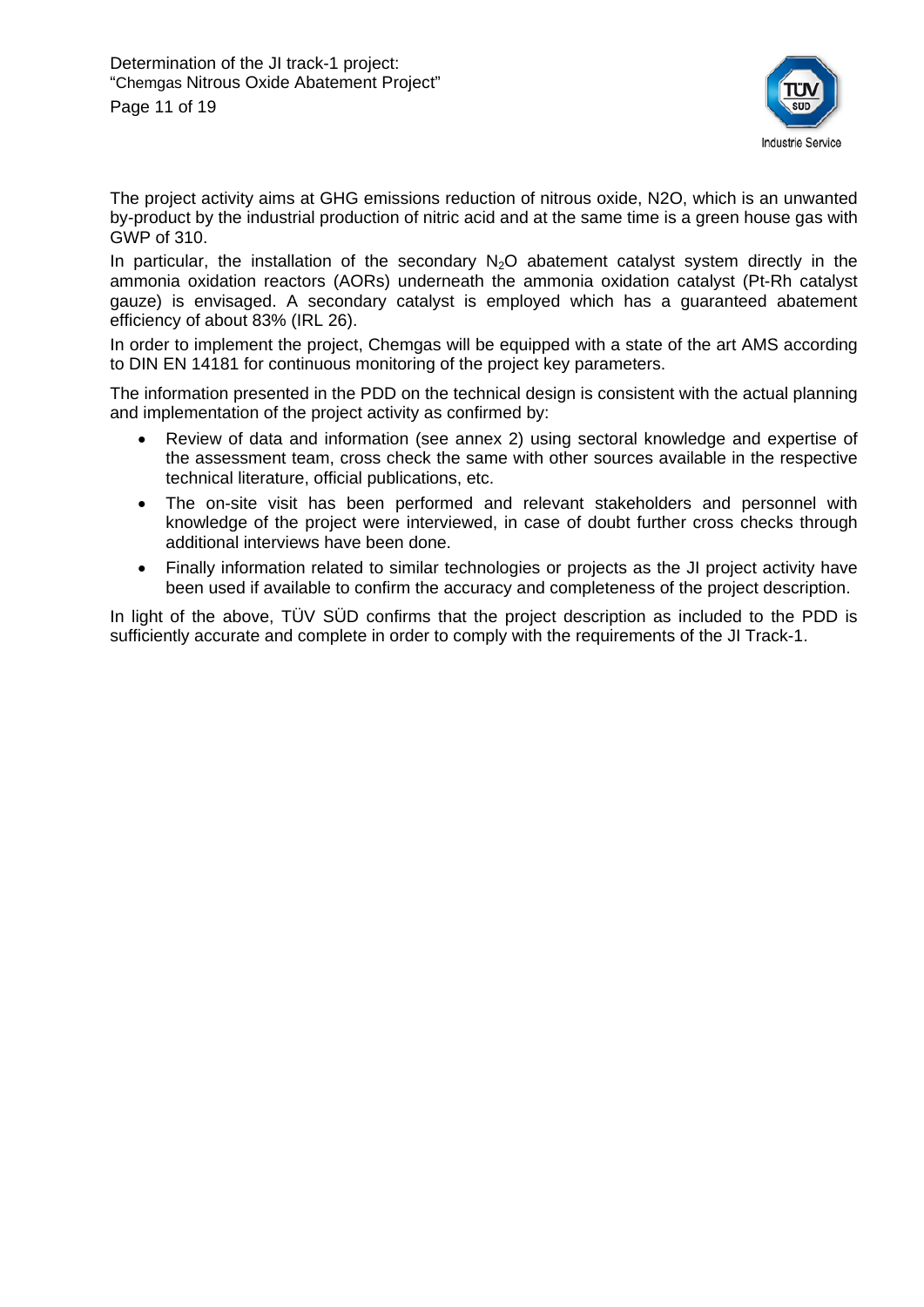

#### **3.5 Baseline and monitoring methodology**

#### **3.5.1 Applicability of the selected methodology**

It should be highlighted here that PPs have defined a project specific methodological approach (JIapproach) in accordance with Appendix B of the JI guidelines using selected elements of approved CDM methodology AM0034 version 05.1.0. The main differences are:

- In order to take into account the variations in campaign length and its influence on N2O emission levels, the historic campaign lengths was determined. According to the project specific conditions, the CLnormal is defined as an average of the total amount of the nitric acid at 100% concentration produced between the previous 5 plant shutdowns for partial primary gauzes replacement before the start of the baseline measurement (the primary gauzes were partially replaced in all 3 AORs during those stops). This is accepted as project specific approach. In order to be as conservative as possible, the PPs decided to change the historic approach of partial gauzes replacement and replaced the full batch of gauzes in every of 3 AORs at the beginning of the baseline measurement (IRL 12, 20, 44). The applicability of the baseline is subject of the first periodic verification.
- The plant operates with 3 reactors instead of 4, which is different from the original design. For this reason the annual design capacity - 240000 t/year, that is established by Reception Certificate cannot be applied in this project, it is established based on the daily design capacity of the plant with dismounted reactor 1B, which is multiplied by the number of operating days per year. The updated plant design diagram show that after dismounting of reactor 1B the design capacity is 640 metric tons of HNO3 per day. To ensure the conservativeness of the approach it is assumed that the plant operates 306 days per year (the longest observed period of annual activity), instead of 365 days as suggested in the methodology. This gives the annual capacity of 195,840t

The applicability assessment was carried out for each applicability criterion according to AM0034 version 05.1.0 and included, among other checks, a compliance check of the local project setting with the applicability conditions in regard to baseline setting and eligible project measures. This assessment also included the review of secondary sources to demonstrate the compliance with applicability conditions:

- Chemgas' plant limits the application of this project activity to existing nitric acid production;
- The project activity will not result in the shutdown of any existing  $N_2O$  destruction or abatement facility or equipment in the plant;
- The project activity will not affect the level of nitric acid production;
- There are currently no regulatory requirements or incentives to reduce levels of  $N<sub>2</sub>O$ emissions from nitric acid plants in Romania;
- $\bullet$  The project activity will not increase NO<sub>x</sub> emissions:
- Chemgas' plant has no non-selective catalytic reduction (NSCR) DeNO<sub>x</sub> abatement system installed;
- Operation of the secondary  $N_2O$  abatement catalyst installed under the project activity does not lead to any process emissions of greenhouse gases, directly or indirectly;
- Continuous real-time measurements of  $N<sub>2</sub>O$  concentration and total gas volume flow will be carried out in the stack:
	- o Before the installation of the secondary catalyst for one campaign, and
	- o After the installation of the secondary catalyst throughout the chosen crediting period of the project activity.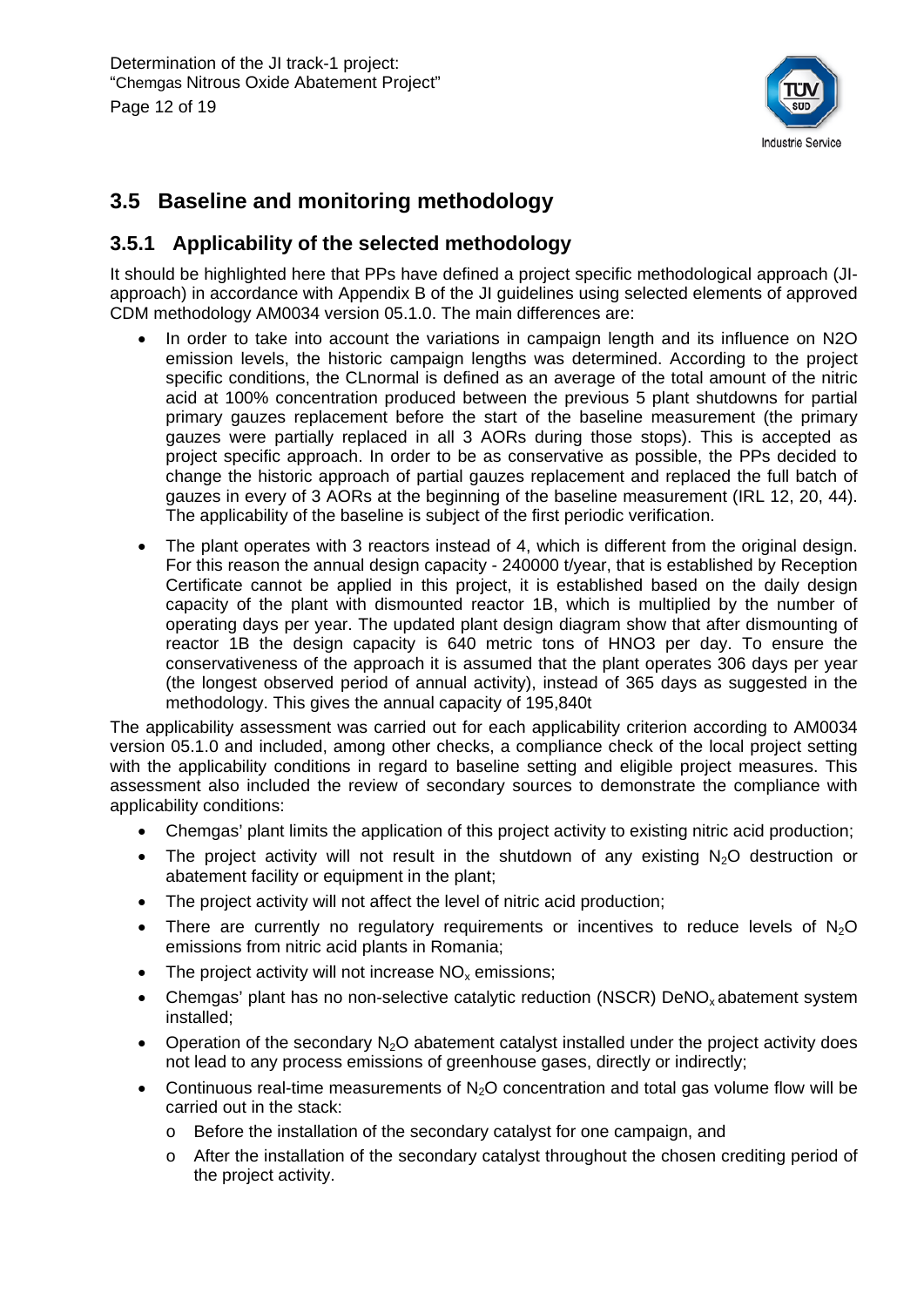

The methodology-specific protocol, included in Annex 1, documents the assessment process. The results of the compliance check as well as relevant evidence are detailed in the protocol and the information reference list.

TÜV SÜD confirms that the chosen baseline and monitoring project specific approach is applicable to the project activity.

Emission sources, not addressed by the applied methodology and expected to contribute more than 1% of the overall expected average annual emission reductions, have not been identified.

#### **3.5.2 Project boundary**

The project boundary was assessed considering information gathered from the physical site inspection, interviews, and secondary evidence received on the design of the project.

Project boundary set in PDD is in accordance with CDM methodology AM0034, version 05.1.0.

Conforming to AM0034, Chemgas plant industrial process covered by the project activity is nitric acid production serving by the existing AORs. The project boundary comprises the complete production process from the inlet to the AORs to the stack, including all compressors and covers the shop of non-concentrated nitric acid production with 1 production line.

Description of emission sources including justification of gases included/excluded in/from the project boundaries is provided in appropriate manner, and can be considered as complete and correct.

The most relevant documentation assessed in order to confirm the project boundary is the following: Elementary diagram of non-concentrated nitric acid production in the plant (IRL 32).

The same have been validated during the determination process using standard audit techniques. For further details on TÜV SÜD observations on-site refer to the Annexes 1 and 2.

Hence, TÜV SÜD confirms that the identified boundary and the selected sources and gases as documented in the PDD are justified for the project activity.

#### **3.5.3 Baseline identification**

The AM0034 version 05.1.0 refers to the procedure for identification of the baseline scenario described in the approved methodology AM0028 version 04.1 "Catalytic N2O destruction in the tail gas of nitric acid plants". This procedure is applied in the PDD and provides for a step-wise approach to identify the baseline scenario.

The list of plausible alternative scenarios to the project activity is complete and no reasonable alternative scenarios have been excluded.

As a result of the baseline identification procedure provided in the final PDD the baseline scenario has been defined as "status quo"- the continuation of the current situation with the installation of a selective catalytic reduction unit, which will meet NOx regulations, where there will be no installation of technology for the destruction or abatement of  $N<sub>2</sub>O$ . The period of installation of the SCR DeNOx unit is inessential, since modern SCR technologies have no influence on GHG emissions.

The information presented in the PDD has been determined by a first document review of all the data, further confirmation based on the on-site visit and a final step by cross checking the information with similar relevant projects and/or technologies. The sources referenced in the PDD have been quoted correctly.

Transparent and documented evidences were provided to assessment team within on-site visit. Based on conservative interpretation of collected audit evidences, TÜV SÜD considers that the identified baseline scenario is reasonable.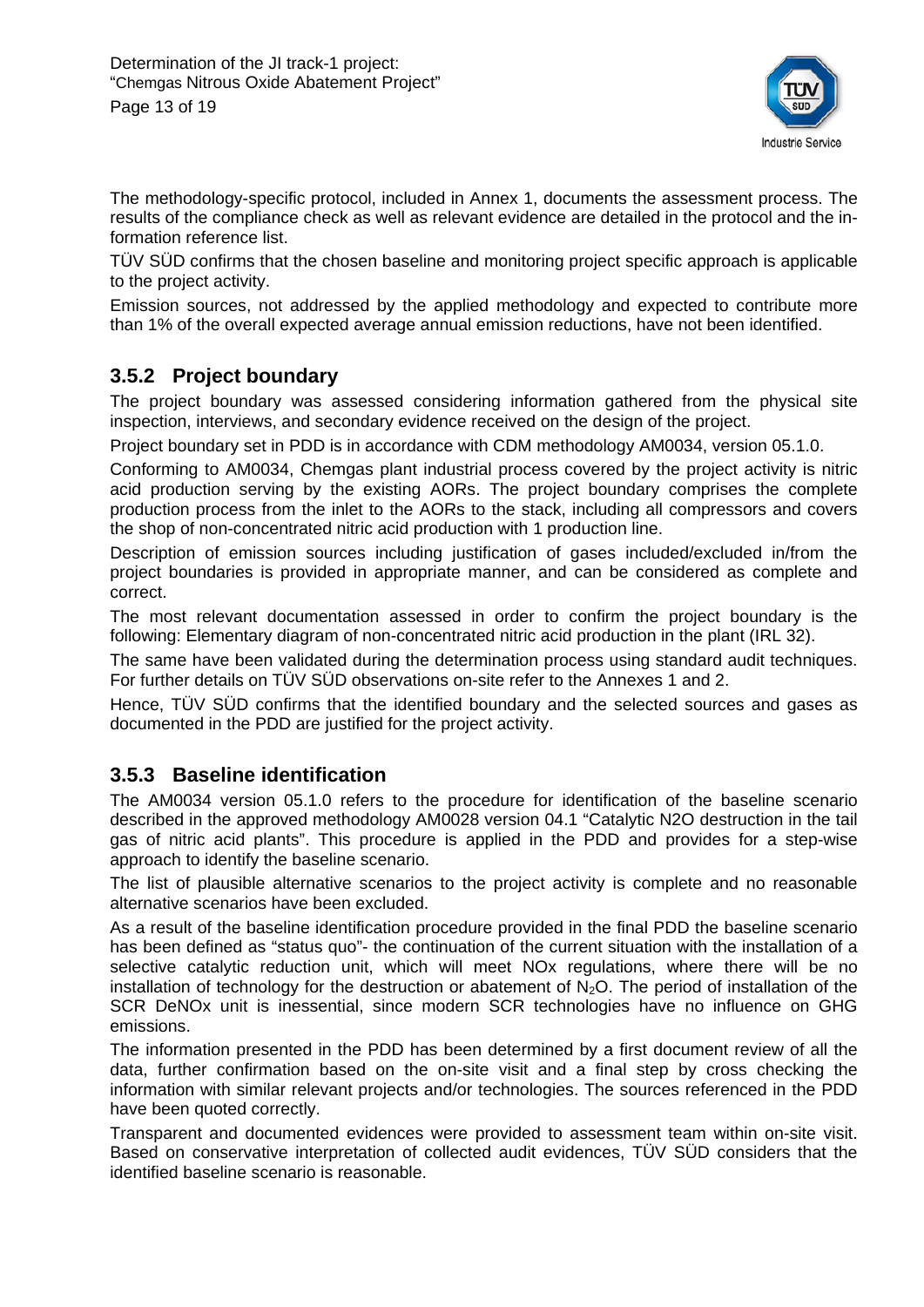

TÜV SÜD confirms that all relevant JI requirements, including relevant national and/or sectoral policies and circumstances, have been identified correctly taken into account in the definition of the baseline scenario.

A verifiable description of the baseline scenario has been included to the PDD.

In conclusion TÜV SÜD confirms that:

- 1. All the assumptions and data used by the project participants are listed in the PDD, including their references and sources;
- 2. All documentation used is relevant for establishing the baseline scenario and correctly quoted and interpreted in the PDD;
- 3. Assumptions and data used in the identification of the baseline scenario are justified appropriately, supported by evidence and can be deemed reasonable;
- 4. Relevant national and/or sectoral policies and circumstances are considered and listed in the PDD;
- 5. The approved baseline methodology has been correctly applied to identify the most reasonable baseline scenario and the identified baseline scenario reasonably represents what would occur in the absence of the proposed JI project activity.

#### **3.5.4 Algorithm and/or formulae used to determine emission reductions**

TÜV SÜD has assessed the calculations of project emissions, baseline emissions and emission reductions. There are no leakage emissions. Corresponding calculations were carried out based on calculation spreadsheets as presented via Emissions reductions calculation sheet (IRL 41).

The parameters and equations presented in the PDD and further documentation have been compared with the information and requirements presented in the methodology and respective tools. The equation comparison has been made explicitly following all the formulae presented in the calculation files.

The values presented in the PDD are considered reasonable based on the documentation and references reviewed, as well as, the result of the interviews. Detailed information on the verification of the parameters used in the equations can be found in Annex 1. The algorithms for the determination of the baseline, project, and leakage are discussed in the following sections.

#### **3.5.4.1 Baseline Emissions**

For the determination of the baseline emission factor N2O concentration and gas volume flow will be monitored throughout the baseline campaign.

On the base of available monitoring data – continuous monitoring measurements performed between 13.04.2011 and 25.06.2011 – with an analyzer ABB AO2000 URAS 26 which has QAL 1 certificate (IRL 22) an emission factor equal to 13.94 kg N2O/tHNO3 has been used for ex-ante estimation (IRL 42). This emission factor will be subject to check during the first verification.

Permitted ranges of operational parameters are established for the period of measuring the actual N<sub>2</sub>O emissions before secondary catalyst installation.

For avoidance of the possibility to modify the operating conditions of the nitric acid plant in such way that increases N2O generation during the baseline campaign, the normal ranges for operating conditions shall be determined as follow:

- For oxidation temperature: historical data for OT values of the 3 reactors separately and, similar during the baseline period, control of OT will be performed for each of 3 reactors separately.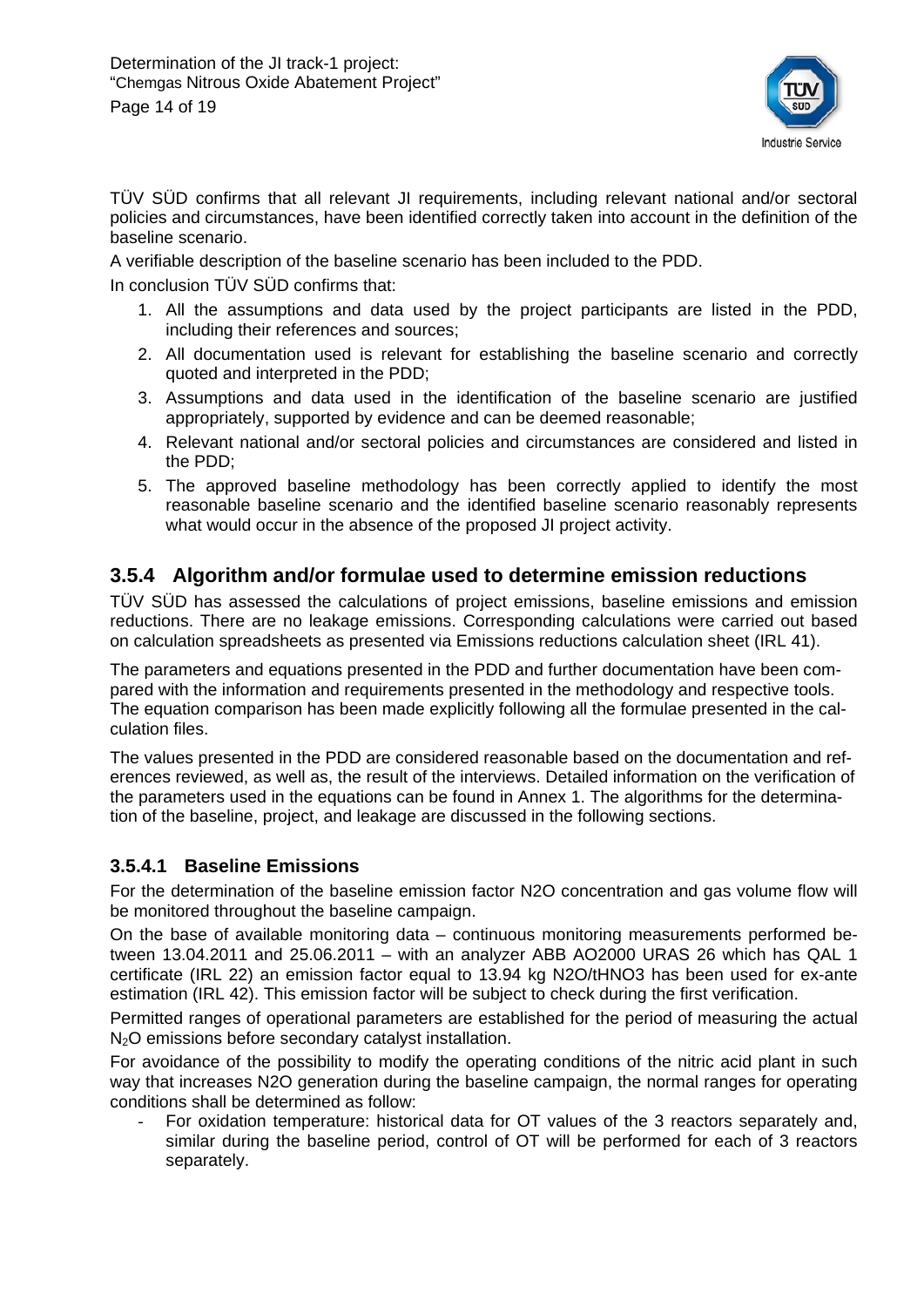

- For oxidation pressure: values from plant design diagram and internal production manual are applied, since no historic data is available.
- For AFR and AIFR: historical data will be applied

The baseline emissions were estimated ex-ante in accordance with formulae set defined in the approved CDM methodology AM0034 ver. 05.1.0. For this estimation following assumptions have been made:

Chemgas plant road map figures for nitric acid production are applied:  $2012 - 180,000$ t/year, 2013 – 175,000 t/year, 2014 – 180,000 t/year, 2015 – 180,000 t/year, 2016-2020 – 175,000 t/year

The estimated baseline emissions can be confirmed, as the same have been replicated by the audit team using the information provided (IRL 43, IRL 42).

As already mentioned in chapter 3.5.1 of this report, the baseline is measured with a set of completely new gauzes installed in all 3 AORs, which represents a conservative approach in comparison with the historic approach of partial primary gauzes replacement (IRL 12, 20, 44).

The defined normal operating conditions (the normal OP, OT, AFR, AIFR, GS and GC) will be available at the first periodic verification and have to be verified by the verifying AIE (refer to FAR 6).

The TÜV SÜD assessment team considered that the approach based on continuous measurements for a limited period of time (2 months) proposed by PPs is correct, reasonable and applicable to the specific project. However, the final baseline emission factor will be available only at the end of the baseline campaign and will be a task of the verifying AIE.

Detailed information on the verification of the project specific methodology can be found in the Annex 1 to this report.

#### **3.5.4.2 Project emissions**

The project emissions were estimated ex-ante in accordance with formulae set defined in the approved CDM methodology AM0034. For this estimation following conservative assumptions have been made:

- the guaranteed BASF's secondary catalyst abatement efficiency of 83% is used (IRL 26);
- Chemgas plant road map figures for nitric acid production are applied: 2012 180,000 t/year, 2013 – 175,000 t/year, 2014 – 180,000 t/year, 2015 – 180,000 t/year, 2016-2020 – 175,000 t/year

The estimated project emissions can be confirmed, as the same have been replicated by the audit team using the information provided (IRL 42, IRL 43). Detailed information on the verification of the parameters used in the equations can be found in the Annex 1.

#### **3.5.4.3 Leakage**

The project specific approach does not deviate in respect of leakage emissions from approved CDM methodology AM0034 version 05.1.0. Hence, no leakages are identified.

#### **3.5.4.4 Emission Reductions**

The calculation of the baseline emissions, project emissions, and the emission reductions, respectively, can be considered as correct. The baseline and project emissions are calculated in the PDD in transparent manner and using conservative assumptions.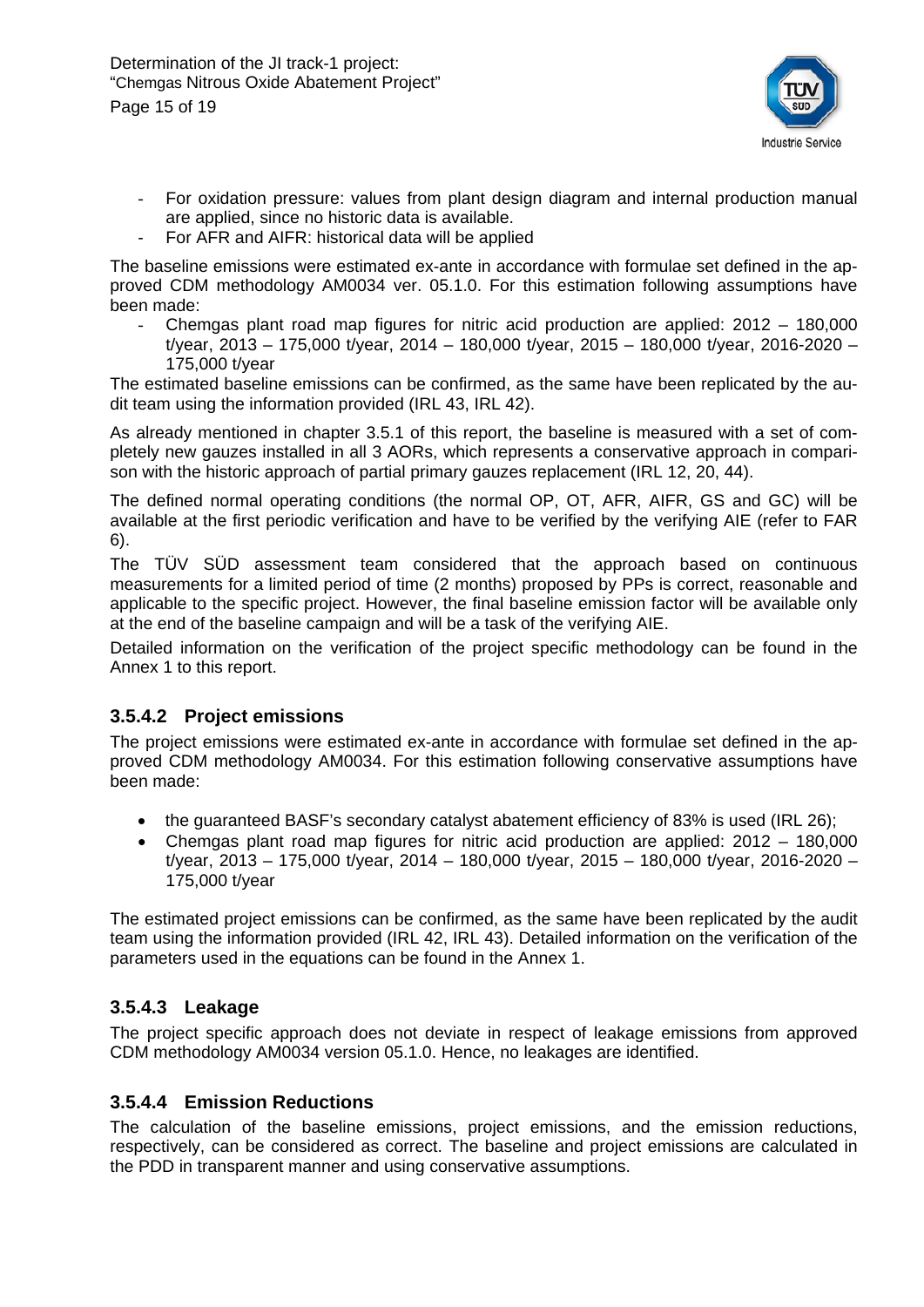

Therefore based on the calculations in the project documentation it is expected that the project activity will lead to a reduction of GHG emissions of  $538,014$  tCO<sub>2</sub>e in the period from March 2012 until December 2012.

In order to set a cap on the annual emissions reductions which can be claimed for by the project, the methodology applied requires an indication of a design (or nameplate) production capacity of the nitric acid plant. By nameplate implies the total yearly capacity (considering 365 days of operation per year) as per the documentation of the plant technology provider.

Since the annual capacity as included in the design documents is no longer applicable because the plant is operating in present with 3 AOR instead of 4, the plant presented to the TÜV SÜD determination team the mass balance calculation with 3 AOR (IRL 32). The result was a maximum daily production of 640 metric tons of HNO3 (725 tons/day was the design capacity with 4 AOR). The calculation has been checked and found correct

The calculation is also in accordance with the historical campaigns – based also on the production with 3 AORs (IRL 14).

Based on 306 operating days per year (the longest historical campaign), this gives the annual capacity of 195,840 t.

#### **3.6 Additionality**

Simple cost analysis has been used for demonstrating additionality according to the "Tool for the demonstration and assessment of additionality" (Version 05.2) as it is clearly shown that that there is no economical benefit by the reduction of the nitrous oxide concentration other than the JI revenues. The costs associated with the project activity are summerized in Annex 4 of the final PDD (IRL 43).

The approach used in the PDD has been assessed based on a document review and interviews on-site with plant representatives (for details see Annex 2). All audit evidences have been checked using sectorial knowledge and expertise as well as public available information published in the internet.

Based on this determination steps, the AIE can confirm that the documentation assessed is appropriate for this project.

#### **3.7 Monitoring plan**

The assessment team has checked all the parameters presented in the MP against the requirements of the methodology. The monitoring plan (MP) presented in the PDD complies with the requirements of the methodology AM0034 version 05.1.0.

The quality assurance procedures have been audited by the assessment team through document review and interviews with the relevant personnel; this information together with a physical inspection allows the assessment team to confirm that the MP is feasible within the project design. The major parameters to be monitored have been discussed with the PPs especially regarding the location of the meters, the data management, and in general the quality assurance and quality control procedures to be implemented in the context of the project.

Due to importance of the quality assurance and quality control procedure for the future data quality, the project proponents agreed to implement a so called "JI Manual" which will comprise description of the work scope as well as tasks of responsible personnel, qualification requirements and continuous training for responsible staff, procedures on the data treatment acc. to AM0034 rules and requirements (e.g. downtime of AMS), QAL 3 procedures, JI project related documentation procedures, troubleshooting procedures, etc. (refer to FAR 2). During the first periodic verification the PPs will provide the JI Manual to a verifying AIE.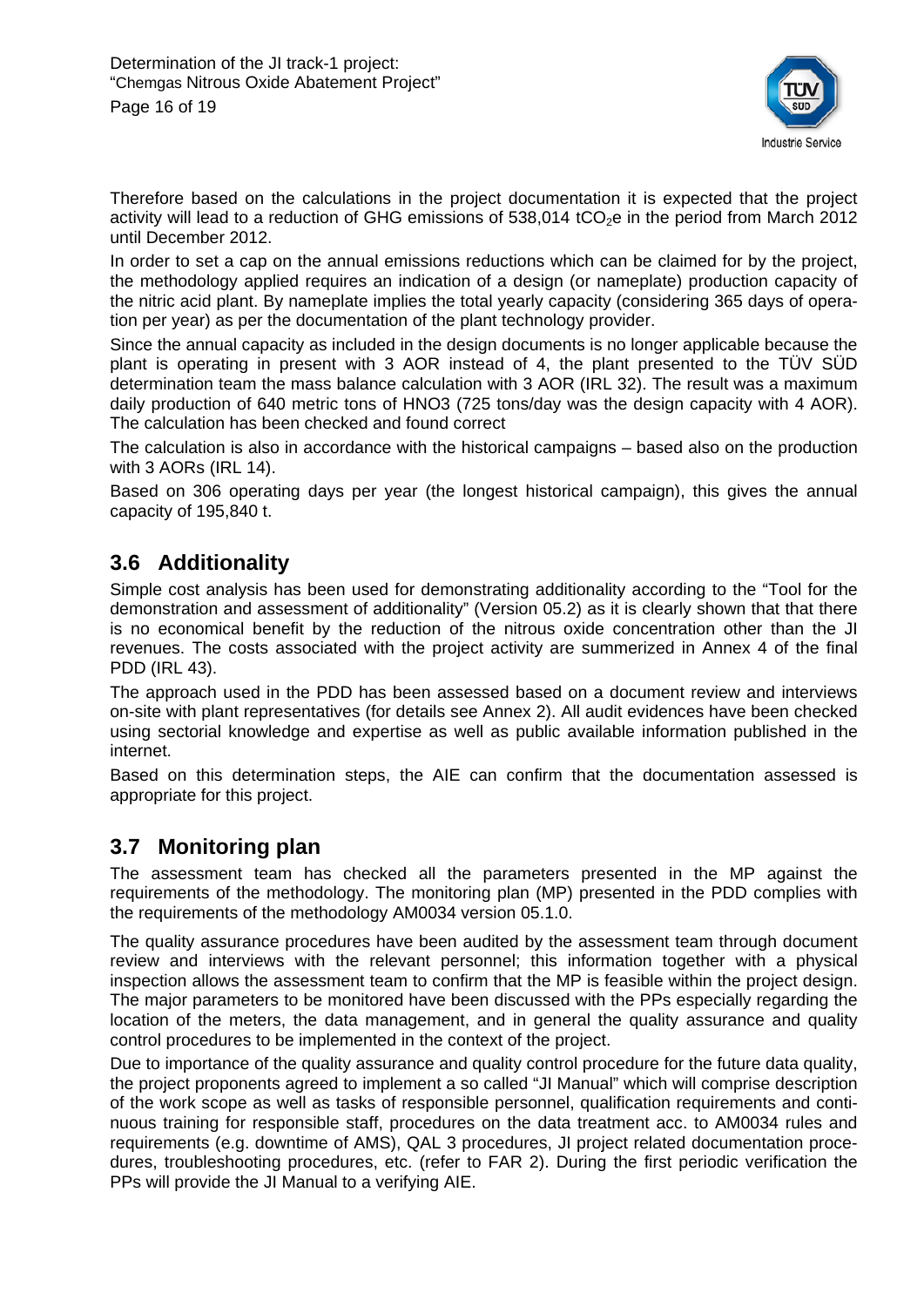

All the audit evidences proving the appropriateness of monitoring provisions undertaken by the PPs were provided to the AIE and have been considered as sufficient. For details please refer to Annex 2 of this report.

Hence, it is expected that the PPs will be able to implement the monitoring plan and the emission reductions achieved can be reported ex-post and verified.

#### **3.8 Local stakeholder consultation**

The statement has been provided in the final PDD, chapter G. The DFP (host) and the local authority confirmed a simplified approval procedure for this project due to its obviously positive environmental effects. According to this, the project can be approved without invitation of further local stakeholders.

This fact has also been verified with information obtained during interviews.

#### **3.9 Environmental impacts**

In accordance with Government Decision no. 445/2009 on the environmental impact assessment of certain public and private projects, it is not necessary to perform an EIA for this JI project. It is confirmed by Pitesti Regional environmental agency decision 1377/09/03/2011 (IRL 27). No contaminants are released during the operation of the project activity so no negative environmental impacts occur. The BREF (IRL 29) also confirms this view by stating that catalytic  $N_2O$ decomposition does not induce cross-media effects.

Nevertheless, for Chemgas an environmental impact study was voluntarily carried out by SC IPROCHIM SA Bucharest in November 2010. As a general conclusion, following the analysis of the evaluation report on the impact on the environment based on the data provided by the company, the impact is placed at an insignificant level.

TÜV SÜD assessment team remarks that the project has a strong positive environmental impact, since the primary object of the project is reduction of  $N<sub>2</sub>O$  emissions.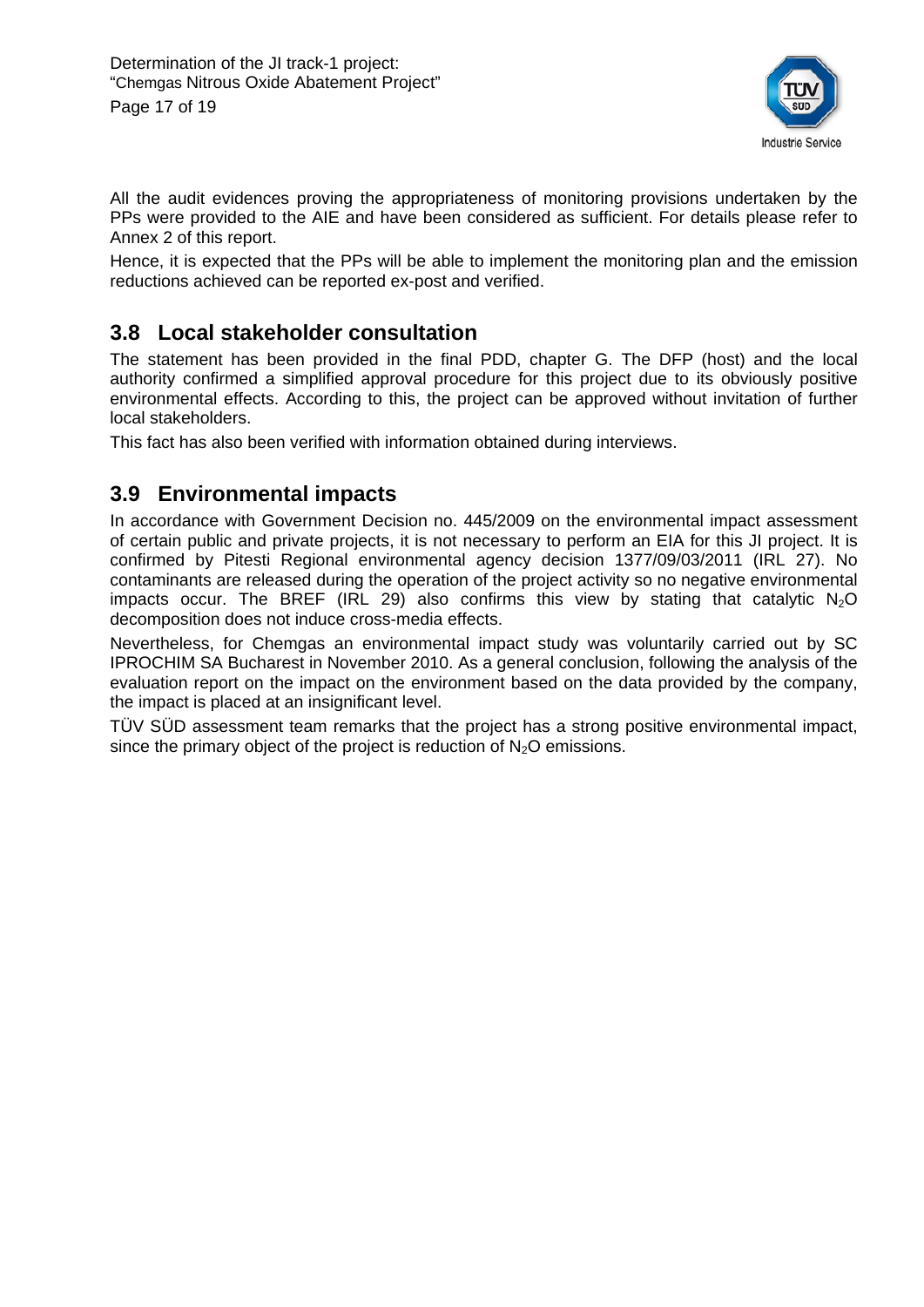

### **4 COMMENTS BY PARTIES, STAKEHOLDERS AND NGOS**

TÜV SÜD published the project documents on TÜV SÜD's own website and invited comments by the Parties, stakeholders and non-governmental organisations during a period of 30 days. The following table presents all key information on this process:

#### **Webpage:**

| http://www.netinform.de/KE/Wegweiser/Guide22.aspx?ID=7139&Ebene1_ID=50&Ebene2_ID=2<br>387&mode=5 |                                                        |  |  |  |  |
|--------------------------------------------------------------------------------------------------|--------------------------------------------------------|--|--|--|--|
|                                                                                                  | Starting date of the stakeholder consultation process: |  |  |  |  |
| 2011-03-25                                                                                       |                                                        |  |  |  |  |
| <b>Comment submitted by:</b>                                                                     | <b>Issues raised:</b>                                  |  |  |  |  |
| (no comments received)                                                                           |                                                        |  |  |  |  |
| Response by TÜV SÜD:                                                                             |                                                        |  |  |  |  |
|                                                                                                  |                                                        |  |  |  |  |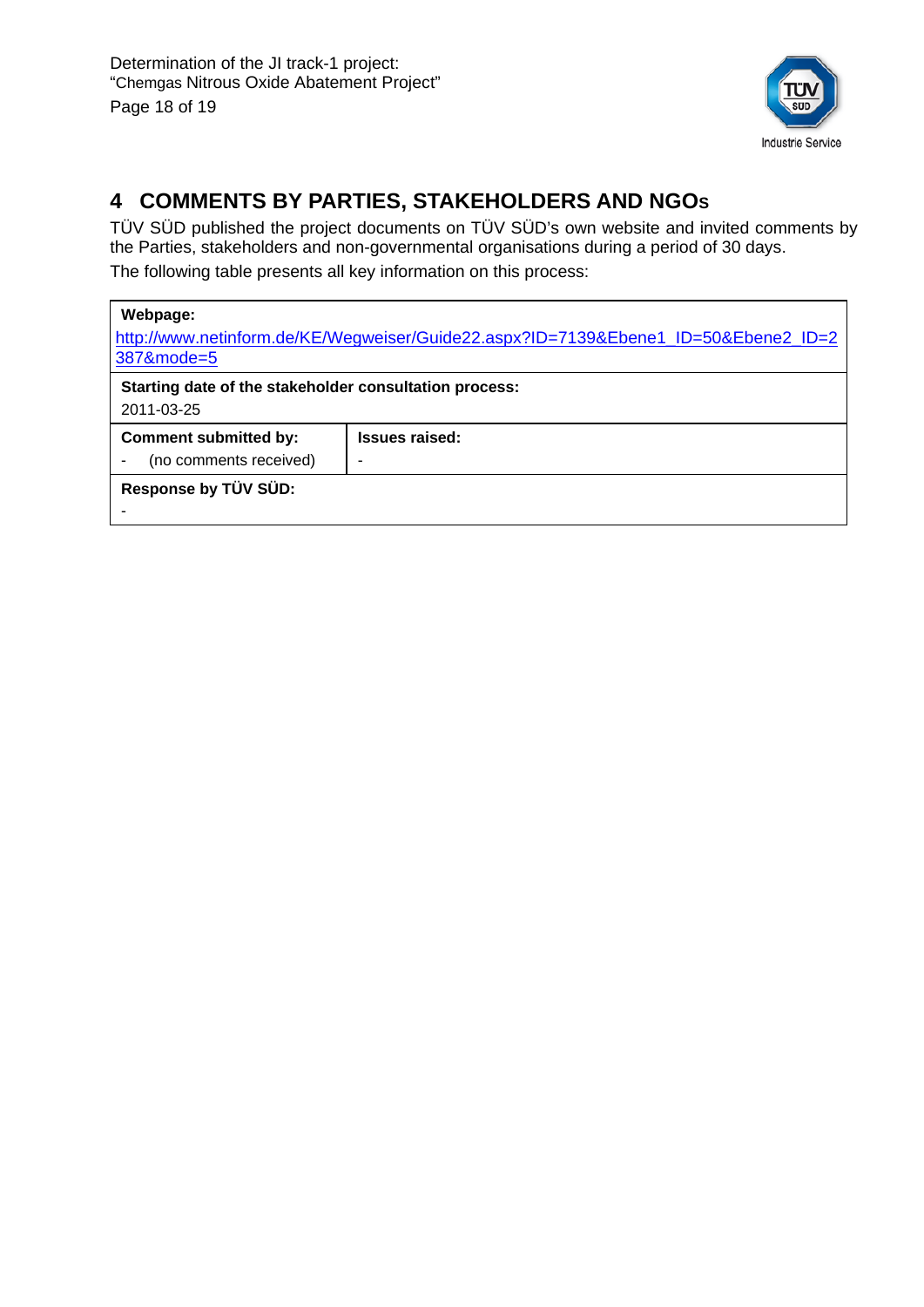Determination of the JI track-1 project: "Chemgas Nitrous Oxide Abatement Project" Page 19 of 19



#### **DETERMINATION OPINION** 5

TÜV SÜD has performed a determination of the following proposed JI project activity:

"Chemgas Nitrous Oxide Abatement Project"

Standard auditing techniques have been used for the determination of the project. Methodologyspecific checklists and protocol customised for the project have been prepared to carry out the audit and present the outcome in a transparent and comprehensive manner.

The review of the project design documentation, and further audit evidences and references, as well as subsequent follow-up interviews have provided TÜV SÜD with sufficient evidence to determine the fulfilment of stated criteria in the protocol. In our opinion, the project meets all relevant UNFCCC requirements for the JI as well as all the requirements set by host country (Romania) for approving projects under JI Track 1. Hence, TÜV SÜD will recommend the project for further approval and registration by the DFP of the host country.

An analysis, as provided by the JI approach based on AM0034 version 05.1.0, demonstrates that the proposed project activity is not a likely baseline scenario. Emission reductions attributable to the project are additional to any that would occur in the absence of the project activity. Given that the project is implemented as designed, the project is likely to achieve the estimated amount of emission reductions as specified within the final PDD version.

The determination is based on the information made available to TÜV SÜD, as well as the engagement conditions detailed in this report. The determination has been performed following the JI requirements. The only purpose of this report is its use during the registration process as part of the JI Track 1 project cycle. TUV SUD cannot be held liable by any party for decisions made, or not made, based on the determination opinion beyond this purpose.

Munich, 06/02/2012

Munich, 06/02/2012

Thomas Kleiser Certification Body "climate and energy" TÜV SÜD Industrie Service GmbH

Olena Maslova **Assessment Team Leader**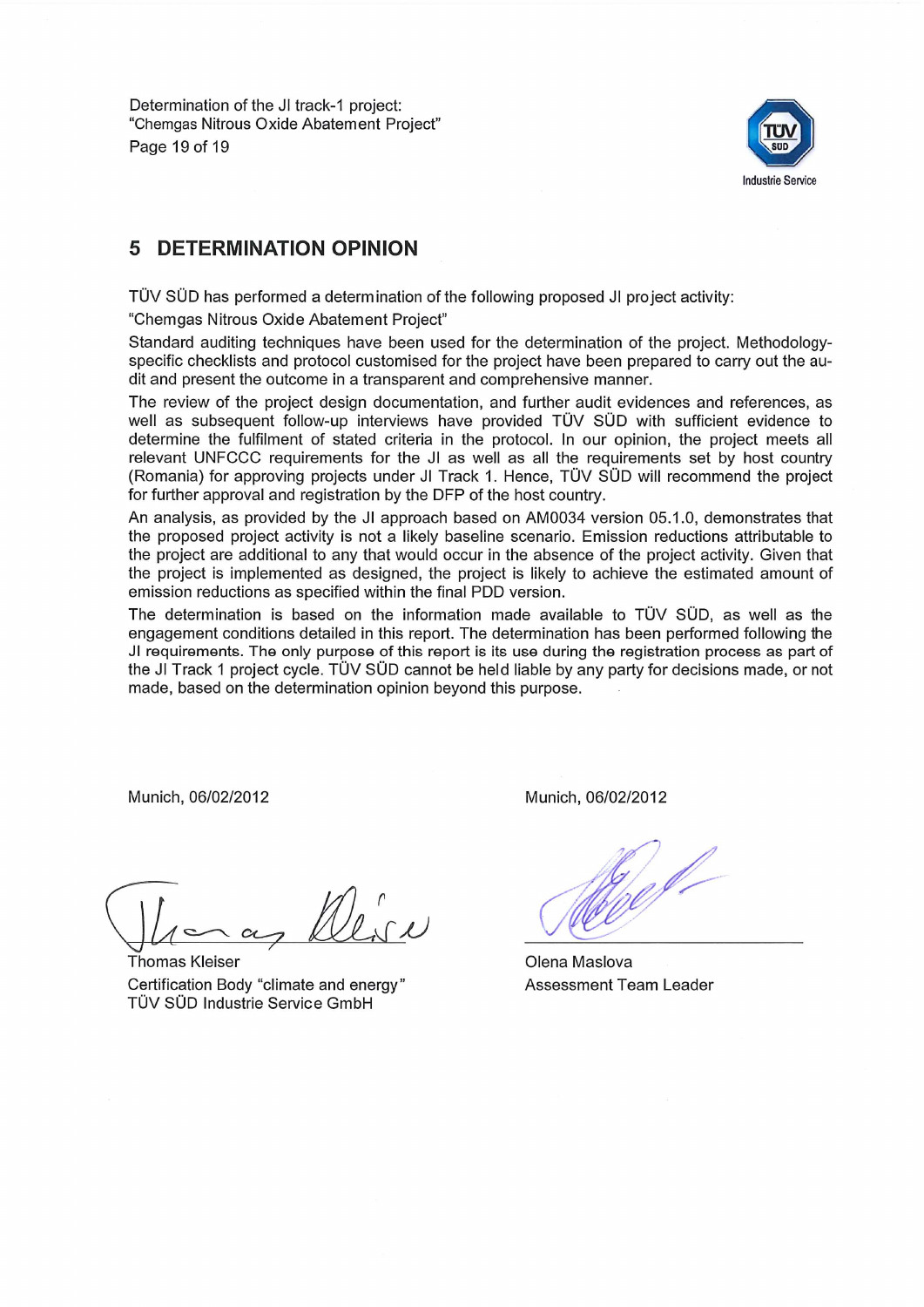Determination of the JI Track 1 project: "Chemgas Nitrous Oxide Abatement Project"



### **Annex 1: Determination Protocol**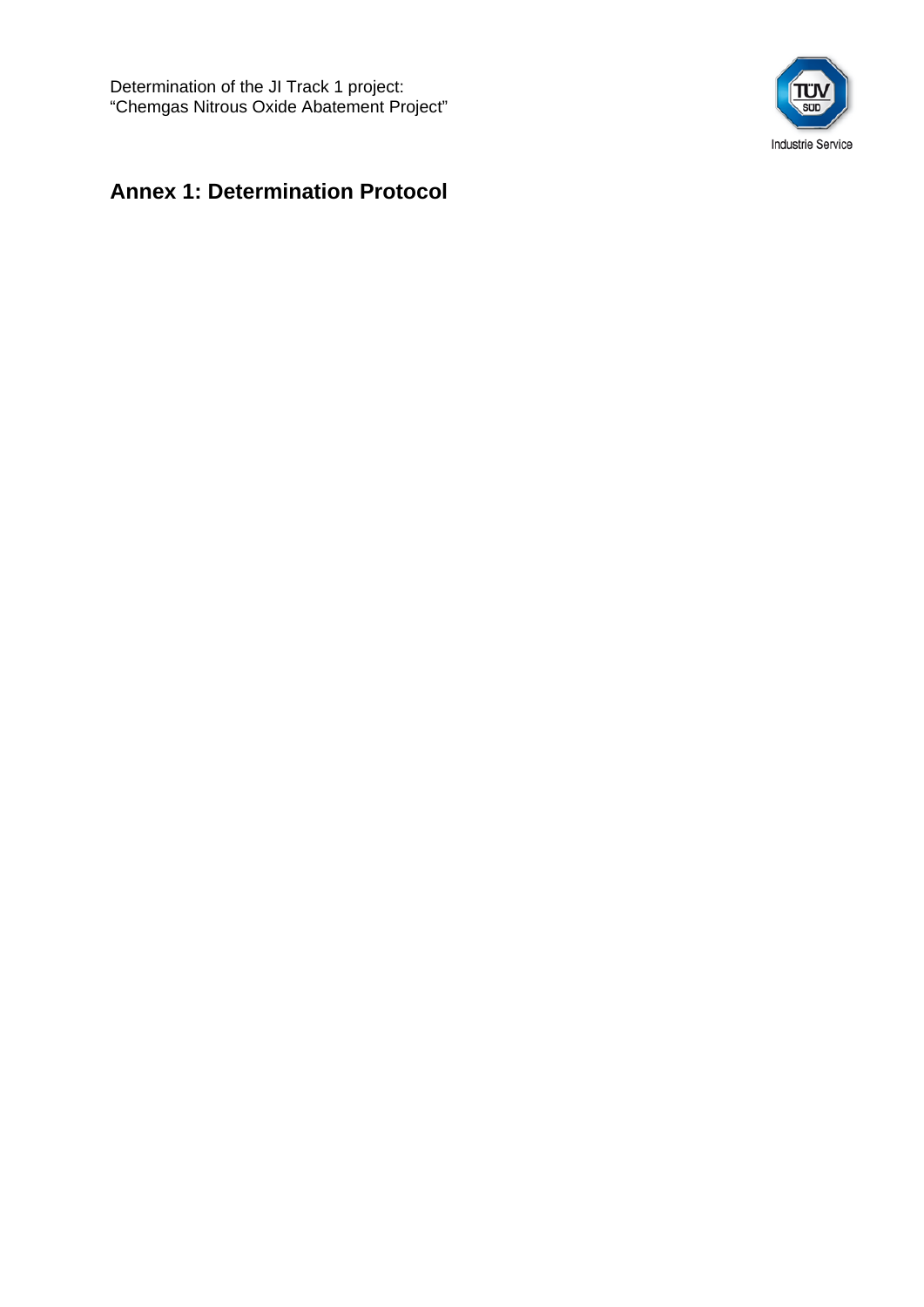

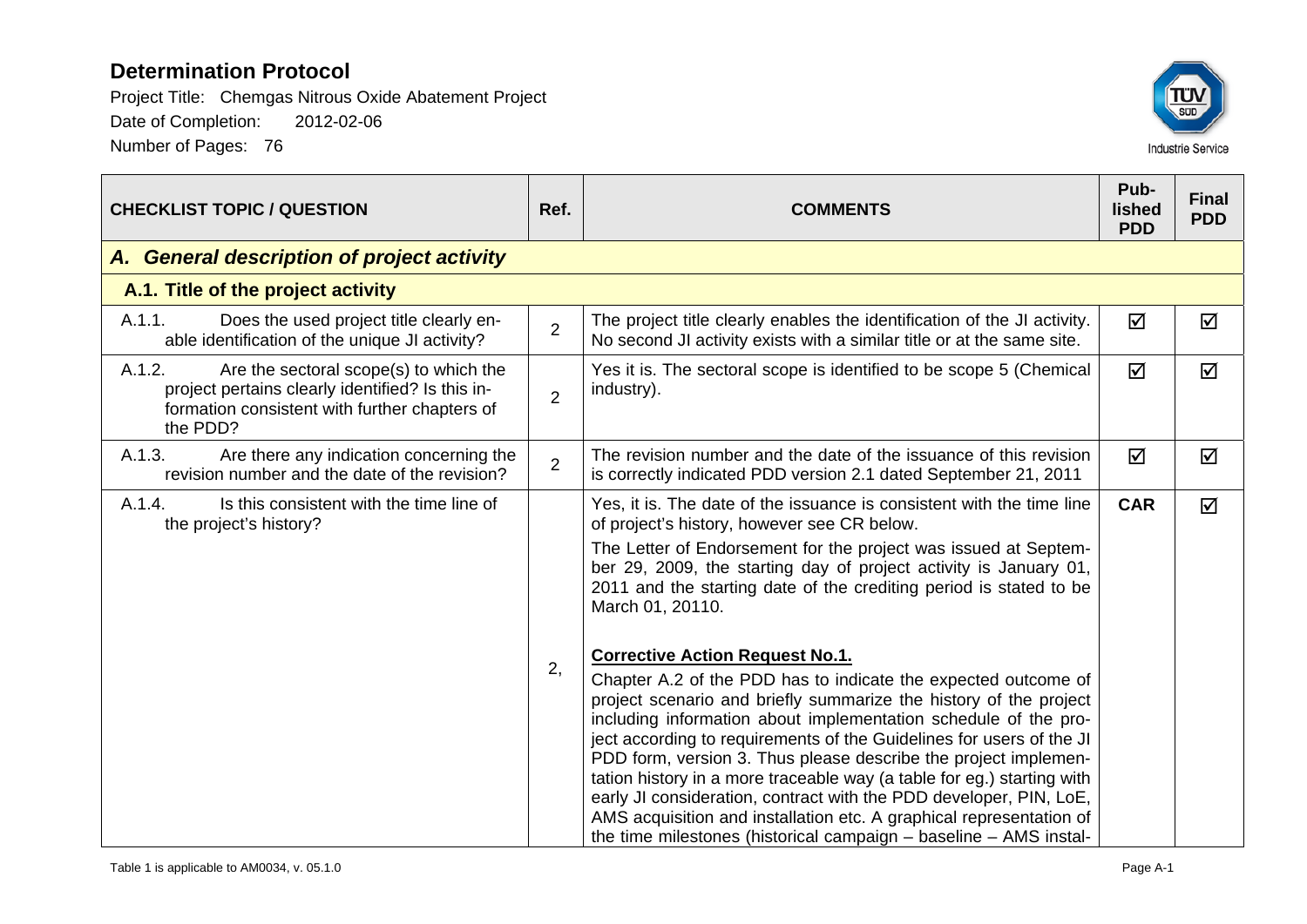

| <b>CHECKLIST TOPIC / QUESTION</b>                                                                                                              |                                             | <b>COMMENTS</b>                                                                                                                                                                                                                                                                                                                                                                                                                                                                                                                                                                                                                                                                                                                                                                                                                                                                                                      | Pub-<br>lished<br><b>PDD</b> | <b>Final</b><br><b>PDD</b> |
|------------------------------------------------------------------------------------------------------------------------------------------------|---------------------------------------------|----------------------------------------------------------------------------------------------------------------------------------------------------------------------------------------------------------------------------------------------------------------------------------------------------------------------------------------------------------------------------------------------------------------------------------------------------------------------------------------------------------------------------------------------------------------------------------------------------------------------------------------------------------------------------------------------------------------------------------------------------------------------------------------------------------------------------------------------------------------------------------------------------------------------|------------------------------|----------------------------|
|                                                                                                                                                |                                             | lation – project starting date) can be included. In addition JI pro-<br>ject implementation plan has to be provided. In order to demon-<br>strate the early JI consideration, please provide the directorate<br>decision concerning the proposed JI project (minutes of the meet-<br>ing etc.).                                                                                                                                                                                                                                                                                                                                                                                                                                                                                                                                                                                                                      |                              |                            |
| A.2. Description of the project activity                                                                                                       |                                             |                                                                                                                                                                                                                                                                                                                                                                                                                                                                                                                                                                                                                                                                                                                                                                                                                                                                                                                      |                              |                            |
| A.2.1.<br>Is the description delivering a transpar-<br>ent overview of the project activities?                                                 | $\overline{2}$                              | Yes, it is. The description is delivering a transparent overview of<br>the project activities however please refer to CAR above.                                                                                                                                                                                                                                                                                                                                                                                                                                                                                                                                                                                                                                                                                                                                                                                     | <b>CAR</b>                   | ☑                          |
| A.2.2.<br>What proofs are available demonstrat-<br>ing that the project description is in compliance<br>with the actual situation or planning? | 2,<br>11,<br>32,<br>10,<br>13,<br>17,<br>26 | For demonstrating that the project description is in compliance<br>with the actual situation or planning the following proofs have<br>been provided:<br>Design documents for non-concentrated nitric acid produc-<br>tion including last modernization works performed (IRL 32,<br>11);<br>Operating Permit (IRL 15);<br>Elementary diagram of non-concentrated nitric acid pro-<br>duction (IRL 10, 32);<br>Technical regulations of non-concentrated nitric acid pro-<br>duction (operating Manual) (IRL 13)<br>AMS specifications including QAL 1;(IRL 22)<br>Techno-commercial proposal for supplying of the second-<br>ary catalyst (IRL 26).<br>Road map demonstrating the nitric acid production plan<br>(IRL 26)<br>Secondary cat supplier confirmation on the warranted N2O<br>abatement efficiency and safety data sheet (IRL 26)<br>Valid IPPC permit indicating the N2O and NO <sub>x</sub> limit values | ☑                            | ☑                          |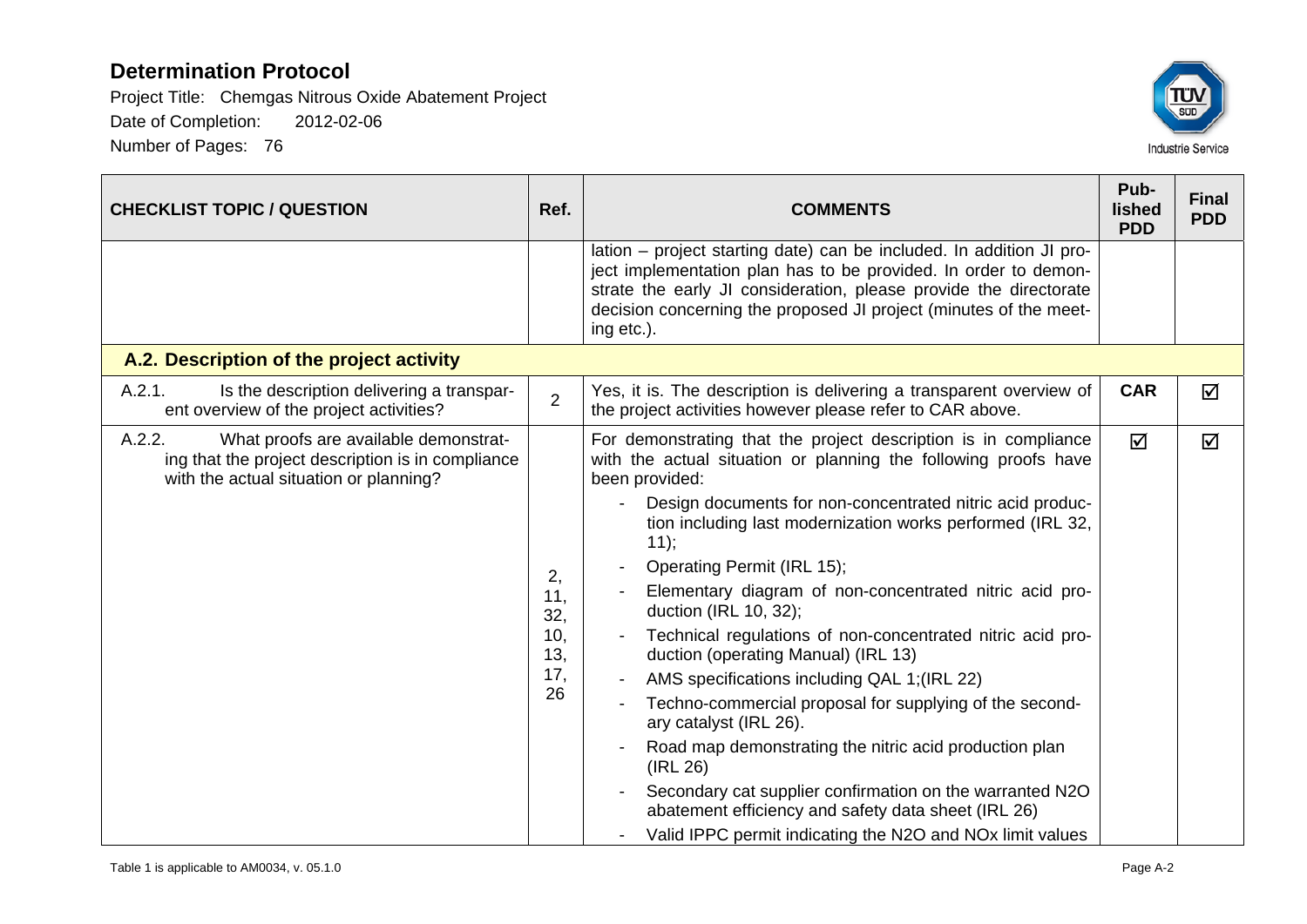

| <b>CHECKLIST TOPIC / QUESTION</b>                                                                                                                      | Ref.                                                                | <b>COMMENTS</b>                                                                                                                                                                                                                                                                                                                                                                                                                                                                                    |   | <b>Final</b><br><b>PDD</b> |  |
|--------------------------------------------------------------------------------------------------------------------------------------------------------|---------------------------------------------------------------------|----------------------------------------------------------------------------------------------------------------------------------------------------------------------------------------------------------------------------------------------------------------------------------------------------------------------------------------------------------------------------------------------------------------------------------------------------------------------------------------------------|---|----------------------------|--|
|                                                                                                                                                        |                                                                     | and actions the Nitorporos plant has to undertake in order<br>to comply with Romanian N2O and NOx regulations (IRL<br>17).<br>Summary of the project implementation costs and respec-<br>tive evidence (for the confidential insight of the assess-<br>ment team only) (IRL 31)                                                                                                                                                                                                                    |   |                            |  |
| A.2.3.<br>Is the information provided by these<br>proofs consistent with the information provided<br>by the PDD?                                       | $\overline{2}$                                                      | Yes, all information provided by these proofs consistent with the<br>information provided by the PDD.                                                                                                                                                                                                                                                                                                                                                                                              |   | ☑                          |  |
| A.2.4.<br>Is all information presented consistent<br>with details provided by further chapters of the<br>PDD?                                          | $\overline{2}$                                                      | Yes, all information presented is consistent with details provided<br>by further chapters of the PDD.                                                                                                                                                                                                                                                                                                                                                                                              |   | ☑                          |  |
|                                                                                                                                                        | A.3. Project participants and project approvals by Parties involved |                                                                                                                                                                                                                                                                                                                                                                                                                                                                                                    |   |                            |  |
| A.3.1.<br>Is the form required for the indication of<br>project participants correctly applied?                                                        | 2, 9                                                                | Yes, the form is correctly applied.                                                                                                                                                                                                                                                                                                                                                                                                                                                                | ☑ | ☑                          |  |
| A.3.2.<br>Is the participation of the listed entities<br>or Parties confirmed by each one of them?                                                     | 9                                                                   | S.C. Chemgas Holding Corporation S.R.L. Private entity (Roma-<br>nia) and MGM Carbon Portfolio, S.a.r.l. Private entity (Sweden)<br>are named to be the parties involved. However,<br><b>Clarification Request No.1</b><br>S.C. Chemgas S.R.L. (Romania) and MGM Carbon Portfolio,<br>S.a.r.I (Sweden) are the project participants. To confirm this fact<br>the Emission Reduction Units Purchase Agreement (ERPA)<br>between the project participants have to be submitted to the audit<br>team. |   | ☑                          |  |
| A.3.3.<br>Is all information on participants / Par-<br>ties provided in consistency with details pro-<br>vided by further chapters of the PDD (in par- | $\overline{2}$                                                      | Yes, the information on PPs is consistent throughout the PDD and<br>Annex 1.                                                                                                                                                                                                                                                                                                                                                                                                                       | ☑ | ☑                          |  |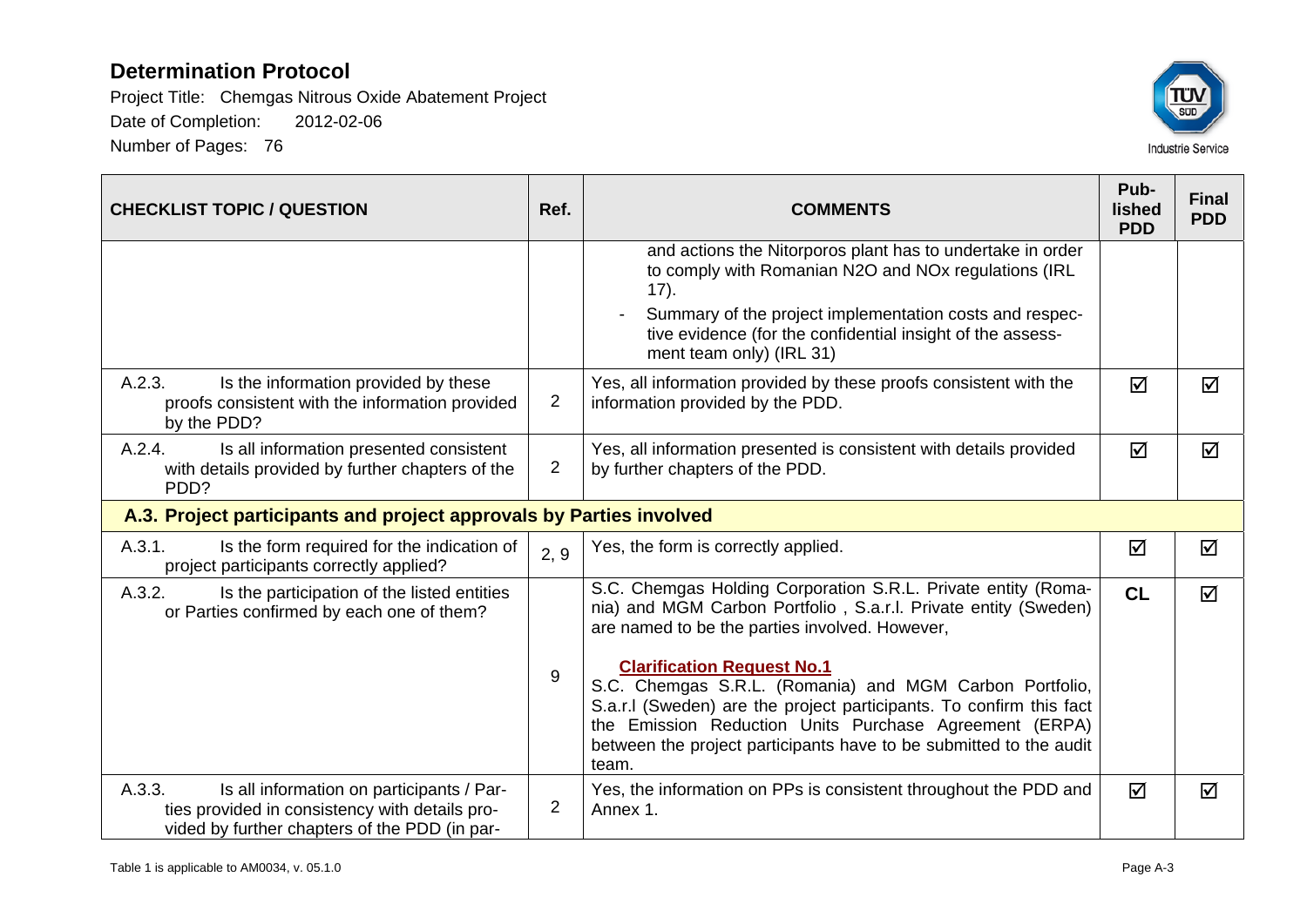

| <b>CHECKLIST TOPIC / QUESTION</b>                                                                                                                                                                                                                                                                                                                                                                                           |     | <b>COMMENTS</b>                                                                                                                                                                                                                                                                                                                  | Pub-<br><b>lished</b><br><b>PDD</b> | <b>Final</b><br><b>PDD</b> |
|-----------------------------------------------------------------------------------------------------------------------------------------------------------------------------------------------------------------------------------------------------------------------------------------------------------------------------------------------------------------------------------------------------------------------------|-----|----------------------------------------------------------------------------------------------------------------------------------------------------------------------------------------------------------------------------------------------------------------------------------------------------------------------------------|-------------------------------------|----------------------------|
| ticular annex 1)?                                                                                                                                                                                                                                                                                                                                                                                                           |     |                                                                                                                                                                                                                                                                                                                                  |                                     |                            |
| A.3.4.<br>Is each of the legal entities listed as<br>project participants in the PDD authorized by a<br>Party involved, which is also listed in the PDD,<br>through:<br>- A written project approval by a Party in-<br>volved, explicitly indicating the name of the le-<br>gal entity? Or<br>- Any other form of project participant authori-<br>zation in writing, explicitly indicating the name<br>of the legal entity? | 8   | The Letter of Endorsement for the project was issued by Ministry<br>of Environmental Protection of Romania in September 29, 2009.<br>The LoE have been submitted to the audit team.<br>Letter of Approvals from the host and investment parties will be<br>applied for after the determination of the project will be finalized. | $\blacktriangledown$                | ☑                          |
| A.3.5.<br>Have the DFPs of all parties listed as<br>involved in the PDD provided written project<br>approvals?                                                                                                                                                                                                                                                                                                              | 8   | Please refer to (A.3.2 and A.3.4.).                                                                                                                                                                                                                                                                                              | CL                                  | ☑                          |
| A.3.6.<br>Does the PDD identify at least the host<br>Party as a "Party involved"?                                                                                                                                                                                                                                                                                                                                           | 2,8 | Yes, the host party- Romania- is identified in the PDD.                                                                                                                                                                                                                                                                          | ☑                                   | ☑                          |
| A.3.7.<br>Has the DFP of the host Party issued a<br>written project approval?                                                                                                                                                                                                                                                                                                                                               | 8   | Please refer to (A.3.4.).                                                                                                                                                                                                                                                                                                        | ☑                                   | ☑                          |
| Are all the written project approvals by<br>A.3.8.<br>Parties involved unconditional?                                                                                                                                                                                                                                                                                                                                       |     | The LoA will be issued after the successful determination of the<br>project by TÜV SÜD.<br><b>Forward Action Request No.1</b><br>The LoAs should be submitted to AIE at least at the moment at                                                                                                                                   | <b>FAR</b>                          | <b>FAR</b>                 |
|                                                                                                                                                                                                                                                                                                                                                                                                                             |     | the first periodic verification.                                                                                                                                                                                                                                                                                                 |                                     |                            |
| A.4. Technical description of the project activity                                                                                                                                                                                                                                                                                                                                                                          |     |                                                                                                                                                                                                                                                                                                                                  |                                     |                            |
| <b>Location of the project activity</b><br>A.4.1.                                                                                                                                                                                                                                                                                                                                                                           |     |                                                                                                                                                                                                                                                                                                                                  |                                     |                            |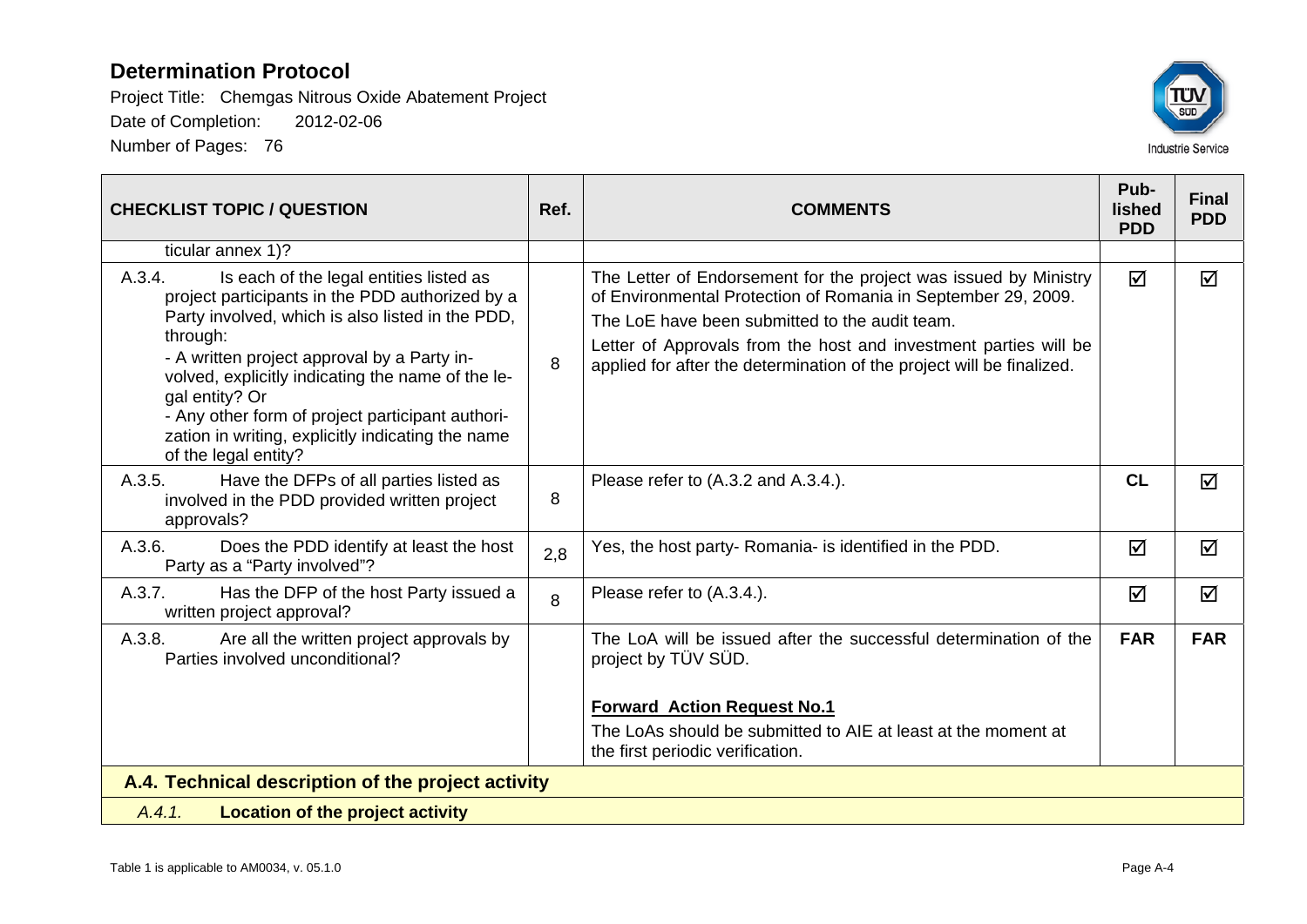

| <b>CHECKLIST TOPIC / QUESTION</b>                                                                                                                                                       |                | <b>COMMENTS</b>                                                                                                                                                                                                                                                                                                                                                                                                                                                                                                                                                                                                                                                                                                                                                                                                                                                                                                                                                                                                                                                                                                                                                | Pub-<br>lished<br><b>PDD</b> | <b>Final</b><br><b>PDD</b> |
|-----------------------------------------------------------------------------------------------------------------------------------------------------------------------------------------|----------------|----------------------------------------------------------------------------------------------------------------------------------------------------------------------------------------------------------------------------------------------------------------------------------------------------------------------------------------------------------------------------------------------------------------------------------------------------------------------------------------------------------------------------------------------------------------------------------------------------------------------------------------------------------------------------------------------------------------------------------------------------------------------------------------------------------------------------------------------------------------------------------------------------------------------------------------------------------------------------------------------------------------------------------------------------------------------------------------------------------------------------------------------------------------|------------------------------|----------------------------|
| A.4.1.1.<br>Does the information provided on the<br>location of the project activity allow for a clear<br>identification of the site(s)?                                                |                | Yes, it does. The information provided on the location of the pro-<br>ject activity allows for a clear identification of the site.                                                                                                                                                                                                                                                                                                                                                                                                                                                                                                                                                                                                                                                                                                                                                                                                                                                                                                                                                                                                                             | ☑                            | $\blacktriangledown$       |
| A.4.1.2.<br>How is it ensured and/or demonstrated.<br>that the project proponents can implement the<br>project at this site (ownership, licenses, con-<br>tracts etc.)?                 |                | It is ensured by means of the following docs to be provided:<br>• License on the ammonia (nitric acid) production (IRL 15);                                                                                                                                                                                                                                                                                                                                                                                                                                                                                                                                                                                                                                                                                                                                                                                                                                                                                                                                                                                                                                    | ☑                            | $\blacktriangledown$       |
| A.4.2.<br>Technology(ies) to be employed, or measures, operations or actions to be implemented by the project activity                                                                  |                |                                                                                                                                                                                                                                                                                                                                                                                                                                                                                                                                                                                                                                                                                                                                                                                                                                                                                                                                                                                                                                                                                                                                                                |                              |                            |
| A.4.2.1.<br>Does the technical design of the project<br>activity reflect current good practices?                                                                                        | $\overline{2}$ | Yes, it does.                                                                                                                                                                                                                                                                                                                                                                                                                                                                                                                                                                                                                                                                                                                                                                                                                                                                                                                                                                                                                                                                                                                                                  | ☑                            | ☑                          |
| A.4.2.2.<br>Does the description of the technology<br>to be applied provide sufficient and transpar-<br>ent input/ information to evaluate its impact on<br>the greenhouse gas balance? |                | Yes, it does. The project activity aims to reduce the amount of<br>$N_2O$ emitted by catalytically decomposing the $N_2O$ produced in<br>the undesired side reaction during ammonia oxidation.<br>Chemgas is planning to install a secondary catalyst type supplied<br>by the BASF SE. This type of secondary catalyst does not require<br>additional heat or other energy input (electricity, steam etc.). Dur-<br>ing on-site audit Chemgas submitted the BASF's techno-<br>commercial proposal with description of the secondary catalyst<br>which confirms that no additional greenhouse gases produced<br>during the $N_2O$ decomposition as well as it does not affect the<br>HNO <sub>3</sub> production level and not increase NO <sub>x</sub> emissions. Further-<br>more material safety data sheet for the secondary catalyst has<br>been provided. See A.4.2.4.<br><b>Corrective Action Request No.2.</b><br>According to the preliminary contract between BASF and Inter-<br>agro, the efficiency of the secondary catalyst will be 83% instead<br>of 80% as considered in ERU estimation. Revision of PDD and<br>Excel calculation is necessary. | <b>CAR</b>                   | ☑                          |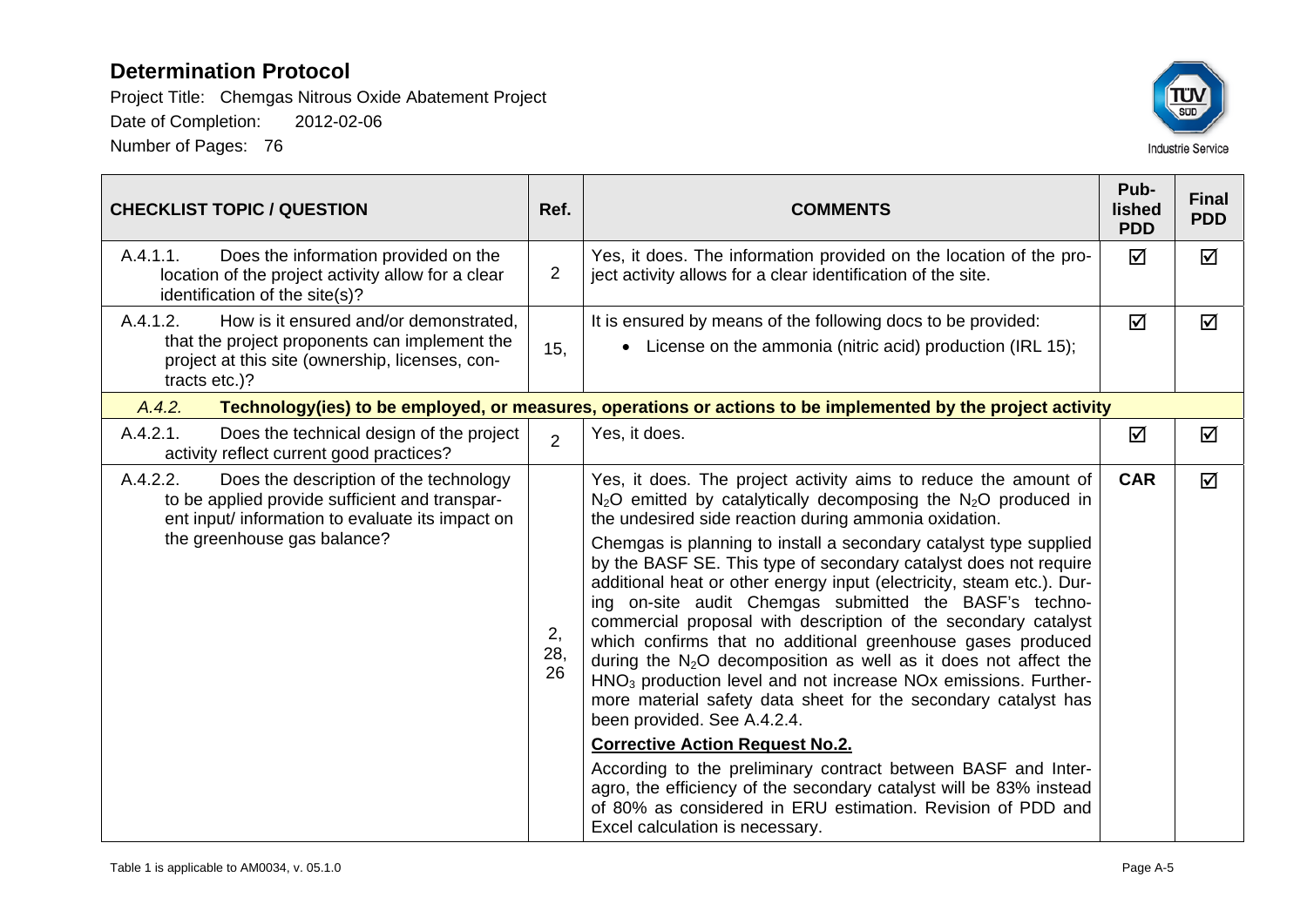

| <b>CHECKLIST TOPIC / QUESTION</b>                                                                                                                                                                             | Ref.           | <b>COMMENTS</b>                                                                                                                                                                                                                                                                                                                                                          |           | <b>Final</b><br><b>PDD</b> |
|---------------------------------------------------------------------------------------------------------------------------------------------------------------------------------------------------------------|----------------|--------------------------------------------------------------------------------------------------------------------------------------------------------------------------------------------------------------------------------------------------------------------------------------------------------------------------------------------------------------------------|-----------|----------------------------|
| A.4.2.3.<br>Does the implementation of the project<br>activity require any technology transfer from<br>annex-I-countries to the host country(s)?                                                              | 2, 26          | Yes, the implementation of the project activity requires technology<br>transfer from Annex-I-countries and includes secondary catalyst<br>system and monitoring equipment.                                                                                                                                                                                               | ☑         | ☑                          |
| A.4.2.4.<br>Is the technology implemented by the<br>project activity environmentally safe?                                                                                                                    | 25             | According to information provided by the BASF company (Material<br>safety data sheet for secondary catalyst and the techno-<br>commercial proposal) the additional catalyst is made of non-<br>precious metals and does not create significant negative environ-<br>mental effect. The obsolete catalyst will be recycled according to<br>the prevailing EU standards.   |           | ☑                          |
| A.4.2.5.<br>Is the information provided in compli-<br>ance with actual situation or planning?                                                                                                                 | $\overline{2}$ | Yes it is.                                                                                                                                                                                                                                                                                                                                                               |           | ☑                          |
| A.4.2.6.<br>Does the project use state of the art<br>technology and / or does the technology result<br>in a significantly better performance than any<br>commonly used technologies in the host coun-<br>try? | 2, 29          | Yes, it is a state of art technology providing significant $N_2O$ emis-<br>sion abatement.                                                                                                                                                                                                                                                                               |           | ☑                          |
| A.4.2.7.<br>Is the project technology likely to be<br>substituted by other or more efficient tech-<br>nologies within the project period?                                                                     | $\overline{2}$ | Currently there is no reason for PPs to substitute project technol-<br>ogy by any other more efficient technology.                                                                                                                                                                                                                                                       |           | ☑                          |
| A.4.2.8.<br>Does the project require extensive ini-<br>tial training and maintenance efforts in order to<br>be carried out as scheduled during the project<br>period?                                         |                | Yes, it does.<br>Every need for training and maintenance efforts will be followed<br>and ABB, the supplier of AMS, is responsible for these. The ex-<br>tensive training is required in the context of monitoring system,<br>data acquisition and reporting.<br><b>Clarification Request No.2</b><br>Records of the trainings as well as list of attended personnel have | <b>CL</b> | ☑                          |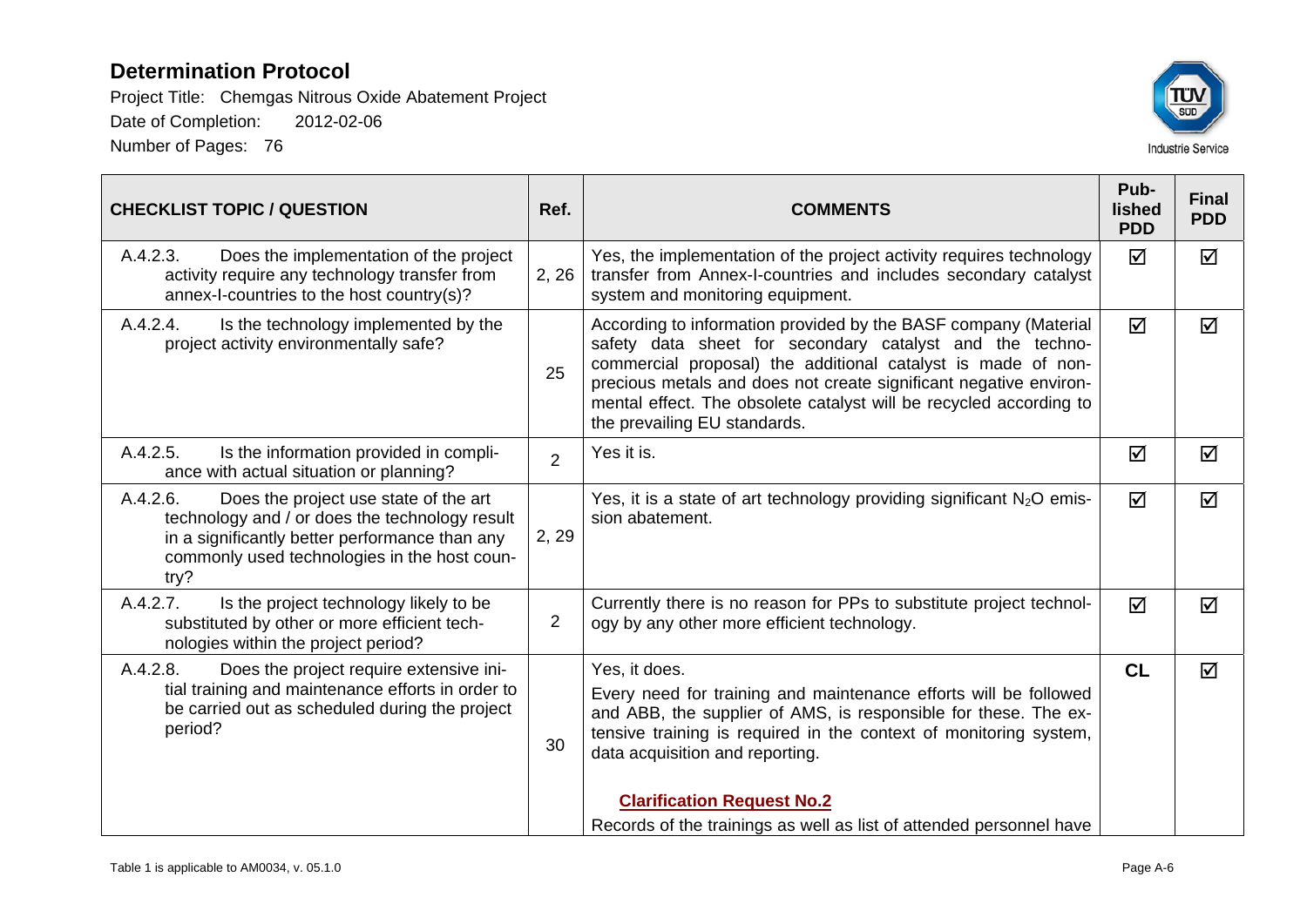

| <b>CHECKLIST TOPIC / QUESTION</b>                                                                                                                                                                                                                                                                                                                    | Ref.  | <b>COMMENTS</b>                                                                                                                                                                                                                                                                                                                                 |                      | <b>Final</b><br><b>PDD</b> |  |  |
|------------------------------------------------------------------------------------------------------------------------------------------------------------------------------------------------------------------------------------------------------------------------------------------------------------------------------------------------------|-------|-------------------------------------------------------------------------------------------------------------------------------------------------------------------------------------------------------------------------------------------------------------------------------------------------------------------------------------------------|----------------------|----------------------------|--|--|
|                                                                                                                                                                                                                                                                                                                                                      |       | to be provided to the assessment team.                                                                                                                                                                                                                                                                                                          |                      |                            |  |  |
| Is information available on the demand<br>A.4.2.9.<br>and requirements for training and mainte-<br>nance?                                                                                                                                                                                                                                            |       | See above.                                                                                                                                                                                                                                                                                                                                      | ☑                    | ☑                          |  |  |
| A.4.2.10.<br>Is a schedule available for the imple-                                                                                                                                                                                                                                                                                                  |       | See also CAR (A.1.4).                                                                                                                                                                                                                                                                                                                           | <b>CAR</b>           | <b>FAR</b>                 |  |  |
| mentation of the project and are there any<br>risks for delays?                                                                                                                                                                                                                                                                                      |       | <b>Clarification Request No.3</b>                                                                                                                                                                                                                                                                                                               | CL                   |                            |  |  |
|                                                                                                                                                                                                                                                                                                                                                      | 2, 23 | The secondary catalyst supplier's approval and delivery contract<br>signed (according to project implementation plan) should be pro-<br>vided to the confidential insight of the assessment team.                                                                                                                                               |                      |                            |  |  |
|                                                                                                                                                                                                                                                                                                                                                      |       | Pls. refer to FAR3 in Table 2.                                                                                                                                                                                                                                                                                                                  |                      |                            |  |  |
| Brief Explanation of how the anthropogenic emissions of greenhouse gases by sources are to be reduced by the proposed<br>A.4.3.<br>Ul project, including why the emission reduction would not occur in the absence of the proposed project, taking into account na-<br>tional and/or sectoral policies and circumstances                             |       |                                                                                                                                                                                                                                                                                                                                                 |                      |                            |  |  |
| A.4.3.1.<br>Is there a brief explanation of how the<br>anthropogenic emissions of greenhouse gases<br>by sources are to be reduced by the proposed<br>JI project, including why the emission reduc-<br>tion would not occur in the absence of the pro-<br>posed project, taking into account national<br>and/or sectoral policies and circumstances? | 1, 2  | Yes, a brief explanation on how the anthropogenic emissions of<br>greenhouse gases by sources are to be reduced by the proposed<br>JI project is presented in the PDD.                                                                                                                                                                          | $\blacktriangledown$ | ☑                          |  |  |
| A.4.3.2.<br>Is the explanation transparent, feasible<br>and – if based on calculations – mathematical<br>correct calculated?                                                                                                                                                                                                                         |       | Yes, the explanation is transparent and the calculations are cor-<br>rect. However<br><b>Clarification Request No.4</b><br>The use of 8.4 kg CO2eq/t HNO3 as baseline emission factor in<br>ERs estimation should be clarified. Furthermore the ERs estimate<br>should be based on the production figures specified in the plant's<br>road map. | <b>CL</b>            | ☑                          |  |  |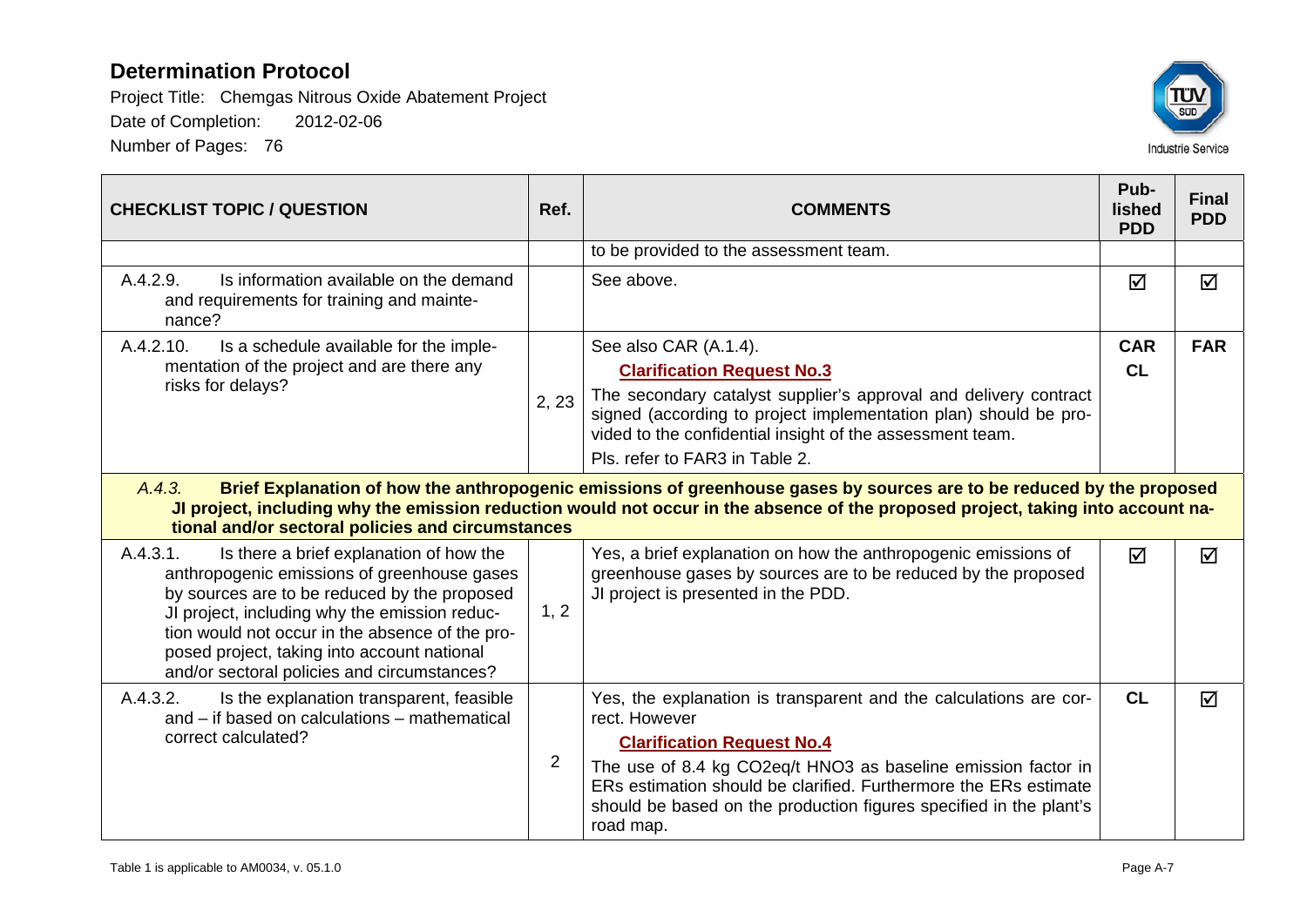

| <b>CHECKLIST TOPIC / QUESTION</b>                                                                                                                                                                                                              |                | <b>COMMENTS</b>                                                                                                                                                                                                                                                                                                                                                                                                                                                                                                                                               | Pub-<br>lished<br><b>PDD</b> | <b>Final</b><br><b>PDD</b> |
|------------------------------------------------------------------------------------------------------------------------------------------------------------------------------------------------------------------------------------------------|----------------|---------------------------------------------------------------------------------------------------------------------------------------------------------------------------------------------------------------------------------------------------------------------------------------------------------------------------------------------------------------------------------------------------------------------------------------------------------------------------------------------------------------------------------------------------------------|------------------------------|----------------------------|
| A.4.4.<br>Estimated amount of emission reductions over the chosen crediting period                                                                                                                                                             |                |                                                                                                                                                                                                                                                                                                                                                                                                                                                                                                                                                               |                              |                            |
| A.4.4.1.<br>Is the form required for the indication of<br>projected emission reductions correctly ap-<br>plied?                                                                                                                                | $\overline{2}$ | <b>Corrective Action Request No.3.</b><br>The crediting period lasts until the end of 2012. Whether the end<br>of the crediting period can be after 2012 subject to the approval<br>by the host Party. Thus please split the table with the ERs esti-<br>mates presented in chapter A.4.3.1 and provide the estimates for<br>the first commitment period in complete manner (years of the<br>crediting period, total estimated ERs, annual average of estimated<br>ERs over the crediting period) as required by Guidelines for users<br>of JI PDD Form v.04. | <b>CAR</b>                   | ☑                          |
| A.4.4.2.<br>Are the figures provided consistent with<br>other data presented in the PDD?                                                                                                                                                       |                | Furthermore please refer to CL (A.4.3.2).<br>All figures which are presented in the PDD are consistent with<br>other data. However refer to the CLs and CARs above.                                                                                                                                                                                                                                                                                                                                                                                           | <b>CAR</b><br>CL             | ☑                          |
| A.4.4.3.<br>Is the annual average of estimated<br>emission reductions calculated by dividing the<br>total estimated emission reductions over the<br>crediting period by the total months of the<br>crediting period and multiplying by twelve? |                | Yes, the annual average of estimated emission reductions pre-<br>sented in the PDD is calculated by dividing the total estimated<br>emission reductions over the crediting period by the total months<br>of the crediting period and multiplying by twelve. However see<br>CAR above in A.4.4.1.                                                                                                                                                                                                                                                              | <b>CAR</b>                   | $\overline{\mathsf{M}}$    |
| <b>B.</b> Baseline                                                                                                                                                                                                                             |                |                                                                                                                                                                                                                                                                                                                                                                                                                                                                                                                                                               |                              |                            |
| <b>B.1. Description and justification of the baseline chosen</b>                                                                                                                                                                               |                |                                                                                                                                                                                                                                                                                                                                                                                                                                                                                                                                                               |                              |                            |
| B.1.1.<br>Does the PDD explicitly indicate which<br>of the following approaches is used for indenti-<br>fying the baseline?<br>- JI specific approach<br>- Approved CDM methodology approach                                                   | $\overline{2}$ | The first version of the PDD mentions the approved CDM metho-<br>dology AM0034 v. 03.4 to be used as a basis for this project activ-<br>ity. AM0034 is solely addressing the destruction of nitrous oxide<br>by secondary measures. Hence it is considered that AM0034 is<br>the appropriate choice for this project activity fitting to the baseline<br>and project scenario of this project. Nevertheless it is not directly<br>applicable due to various distinctions between the assumptions of                                                           | <b>CAR</b>                   | $\overline{\mathsf{M}}$    |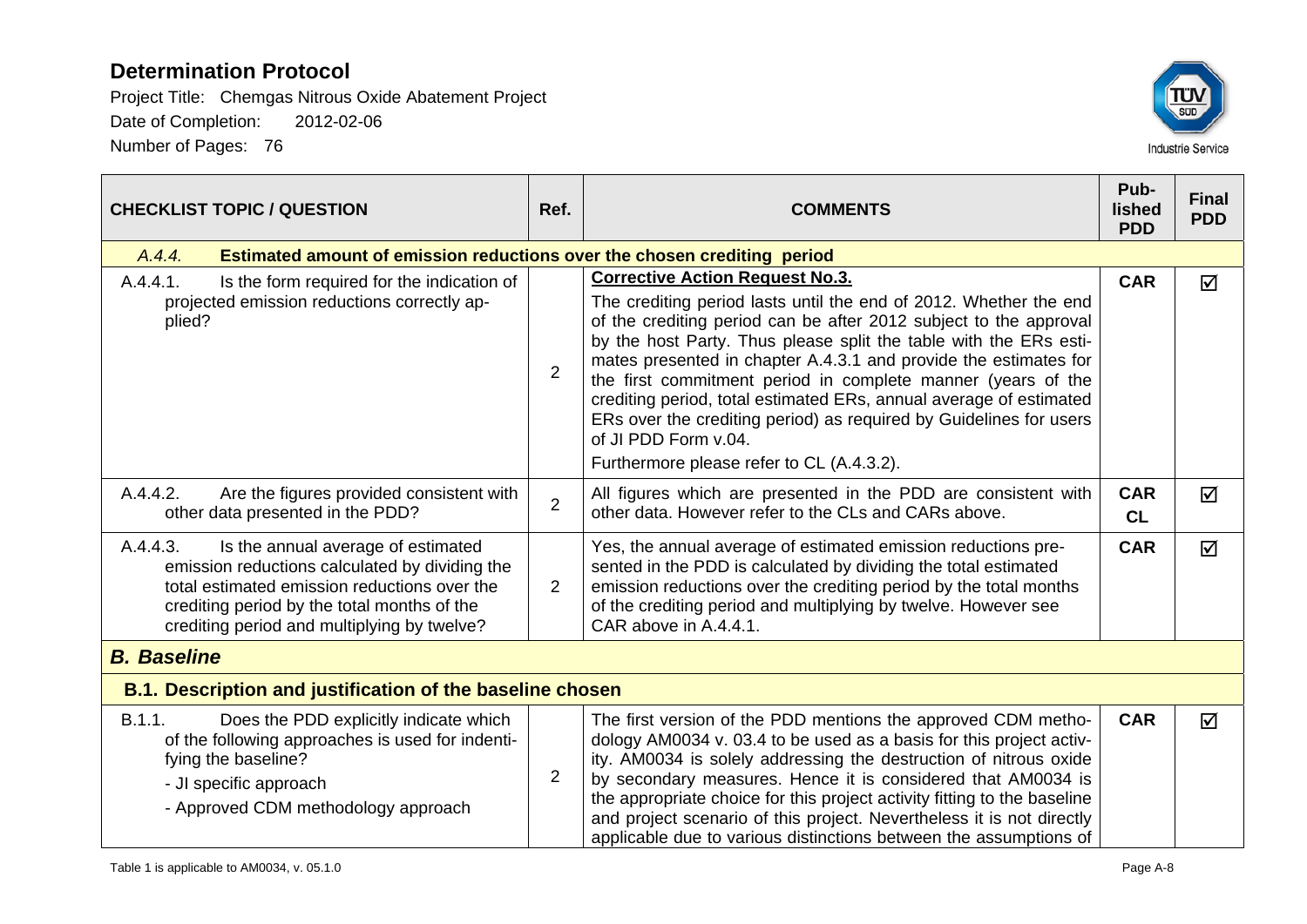

| <b>CHECKLIST TOPIC / QUESTION</b>                                                                                                                                                                                                | Ref.           | <b>COMMENTS</b>                                                                                                                                                                                                                                                                                                                                                                                                                                                                                                                                                                                                                                                                                                                                                                                                                                                                                                                                                                                                                                                                                                                                                                                                                                                                                                                                                                                                                                                           |            | <b>Final</b><br><b>PDD</b> |
|----------------------------------------------------------------------------------------------------------------------------------------------------------------------------------------------------------------------------------|----------------|---------------------------------------------------------------------------------------------------------------------------------------------------------------------------------------------------------------------------------------------------------------------------------------------------------------------------------------------------------------------------------------------------------------------------------------------------------------------------------------------------------------------------------------------------------------------------------------------------------------------------------------------------------------------------------------------------------------------------------------------------------------------------------------------------------------------------------------------------------------------------------------------------------------------------------------------------------------------------------------------------------------------------------------------------------------------------------------------------------------------------------------------------------------------------------------------------------------------------------------------------------------------------------------------------------------------------------------------------------------------------------------------------------------------------------------------------------------------------|------------|----------------------------|
|                                                                                                                                                                                                                                  |                | the methodology and the real situation at Chemgas plant.<br><b>Corrective Action Request No.4.</b><br>Taking into account the plant specific gauze replacement (see<br>PDD page 55) – partial replacement - and AM0034 definition<br>"Campaign length is defined as the total number of metric tonnes<br>of nitric acid at 100% concentration produced with one set of<br>gauzes", a clear definition for CLnormal for the project specific<br>case should be included in the revised PDD. After that baseline<br>campaign length and project campaign length should be defined.<br>Furthermore please clearly describe the application of the meth-<br>odological requirements for re- calculation of the EFbaseline when<br>the project campaign length is shorter than normal campaign<br>length (EB 51 Annex 12). In general, to clearly demonstrate all the<br>deviations from the methodology AM0034, a detailed description<br>of the project specific approach has to be included in revised PDD<br>according to the Guidelines for users of JI PDD form, version 04.<br>In doing so the latest version of AM0034 should be used. A de-<br>scription using a table format with the first column the requirement<br>of the AM0034 and the second one the specific JI approach of this<br>project would be helpful. Furthermore the starting date of the<br>Baseline/Project in terms of primary catalyst age/composition<br>should be included in the revised PDD. |            |                            |
| B.1.2.<br>If JI specific approach is used, does the<br>PDD provide a detailed theoretical description<br>and justification of the baseline chosen in a<br>complete and transparent manner taking into<br>account §23 of DVM v.1? | $\overline{2}$ | Yes, the PDD provides a detailed theoretical description and justi-<br>fication of the baseline chosen in complete and transparent man-<br>ner taking into account the DVM requirements. The identification<br>of the baseline scenario was conducted acc. to AM0028 as sug-<br>gested by the AM0034. However see CAR in B.1.1 above.                                                                                                                                                                                                                                                                                                                                                                                                                                                                                                                                                                                                                                                                                                                                                                                                                                                                                                                                                                                                                                                                                                                                     | <b>CAR</b> | ☑                          |
| B.1.3.<br>If selected elements or combinations of<br>approved CDM methodologies or methodo-                                                                                                                                      | 1, 2           | Yes, the selected elements of the AM0034 applied are developed<br>in line with DVM requirements (e.g. § 23 DVM v.1).                                                                                                                                                                                                                                                                                                                                                                                                                                                                                                                                                                                                                                                                                                                                                                                                                                                                                                                                                                                                                                                                                                                                                                                                                                                                                                                                                      | ☑          | ☑                          |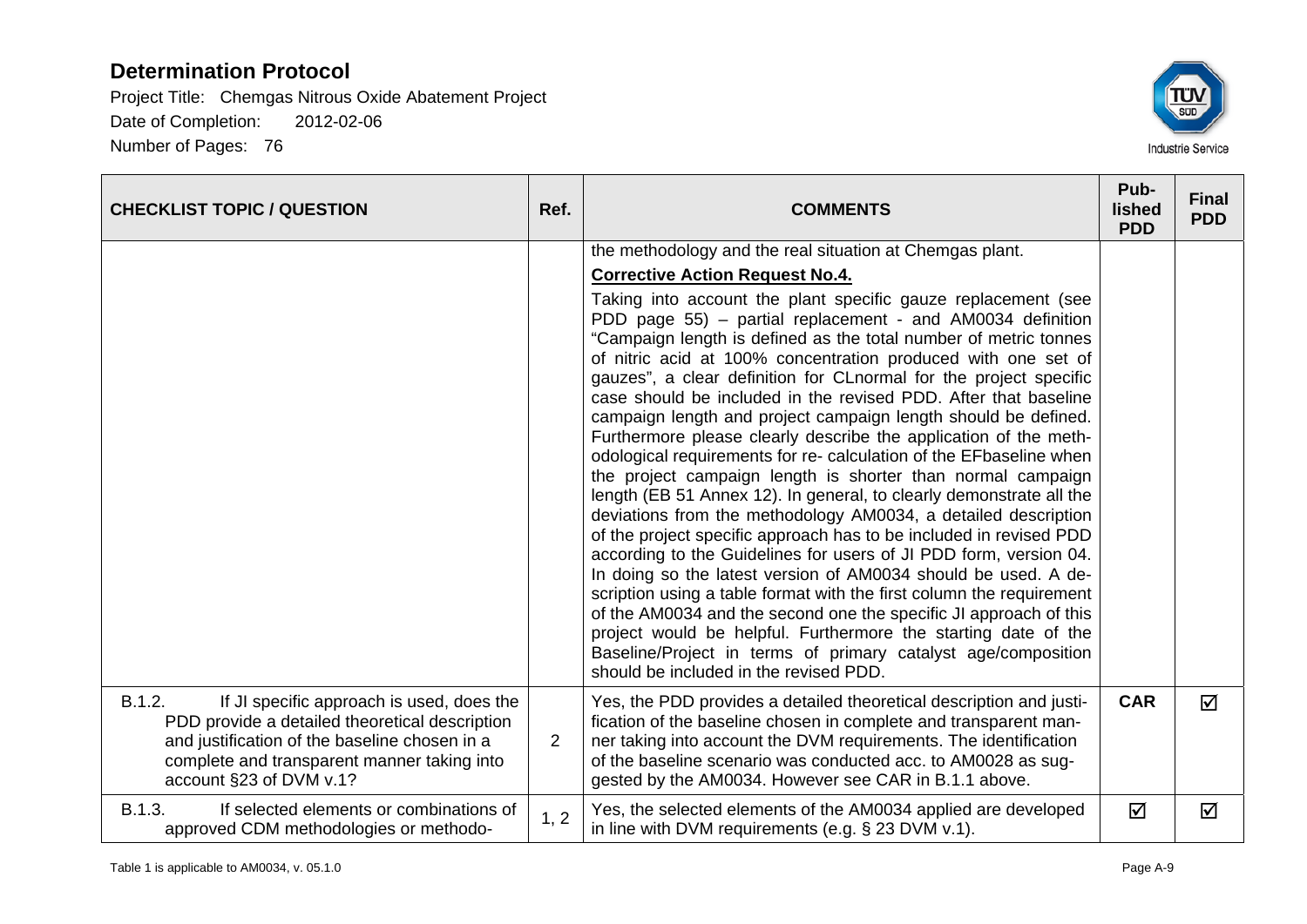

| <b>CHECKLIST TOPIC / QUESTION</b>                                                                                                                                                                 | Ref.           | <b>COMMENTS</b>                                                                                                                                                                                                                                                                                                                                                                                                                           |                 | <b>Final</b><br><b>PDD</b> |
|---------------------------------------------------------------------------------------------------------------------------------------------------------------------------------------------------|----------------|-------------------------------------------------------------------------------------------------------------------------------------------------------------------------------------------------------------------------------------------------------------------------------------------------------------------------------------------------------------------------------------------------------------------------------------------|-----------------|----------------------------|
| logical tools for baseline setting are used, are<br>the selected elements supplementary devel-<br>oped by the project proponents in line with §23<br>of DVM v.1?                                  |                |                                                                                                                                                                                                                                                                                                                                                                                                                                           |                 |                            |
| B.1.4.<br>Does the PDD provide a justification of<br>the applicability of the methodological ap-<br>proach chosen with a clear and transparent<br>description?                                    | $\overline{2}$ | Yes, the PDD provides a justification of the applicability of the<br>methodological approach chosen (the selected elements of<br>AM0034) with a clear and transparent description. However<br>please refer to sections B.1.12. - B.1.19. below in this checklist.                                                                                                                                                                         |                 | ☑                          |
| Date of completion of the application of the baseline study and monitoring methodology and the name of the responsible per-<br>son(s)/entity(ies)                                                 |                |                                                                                                                                                                                                                                                                                                                                                                                                                                           |                 |                            |
| B.1.5.<br>Is there any indication of a date when<br>the baseline was determined?                                                                                                                  | $\overline{2}$ | <b>Corrective Action Request No.5.</b><br>The date of the baseline setting is mentioned in the PDD to be the<br>November 2010. However please amend this date taking into ac-<br>count the format requirements of the guidelines for users of JI<br>PDD form v. 4.<br>The baseline for the project activity has not been set yet. The<br>PDD under determination presents preliminary estimates of the<br>baseline and project emissions. | <b>CAR</b>      | $\triangledown$            |
| B.1.6.<br>Is this consistent with the time line of<br>the PDD history?                                                                                                                            | $\overline{2}$ | Please refer to comment above.                                                                                                                                                                                                                                                                                                                                                                                                            | ☑               | ☑                          |
| B.1.7.<br>Is the information on the person(s) / en-<br>tity (ies) responsible for the application of the<br>baseline and monitoring methodology provided<br>consistent with the actual situation? | $\overline{2}$ | Yes, it is. The information is consistent with the actual situation.                                                                                                                                                                                                                                                                                                                                                                      | ☑               | ☑                          |
| B.1.8.<br>Is information provided whether this<br>person / entity is also considered a project par-<br>ticipant?                                                                                  | $\overline{2}$ | The baseline study and monitoring methodology was applied by<br>MGM International Group LLC project developer team.<br>The PDD indicated in section D.4 that MGM International Group                                                                                                                                                                                                                                                      | $\triangledown$ | $\blacktriangledown$       |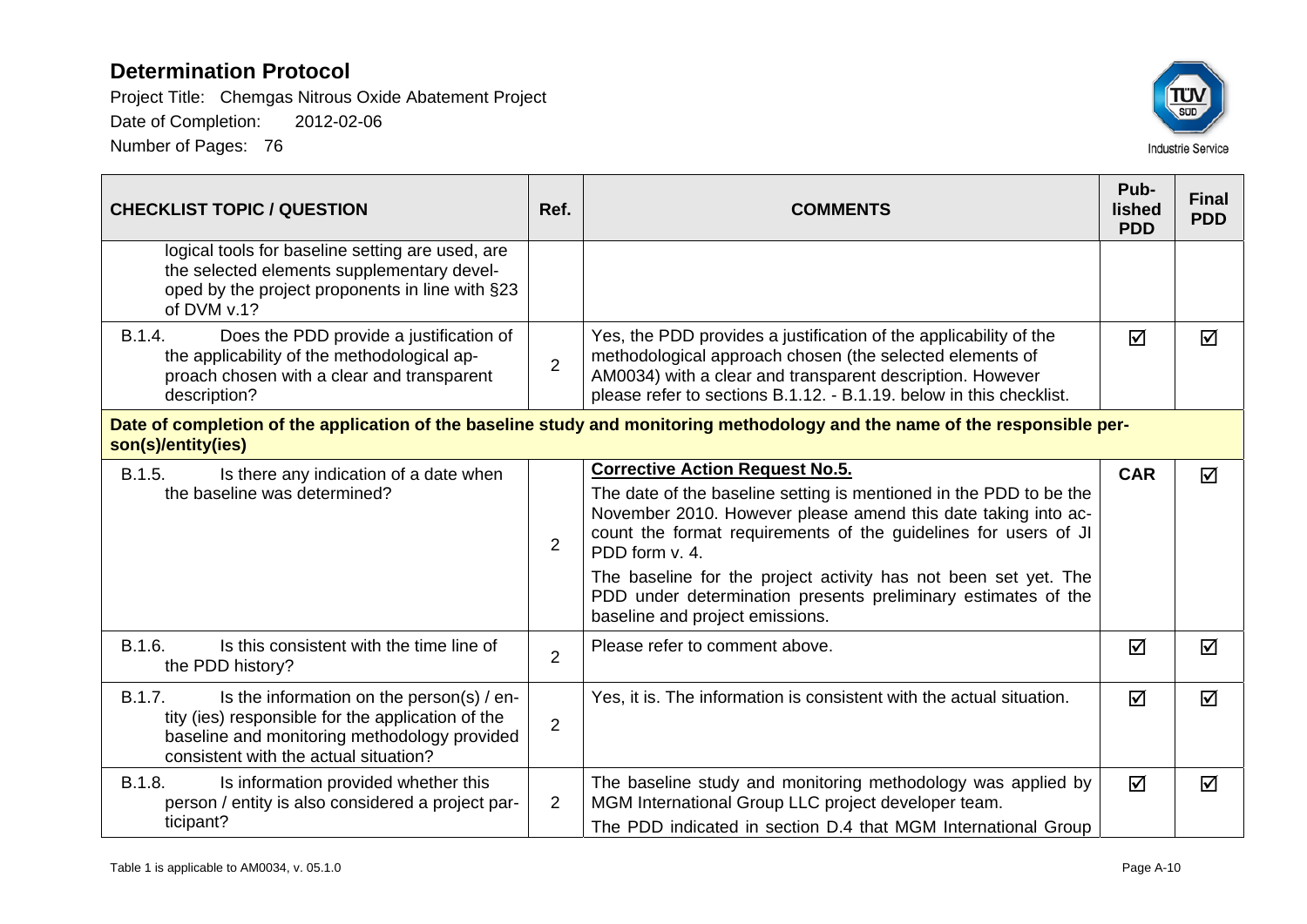

| <b>CHECKLIST TOPIC / QUESTION</b>                                                                                                                                             | Ref.           | <b>COMMENTS</b>                 | Pub-<br>lished<br><b>PDD</b> | <b>Final</b><br><b>PDD</b> |  |  |
|-------------------------------------------------------------------------------------------------------------------------------------------------------------------------------|----------------|---------------------------------|------------------------------|----------------------------|--|--|
|                                                                                                                                                                               |                | LLC is not project participant. |                              |                            |  |  |
| Approved CDM methodology: justification of the choice of the methodology and why it is applicable to the project activity                                                     |                |                                 |                              |                            |  |  |
| <b>B.1.9.</b><br>Are reference number, version number,<br>and title of the baseline and monitoring meth-<br>odology clearly indicated?                                        | 2              | N/A                             | ☑                            | ⊠                          |  |  |
| B.1.10.<br>Is the applied version the most recent<br>one and / or is this version still applicable<br>(within the grace period) when the PDD is<br>submitted for publication? | $\overline{2}$ | N/A                             | ☑                            | ⊠                          |  |  |
| Does the PDD provide a description of<br>B.1.11.<br>why the approved CDM methodology is appli-<br>cable to the project?                                                       | 2              | N/A                             | ☑                            | ⊠                          |  |  |
| Integrate the required amount of sub-checklists on the applicability criteria as given by the applied methodology and comment on at least every<br>line answered with "No";   |                |                                 |                              |                            |  |  |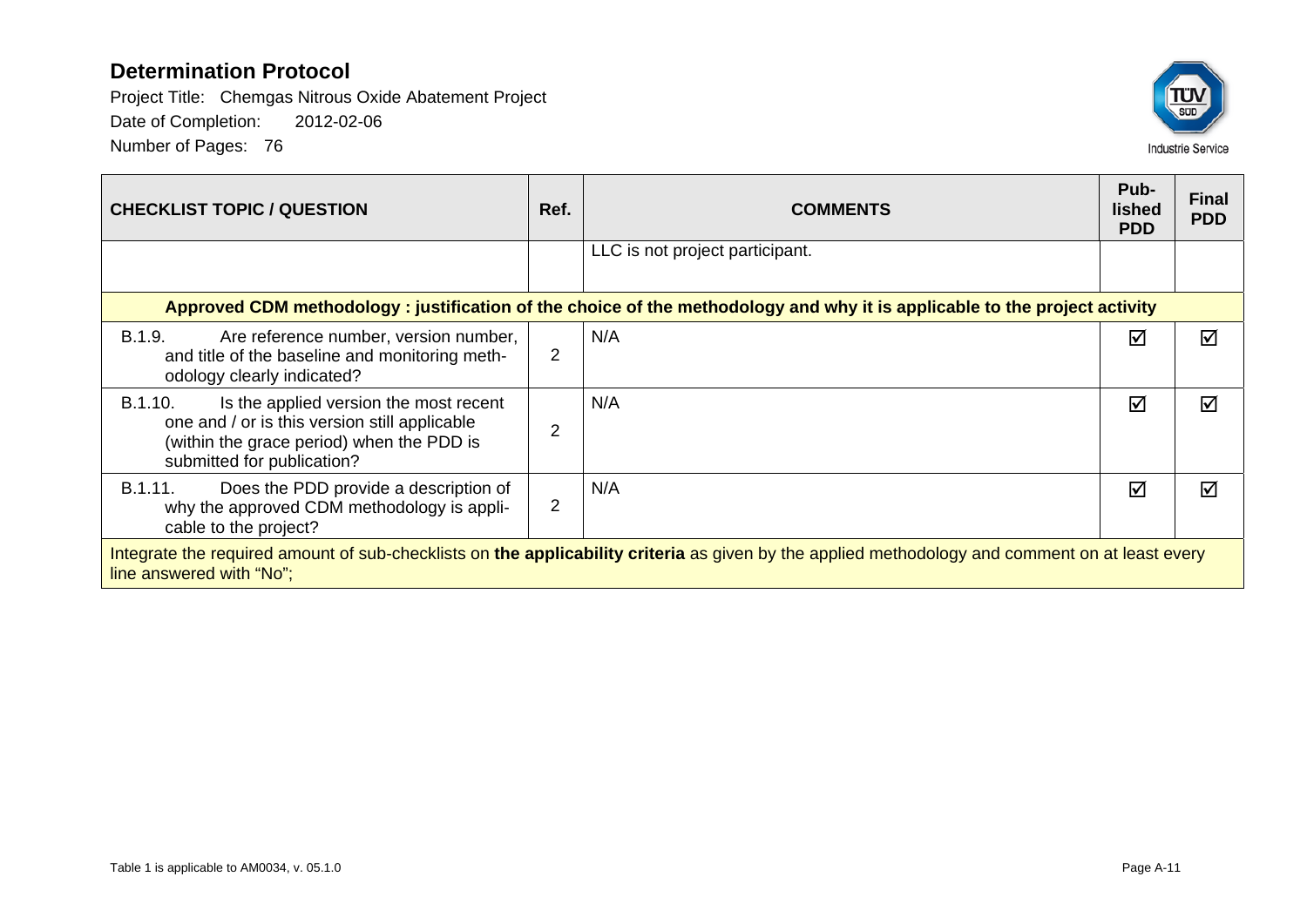

| <b>CHECKLIST TOPIC / QUESTION</b>                                                                                                                                                                                                                                                                                                                                                                                                                                                                                                                                | Ref.           | <b>COMMENTS</b>                                                                                                                                                                                                                                                                                                                                                                   |            | <b>Final</b><br><b>PDD</b> |
|------------------------------------------------------------------------------------------------------------------------------------------------------------------------------------------------------------------------------------------------------------------------------------------------------------------------------------------------------------------------------------------------------------------------------------------------------------------------------------------------------------------------------------------------------------------|----------------|-----------------------------------------------------------------------------------------------------------------------------------------------------------------------------------------------------------------------------------------------------------------------------------------------------------------------------------------------------------------------------------|------------|----------------------------|
| B.1.12.<br>Criterion 1:<br>The applicability is limited to the existing pro-<br>duction capacity measured in tonnes of nitric<br>acid, where the commercial production had<br>began no later than 31 December 2005. Defi-<br>nition of "existing" production capacity is ap-<br>plied for the process with the existing ammo-<br>nia oxidization reactor where N2O is gener-<br>ated and not for the process with new ammo-<br>nia oxidizer. Existing production "capacity" is<br>defined as the designed capacity, measured in<br>tons of nitric acid per year. | $\overline{2}$ | Yes / No<br>Applicability checklist<br>Criterion discussed in the PDD?<br>Yes<br>Compliance provable?<br>Yes<br>Compliance verified?<br>Yes<br>The plant operation history still has to be described in the PDD in<br>a transparent manner, refer to CAR in A.1.4 of this checklist                                                                                               | <b>CAR</b> | ☑                          |
| B.1.13.<br>Criterion 2:<br>The project activity will not result in the shut-<br>down of any existing N2O destruction or<br>abatement facility or equipment in the plant.                                                                                                                                                                                                                                                                                                                                                                                         | $\overline{2}$ | Applicability checklist<br>Yes / No<br>Criterion discussed in the PDD?<br>Yes<br>Compliance provable?<br>Yes<br>Compliance verified?<br>Yes<br>As there's no $N_2O$ abatement unit in the plant, the project activity<br>will not result in the shutdown of any existing $N_2O$ destruction or<br>abatement facility or any further emission reduction equipment in<br>the plant. | ☑          | ☑                          |
| B.1.14.<br>Criterion 3:<br>The project activity shall not affect the level of<br>nitric acid production                                                                                                                                                                                                                                                                                                                                                                                                                                                          | $\overline{2}$ | Yes / No<br>Applicability checklist<br>Criterion discussed in the PDD?<br>Yes<br>Compliance provable?<br>Yes                                                                                                                                                                                                                                                                      | ☑          | ☑                          |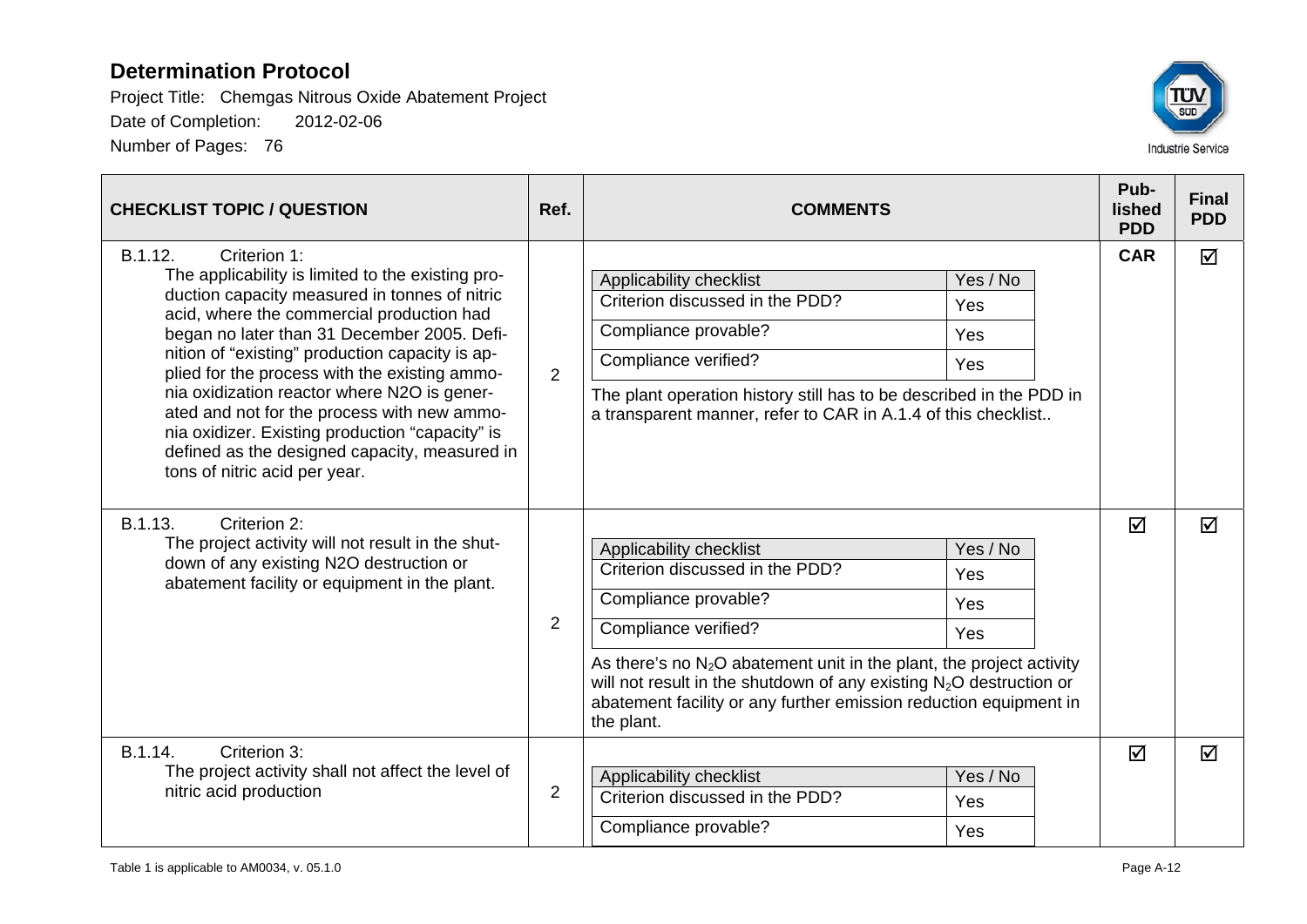

| <b>CHECKLIST TOPIC / QUESTION</b>                                                                                                                                                   | Ref.  | <b>COMMENTS</b>                                                                                                                                                                                                                                                                                                                                                                                                                                                                                                                                                                                                                                                                                                                                                                             | Pub-<br>lished<br><b>PDD</b> | <b>Final</b><br><b>PDD</b> |
|-------------------------------------------------------------------------------------------------------------------------------------------------------------------------------------|-------|---------------------------------------------------------------------------------------------------------------------------------------------------------------------------------------------------------------------------------------------------------------------------------------------------------------------------------------------------------------------------------------------------------------------------------------------------------------------------------------------------------------------------------------------------------------------------------------------------------------------------------------------------------------------------------------------------------------------------------------------------------------------------------------------|------------------------------|----------------------------|
|                                                                                                                                                                                     |       | Compliance verified?<br>Yes                                                                                                                                                                                                                                                                                                                                                                                                                                                                                                                                                                                                                                                                                                                                                                 |                              |                            |
|                                                                                                                                                                                     |       | The secondary catalyst applied does not have any impact to level<br>of NO yield.                                                                                                                                                                                                                                                                                                                                                                                                                                                                                                                                                                                                                                                                                                            |                              |                            |
| B.1.15.<br>Criterion 4:<br>There are currently no regulatory requirements<br>or incentives to reduce levels of N2O emis-<br>sions from nitric acid plants in the host coun-<br>try. | 2, 17 | Applicability checklist<br>Yes / No<br>Criterion discussed in the PDD?<br>Yes<br>Compliance provable?<br>Yes<br>Compliance verified?<br>Yes<br>During on-site visit, it has to be discussed and confirmed that<br>there are currently no regulatory requirements or incentives to<br>reduce levels of $N_2O$ emissions from $HNO_3$ plants in Romania.<br>This was confirmed at the meeting with Romanian DFP.<br><b>Clarification Request No.5</b><br>In the IPPC Environmental Permit, there is also an ELV for N2O<br>emissions from nitric acid production: 800 mg/Nm3 for the period<br>up to the installation of the secondary catalyst and 150 mg/Nm3<br>after. These ELVs shall be used in baseline and project ERU's<br>calculation. Please clarify and amend the PDD accordingly. | CL                           | <b>FAR</b>                 |
|                                                                                                                                                                                     |       | Pls. refer to FAR4 in Table 2.                                                                                                                                                                                                                                                                                                                                                                                                                                                                                                                                                                                                                                                                                                                                                              |                              |                            |
| B.1.16.<br>Criterion 5:<br>The project activity will not increase NOx<br>emissions.                                                                                                 | 2, 16 | Applicability checklist<br>Yes / No<br>Criterion discussed in the PDD?<br>Yes                                                                                                                                                                                                                                                                                                                                                                                                                                                                                                                                                                                                                                                                                                               | CL                           | <b>FAR</b>                 |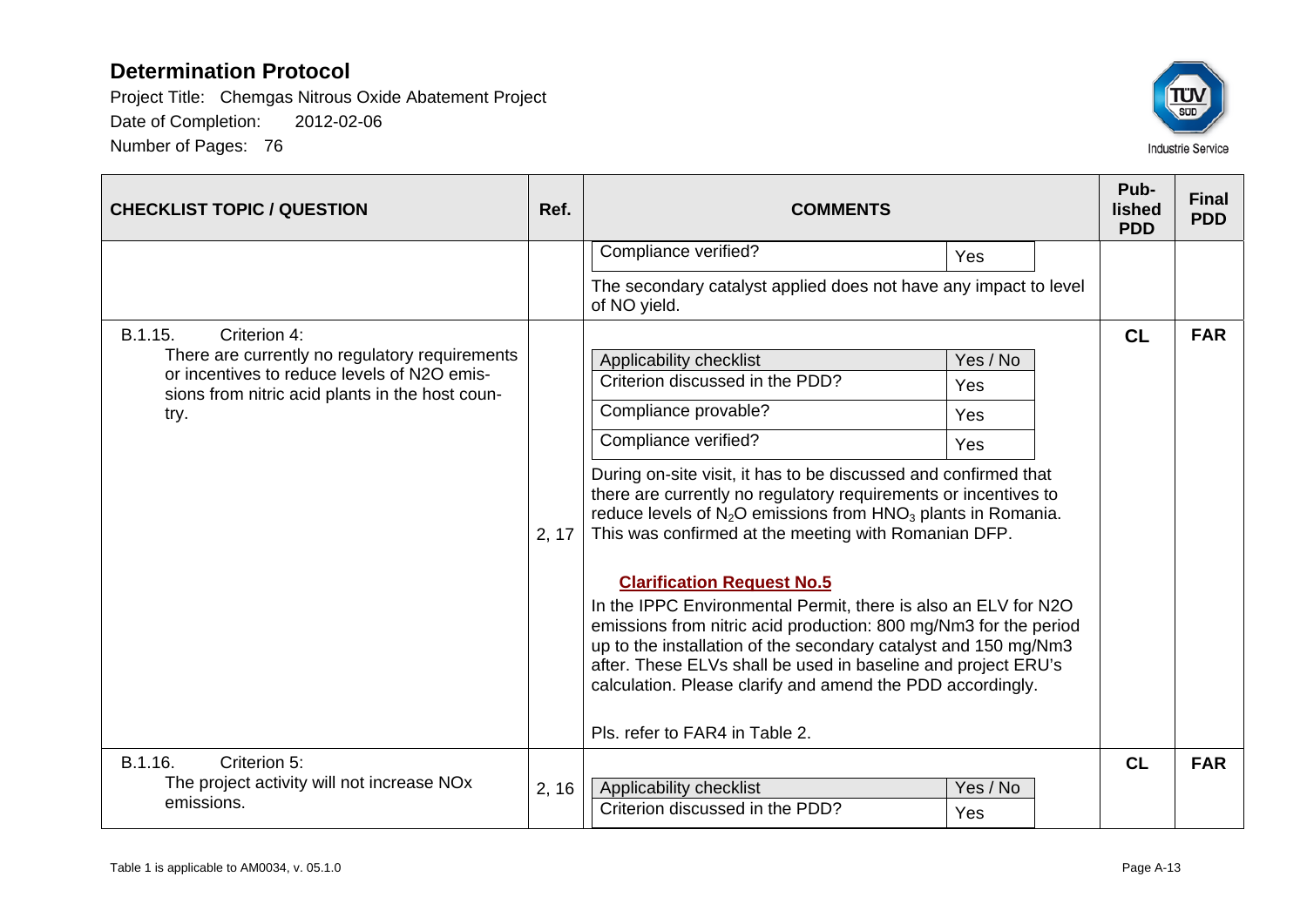

| <b>CHECKLIST TOPIC / QUESTION</b>                                                                     | Ref.  | <b>COMMENTS</b>                                                                                                                                                                                                                                       |          |  | Pub-<br>lished<br><b>PDD</b> | <b>Final</b><br><b>PDD</b> |
|-------------------------------------------------------------------------------------------------------|-------|-------------------------------------------------------------------------------------------------------------------------------------------------------------------------------------------------------------------------------------------------------|----------|--|------------------------------|----------------------------|
|                                                                                                       |       | Compliance provable?                                                                                                                                                                                                                                  | Yes      |  |                              |                            |
|                                                                                                       |       | Compliance verified?                                                                                                                                                                                                                                  | Yes      |  |                              |                            |
|                                                                                                       |       | The BREF (August 2007, p. 124) confirms that NO yields for the<br>ammonia oxidation reaction remain unchanged when operating<br>secondary N <sub>2</sub> O abatement catalysts.                                                                       |          |  |                              |                            |
|                                                                                                       |       | NOx is a regulated gas in the Romania and it is monitored in the<br>stack gas. The limits on the NOx emissions provided by the<br>plant's valid IPPC permit have been checked.                                                                        |          |  |                              |                            |
|                                                                                                       |       | <b>Clarification Request No.6</b>                                                                                                                                                                                                                     |          |  |                              |                            |
|                                                                                                       |       | According to technical specifications of DeNOx unit, contract<br>Steuler – Chemgas (IRL 16), the NOx outlet concentration could<br>not be less than 200 ppm, but - as set in the IPPC Permit, the<br>plant should comply with a threshold of 150 ppm. |          |  |                              |                            |
|                                                                                                       |       | A clarification how this DeNOx unit will ensure the plant environ-<br>mental compliance is needed.                                                                                                                                                    |          |  |                              |                            |
|                                                                                                       |       | Pls. refer to FAR5 in Table 2.                                                                                                                                                                                                                        |          |  |                              |                            |
| Criterion 6:<br>B.1.17.                                                                               |       |                                                                                                                                                                                                                                                       |          |  | CL                           | $\overline{\mathsf{M}}$    |
| NOx abatement catalyst installed, if any, prior<br>to the start of the project activity is not a Non- |       | Applicability checklist<br>Criterion discussed in the PDD?                                                                                                                                                                                            | Yes / No |  |                              |                            |
| Selective Catalytic Reduction (NSCR) DeNOx                                                            |       |                                                                                                                                                                                                                                                       | Yes      |  |                              |                            |
| unit.                                                                                                 | 2, 16 | Compliance provable?                                                                                                                                                                                                                                  | Yes      |  |                              |                            |
|                                                                                                       |       | Compliance verified?                                                                                                                                                                                                                                  | Yes      |  |                              |                            |
|                                                                                                       |       | During on-site visit, the project participants confirmed that a De-<br>NOx unit has been ordered and will be installed once delivered.<br>According to the technical specifications stated in the contract                                            |          |  |                              |                            |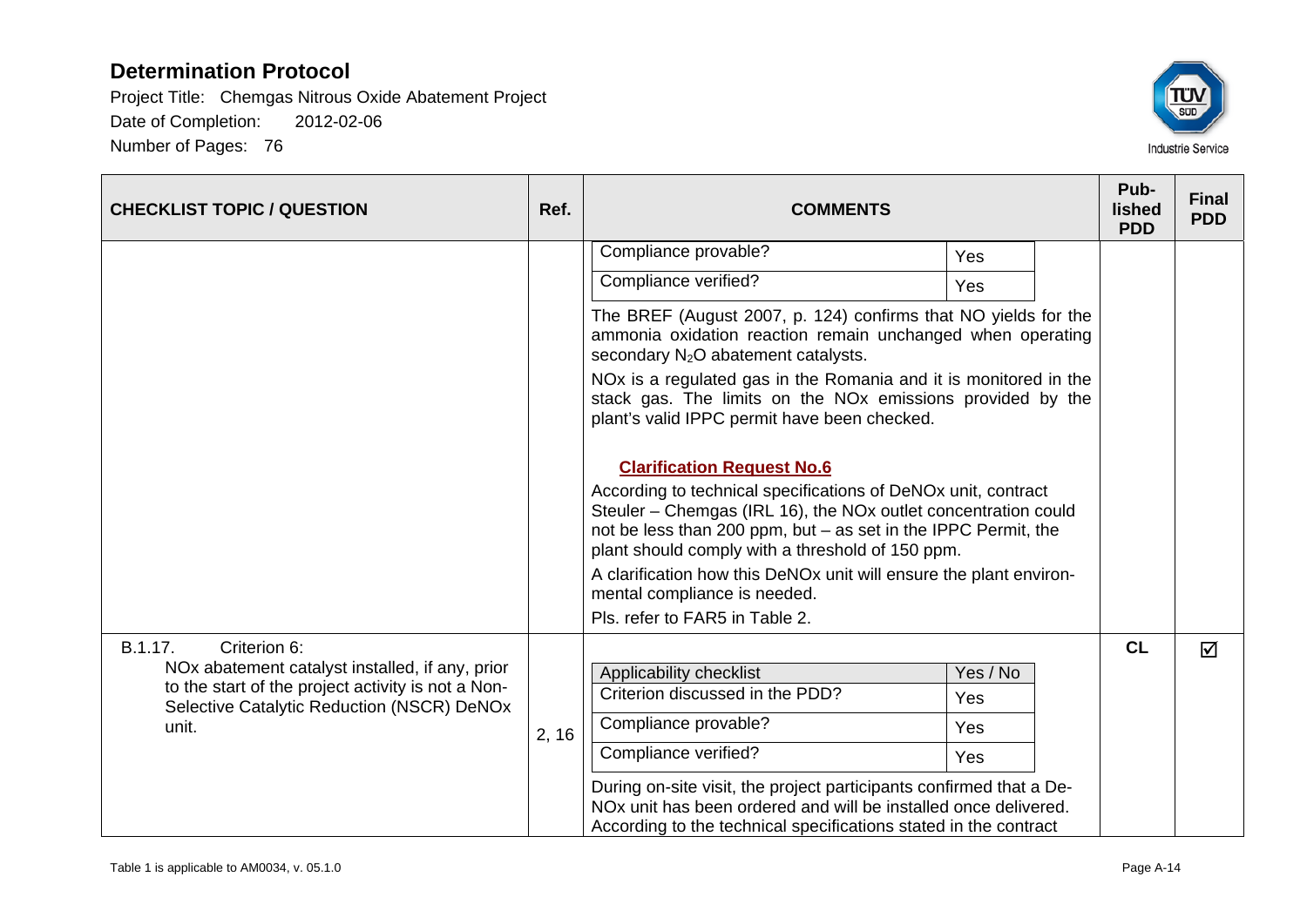

| <b>CHECKLIST TOPIC / QUESTION</b>                                                                                                                                                                                                                                                                                                                                 | Ref.           | <b>COMMENTS</b>                                                                                                                                                                                                                                                                                                                                                                                                                                                                                                                                                                                                                | Pub-<br>lished<br><b>PDD</b> | <b>Final</b><br><b>PDD</b> |
|-------------------------------------------------------------------------------------------------------------------------------------------------------------------------------------------------------------------------------------------------------------------------------------------------------------------------------------------------------------------|----------------|--------------------------------------------------------------------------------------------------------------------------------------------------------------------------------------------------------------------------------------------------------------------------------------------------------------------------------------------------------------------------------------------------------------------------------------------------------------------------------------------------------------------------------------------------------------------------------------------------------------------------------|------------------------------|----------------------------|
|                                                                                                                                                                                                                                                                                                                                                                   |                | with DeNOx supplier, this DeNOx is a Selective Catalytic Reduc-<br>tion unit. However see CL above.                                                                                                                                                                                                                                                                                                                                                                                                                                                                                                                            |                              |                            |
| B.1.18.<br>Criterion 7:<br>Operation of the secondary N2O abatement<br>catalyst installed under the project activity<br>does not lead to any process emissions of<br>greenhouse gases, directly or indirectly.                                                                                                                                                    | 2              | Applicability checklist<br>Yes / No<br>Criterion discussed in the PDD?<br>Yes<br>Compliance provable?<br>Yes<br>Compliance verified?<br>Yes<br>There is no further impact on greenhouse gas emissions by this<br>kind of technology. According to the BREF issued by IPPC on<br>August 2007 the application of secondary $N_2O$ catalyst does gen-<br>erally not lead to any process emissions of GHG - direct or indi-<br>rect.                                                                                                                                                                                               | ☑                            | ☑                          |
| B.1.19.<br>Criterion 8:<br>Continuous real-time measurements of N2O<br>concentration and total gas volume flow can<br>be carried out in the stack:<br>- Prior to the installation of the secondary cata-<br>lyst for one campaign, and<br>- After the installation of the secondary catalyst<br>throughout the chosen crediting period of the<br>project activity | $\overline{2}$ | Applicability checklist<br>Yes / No<br>Criterion discussed in the PDD?<br>Yes<br>Compliance provable?<br>Yes<br>Compliance verified?<br>Yes<br>During on-site visit the representatives of Chemgas were inter-<br>viewed by the audit team and they confirmed that continuous real-<br>time measurements of $N_2O$ concentration and total gas volume<br>flow can be carried out in the stack prior to and after the installa-<br>tion of the secondary catalyst. Furthermore preliminary N2O<br>measurements and consultancy regarding the appropriate meas-<br>uring points for AMS was conducted by the SGS. The SGS report | ☑                            | ☑                          |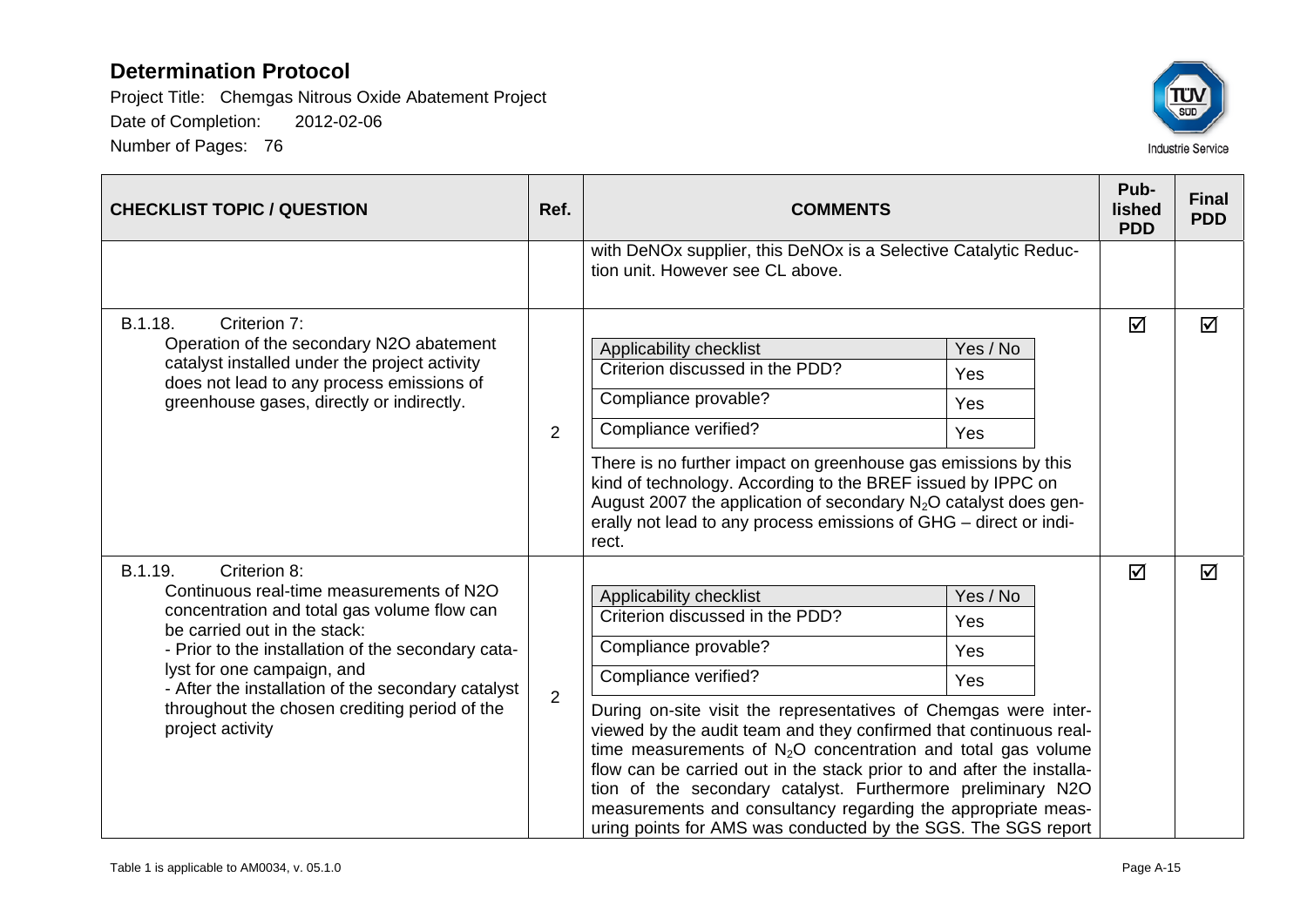

| <b>CHECKLIST TOPIC / QUESTION</b>                                                                                                                                                                                                                                           | Ref.           | <b>COMMENTS</b>                                                                                                                                                                                                                                                                                                                                                                                             | Pub-<br><b>lished</b><br><b>PDD</b> | <b>Final</b><br><b>PDD</b> |  |  |  |
|-----------------------------------------------------------------------------------------------------------------------------------------------------------------------------------------------------------------------------------------------------------------------------|----------------|-------------------------------------------------------------------------------------------------------------------------------------------------------------------------------------------------------------------------------------------------------------------------------------------------------------------------------------------------------------------------------------------------------------|-------------------------------------|----------------------------|--|--|--|
|                                                                                                                                                                                                                                                                             |                | provided to the assessment team confirms the PPs statement.                                                                                                                                                                                                                                                                                                                                                 |                                     |                            |  |  |  |
| The baseline scenario shall be identified using procedure for Identification of the baseline scenario described in the approved methodology AM0028<br>"Catalytic N <sub>2</sub> O destruction in the tail gas of Nitric Acid Plants" version 05.                            |                |                                                                                                                                                                                                                                                                                                                                                                                                             |                                     |                            |  |  |  |
| B.1.20.<br>Are all explanations, descriptions and<br>analyses pertaining to the baseline in the PDD<br>made in accordance with the referenced ap-<br>proved CDM methodology?                                                                                                | $\overline{2}$ | As mentioned above this project activity is based on the selected<br>elements of the approved CDM methodology AM0034. The identi-<br>fication of the baseline scenario therefore was conducted accord-<br>ing to the baseline identification procedure described in the latest<br>version of AM0028 as required by the AM0034. Hence following<br>checklist's questions are also relevant for this project. | ☑                                   | ☑                          |  |  |  |
| B.1.21.<br>Have all technically feasible baseline<br>scenario alternatives (at least all scenarios<br>listed under step 1a in AM0028, vers.5) to the<br>project activity been identified and discussed<br>by the PDD? Why can this list be considered<br>as being complete? | 2              | Yes, all technically feasible baseline scenario alternatives been<br>identified and discussed in the PDD version 1. The list can be<br>considered as being complete because all options available from<br>known methodologies have been reviewed.                                                                                                                                                           | ☑                                   | ☑                          |  |  |  |
| B.1.22.<br>Have all technically feasible alterna-<br>tives (at least all scenarios listed under step 1b<br>in AM0028, vers.4.2) to handle NOx emissions<br>been identified and discussed by the PDD?                                                                        | $\overline{2}$ | Yes, all technically feasible alternatives (at least all scenarios<br>listed under step 1a in AM0028, vers.04.2) to handle NO <sub>x</sub> emis-<br>sions been identified and discussed in the PDD. The list was re-<br>viewed and can be considered as being complete.                                                                                                                                     | ☑                                   | $\blacktriangledown$       |  |  |  |
| B.1.23.<br>Does the project identify correctly and<br>exclude those options not in line with regula-<br>tory or legal requirements (Step 2)?                                                                                                                                | 2              | Yes, it does.                                                                                                                                                                                                                                                                                                                                                                                               | ☑                                   | ☑                          |  |  |  |
| B.1.24.<br>Have applicable regulatory or legal re-<br>quirements been identified?                                                                                                                                                                                           | 2, 17          | The existing regulation in Romania does not require implementa-<br>tion any technologies for $N_2O$ abatement.<br>See CL 5                                                                                                                                                                                                                                                                                  | CL                                  | <b>FAR</b>                 |  |  |  |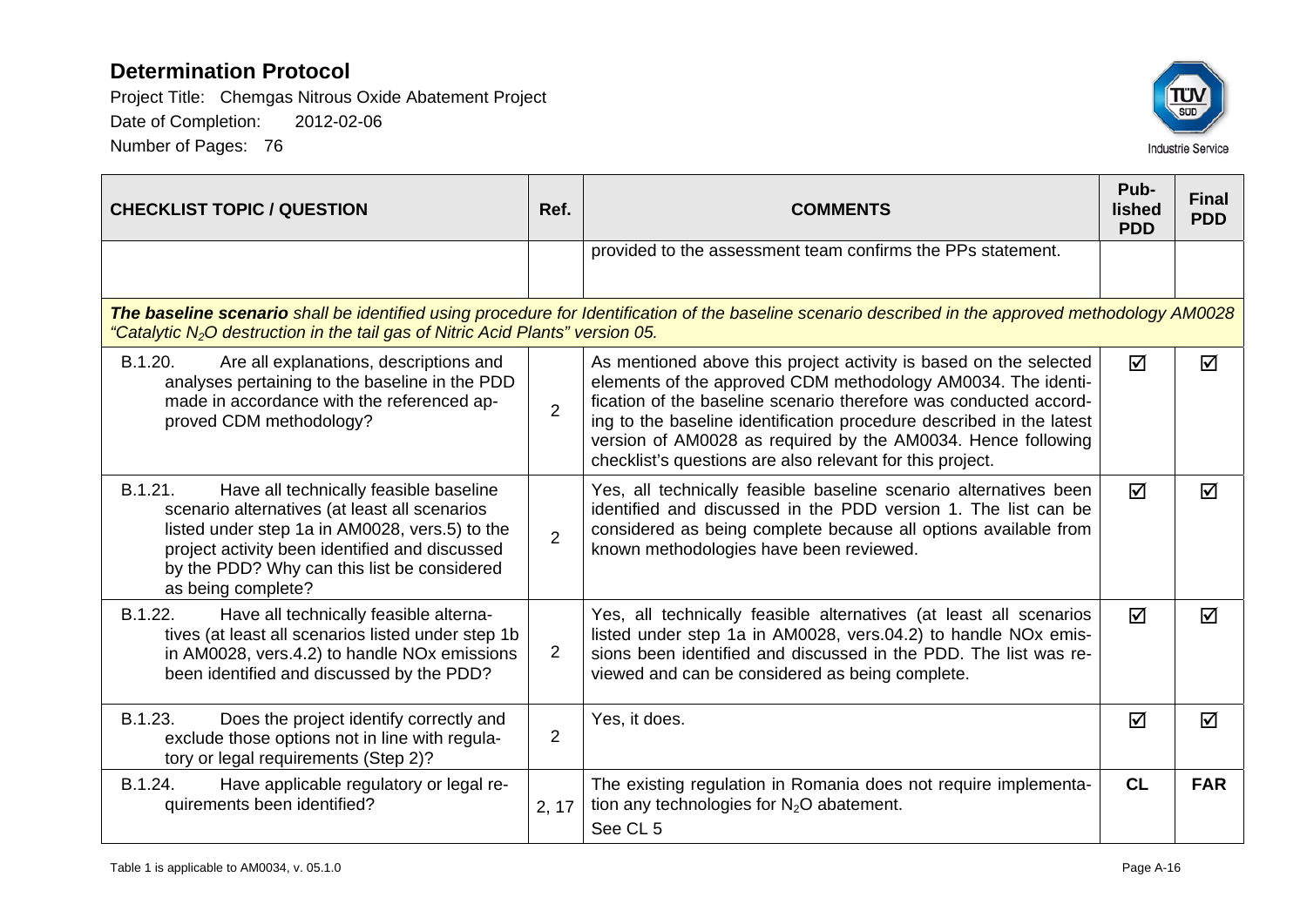

| <b>CHECKLIST TOPIC / QUESTION</b>                                                                                                                                                      | Ref.           | <b>COMMENTS</b>                                                                                                                                                       | Pub-<br><b>lished</b><br><b>PDD</b> | <b>Final</b><br><b>PDD</b> |
|----------------------------------------------------------------------------------------------------------------------------------------------------------------------------------------|----------------|-----------------------------------------------------------------------------------------------------------------------------------------------------------------------|-------------------------------------|----------------------------|
| B.1.25.<br>Is a complete list of barriers developed<br>that prevent alternatives to occur (step 3a)?                                                                                   | $\overline{2}$ | Yes, it does. A complete list of barriers was developed.                                                                                                              | ☑                                   | ☑                          |
| B.1.26.<br>Is transparent and documented evi-<br>dence provided on the existence and signifi-<br>cance of these barriers?                                                              | $\overline{2}$ | Yes, it does. The existence and significance of these barriers is<br>discussed in the PDD in transparent manner.                                                      | ☑                                   | ☑                          |
| B.1.27.<br>Is it transparently shown that at least<br>one of the alternatives (except the proposed JI<br>project activity) is not prevented by the identi-<br>fied barriers (step 3b)? | $\overline{2}$ | Yes, it is.<br>Continuation of the status quo, installation of a secondary catalytic<br>DeN2O and new SCR DeNOx are not prevented by the identified<br>barriers.      | $\blacktriangledown$                | ☑                          |
| B.1.28.<br>Does the PDD include an appropriate<br>discussion if and how any alternatives gener-<br>ate financial or economic benefits (step 4)?                                        | $\overline{2}$ | Yes, it does.<br>There is an appropriate discussion on this question. It can be<br>concluded that no alternatives would generate financial or eco-<br>nomic benefits. | ☑                                   | ☑                          |
| B.1.29.<br>In case of Option I: Is the least costly<br>alternative clearly identified?                                                                                                 | $\overline{2}$ | The continuation of of the status quo is clearly identified as the<br>least costly option.                                                                            | $\blacktriangledown$                | ☑                          |
| B.1.30.<br>In case of Option II: Is the most suit-<br>able financial indicator clearly identified?                                                                                     |                | N/A                                                                                                                                                                   | ☑                                   | ☑                          |
| B.1.31.<br>In case of Option II: Is the calculation of<br>financial figures for this indicator correctly<br>done for all remaining alternatives?                                       |                | N/A                                                                                                                                                                   | ☑                                   | ☑                          |
| B.1.32.<br>In case of Option II: Is the investment<br>analysis presented in a transparent manner<br>providing public available proofs for data?                                        |                | N/A                                                                                                                                                                   | $\blacktriangledown$                | $\overline{\mathsf{M}}$    |
| B.1.33.<br>In case of Option II: Is the sensitivity<br>analysis evidencing the robustness of the fi-<br>nancial attractiveness of the selected baseline                                |                | N/A                                                                                                                                                                   | ☑                                   | ☑                          |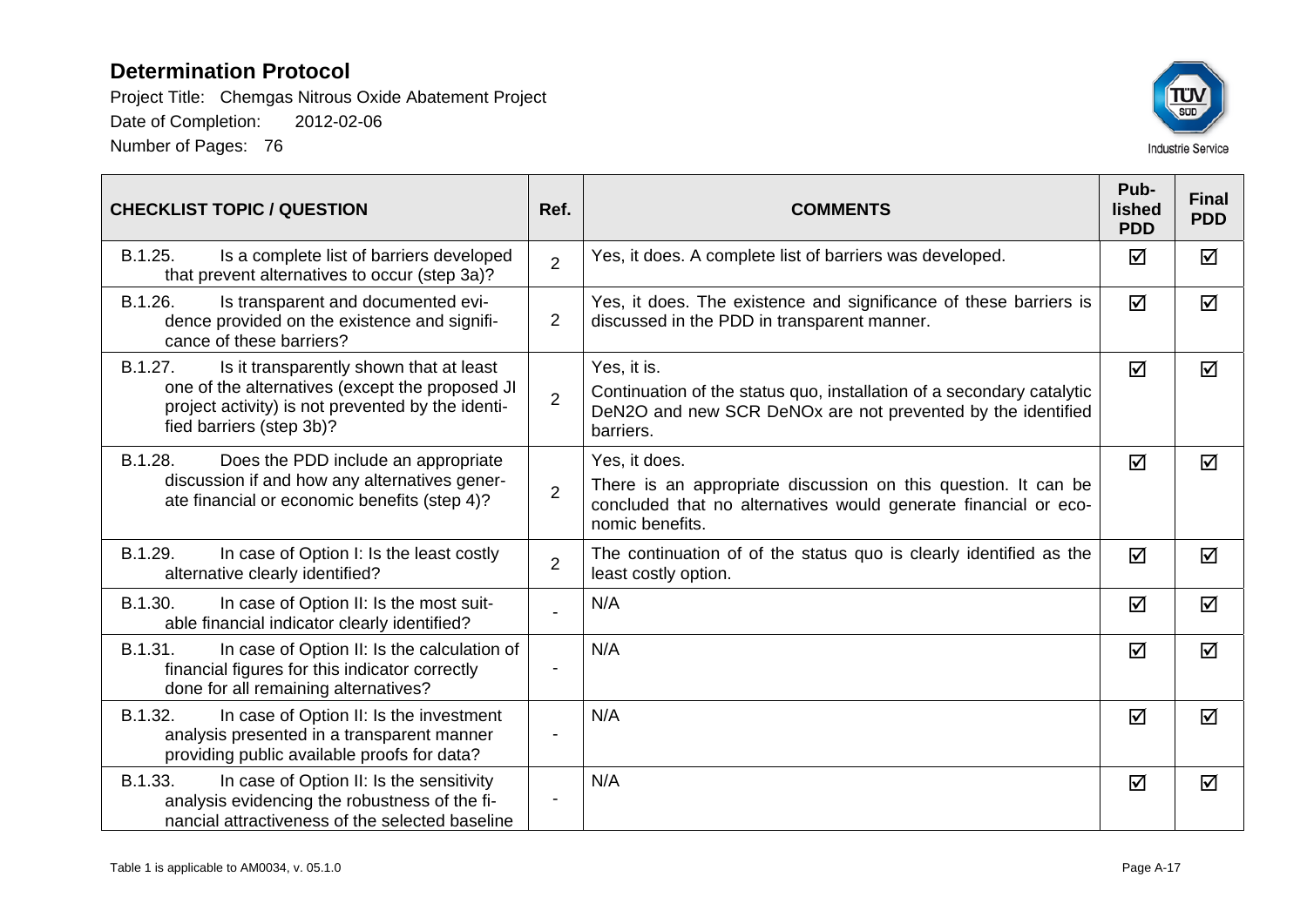

| <b>CHECKLIST TOPIC / QUESTION</b>                                                                                                                                                       | Ref.           | <b>COMMENTS</b>                                                                                                                                                                                                                                                                                                                | Pub-<br>lished<br><b>PDD</b> | <b>Final</b><br><b>PDD</b> |
|-----------------------------------------------------------------------------------------------------------------------------------------------------------------------------------------|----------------|--------------------------------------------------------------------------------------------------------------------------------------------------------------------------------------------------------------------------------------------------------------------------------------------------------------------------------|------------------------------|----------------------------|
| scenario?                                                                                                                                                                               |                |                                                                                                                                                                                                                                                                                                                                |                              |                            |
| B.1.34.<br>In case of Option II: Have reasonable<br>variations been applied in critical assump-<br>tions?                                                                               |                | N/A                                                                                                                                                                                                                                                                                                                            | $\blacktriangledown$         | ☑                          |
| B.1.35.<br>In case of a re-assessment in the<br>course of the project's lifetime: Are there any<br>new or modified NOx-emission regulations,<br>which may address the project baseline? | 2, 18          | In case of new or modified NOx or $N_2O$ emission regulations a re-<br>assessment of the baseline scenario should be executed as es-<br>tablished in AM0028 (Step 5a: New or modified NOx emission<br>regulations, and Step 5b: New or modified $N_2O$ regulation).                                                            | ☑                            | ☑                          |
| B.1.36.<br>In case of a re-assessment in the<br>course of the project's lifetime: Have new<br>base-line scenarios been properly discussed<br>reflecting the altered situation?          |                | N/A                                                                                                                                                                                                                                                                                                                            | $\overline{\mathsf{M}}$      | ☑                          |
| B.1.37.<br>In case of a re-assessment in the<br>course of the project's lifetime: Are there any<br>new or modified N2O-emission regulations,<br>which may address the project baseline? | $\overline{2}$ | In case of new or modified NOx or $N_2O$ emission regulations a re-<br>assessment of the baseline scenario should be executed as es-<br>tablished in AM0028 (Step 5a: New or modified NO <sub>x</sub> emission<br>regulations, and Step 5b: New or modified $N_2O$ regulation).                                                | $\triangledown$              | ☑                          |
| B.1.38.<br>In case of a re-assessment in the<br>course of the project's lifetime: Have new<br>base-line scenarios been properly discussed<br>reflecting the altered situation?          | $\overline{2}$ | N/A                                                                                                                                                                                                                                                                                                                            | ☑                            | ☑                          |
| B.1.39.<br>Is the baseline identified appropriately<br>as a result?                                                                                                                     | 2              | Yes, the baseline scenario- the continuation of $N_2O$ emission to<br>the atmosphere (without the installation of $N_2O$ destruction or<br>abatement technologies and technologies that indirectly reduce<br>N <sub>2</sub> O emissions) and installation of a new SCR DeNOx unit- is<br>identified appropriately as a result. | ☑                            | ☑                          |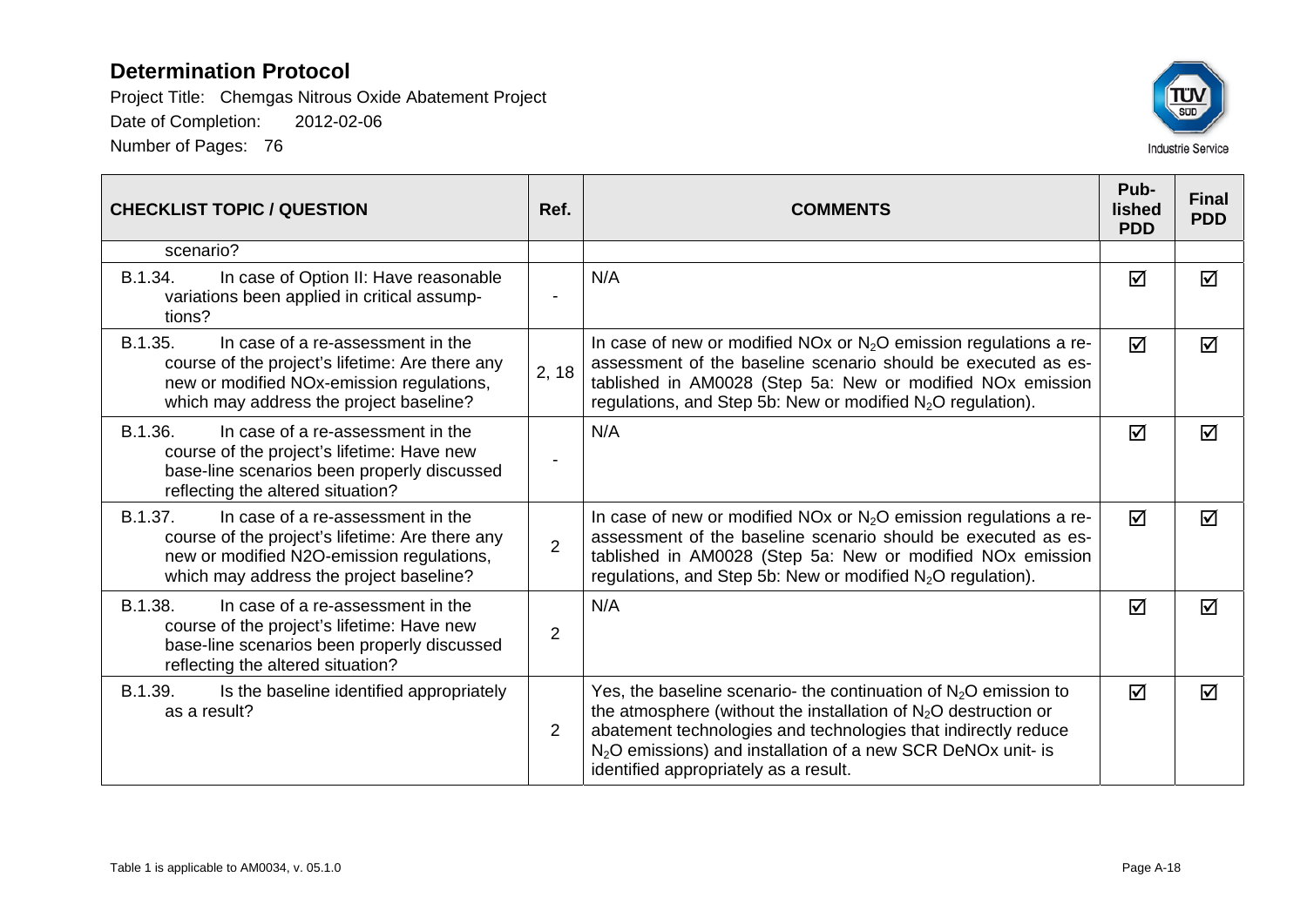| <b>CHECKLIST TOPIC / QUESTION</b>                                                                                                                                                                                                                                                                                                                                                                                                                                                                                                                                                                                                                                                                                                                                                                                                                  | Ref.           | <b>COMMENTS</b>                                                                                                                                                                                                                                                                                                                                   | Pub-<br>lished<br><b>PDD</b> | <b>Final</b><br><b>PDD</b> |
|----------------------------------------------------------------------------------------------------------------------------------------------------------------------------------------------------------------------------------------------------------------------------------------------------------------------------------------------------------------------------------------------------------------------------------------------------------------------------------------------------------------------------------------------------------------------------------------------------------------------------------------------------------------------------------------------------------------------------------------------------------------------------------------------------------------------------------------------------|----------------|---------------------------------------------------------------------------------------------------------------------------------------------------------------------------------------------------------------------------------------------------------------------------------------------------------------------------------------------------|------------------------------|----------------------------|
|                                                                                                                                                                                                                                                                                                                                                                                                                                                                                                                                                                                                                                                                                                                                                                                                                                                    |                | B.2. Description of how the anthropogenic emissions of greenhouse gases by sources are reduced below those that would<br>have occurred in the absence of the JI project (assessment and demonstration of additionality):                                                                                                                          |                              |                            |
| B.2.1.<br>Does the PDD indicate which of the fol-<br>lowing approaches for demonstrating addition-<br>ality is used?<br>Provision of traceable and transparent informa-<br>tion showing the baseline was identified on the<br>basis of conservative assumptions, that the pro-<br>ject scenario is not part of the identified baseline<br>scenario and that the project will lead to ERs;<br>Provision of traceable and transparent informa-<br>b)<br>tion that an AIE has already positively deter-<br>mined that a comparable project (to be) imple-<br>mented under comparable circumstances has<br>additionality;<br>Application of the most recent version of the<br>$\mathbf{C}$<br>"Tool for the demonstration and assessment of<br>additionality" or any other method for proving<br>additionality approved by the CDM Executive<br>Board. | 2              | The additionality of the project activity is demonstrated and as-<br>sessed using the "Tool for demonstration and assessment of addi-<br>tionality" version 5.2.                                                                                                                                                                                  | ☑                            | ☑                          |
| B.2.2.<br>Does the PDD provide a justification of<br>the applicability of the approach with a clear<br>and transparent description?                                                                                                                                                                                                                                                                                                                                                                                                                                                                                                                                                                                                                                                                                                                | $\overline{2}$ | Yes, it does. Furthermore the AM0034, which elements have<br>been applied in this project activity, requires using the additionality<br>tool for additionality assessment and demonstration.                                                                                                                                                      | $\Delta$                     | ☑                          |
| B.2.3.<br>If the approach (c) was chosen (addi-<br>tionality tool), are all explanations, descriptions<br>and analyses made in accordance with the se-<br>lected tool/method?                                                                                                                                                                                                                                                                                                                                                                                                                                                                                                                                                                                                                                                                      | $\overline{2}$ | Because of the similarity of both approaches used to determine<br>the baseline scenario and the additionality tool, Step 1 of the "Tool"<br>for the demonstration and assessment of additionality" was omit-<br>ted while assessing the additionality. Consistency was ensured<br>between the determination of the baseline scenario and the dem- | $\blacktriangledown$         | ☑                          |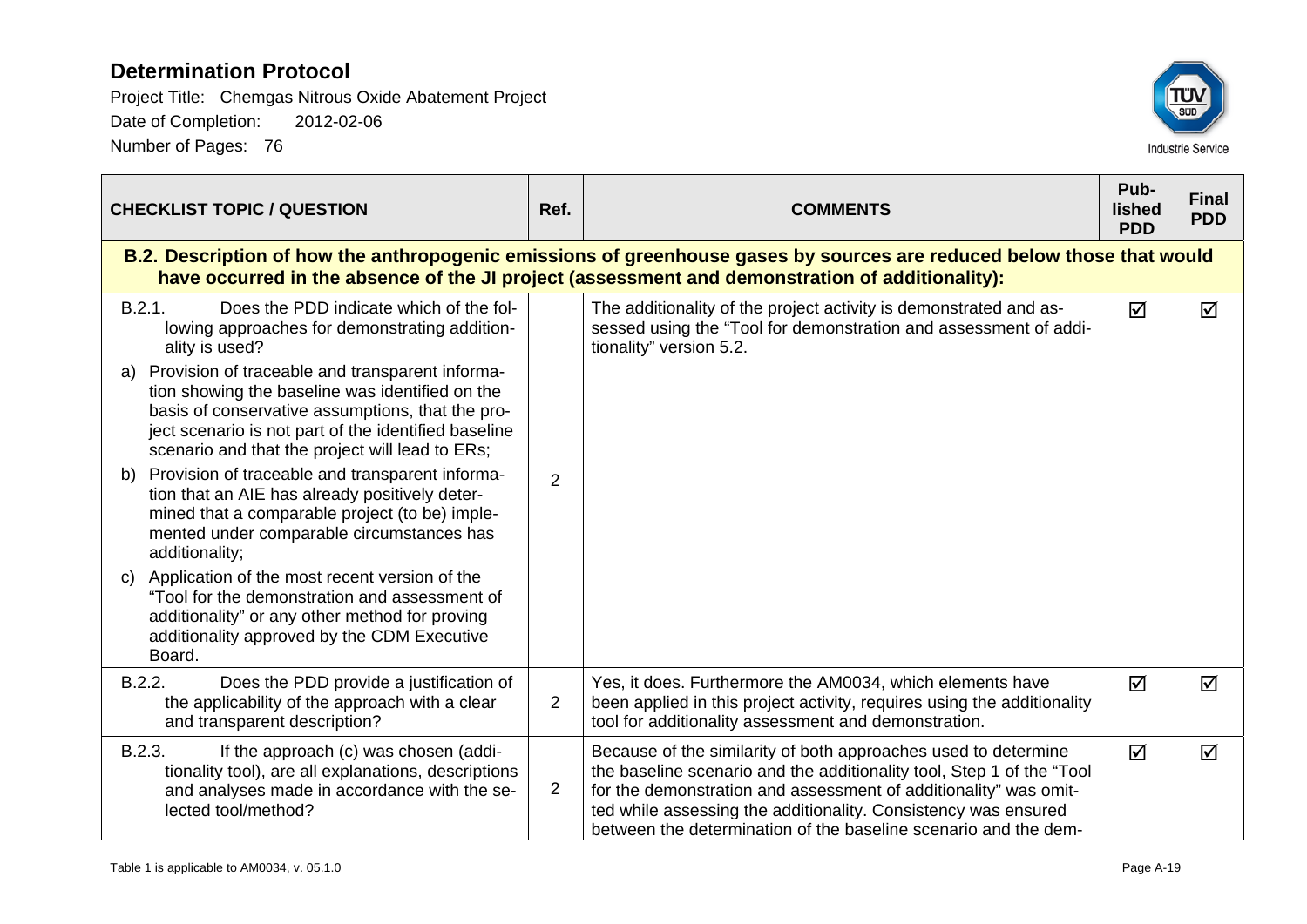

| <b>CHECKLIST TOPIC / QUESTION</b>                                                                                                                                                                 | Ref.           | <b>COMMENTS</b>                                                                                                                                                                                                                                                                                                                                 | Pub-<br>lished<br><b>PDD</b> | <b>Final</b><br><b>PDD</b> |
|---------------------------------------------------------------------------------------------------------------------------------------------------------------------------------------------------|----------------|-------------------------------------------------------------------------------------------------------------------------------------------------------------------------------------------------------------------------------------------------------------------------------------------------------------------------------------------------|------------------------------|----------------------------|
|                                                                                                                                                                                                   |                | onstration of additionality. Furthermore acc. to AM0034 the base-<br>line scenario alternative selected in the previous section shall be<br>used when applying Steps 2 to 5 of the "Tool for the demonstra-<br>tion and assessment of additionality".                                                                                           |                              |                            |
| B.2.4.<br>In case of applying step 2 / investment<br>analysis of the additionality tool: Is the analysis<br>method identified appropriately (step 2a)?                                            | $\overline{2}$ | As in chapter B.2 the investment analysis has been selected as<br>the appropriate choice of possible methods.                                                                                                                                                                                                                                   | ☑                            | ☑                          |
| B.2.5.<br>In case of Option I (simple cost analy-<br>sis): Is it demonstrated that the activity pro-<br>duces no economic benefits other than JI in-<br>come?                                     | $\overline{2}$ | It is clearly shown that there is no economical benefit by the re-<br>duction of $N2O$ concentration other than the JI revenues.<br><b>Clarification Request No.7</b><br>According to the additionality tool the costs related to the JI pro-<br>ject have to be documented and clearly listed in the PDD. Please<br>amend the PDD accordingly. | CL                           | ☑                          |
| B.2.6.<br>In case of Option II (investment com-<br>parison analysis): Is the most suitable financial<br>indicator clearly identified (IRR, NPV, cost<br>benefit ratio, or (levelized) unit cost)? | $\overline{2}$ | N/A                                                                                                                                                                                                                                                                                                                                             | ☑                            | ☑                          |
| B.2.7.<br>In case of Option III (benchmark analy-<br>sis): Is the most suitable financial indicator<br>clearly identified (IRR, NPV, cost benefit ratio,<br>or (levelized) unit cost)?            |                | N/A                                                                                                                                                                                                                                                                                                                                             | ☑                            | ☑                          |
| B.2.8.<br>In case of Option II or Option III: Is the<br>calculation of financial figures for this indicator<br>correctly done for all alternatives and the pro-<br>ject activity?                 |                | N/A                                                                                                                                                                                                                                                                                                                                             | ☑                            | $\triangledown$            |
| B.2.9.<br>In case of Option II or Option III: Is the<br>analysis presented in a transparent manner<br>including publicly available proofs for the util-                                           |                | N/A                                                                                                                                                                                                                                                                                                                                             | ☑                            | ☑                          |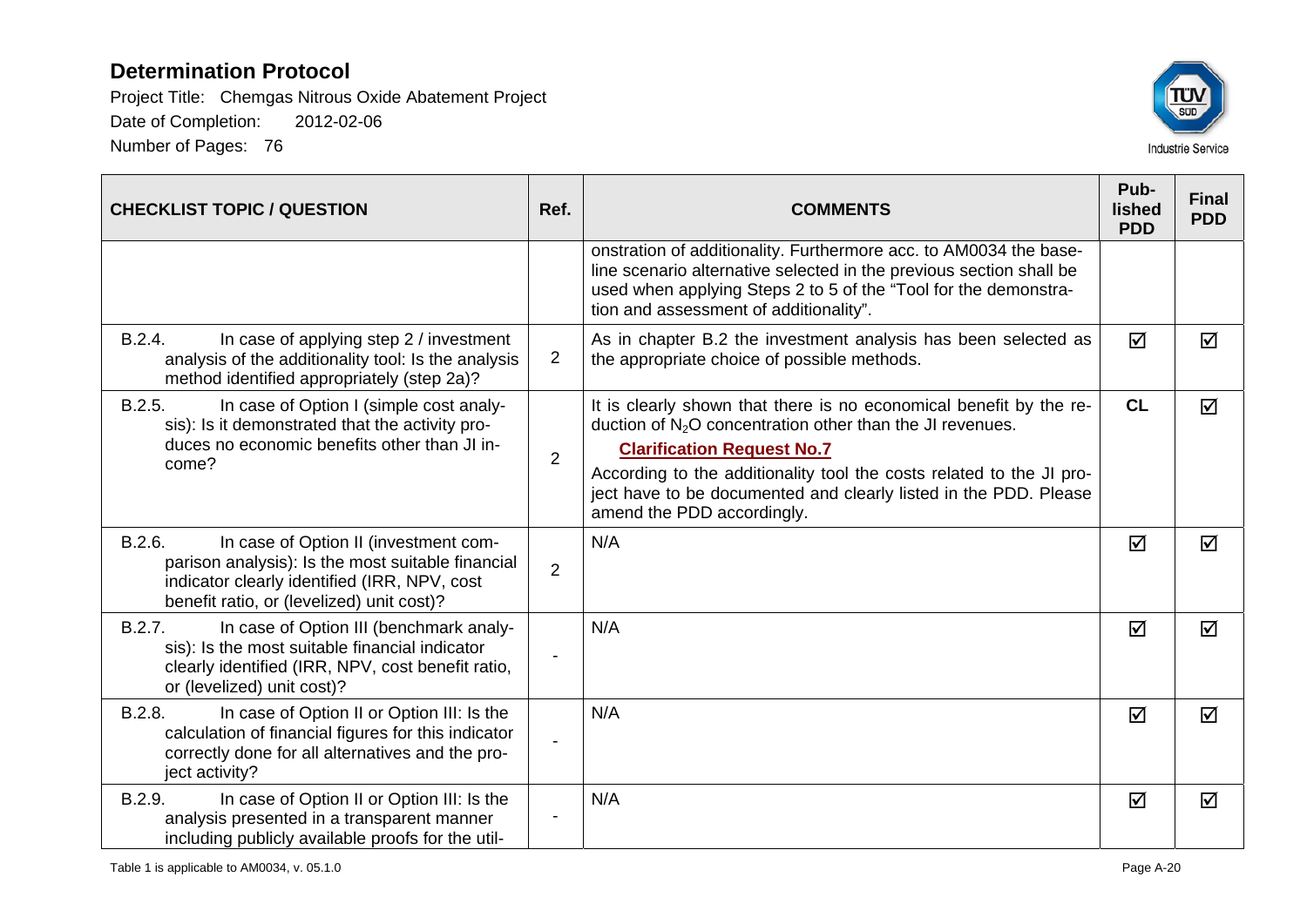

| <b>CHECKLIST TOPIC / QUESTION</b>                                                                                                                                                                 | Ref.           | <b>COMMENTS</b>                                                                                                                                                                           |                 | <b>Final</b><br><b>PDD</b> |
|---------------------------------------------------------------------------------------------------------------------------------------------------------------------------------------------------|----------------|-------------------------------------------------------------------------------------------------------------------------------------------------------------------------------------------|-----------------|----------------------------|
| ized data?                                                                                                                                                                                        |                |                                                                                                                                                                                           |                 |                            |
| B.2.10.<br>In case of applying step 3 (barrier<br>analysis) of the additionality tool: Is a complete<br>list of barriers developed that prevent the dif-<br>ferent alternatives to occur?         | $\blacksquare$ | N/A                                                                                                                                                                                       | ☑               | ☑                          |
| B.2.11.<br>In case of applying step 3 (barrier<br>analysis): Is transparent and documented evi-<br>dence provided on the existence and signifi-<br>cance of these barriers?                       |                | N/A                                                                                                                                                                                       | ☑               | ☑                          |
| B.2.12.<br>In case of applying step 3 (barrier<br>analysis): Is it transparently shown that the<br>execution of at least one of the alternatives is<br>not prevented by the identified barriers?  |                | N/A                                                                                                                                                                                       | ☑               | ☑                          |
| B.2.13.<br>Have other activities in the host country<br>/ region similar to the project activity been<br>identified and are these activities appropriately<br>analyzed by the PDD?                | $\overline{2}$ | Yes, other N <sub>2</sub> O similar JI projects in Romania are AzoMures and<br>DonauChem.                                                                                                 | ☑               | ☑                          |
| B.2.14.<br>If similar activities are occurring: Is it<br>demonstrated that in spite of these similarities<br>the project activity would not be implemented<br>without the JI component (step 4b)? | $\overline{2}$ | Yes, the project would not be implemented without JI component<br>because there are no legal requirements for reduction of $N_2O$<br>emissions and there are no other revenues except JI. | $\triangledown$ | $\blacktriangledown$       |
| B.2.15.<br>Is it appropriately explained how the<br>approval of the project activity will help to<br>overcome the economic and financial hurdles<br>or other identified barriers (step 5)?        | $\overline{2}$ | As there is no other incentive than the JI this criterion is fulfilled.                                                                                                                   | ☑               | ☑                          |
| B.2.16.<br>Are sufficient additionality proofs pro-<br>vided?                                                                                                                                     | $\overline{2}$ | Sufficient proofs have been provided to justify the simple cost<br>analysis conducted in order to demonstrate additionality. However<br>see CL in B.2.5.                                  | CL              | ☑                          |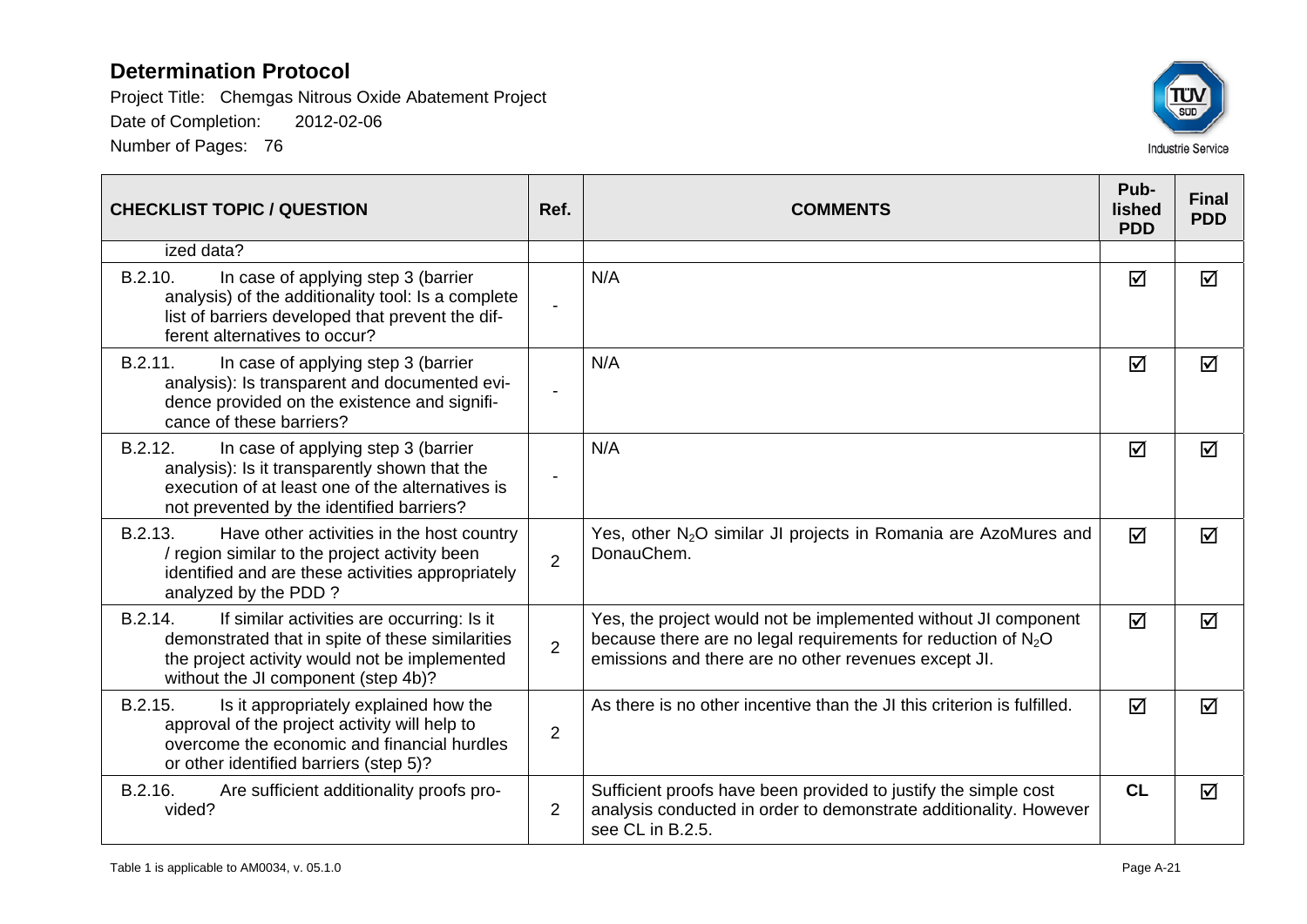

| <b>CHECKLIST TOPIC / QUESTION</b>                                                                                                                                                                                                                                                                      | Ref.                     | <b>COMMENTS</b>                                                                                                                                                                                                                                                                                                                                                                                                  |                                                                                        | Pub-<br>lished<br><b>PDD</b> | <b>Final</b><br><b>PDD</b> |
|--------------------------------------------------------------------------------------------------------------------------------------------------------------------------------------------------------------------------------------------------------------------------------------------------------|--------------------------|------------------------------------------------------------------------------------------------------------------------------------------------------------------------------------------------------------------------------------------------------------------------------------------------------------------------------------------------------------------------------------------------------------------|----------------------------------------------------------------------------------------|------------------------------|----------------------------|
| B.2.17.<br>Is the additionality demonstrated ap-<br>propriately as a result?                                                                                                                                                                                                                           | $\overline{2}$           | Yes, additionality was demonstrated appropriately as a result.                                                                                                                                                                                                                                                                                                                                                   |                                                                                        | ☑                            | ☑                          |
| B.3. Description of how the definition of the project boundary is applied to the project                                                                                                                                                                                                               |                          |                                                                                                                                                                                                                                                                                                                                                                                                                  |                                                                                        |                              |                            |
| Integrate the required amount of sub-checklists for sources and gases as given by the methodology applied and comment on at least every line an-<br>swered with "No"                                                                                                                                   |                          |                                                                                                                                                                                                                                                                                                                                                                                                                  |                                                                                        |                              |                            |
| B.3.1.<br>If the JI specific approach is used:<br>Does the project boundary defined in the PDD<br>encompass all anthropogenic emissions by<br>sources of GHGs that are:<br>Under the control of the project participants?<br>a)<br>Reasonably attributable to the project?<br>b)<br>Significant?<br>C) | $\overline{2}$           | <b>Boundary checklist</b><br>Source and gas(es) discussed in the PDD?<br>Is a definition of the boundary based on<br>case-by-case assessment acc. to §32 (a) of<br>DVM?<br>Is the delineation of the boundary described<br>by using a figure/flow chart?<br>Inclusion / exclusion justified?<br>Explanation / Justification sufficient?<br>Consistency with monitoring plan?<br>Please refer to the CAR (B.3.4). | Yes / No<br>Yes<br>Yes<br>No, see<br>CAR in<br><b>B.3.4</b><br>Yes<br><b>No</b><br>Yes | <b>CAR</b>                   | ☑                          |
| B.3.2.<br>If the approved CDM methodology is<br>used: Is the project boundary defined in ac-<br>cordance with the approved CDM methodol-<br>ogy?                                                                                                                                                       | $\overline{\phantom{a}}$ | N/A                                                                                                                                                                                                                                                                                                                                                                                                              |                                                                                        | ☑                            | ☑                          |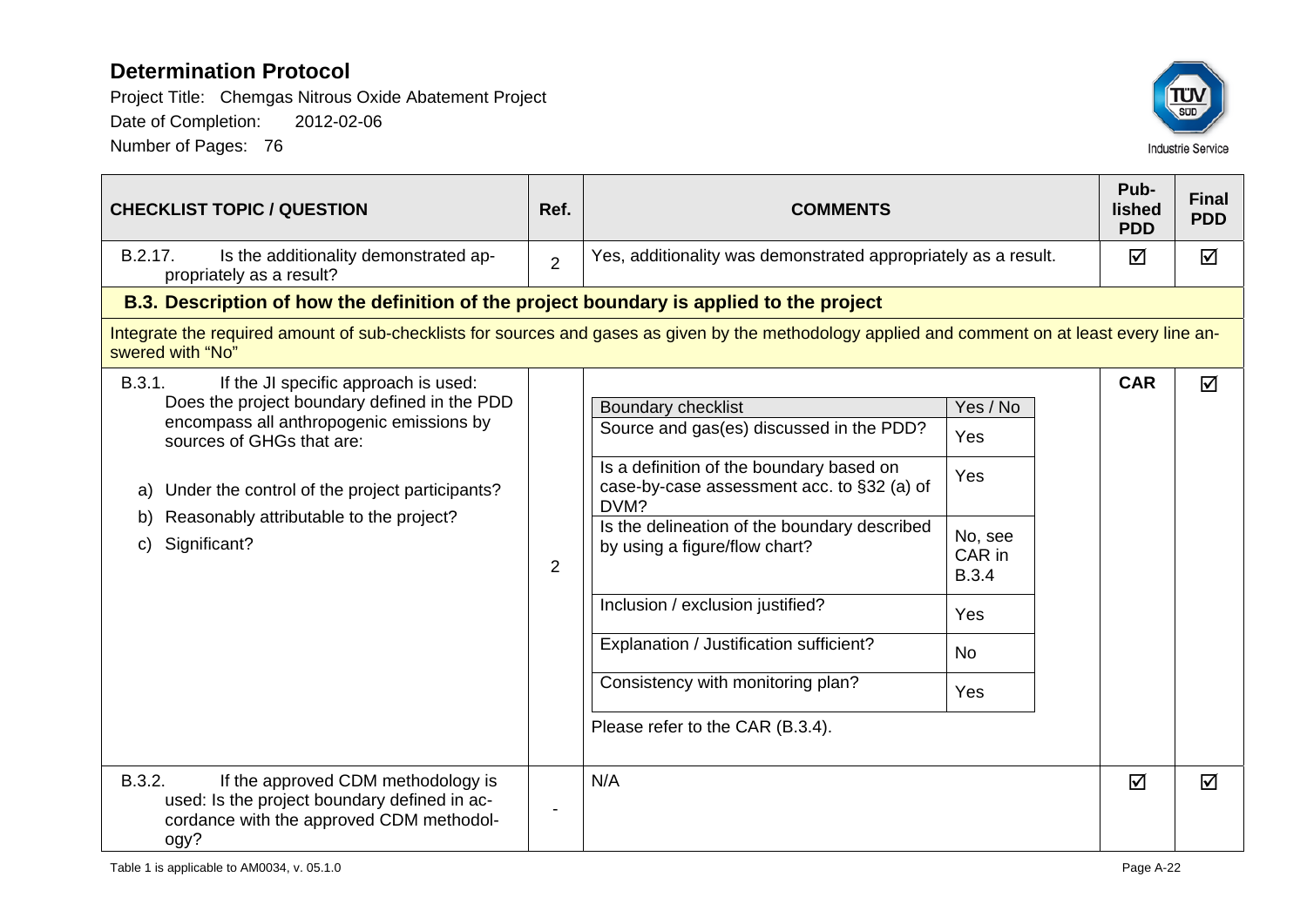

| <b>CHECKLIST TOPIC / QUESTION</b>                                                                                                                                                         | Ref.           | <b>COMMENTS</b>                                                                                                                                                                                                                                                                                                                                                                                                                                                                                                                                                                                                                                                                                                                                                         |   | <b>Final</b><br><b>PDD</b> |  |
|-------------------------------------------------------------------------------------------------------------------------------------------------------------------------------------------|----------------|-------------------------------------------------------------------------------------------------------------------------------------------------------------------------------------------------------------------------------------------------------------------------------------------------------------------------------------------------------------------------------------------------------------------------------------------------------------------------------------------------------------------------------------------------------------------------------------------------------------------------------------------------------------------------------------------------------------------------------------------------------------------------|---|----------------------------|--|
| B.3.3.<br>Source:<br>Waste stream exiting the stack of the Nitric<br>Acid plant (Burner inlet to stack)<br>Gas(es): N2O<br>Type: Baseline Emissions and Project Emis-<br>sions            | $\overline{2}$ | Yes / No<br><b>Boundary checklist</b><br>Source and gas(es) discussed in the PDD?<br>Yes<br>Inclusion / exclusion justified?<br>Yes<br>Explanation / Justification sufficient?<br>Yes<br>Consistency with monitoring plan?<br>Yes                                                                                                                                                                                                                                                                                                                                                                                                                                                                                                                                       | ☑ | ☑                          |  |
| B.3.4.<br>Do the spatial and technological<br>boundaries as verified on-site comply with the<br>discussion provided by / indication included to<br>the PDD (plant specific flow diagram)? | $\overline{2}$ | Yes, they do.<br>The boundaries as verified on-site are in compliance with the dis-<br>cussion in the PDD. The project boundary covers the shop of non-<br>concentrated nitric acid production from the inlet to the AORs until<br>monitoring points after recovery boilers. There is one stack.<br><b>Corrective Action Request No.6.</b><br>In order to demonstrate project boundary clearly and transparently<br>revised PDD has to be amended by including a plant specific flow<br>diagram or at least JI related measuring points/equipment shall be<br>identified on the diagram presented in Figure 4 from PDD. Fur-<br>thermore the situation with the 4th AOR installed on-site should<br>be clarified taking into account its possible impact on the plant's |   | $\triangledown$            |  |
| operating parameters.<br>B.4. Further baseline information, including the date of baseline setting and the name(s) of the person(s)/entity(ies) setting<br>the baseline:                  |                |                                                                                                                                                                                                                                                                                                                                                                                                                                                                                                                                                                                                                                                                                                                                                                         |   |                            |  |
| B.4.1.<br>Are the name(s) of the per-<br>son(s)/entity(ies) whom setting the baseline                                                                                                     | $\overline{2}$ | Yes, the names of the persons and entity that set the baseline<br>emission are available.                                                                                                                                                                                                                                                                                                                                                                                                                                                                                                                                                                                                                                                                               | ☑ | ☑                          |  |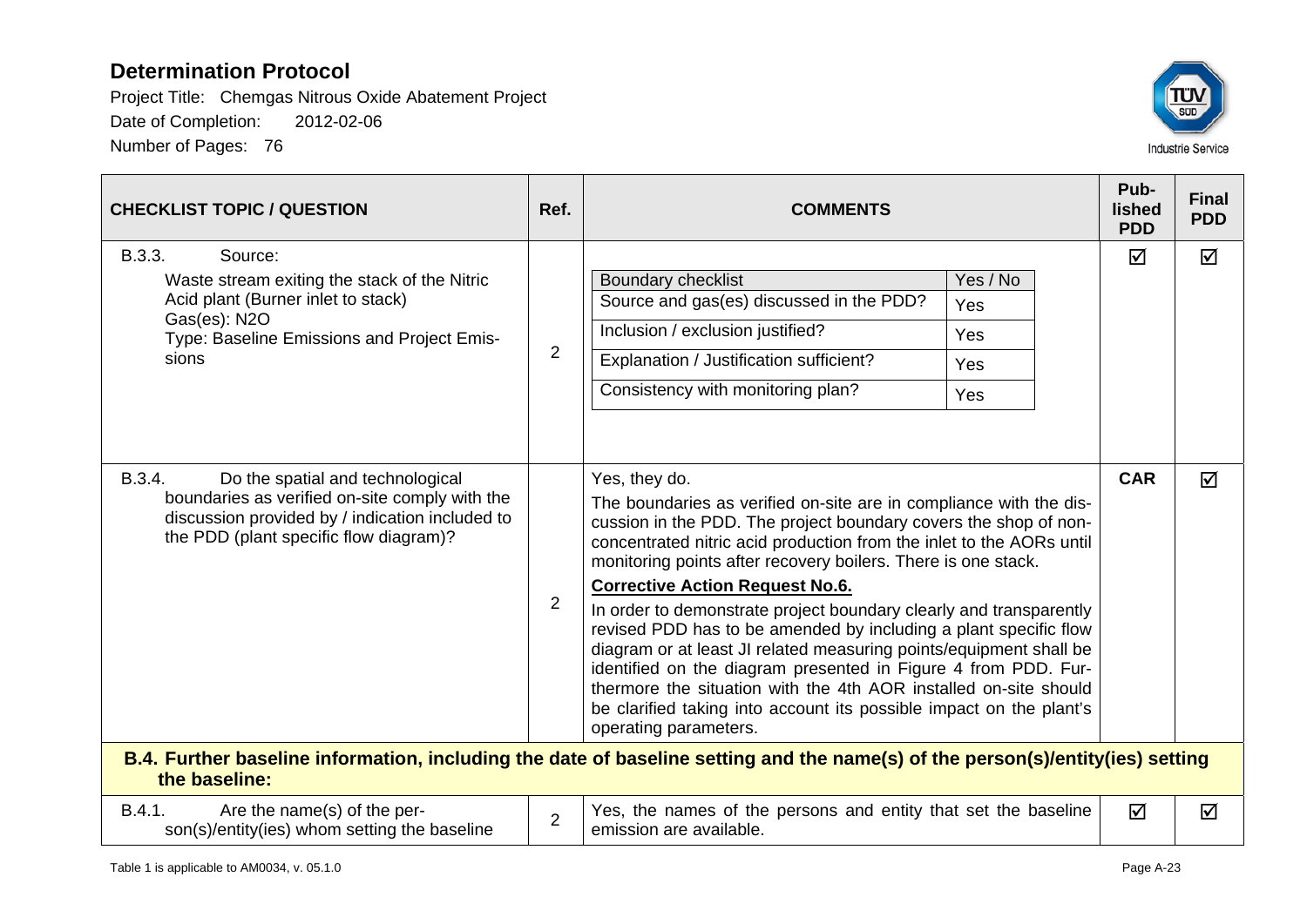

| <b>CHECKLIST TOPIC / QUESTION</b>                                                                                                  | Ref.           | <b>COMMENTS</b>                                                                                                                                                                                                                                                                                                                                                                                                                                                                                                                                                                                    |                      | <b>Final</b><br><b>PDD</b> |
|------------------------------------------------------------------------------------------------------------------------------------|----------------|----------------------------------------------------------------------------------------------------------------------------------------------------------------------------------------------------------------------------------------------------------------------------------------------------------------------------------------------------------------------------------------------------------------------------------------------------------------------------------------------------------------------------------------------------------------------------------------------------|----------------------|----------------------------|
| available?                                                                                                                         |                |                                                                                                                                                                                                                                                                                                                                                                                                                                                                                                                                                                                                    |                      |                            |
| B.4.2.<br>Is the date of baseline setting avail-<br>able?                                                                          | $\overline{2}$ | Yes, November 2010. See CAR in B.1.5.                                                                                                                                                                                                                                                                                                                                                                                                                                                                                                                                                              | <b>CAR</b>           | ☑                          |
| C. Duration of the project activity / crediting period                                                                             |                |                                                                                                                                                                                                                                                                                                                                                                                                                                                                                                                                                                                                    |                      |                            |
| <b>C.1. Starting date of the project:</b>                                                                                          |                |                                                                                                                                                                                                                                                                                                                                                                                                                                                                                                                                                                                                    |                      |                            |
| C.1.1.<br>Is the project's starting date clearly de-<br>fined in the PDD and reasonable?                                           | 2              | Yes, the project starting date is identified in the PDD, 21/04/2008,<br>the date of the signature of the contract with the project develop-<br>er.                                                                                                                                                                                                                                                                                                                                                                                                                                                 | ☑                    | ☑                          |
| C.1.2.<br>Is the starting date of the project after<br>the beginning of 2000?                                                      | $\overline{2}$ | Yes, the project started after the beginning of 2000 (the starting<br>date of the project is April 24 <sup>th</sup> 2008).                                                                                                                                                                                                                                                                                                                                                                                                                                                                         | $\blacktriangledown$ | ☑                          |
| <b>C.2. Expected operational lifetime of the project:</b>                                                                          |                |                                                                                                                                                                                                                                                                                                                                                                                                                                                                                                                                                                                                    |                      |                            |
| C.2.1.<br>Is the expected operational lifetime of<br>the project clearly defined in the PDD in years<br>and months and reasonable? | $\overline{2}$ | The expected operational lifetime of the project is 10 years.                                                                                                                                                                                                                                                                                                                                                                                                                                                                                                                                      | $\blacktriangledown$ | ☑                          |
| <b>C.3. Length of the crediting period:</b>                                                                                        |                |                                                                                                                                                                                                                                                                                                                                                                                                                                                                                                                                                                                                    |                      |                            |
| C.3.1.<br>Is the assumed crediting period clearly<br>defined in the PDD in years and months and<br>reasonable?                     | $\overline{2}$ | The length of crediting period has been set 10 years and starting<br>date is March 1, 2011. However please refer to CAR below.<br><b>Corrective Action Request No.7.</b><br>The crediting period shall not extend beyond the operational life-<br>time of the project. However whether the end of the crediting pe-<br>riod can be after 2012 subject to the approval by the host Party.<br>Thus please clarify that and amend chapter C.3 of the PDD by<br>setting the length of crediting period in years and months as re-<br>quired by the Guidelines for users of the JI PDD form, version 4. | <b>CAR</b>           | ☑                          |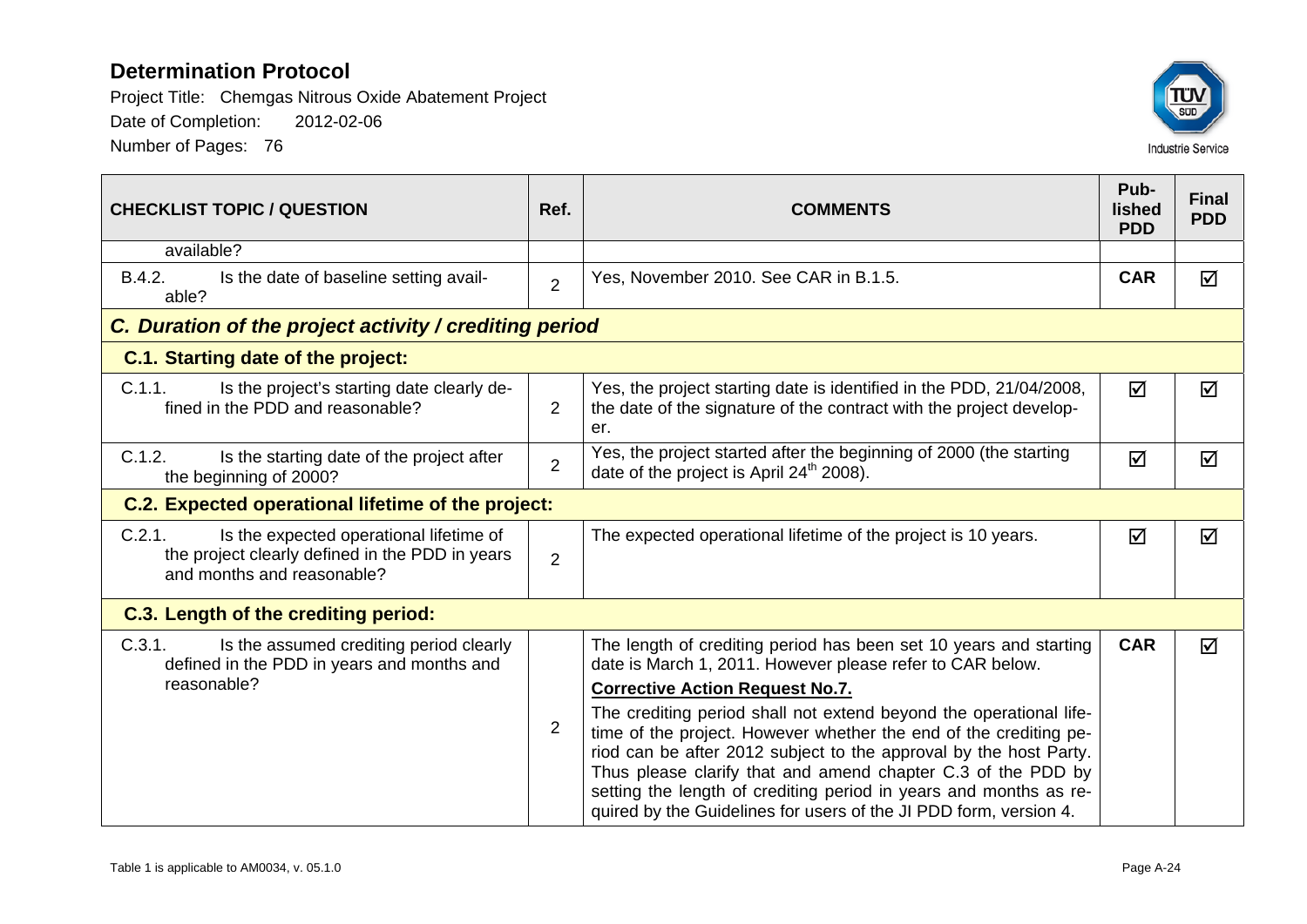

| <b>CHECKLIST TOPIC / QUESTION</b>                                                                                                                                                                                                          | Ref.           | <b>COMMENTS</b>                                                                                                                                                                                                                                                                                                                                                                                                                                                                                                                                                                                                                                         | Pub-<br><b>lished</b><br><b>PDD</b> | <b>Final</b><br><b>PDD</b> |  |  |
|--------------------------------------------------------------------------------------------------------------------------------------------------------------------------------------------------------------------------------------------|----------------|---------------------------------------------------------------------------------------------------------------------------------------------------------------------------------------------------------------------------------------------------------------------------------------------------------------------------------------------------------------------------------------------------------------------------------------------------------------------------------------------------------------------------------------------------------------------------------------------------------------------------------------------------------|-------------------------------------|----------------------------|--|--|
| C.3.2.<br>Is the starting date of the crediting pe-<br>riod on or after the date of the first emission<br>reductions generated by the project?                                                                                             | $\overline{2}$ | Yes, the starting date of the crediting period March 1 <sup>st</sup> , 2011,<br>when the secondary catalyst is planned to be installed and the<br>project is expected to generate the first emission reductions.                                                                                                                                                                                                                                                                                                                                                                                                                                        |                                     |                            |  |  |
| C.3.3.<br>Does the PDD state that the crediting<br>period for issuance of ERUs starts only after<br>the beginning of 2008 and doesn't extend be-<br>yond the operational lifetime of the project?                                          | $\overline{2}$ | Yes, it is clearly stated in the section C of the PDD.                                                                                                                                                                                                                                                                                                                                                                                                                                                                                                                                                                                                  | ☑                                   | ☑                          |  |  |
| C.3.4.<br>If the crediting period extends beyond<br>2012, does the PDD state that the extension is<br>subject to the host Party approval? Are the es-<br>timates of ERs presented separately for those<br>until 2012 and those after 2012? | $\overline{2}$ | Yes, it is clearly stated in the section C.3 of the PDD. The esti-<br>mates of emission reductions are presented separately for those<br>until and those after 2012 in section A.4.3.1, of the PDD.                                                                                                                                                                                                                                                                                                                                                                                                                                                     | ☑                                   | ☑                          |  |  |
| <b>D. Monitoring plan</b>                                                                                                                                                                                                                  |                |                                                                                                                                                                                                                                                                                                                                                                                                                                                                                                                                                                                                                                                         |                                     |                            |  |  |
| D.1. Description of monitoring plan chosen:                                                                                                                                                                                                |                |                                                                                                                                                                                                                                                                                                                                                                                                                                                                                                                                                                                                                                                         |                                     |                            |  |  |
| D.1.1.<br>Does the PDD explicitly indicate which<br>of the following approaches is used?<br>- JI specific approach<br>- Approved CDM methodology approach                                                                                  | $\overline{2}$ | The first version of the PDD mentions the approved CDM metho-<br>dology AM0034 to be used as a basis for this project activity.<br>AM0034 is solely addressing the destruction of nitrous oxide by<br>secondary measures. Hence it is considered that AM0034 is the<br>appropriate choice for this project activity fitting to the baseline<br>and project scenario of this project. Nevertheless it is not directly<br>applicable due to various distinctions between the assumptions of<br>the methodology and the real situation at Chemgas plant.<br>Please refer to CAR in section B.1.1 and other CLs and CARs in<br>section B of this checklist. | <b>CAR</b><br>CL                    | ☑                          |  |  |
| D.1.2.<br>If the monitoring plan indicates over-<br>lapping monitoring periods during the crediting<br>period, is the underlying project composed of                                                                                       |                | N/A                                                                                                                                                                                                                                                                                                                                                                                                                                                                                                                                                                                                                                                     | ☑                                   | ☑                          |  |  |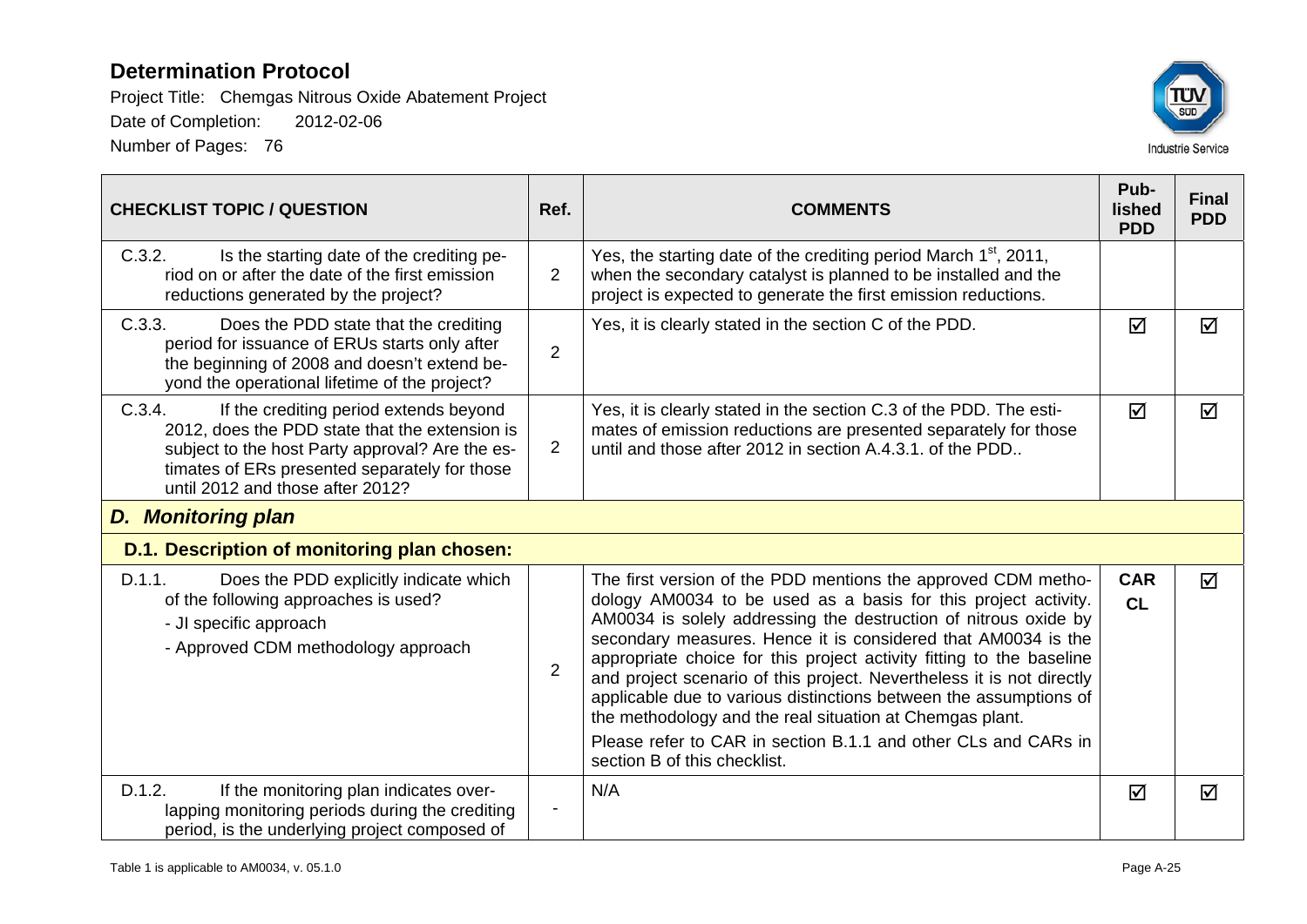

| <b>CHECKLIST TOPIC / QUESTION</b>                                                                                                                                                                                                                                                                                                                 | Ref.  | <b>COMMENTS</b>                                                                                                                                                                                       | Pub-<br>lished<br><b>PDD</b> | <b>Final</b><br><b>PDD</b> |
|---------------------------------------------------------------------------------------------------------------------------------------------------------------------------------------------------------------------------------------------------------------------------------------------------------------------------------------------------|-------|-------------------------------------------------------------------------------------------------------------------------------------------------------------------------------------------------------|------------------------------|----------------------------|
| clearly identifiable components for which<br>emission reductions can be calculated inde-<br>pendently?                                                                                                                                                                                                                                            |       |                                                                                                                                                                                                       |                              |                            |
| D.1.3.<br>If the monitoring plan indicates over-<br>lapping monitoring period during the crediting<br>period, can monitoring be performed inde-<br>pendently for each of these components (i.e.<br>the data/parameters monitored for one com-<br>ponent are not dependent on/effect<br>data/parameters to be monitored for another<br>component)? |       | N/A                                                                                                                                                                                                   | ☑                            | ☑                          |
| If the monitoring plan indicates over-<br>D.1.4.<br>lapping monitoring periods during the crediting<br>period, does the monitoring plan ensure that<br>monitoring is performed for all components<br>and that in these cases all the requirements of<br>the JI guidelines and further guidance by the<br>JISC regarding monitoring are met?       |       | N/A                                                                                                                                                                                                   | ☑                            | ☑                          |
| D.1.5.<br>If the monitoring plan indicates over-<br>lapping monitoring period during the crediting<br>period, does the monitoring plan explicitly pro-<br>vide for overlapping monitoring periods of<br>clearly defined project components, justify its<br>need and state how the conditions mentioned<br>above are met?                          |       | N/A                                                                                                                                                                                                   | ☑                            | ☑                          |
| D.1.6.<br>Is the uncertainty of key parameters<br>described and, where possible, is in uncer-<br>tainty range at 95% confidence level for key                                                                                                                                                                                                     | 2, 27 | The uncertainty of the key parameters is clearly described in the<br>PDD. In doing so the PDD explicitly follows the AM0034 (UNC of<br>the AMS, calculation of the 95% confidence level for the meas- | $\blacktriangledown$         | ☑                          |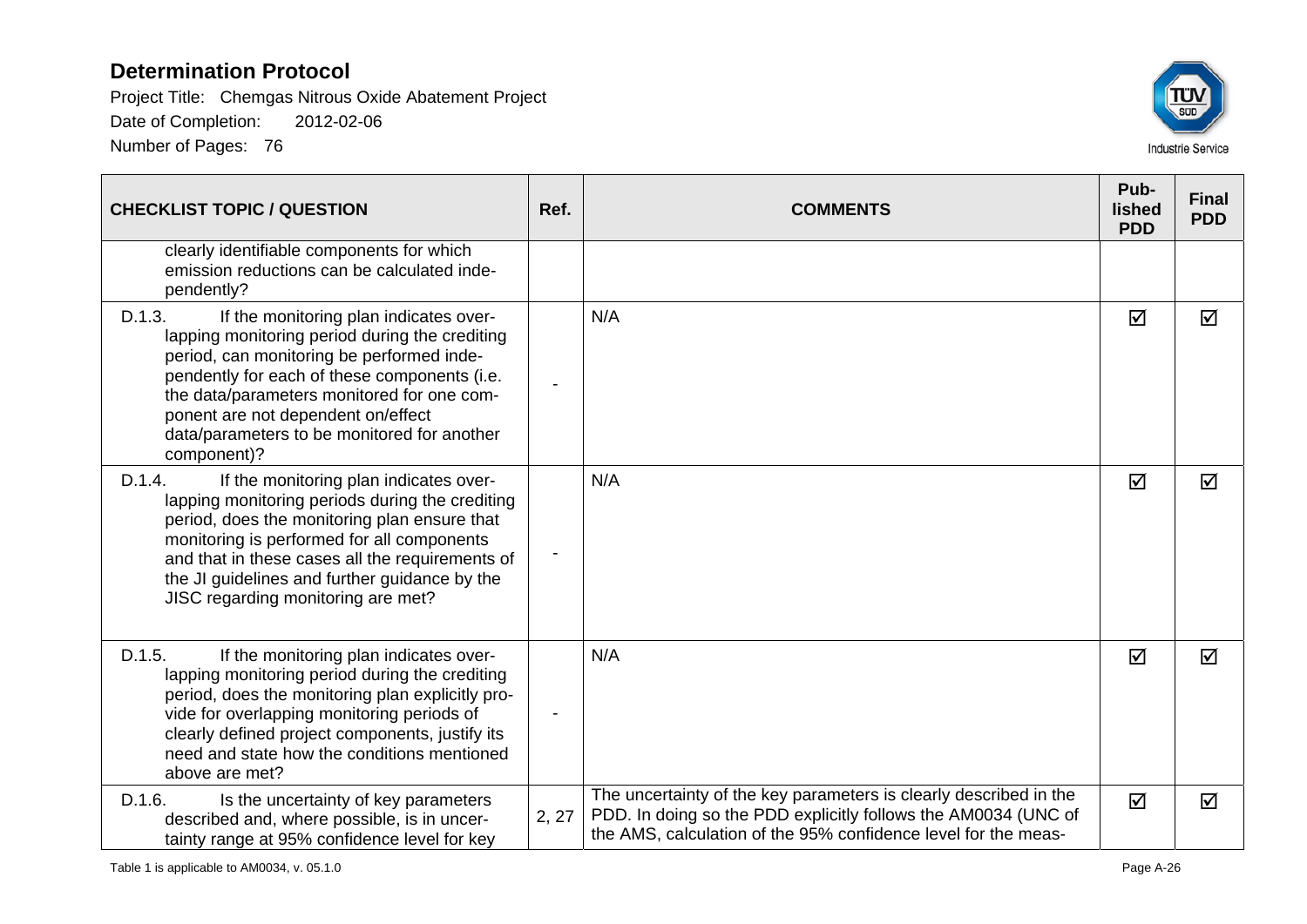

| <b>CHECKLIST TOPIC / QUESTION</b>                                                                                                                                                     | Ref.           | <b>COMMENTS</b>                                                                                                                                                                                                                                                                                                                                                                                                                                                                                                                                                                                                                                                                                                                                                                                                                                                                                                                                                                                                                                                                                                                                                                                                                                                                                                                                                                             | Pub-<br>lished<br><b>PDD</b> | <b>Final</b><br><b>PDD</b> |
|---------------------------------------------------------------------------------------------------------------------------------------------------------------------------------------|----------------|---------------------------------------------------------------------------------------------------------------------------------------------------------------------------------------------------------------------------------------------------------------------------------------------------------------------------------------------------------------------------------------------------------------------------------------------------------------------------------------------------------------------------------------------------------------------------------------------------------------------------------------------------------------------------------------------------------------------------------------------------------------------------------------------------------------------------------------------------------------------------------------------------------------------------------------------------------------------------------------------------------------------------------------------------------------------------------------------------------------------------------------------------------------------------------------------------------------------------------------------------------------------------------------------------------------------------------------------------------------------------------------------|------------------------------|----------------------------|
| parameters for the calculation of ERs pro-<br>vided?                                                                                                                                  |                | ured values etc.).                                                                                                                                                                                                                                                                                                                                                                                                                                                                                                                                                                                                                                                                                                                                                                                                                                                                                                                                                                                                                                                                                                                                                                                                                                                                                                                                                                          |                              |                            |
| Does the monitoring plan identify a na-<br>D.1.7.<br>tional or international monitoring standard incl.<br>a reference to its detailed description, if such<br>applied to the project? | $\overline{2}$ | Yes, the monitoring plan identifies all applicable national and in-<br>ternational monitoring standards (section D of the PDD) incl. a<br>detailed description (Annex 3).                                                                                                                                                                                                                                                                                                                                                                                                                                                                                                                                                                                                                                                                                                                                                                                                                                                                                                                                                                                                                                                                                                                                                                                                                   | ☑                            | ☑                          |
| D.1.8.<br>Are the statistical techniques used in a<br>conservative manner?                                                                                                            | 2, 3           | The statistical techniques used explicitly follow the approved CDM<br>methodology AM0034.                                                                                                                                                                                                                                                                                                                                                                                                                                                                                                                                                                                                                                                                                                                                                                                                                                                                                                                                                                                                                                                                                                                                                                                                                                                                                                   | ☑                            | ☑                          |
| D.1.9.<br>Does the monitoring plan present the<br>QA/QC procedures for the monitoring process<br>(e.g. QA for AMS acc. to EN14181)?                                                   | $\overline{2}$ | On the day of plant inspection the AMS was installed on-site.<br>ABB's declaration of conformity for the gas analyzer of AMS, ac-<br>cording to requirements of EN 14956 and QAL1 according to EN<br>14181 has been submitted to the audit team (IRL 22).<br>Also according to the JI project implementation plan the QAL2 is<br>planned by PPs after installation of AMS.<br><b>Forward Action Request No.2</b><br>During the on-site visit the quality assurance and quality control<br>procedure have been discussed while TÜV SÜD assessment<br>team underlined the importance of such procedures for the future<br>data quality. The project proponents provided a draft version of a<br>so called "Jl Manual" - Procedure PO-231-01 - (IRL 34) which com-<br>prises description of the work scope as well as tasks of responsi-<br>ble personnel. The project manager agreed to amend the existing<br>JI Manual by including further information on qualification re-<br>quirements and continuous training for responsible staff, proce-<br>dures on the data treatment acc. to AM0034 rules and require-<br>ments (e.g. downtime of AMS), QAL 3 procedures, JI project re-<br>lated documentation procedures, troubleshooting procedures, list<br>of the spare equipment, provisions for the data quality in case of<br>data recording in the hand written logbooks and manual data | <b>FAR</b>                   | <b>FAR</b>                 |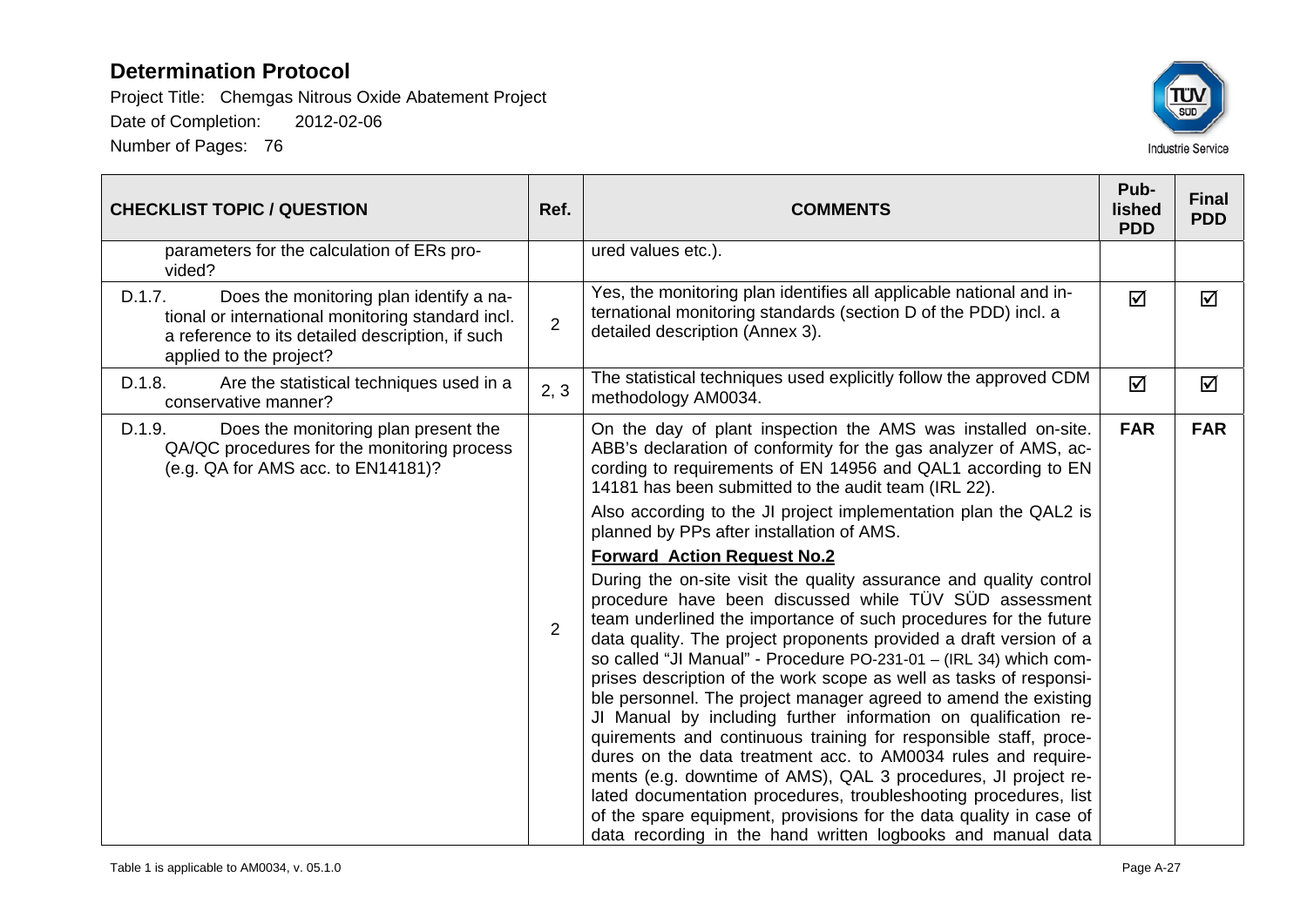

| <b>CHECKLIST TOPIC / QUESTION</b>                                                                                                                       | Ref.           | <b>COMMENTS</b>                                                                                                                                                                                                                                                                                                                                                                                                                                                                                                                                                                                                                                         |            | <b>Final</b><br><b>PDD</b> |
|---------------------------------------------------------------------------------------------------------------------------------------------------------|----------------|---------------------------------------------------------------------------------------------------------------------------------------------------------------------------------------------------------------------------------------------------------------------------------------------------------------------------------------------------------------------------------------------------------------------------------------------------------------------------------------------------------------------------------------------------------------------------------------------------------------------------------------------------------|------------|----------------------------|
|                                                                                                                                                         |                | transfer etc.<br>During the first periodic verification the PPs will provide the JI Ma-<br>nual to a verifying entity.                                                                                                                                                                                                                                                                                                                                                                                                                                                                                                                                  |            |                            |
| D.1.10.<br>Does the monitoring plan clearly iden-<br>tify the responsibilities and the authority re-<br>garding the monitoring activities?              |                | The PDD (section D.3) provides the operational and management<br>structure as to the proposed JI project.                                                                                                                                                                                                                                                                                                                                                                                                                                                                                                                                               | <b>CAR</b> | ☑                          |
|                                                                                                                                                         | 2              | <b>Corrective Action Request No.8.</b><br>The responsibilities chart presented in D.3 contains JISC as one<br>of the responsible authorities within the project cycle; however the<br>national DFP of Romania is not included. Please clarify and cor-<br>rect the responsibilities chart taking into account that the project is<br>a JI Track 1 one. Furthermore several editorial corrections should<br>be conducted in the PDD (replace CDM with JI, correct data units,<br>correct wording used in B.2, parameter tables seem to be doubled<br>in chapter D.1.1 and B.1, the responsibilities diagram on p. 63<br>does not mention InterAgro etc.) |            |                            |
| D.1.11.<br>Is the inclusion of external accredited<br>services providers for calibration and function<br>tests foreseen in the planning of the project? | 2              | The inclusion of external accredited services providers for calibra-<br>tion and function tests according to the EN14181 is foreseen in<br>the planning of the project.                                                                                                                                                                                                                                                                                                                                                                                                                                                                                 | ☑          | ☑                          |
| D.1.12.<br>Are the specific performance character-<br>istics of the monitoring system chosen by the<br>project listed in the PDD                        | 2              | The specific performance characteristics of the monitoring system<br>chosen by the PPs are listed in the PDD.                                                                                                                                                                                                                                                                                                                                                                                                                                                                                                                                           | ☑          | $\Delta$                   |
| D.1.13.<br>Does the monitoring plan, on the<br>whole, reflect good monitoring practices ap-<br>propriate to the project type?                           | 2              | Yes, the monitoring plan provides current good monitoring prac-<br>tice.<br>However please also refer to CAR (B.1.1.).                                                                                                                                                                                                                                                                                                                                                                                                                                                                                                                                  | <b>CAR</b> | ☑                          |
| D.1.14.<br>Does the monitoring plan provide, in<br>tabular form, a complete compilation of the                                                          | $\overline{2}$ | Yes the monitoring plan provided the relevant data in tabular form<br>(section D of the PDD), however please refer to the CARs below                                                                                                                                                                                                                                                                                                                                                                                                                                                                                                                    | <b>CAR</b> | $\Delta$                   |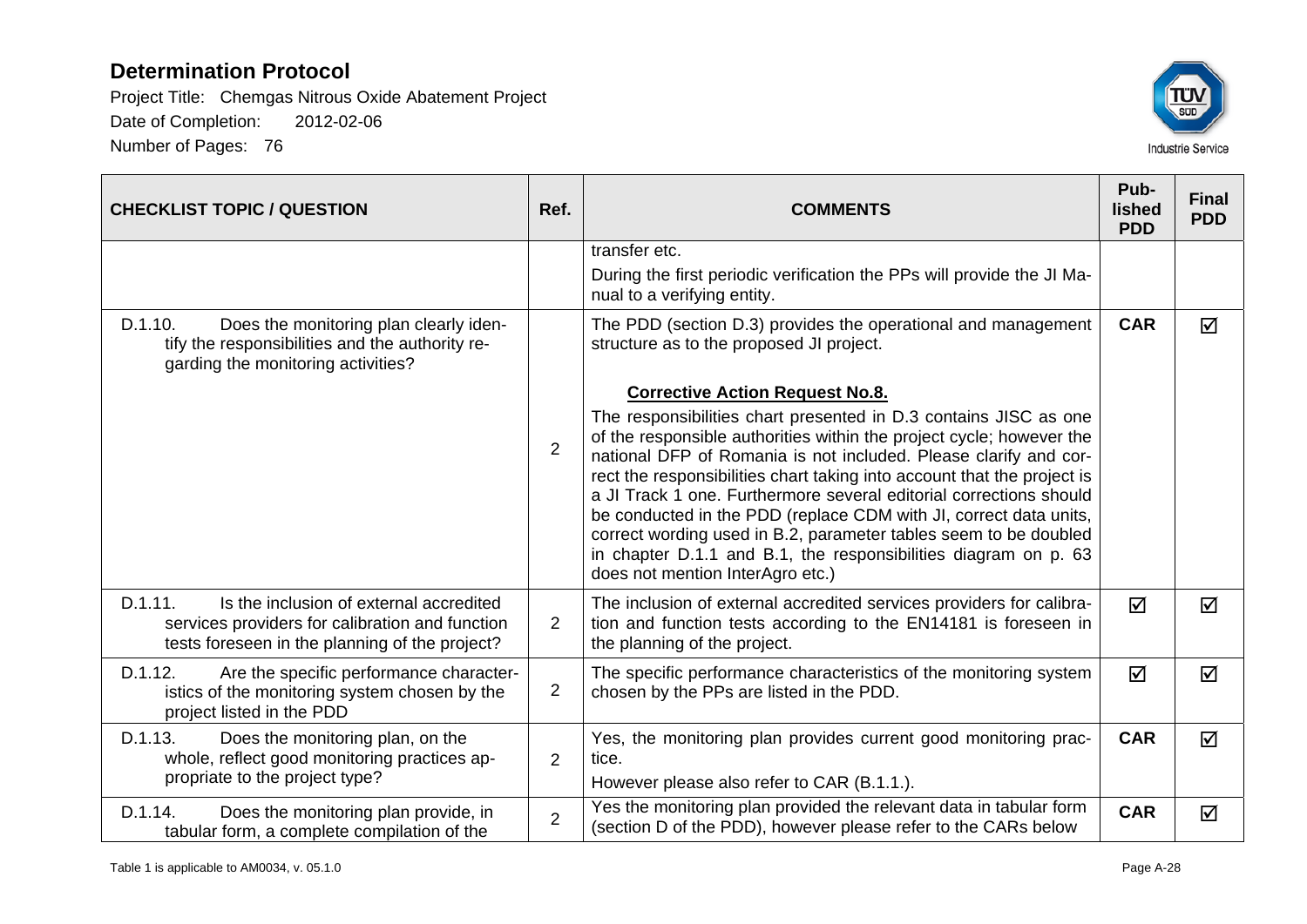

| <b>CHECKLIST TOPIC / QUESTION</b>                                                                                                                                                                                                                                                                                                                                          | Ref.           | <b>COMMENTS</b>                                                                                                                                                                                                                                                                                 |            | <b>Final</b><br><b>PDD</b> |  |  |
|----------------------------------------------------------------------------------------------------------------------------------------------------------------------------------------------------------------------------------------------------------------------------------------------------------------------------------------------------------------------------|----------------|-------------------------------------------------------------------------------------------------------------------------------------------------------------------------------------------------------------------------------------------------------------------------------------------------|------------|----------------------------|--|--|
| data to be collected for its application incl. data<br>that are measured / sampled and data col-<br>lected from other sources, but not including<br>data that are calculated with equations?                                                                                                                                                                               |                | in this checklist.                                                                                                                                                                                                                                                                              |            |                            |  |  |
| D.1.15.<br>Does the monitoring plan indicate that<br>the data monitored and required for verification<br>are to be kept for two years after the last trans-<br>fer of ERUs for the project?                                                                                                                                                                                | $\overline{2}$ | Yes, the monitoring plan indicates that the data monitored and<br>required for verification are to be kept for two years after the last<br>transfer of ERUs for the project                                                                                                                     | ☑          | ☑                          |  |  |
| JI specific approach (project specific methodology or selected elements or combinations of approved CDM methodologies or methodologi-<br>cal tools)                                                                                                                                                                                                                        |                |                                                                                                                                                                                                                                                                                                 |            |                            |  |  |
| D.1.16.<br>Does the monitoring plan describe all<br>relevant factors/ key characteristics to be<br>monitored, all decisive factors for the control<br>and reporting of project performance and the<br>period in which they will be monitored?                                                                                                                              | $\overline{2}$ | Yes, the monitoring plan describes all relevant factors/ key char-<br>acteristics to be monitored, all decisive factors for the control and<br>reporting of project performance and the period in which they will<br>be monitored. However please refer to the CARs below in this<br>checklist. | <b>CAR</b> | ☑                          |  |  |
| D.1.17.<br>If default values are used:<br>- Are accuracy and reasonableness carefully<br>balanced in their selection?<br>- Do the default values originate from recog-<br>nized sources?<br>- Are the default values supported by statistical<br>analyses providing reasonable confidence lev-<br>els?<br>- Are the default values presented in a trans-<br>parent manner? | $\overline{2}$ | The PDD demonstrates clearly, transparently and in accordance<br>with AM0034 the provisions for any default values which are ap-<br>plied during the crediting period.<br>However see CARs above (A.4.3.2, B.1.1 etc.).                                                                         | <b>CAR</b> | ☑                          |  |  |
| D.1.18.<br>For those default values that are to be<br>provided by the project participants, does the<br>monitoring plan clearly indicate how the values                                                                                                                                                                                                                    | $\overline{2}$ | The PDD clearly specify EFreg- emissions level set by incoming<br>policies or regulations- to be monitored prior to the preparation of<br>each monitoring report, updated every time if new regulations<br>come into force and archive the data during project crediting pe-                    | <b>CAR</b> | $\triangledown$            |  |  |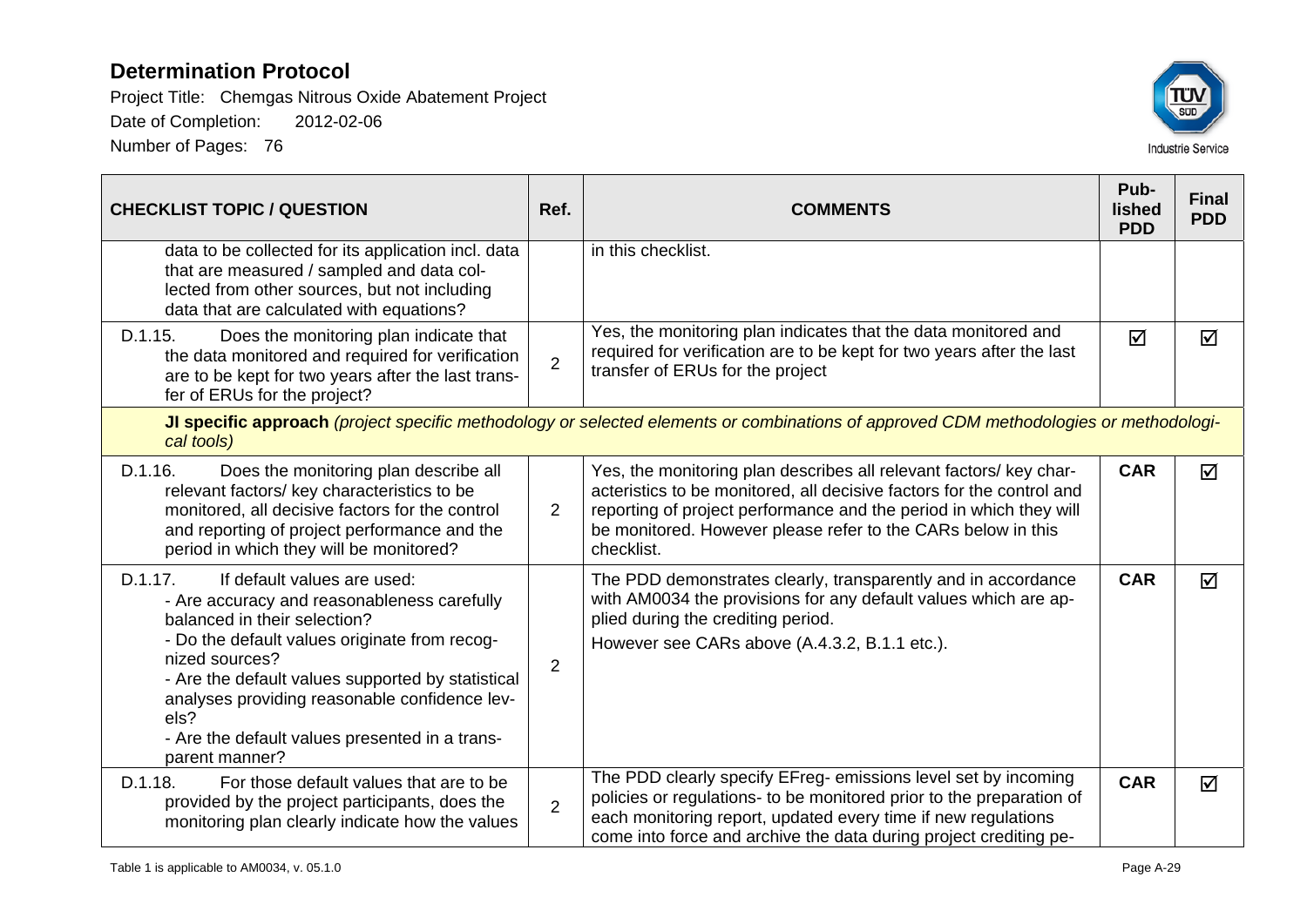

| <b>CHECKLIST TOPIC / QUESTION</b>                                                                                                                                                                                                                         | Ref.           | <b>COMMENTS</b>                                                                                                                                                    | Pub-<br>lished<br><b>PDD</b> | <b>Final</b><br><b>PDD</b> |
|-----------------------------------------------------------------------------------------------------------------------------------------------------------------------------------------------------------------------------------------------------------|----------------|--------------------------------------------------------------------------------------------------------------------------------------------------------------------|------------------------------|----------------------------|
| are to be selected and justified?                                                                                                                                                                                                                         |                | riod.<br>However, see CAR above for the EF for the baseline (A.4.3.2).                                                                                             |                              |                            |
| D.1.19.<br>For other default values:<br>- Does the monitoring plan clearly indicate the<br>precise references from which these values<br>are taken?<br>- Is the conservativeness of the values pro-<br>vided justified?                                   | 2              | See above.                                                                                                                                                         | <b>CAR</b>                   | ☑                          |
| D.1.20.<br>For all data sources, does the monitor-<br>ing plan specify the procedures to be followed<br>if expected data are unavailable?                                                                                                                 | $\overline{2}$ | See FAR in D.1.9.                                                                                                                                                  | <b>FAR</b>                   | <b>FAR</b>                 |
| D.1.21.<br>Does the monitoring plan draw on the<br>list of standard variables contained in appen-<br>dix B of "Guidance on criteria for baseline set-<br>ting and monitoring"?                                                                            | $\overline{2}$ | Yes, it does.                                                                                                                                                      | ☑                            | ☑                          |
| Does the monitoring plan explicitly and<br>D.1.22.<br>clearly distinguish:                                                                                                                                                                                |                | Yes, it does. The monitoring plan explicitly and clearly distin-<br>guishes such data and parameter as required by the AM0034<br>which elements have been applied. | ☑                            | ☑                          |
| Data and parameters that are not monitored<br>a)<br>throughout the crediting period, but are deter-<br>mined only once and thus remain fixed through-<br>out the crediting period, and that are available al-<br>ready at the stage of determination?     | $\overline{2}$ |                                                                                                                                                                    |                              |                            |
| Data and parameters that are not monitored<br>b)<br>throughout the crediting period, but are deter-<br>mined only once (and thus remain fixed through-<br>out the crediting period), but that are not already<br>available at the stage of determination? |                |                                                                                                                                                                    |                              |                            |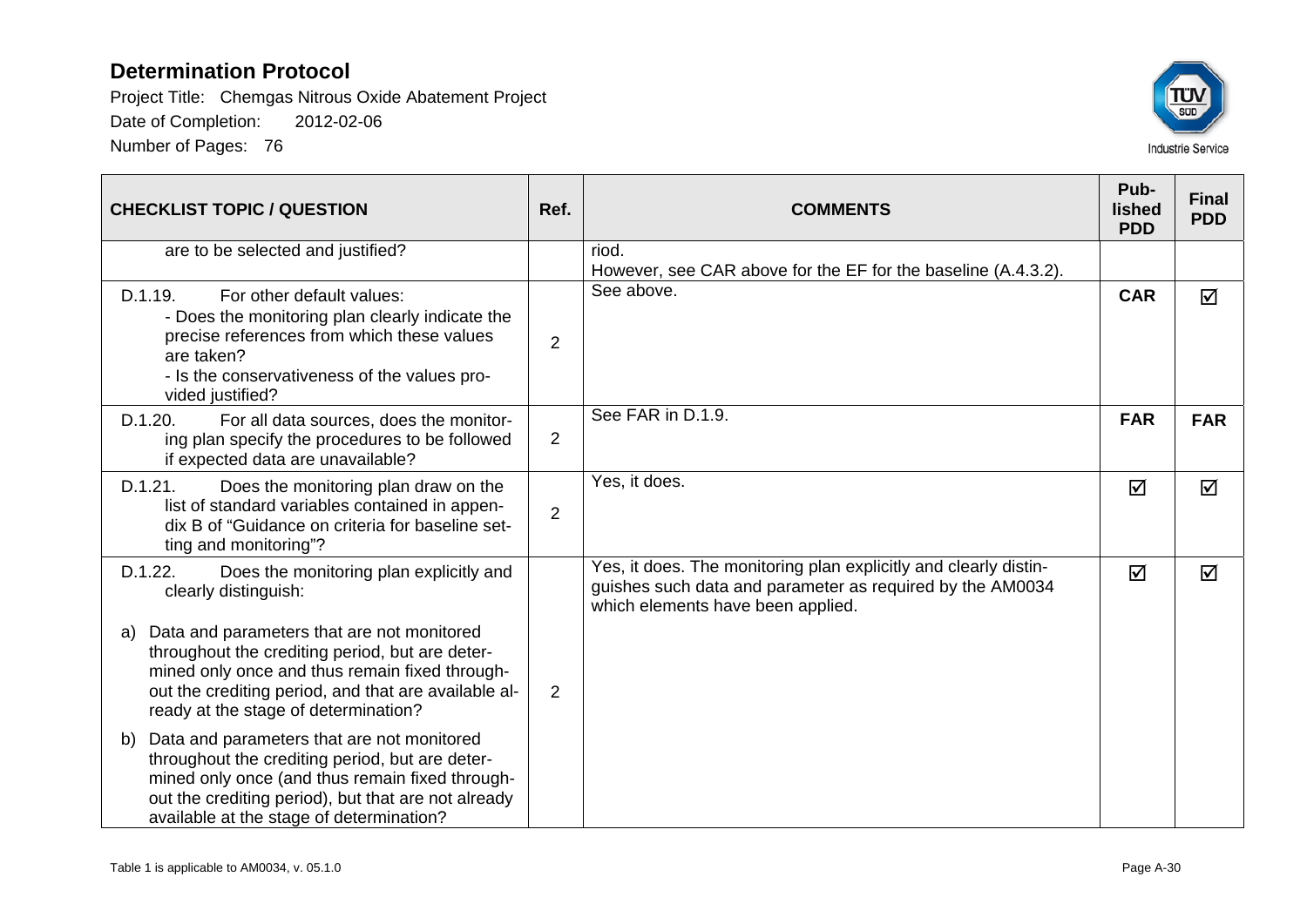

| <b>CHECKLIST TOPIC / QUESTION</b>                                                                                                                                       | Ref.           | <b>COMMENTS</b>                                                                                                                                                                                                                                        | Pub-<br>lished<br><b>PDD</b> | <b>Final</b><br><b>PDD</b> |
|-------------------------------------------------------------------------------------------------------------------------------------------------------------------------|----------------|--------------------------------------------------------------------------------------------------------------------------------------------------------------------------------------------------------------------------------------------------------|------------------------------|----------------------------|
| Data and parameters that are monitored<br>C)<br>throughout the crediting period?                                                                                        |                |                                                                                                                                                                                                                                                        |                              |                            |
| D.1.23.<br>Does the monitoring plan describe the<br>methods employed for data monitoring (incl. its<br>frequency) and recording?                                        | $\overline{2}$ | Yes, the monitoring plan describes the monitoring methods, fre-<br>quency and recording in complete manner. However pls. see CAR<br>below.                                                                                                             | ☑                            | ☑                          |
| D.1.24.<br>Is information on the margins of errors<br>and the cumulative error for the complete<br>measurement system provided in the PDD?                              | $\overline{2}$ | As AMS has not been performed yet the QAL 2 test, the PDD,<br>version 1, provides preliminary typical measurement uncertainty<br>of the monitoring system required for ex-ante estimation of base-<br>line emissions.<br>Please refer to CAR in B.1.1. | <b>CAR</b>                   | $\triangledown$            |
| D.1.25.<br>Are the requirements on the treatment<br>of downtime of the AMS clearly reflected in the<br>envisioned calculation routines?                                 | $\overline{2}$ | <b>Corrective Action Request No.9.</b><br>The PDD should be amended by including information on the data<br>treatment in case AMS downtime.                                                                                                            | <b>CAR</b>                   | ⊠                          |
| D.1.26.<br>Is the monitoring plan established ap-<br>propriately as a result?                                                                                           | $\overline{2}$ | Yes, the monitoring plan is established appropriately.                                                                                                                                                                                                 | ☑                            | ☑                          |
| <b>Approved CDM methodology approach</b>                                                                                                                                |                |                                                                                                                                                                                                                                                        |                              |                            |
| D.1.27.<br>Are all explanations, descriptions and<br>analyses pertaining to monitoring in the PDD<br>made in accordance with referenced approved<br>CDM methodology?    |                | N/A                                                                                                                                                                                                                                                    | ☑                            | ☑                          |
| D.1.28.<br>Is it explained how the procedures pro-<br>vided in the methodology are applied by the<br>proposed project activity?                                         |                | N/A                                                                                                                                                                                                                                                    | ☑                            | $\triangledown$            |
| D.1.29.<br>Is every selection of options offered by<br>the methodology correctly justified and is this<br>justification in line with the situation verified<br>on-site? |                | N/A                                                                                                                                                                                                                                                    | ☑                            | ☑                          |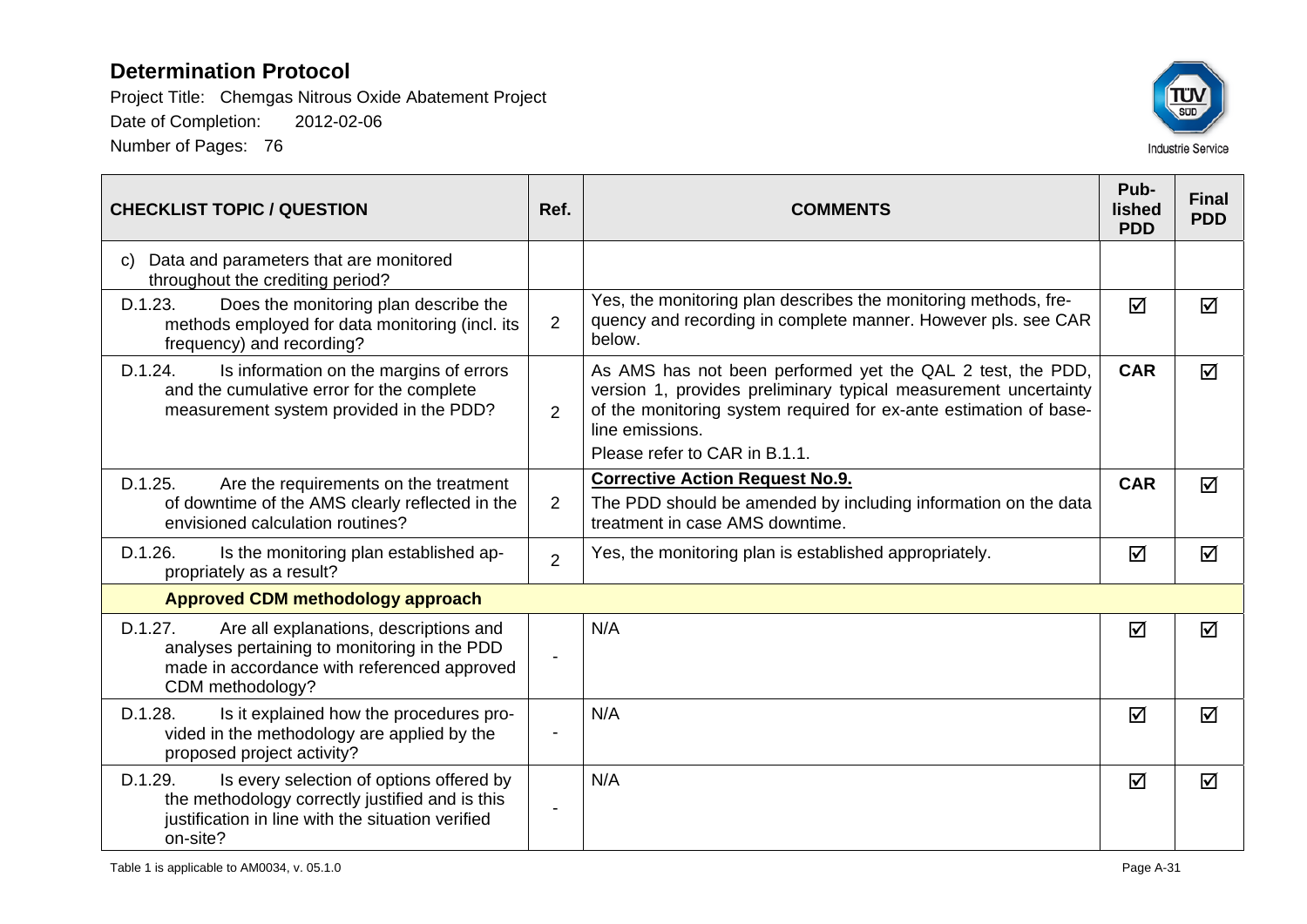

| <b>CHECKLIST TOPIC / QUESTION</b>                                                                                                                                  | Ref.                     | <b>COMMENTS</b>                                                                                            | Pub-<br>lished<br><b>PDD</b> | <b>Final</b><br><b>PDD</b> |
|--------------------------------------------------------------------------------------------------------------------------------------------------------------------|--------------------------|------------------------------------------------------------------------------------------------------------|------------------------------|----------------------------|
| D.1.30.<br>Is the operational and management<br>structure clearly described and in compliance<br>with the envisioned situation?                                    | $\blacksquare$           | N/A                                                                                                        | ☑                            | ☑                          |
| D.1.31.<br>Are responsibilities and institutional ar-<br>rangements for data collection and archiving<br>clearly provided?                                         | $\overline{\phantom{a}}$ | N/A                                                                                                        | ☑                            | ☑                          |
| D.1.32.<br>Has the monitoring system installed us-<br>ing the European Norm 14181 (2004)?                                                                          |                          | N/A                                                                                                        | ☑                            | ☑                          |
| D.1.33.<br>Will the three quality assurance levels<br>been met by the planned Automated Measur-<br>ing System (AMS) according to the EN14181?                      | $\overline{\phantom{a}}$ | N/A                                                                                                        | ☑                            | ☑                          |
| D.1.34.<br>Are the specific performance character-<br>istics of the monitoring system chosen by the<br>project listed in the PDD?                                  | $\overline{\phantom{a}}$ | N/A                                                                                                        | ☑                            | ☑                          |
| D.1.35.<br>Is information on the margins of errors<br>and the cumulative error for the complete<br>measurement system provided in the PDD?                         |                          | N/A                                                                                                        | ☑                            | ☑                          |
| D.1.36.<br>Are the requirements on the treatment<br>of downtime of the AMS clearly reflected in the<br>envisioned calculation routines?                            | $\overline{\phantom{a}}$ | N/A                                                                                                        | ☑                            | ☑                          |
| D.1.37.<br>Is the monitoring plan established ap-<br>propriately as a result?                                                                                      |                          | N/A                                                                                                        | ☑                            | ☑                          |
|                                                                                                                                                                    |                          | D.2. Data and parameters not monitored- determination of the permitted ranges for the operating parameters |                              |                            |
| D.2.1.<br>Does the PDD explicitly indicate which<br>of following sources were used for determina-<br>tion of the permitted ranges for the operating<br>parameters: | 2, 14                    | The permitted operation conditions are based on the historical<br>campaigns.                               | <b>CAR</b>                   | ☑                          |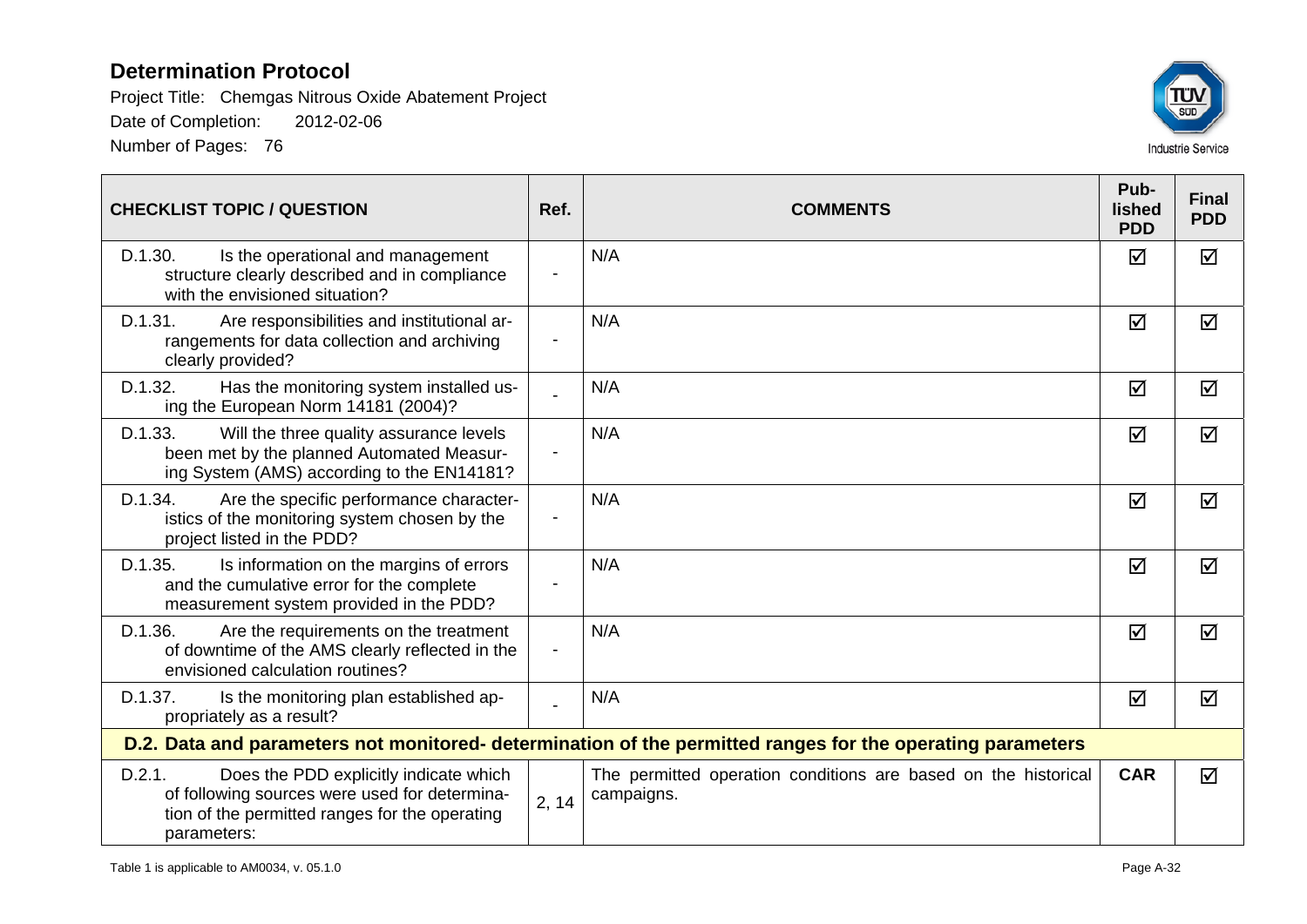

|                   | <b>CHECKLIST TOPIC / QUESTION</b>                                                                                                                                                                                                                                                                                                                                                                                                   | Ref.  | <b>COMMENTS</b>                                                                                                                                                                                                                                                                                                                                                                                                                                                                                                                                                                                                                                                                                                                                                                                                                              |                                                                  | Pub-<br>lished<br><b>PDD</b> | <b>Final</b><br><b>PDD</b> |
|-------------------|-------------------------------------------------------------------------------------------------------------------------------------------------------------------------------------------------------------------------------------------------------------------------------------------------------------------------------------------------------------------------------------------------------------------------------------|-------|----------------------------------------------------------------------------------------------------------------------------------------------------------------------------------------------------------------------------------------------------------------------------------------------------------------------------------------------------------------------------------------------------------------------------------------------------------------------------------------------------------------------------------------------------------------------------------------------------------------------------------------------------------------------------------------------------------------------------------------------------------------------------------------------------------------------------------------------|------------------------------------------------------------------|------------------------------|----------------------------|
| (a)<br>(b)<br>(c) | Historical data from the immediately previous<br>five campaigns. (or fewer, if the plant has not<br>been operating for five campaigns).<br>If no data on historical data is available, the<br>range stipulated in the operating manual for<br>the existing equipment; or<br>If no operating manual is available or the op-<br>erating manual gives insufficient information,<br>from an appropriate technical literature<br>source? |       | <b>Corrective Action Request No.10.</b><br>The project proponents are requested to revise the approach of<br>establishing the permitted operating ranges, taking into account<br>the operating conditions of each AOR separately. These permitted<br>operating ranges should be in connection with the present status<br>of operation: 3 AOR instead of 4 AOR as designed. Statistical<br>analysis as described in chapter D.1.1.4 of the PDD has to be<br>applied. The evaluation sheet has to be provided to the assess-<br>ment team for check. Any documentation confirming the historical<br>data (plant records, operating manual etc.) has to be provided<br>together with the evaluation sheet in order to demonstrate that<br>those ranges are within the specifications of the facility. The PDD<br>has to be revised accordingly. |                                                                  |                              |                            |
| D.2.2.            | In case option (a) is selected, has a<br>proper statistical analysis of the historical data<br>been conducted as required by AM0034?                                                                                                                                                                                                                                                                                                | 2, 14 | Please refer to the comments in D.2.1.                                                                                                                                                                                                                                                                                                                                                                                                                                                                                                                                                                                                                                                                                                                                                                                                       |                                                                  | <b>CL</b>                    | ☑                          |
| D.2.3.            | Once the permitted ranges of the oper-<br>ating parameters are determined, is it demon-<br>strated that those ranges are within the speci-<br>fications of the facility?                                                                                                                                                                                                                                                            | 2, 14 | Please refer to the comments in D.2.1.                                                                                                                                                                                                                                                                                                                                                                                                                                                                                                                                                                                                                                                                                                                                                                                                       |                                                                  | <b>CL</b>                    | $\triangledown$            |
| D.2.4.            | Parameter:<br>OT <sub>normal</sub><br>Normal operating temperature (of line i)                                                                                                                                                                                                                                                                                                                                                      | 2, 14 | <b>Monitoring Checklist</b><br>Title in line with methodology?<br>Data unit correctly expressed?<br>Appropriate description of parameter?<br>Source clearly referenced?<br>Correct value provided for estimation?<br>Has this value been verified?<br>Measurement method correctly described?                                                                                                                                                                                                                                                                                                                                                                                                                                                                                                                                                | Yes / No<br>Yes<br>Yes<br>CAR<br>Yes<br>N/A<br>N/A<br><b>CAR</b> | <b>CAR</b>                   | ☑                          |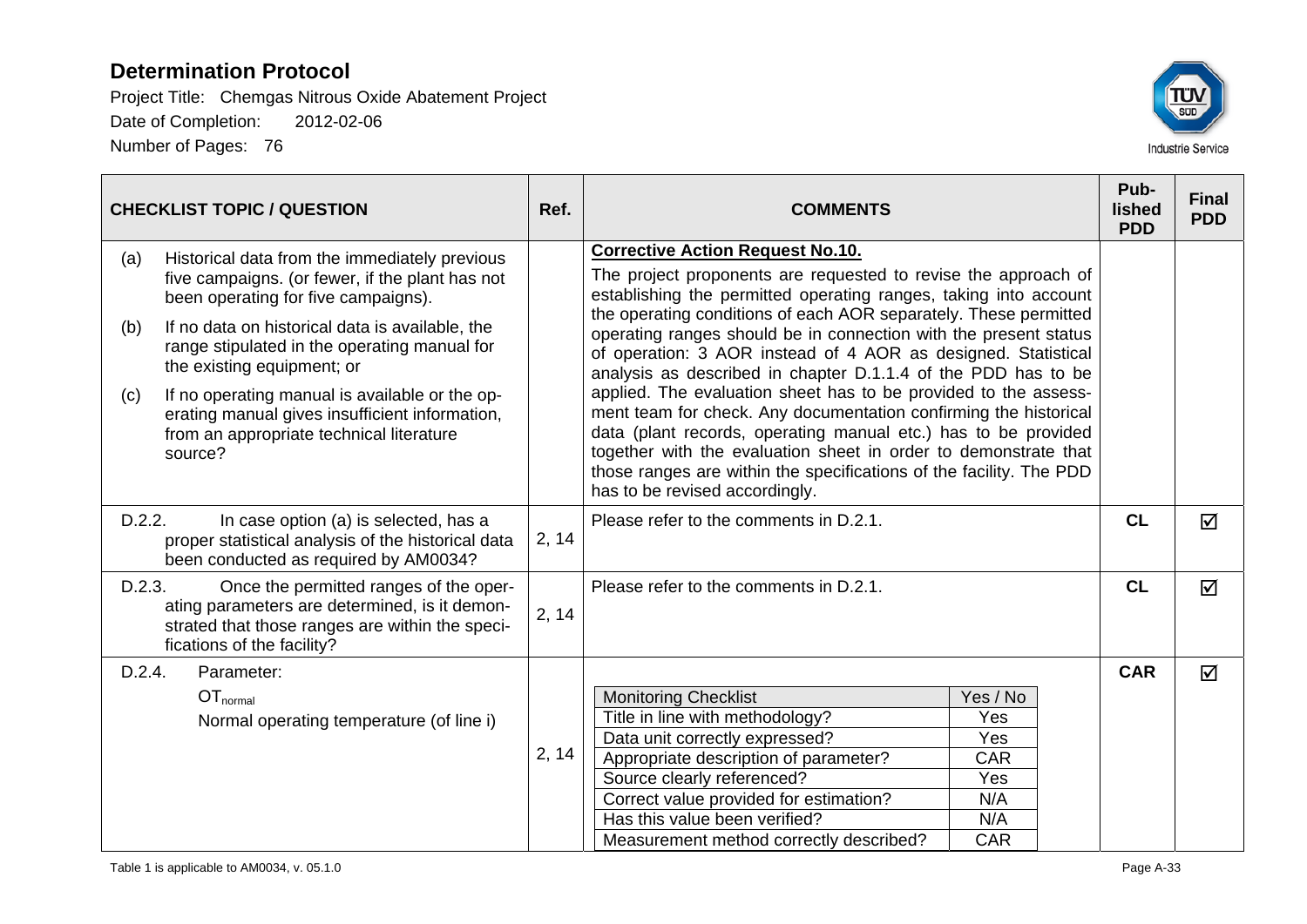

|        | <b>CHECKLIST TOPIC / QUESTION</b>                                                             | Ref.  | <b>COMMENTS</b>                                                                                                                                                                                                                                                                                                                                                                                                                                                                                                                                                                                                                                                                                                                                                                   |                                                                                                                                               | Pub-<br>lished<br><b>PDD</b> | <b>Final</b><br><b>PDD</b> |
|--------|-----------------------------------------------------------------------------------------------|-------|-----------------------------------------------------------------------------------------------------------------------------------------------------------------------------------------------------------------------------------------------------------------------------------------------------------------------------------------------------------------------------------------------------------------------------------------------------------------------------------------------------------------------------------------------------------------------------------------------------------------------------------------------------------------------------------------------------------------------------------------------------------------------------------|-----------------------------------------------------------------------------------------------------------------------------------------------|------------------------------|----------------------------|
| D.2.5. | Parameter:<br>$OP_{normal}$<br>Normal operating pressure (of line i)                          | 2, 14 | Correct reference to standards?<br>Indication of accuracy provided?<br>QA/QC procedures described?<br>QA/QC procedures appropriate?<br>Please refer to the CAR in D.2.1.<br>The value is to be verified later by the verifying entity.<br><b>Monitoring Checklist</b><br>Title in line with methodology?<br>Data unit correctly expressed?<br>Appropriate description of parameter?<br>Source clearly referenced?<br>Correct value provided for estimation?<br>Has this value been verified?<br>Measurement method correctly described?<br>Correct reference to standards?<br>Indication of accuracy provided?<br>QA/QC procedures described?<br>QA/QC procedures appropriate?<br>Please refer to the CAR in D.2.1.<br>The value is to be verified later by the verifying entity. | Yes<br>Yes<br>CAR<br>CAR<br>Yes / No<br>Yes<br>Yes<br><b>CAR</b><br>Yes<br>N/A<br>N/A<br><b>CAR</b><br>Yes<br>Yes<br><b>CAR</b><br><b>CAR</b> | <b>CAR</b>                   | ⊠                          |
| D.2.6. | Parameter:<br>$AFR_{\text{max,i}}$<br>Maximum ammonia gas flow rate to the<br>AOR (of line i) | 2, 14 | <b>Monitoring Checklist</b><br>Title in line with methodology?<br>Data unit correctly expressed?<br>Appropriate description of parameter?<br>Source clearly referenced?                                                                                                                                                                                                                                                                                                                                                                                                                                                                                                                                                                                                           | Yes / No<br>Yes<br>Yes<br><b>CAR</b><br>Yes                                                                                                   | <b>CAR</b>                   | $\triangledown$            |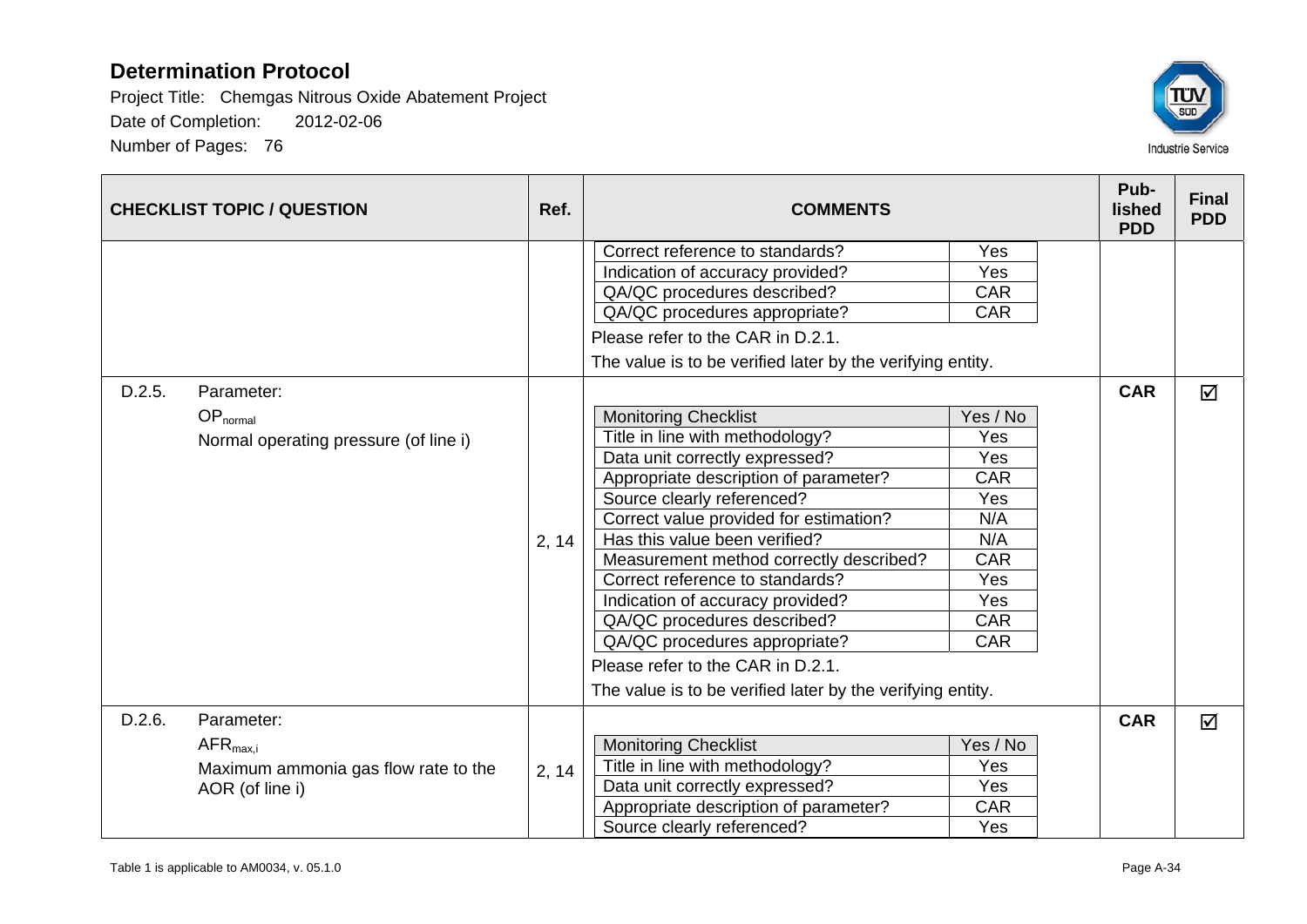

|        | <b>CHECKLIST TOPIC / QUESTION</b>       | Ref.  | <b>COMMENTS</b>                                            |            | Pub-<br>lished<br><b>PDD</b> | <b>Final</b><br><b>PDD</b> |
|--------|-----------------------------------------|-------|------------------------------------------------------------|------------|------------------------------|----------------------------|
|        |                                         |       | Correct value provided for estimation?                     | N/A        |                              |                            |
|        |                                         |       | Has this value been verified?                              | N/A        |                              |                            |
|        |                                         |       | Measurement method correctly described?                    | <b>CAR</b> |                              |                            |
|        |                                         |       | Correct reference to standards?                            | Yes        |                              |                            |
|        |                                         |       | Indication of accuracy provided?                           | Yes        |                              |                            |
|        |                                         |       | QA/QC procedures described?                                | <b>CAR</b> |                              |                            |
|        |                                         |       | QA/QC procedures appropriate?                              | <b>CAR</b> |                              |                            |
|        |                                         |       | Please refer to the CAR in D.2.1.                          |            |                              |                            |
|        |                                         |       | The value is to be verified later by the verifying entity. |            |                              |                            |
| D.2.7. | Parameter:                              |       |                                                            |            | <b>CAR</b>                   | ☑                          |
|        | AIFR <sub>max</sub>                     |       | <b>Monitoring Checklist</b>                                | Yes / No   |                              |                            |
|        | Maximum ammonia to air ratio            |       | Title in line with methodology?                            | Yes        |                              |                            |
|        |                                         |       | Data unit correctly expressed?                             | Yes        |                              |                            |
|        |                                         |       | Appropriate description of parameter?                      | <b>CAR</b> |                              |                            |
|        |                                         |       | Source clearly referenced?                                 | Yes        |                              |                            |
|        |                                         |       | Correct value provided for estimation?                     | N/A        |                              |                            |
|        |                                         | 2, 14 | Has this value been verified?                              | N/A        |                              |                            |
|        |                                         |       | Measurement method correctly described?                    | <b>CAR</b> |                              |                            |
|        |                                         |       | Correct reference to standards?                            | Yes        |                              |                            |
|        |                                         |       | Indication of accuracy provided?                           | Yes        |                              |                            |
|        |                                         |       | QA/QC procedures described?                                | <b>CAR</b> |                              |                            |
|        |                                         |       | QA/QC procedures appropriate?                              | CAR        |                              |                            |
|        |                                         |       | Please refer to the CAR in D.2.1.                          |            |                              |                            |
|        |                                         |       | The value is to be verified later by the verifying entity. |            |                              |                            |
| D.2.8. | Parameter:                              | 2,    |                                                            |            | <b>CAR</b>                   | ☑                          |
|        | GS <sub>normal</sub>                    | 14,   | <b>Monitoring Checklist</b>                                | Yes / No   |                              |                            |
|        | Normal gauze supplier for the operation | 12    | Title in line with methodology?                            | Yes        |                              |                            |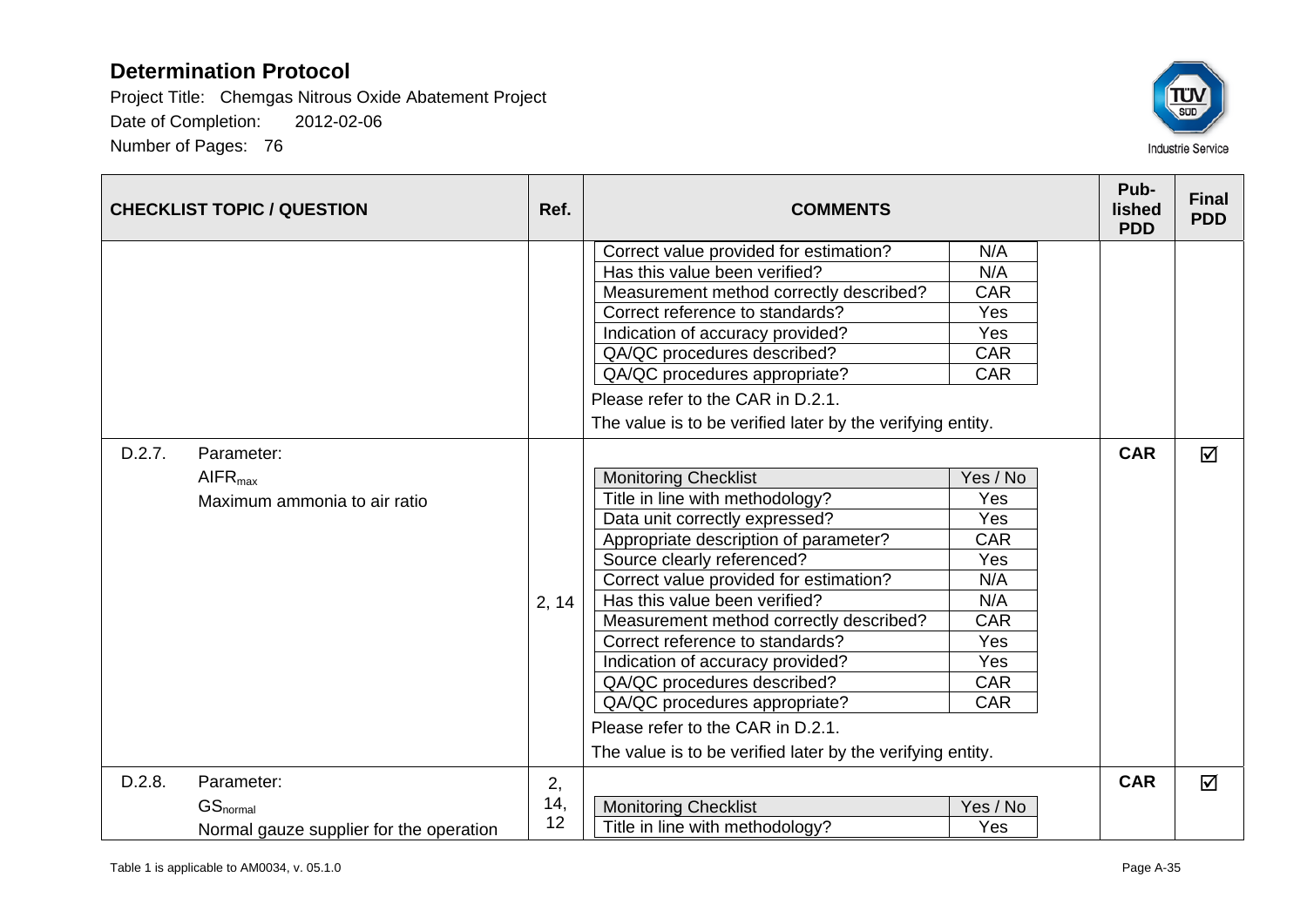

| <b>CHECKLIST TOPIC / QUESTION</b>                                                           | Ref. | <b>COMMENTS</b>                                                                                                                                                                                                                                                                                                                                                                                                                                                                                                                              |                                                                                       | Pub-<br>lished<br><b>PDD</b> | <b>Final</b><br><b>PDD</b> |
|---------------------------------------------------------------------------------------------|------|----------------------------------------------------------------------------------------------------------------------------------------------------------------------------------------------------------------------------------------------------------------------------------------------------------------------------------------------------------------------------------------------------------------------------------------------------------------------------------------------------------------------------------------------|---------------------------------------------------------------------------------------|------------------------------|----------------------------|
| condition campaigns (of line i)                                                             |      | Data unit correctly expressed?<br>Appropriate description of parameter?<br>Source clearly referenced?<br>Correct value provided for estimation?<br>Has this value been verified?<br>Measurement method correctly described?<br>Correct reference to standards?<br>Indication of accuracy provided?<br>QA/QC procedures described?<br>QA/QC procedures appropriate?                                                                                                                                                                           | Yes<br>Yes<br>Yes<br>N/A<br>N/A<br>Yes<br>Yes<br>Yes<br>Yes<br>Yes                    |                              |                            |
|                                                                                             |      | Please refer also to the CAR in D.2.1.<br>The value is to be verified later by the verifying entity.                                                                                                                                                                                                                                                                                                                                                                                                                                         |                                                                                       |                              |                            |
| D.2.9.<br>Parameter:<br>$GC_{normal}$<br>Gauze composition during the operation<br>campaign | 12   | <b>Monitoring Checklist</b><br>Title in line with methodology?<br>Data unit correctly expressed?<br>Appropriate description of parameter?<br>Source clearly referenced?<br>Correct value provided for estimation?<br>Has this value been verified?<br>Measurement method correctly described?<br>Correct reference to standards?<br>Indication of accuracy provided?<br>QA/QC procedures described?<br>QA/QC procedures appropriate?<br>Please refer also to the CAR in D.2.1.<br>The value is to be verified later by the verifying entity. | Yes / No<br>Yes<br>Yes<br>Yes<br>Yes<br>N/A<br>N/A<br>Yes<br>Yes<br>Yes<br>Yes<br>Yes | <b>CAR</b>                   | $\triangledown$            |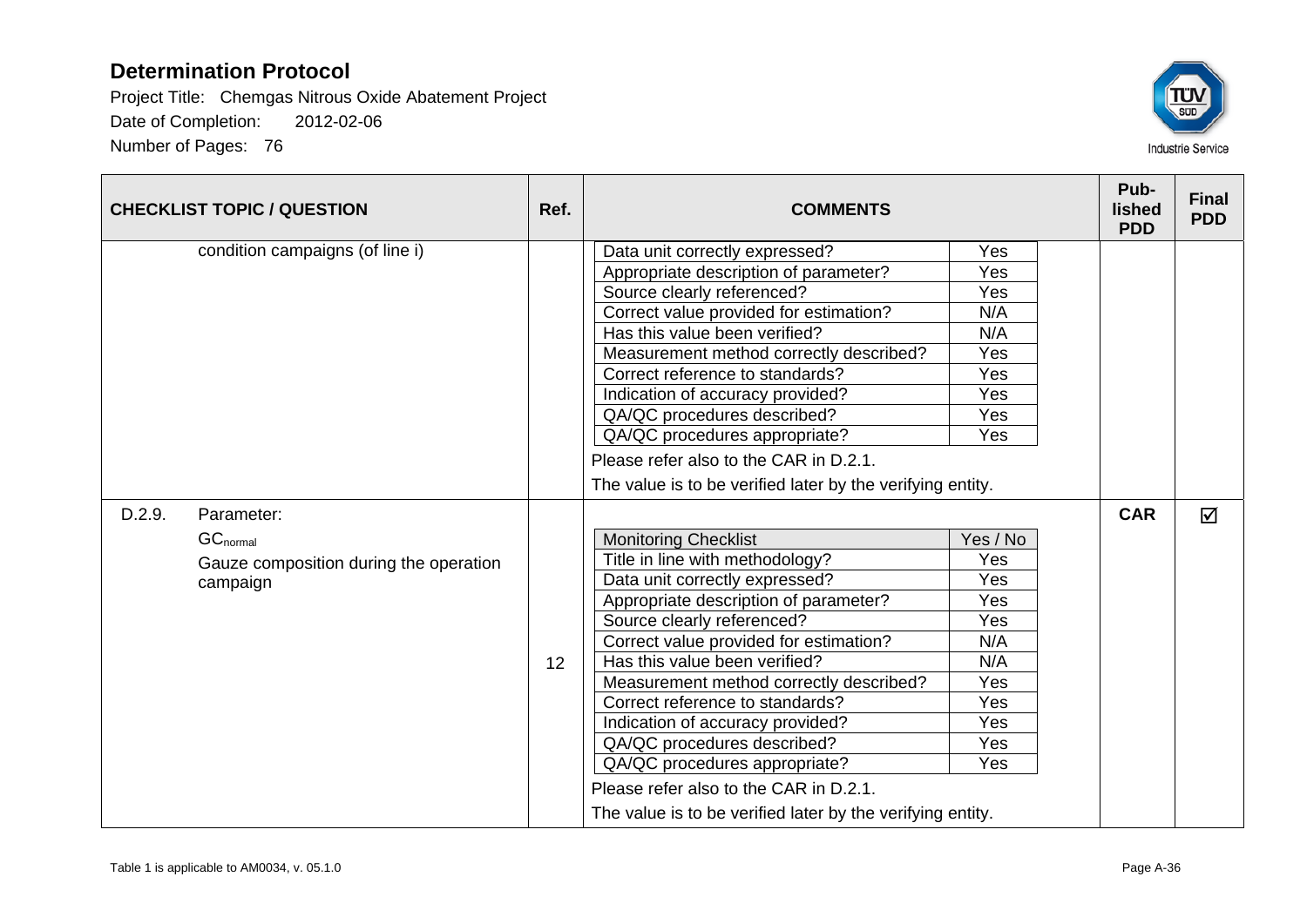

| <b>CHECKLIST TOPIC / QUESTION</b> |                                                                                                                                                                                                                    | Ref.           | <b>COMMENTS</b>                                                                                                                                                                                                                                                                                                                                                                                                                                                                                                                                                                                                                                                                                                                                                                                                                                                                                                                                                                             |                                                                                                                   | Pub-<br>lished<br><b>PDD</b> | <b>Final</b><br><b>PDD</b> |
|-----------------------------------|--------------------------------------------------------------------------------------------------------------------------------------------------------------------------------------------------------------------|----------------|---------------------------------------------------------------------------------------------------------------------------------------------------------------------------------------------------------------------------------------------------------------------------------------------------------------------------------------------------------------------------------------------------------------------------------------------------------------------------------------------------------------------------------------------------------------------------------------------------------------------------------------------------------------------------------------------------------------------------------------------------------------------------------------------------------------------------------------------------------------------------------------------------------------------------------------------------------------------------------------------|-------------------------------------------------------------------------------------------------------------------|------------------------------|----------------------------|
| D.2.10.                           | Parameter:<br>$CL_{normal}$<br>Normal campaign length (of campaign n<br>of line i)                                                                                                                                 | $\overline{2}$ | <b>Monitoring Checklist</b><br>Title in line with methodology?<br>Data unit correctly expressed?<br>Appropriate description of parameter?<br>Source clearly referenced?<br>Correct value provided for estimation?<br>Has this value been verified?<br>Measurement method correctly described?<br>Correct reference to standards?<br>Indication of accuracy provided?<br>QA/QC procedures described?<br>QA/QC procedures appropriate?<br><b>Corrective Action Request No.11.</b><br>As mentioned in PDD, the nitric acid production is monitored with<br>level meters installed in the storage tanks. A possibility of cross-<br>check should be included in PDD (mass balance analysis with<br>NH3 input for the HNO3 flow, ammonium nitrate production, etc).<br>Also lab analysis results for HNO3 concentration should be dis-<br>cussed. Please also refer to the comments in D.2.1.<br>Please refer to the CAR in D.2.1.<br>The value is to be verified later by the verifying entity. | Yes / No<br>Yes<br>Yes<br><b>CAR</b><br>Yes<br>N/A<br>N/A<br><b>CAR</b><br>Yes<br>Yes<br><b>CAR</b><br><b>CAR</b> | <b>CAR</b>                   | $\Delta$                   |
| D.2.11.                           | Does the PDD explicitly state the de-<br>sign capacity of the plant?<br>By nameplate (design) implies the total yearly<br>capacity (considering 365 days of operation<br>per year) as per the documentation of the | 2, 10          | <b>Corrective Action Request No.12.</b><br>The design capacity of 240,000 t/year mentioned in the PDD and<br>used in calculations is based on 4 AOR. If the present situation<br>with 3 AOR in operation is considered to be permanent, a new<br>design capacity should be calculated and used in PDD and Excel<br>calculation. However in "ERUs calculations Chemgas and Nitro-                                                                                                                                                                                                                                                                                                                                                                                                                                                                                                                                                                                                            |                                                                                                                   | <b>CAR</b>                   | ☑                          |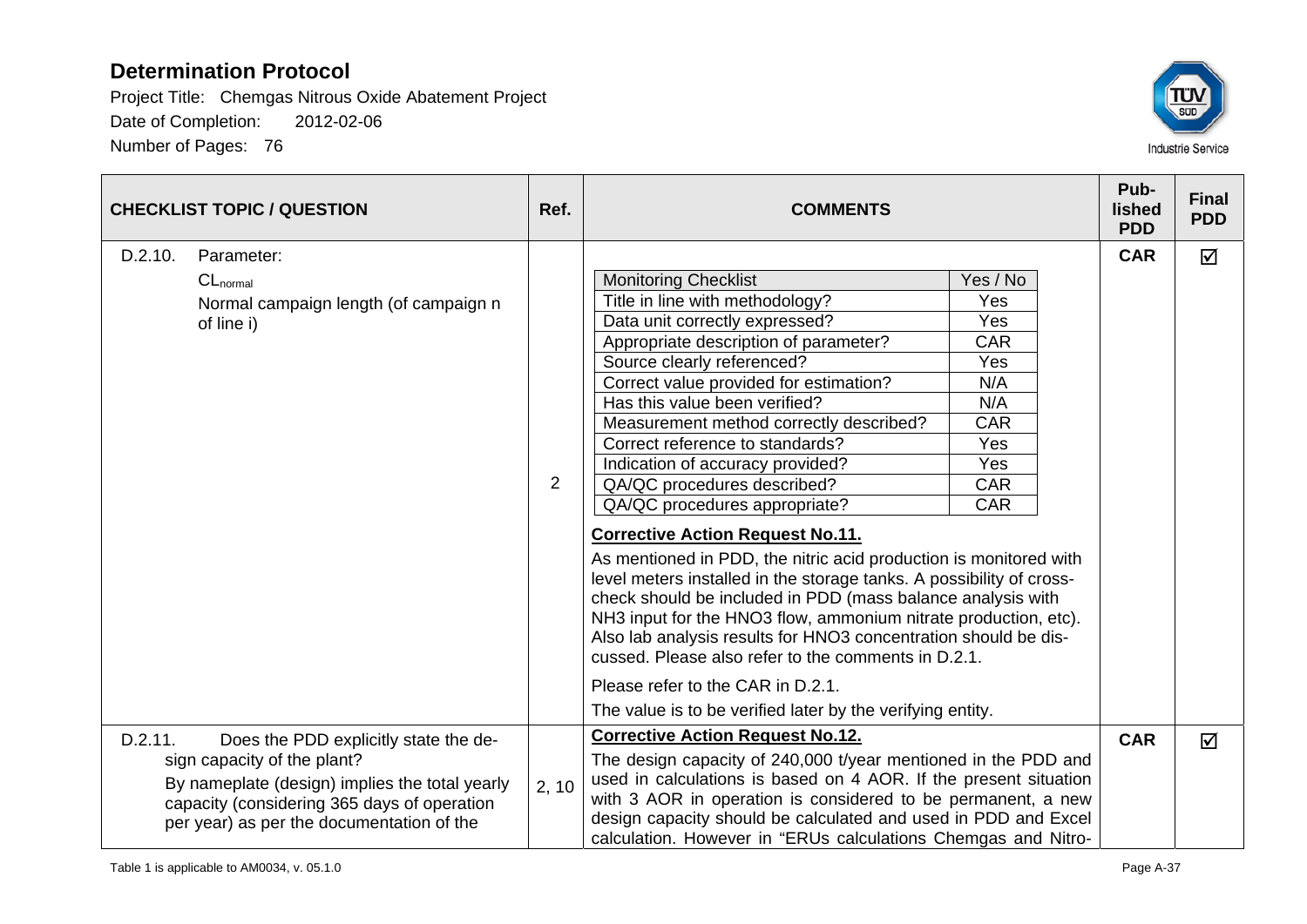

| <b>CHECKLIST TOPIC / QUESTION</b>                                                                                                                                                                                    | Ref.           | <b>COMMENTS</b>                                                                                                                                                                                                                                                                                                                                                                                                                         |                                                           | Pub-<br>lished<br><b>PDD</b> | <b>Final</b><br><b>PDD</b> |  |
|----------------------------------------------------------------------------------------------------------------------------------------------------------------------------------------------------------------------|----------------|-----------------------------------------------------------------------------------------------------------------------------------------------------------------------------------------------------------------------------------------------------------------------------------------------------------------------------------------------------------------------------------------------------------------------------------------|-----------------------------------------------------------|------------------------------|----------------------------|--|
| plant technology provider (such as the Opera-<br>tion Manual).                                                                                                                                                       |                | poros.xlsx" the plant design capacity of 725 t of Nitric Acid per day<br>is used, and calculated for 331 days. Please also specify if this<br>capacity is for 3 or 4 reactors and provide respective evidence. In<br>case no exact figure for annual design capacity is confirmed by<br>the technical documents, please justify the use of 331 days by<br>providing the plant production records for the previous production<br>periods |                                                           |                              |                            |  |
| D.3. Monitoring of the emissions in the project scenario and the baseline scenario:                                                                                                                                  |                |                                                                                                                                                                                                                                                                                                                                                                                                                                         |                                                           |                              |                            |  |
| D.3.1. Data to be collected in order to monitor emissions from the project and how these data will be archived:                                                                                                      |                |                                                                                                                                                                                                                                                                                                                                                                                                                                         |                                                           |                              |                            |  |
| D.3.1.1.<br>Is the list of parameters collected in or-<br>der to monitor emissions from the project in<br>chapter D.1.1. considered to be complete with<br>regard to the requirements of the applied<br>methodology? | 2              | Yes, it is.<br>All parameters required for monitoring of project emissions, de-<br>termining of baseline emissions and how these data will be calcu-<br>lated and archived are presented in tables D.1.1.1 and D.1.1.3 of<br>the PDD, respectively.                                                                                                                                                                                     |                                                           | ☑                            | ☑                          |  |
| D.3.1.2.<br>Is the data provided in this section in<br>consistency with data as presented in other<br>chapters of the PDD?                                                                                           | 2              | Yes, it is                                                                                                                                                                                                                                                                                                                                                                                                                              |                                                           |                              | ⊠                          |  |
| Integrate the required amount of sub-checklists for monitoring parameter and comment on any line answered with "No"                                                                                                  |                |                                                                                                                                                                                                                                                                                                                                                                                                                                         |                                                           |                              |                            |  |
| D.3.1.3. Parameter Title:<br>NCSG <sub>PC. i</sub><br>N2O concentration in the stack gas (of<br>line i)                                                                                                              | $\overline{2}$ | <b>Monitoring Checklist</b><br>Title in line with methodology?<br>Data unit correctly expressed?<br>Appropriate description of parameter?<br>Source clearly referenced?<br>Correct value provided for estimation?<br>Has this value been verified?<br>Measurement method correctly described?                                                                                                                                           | Yes / No<br>Yes<br>Yes<br>Yes<br>Yes<br>N/A<br>N/A<br>Yes | ☑                            | ☑                          |  |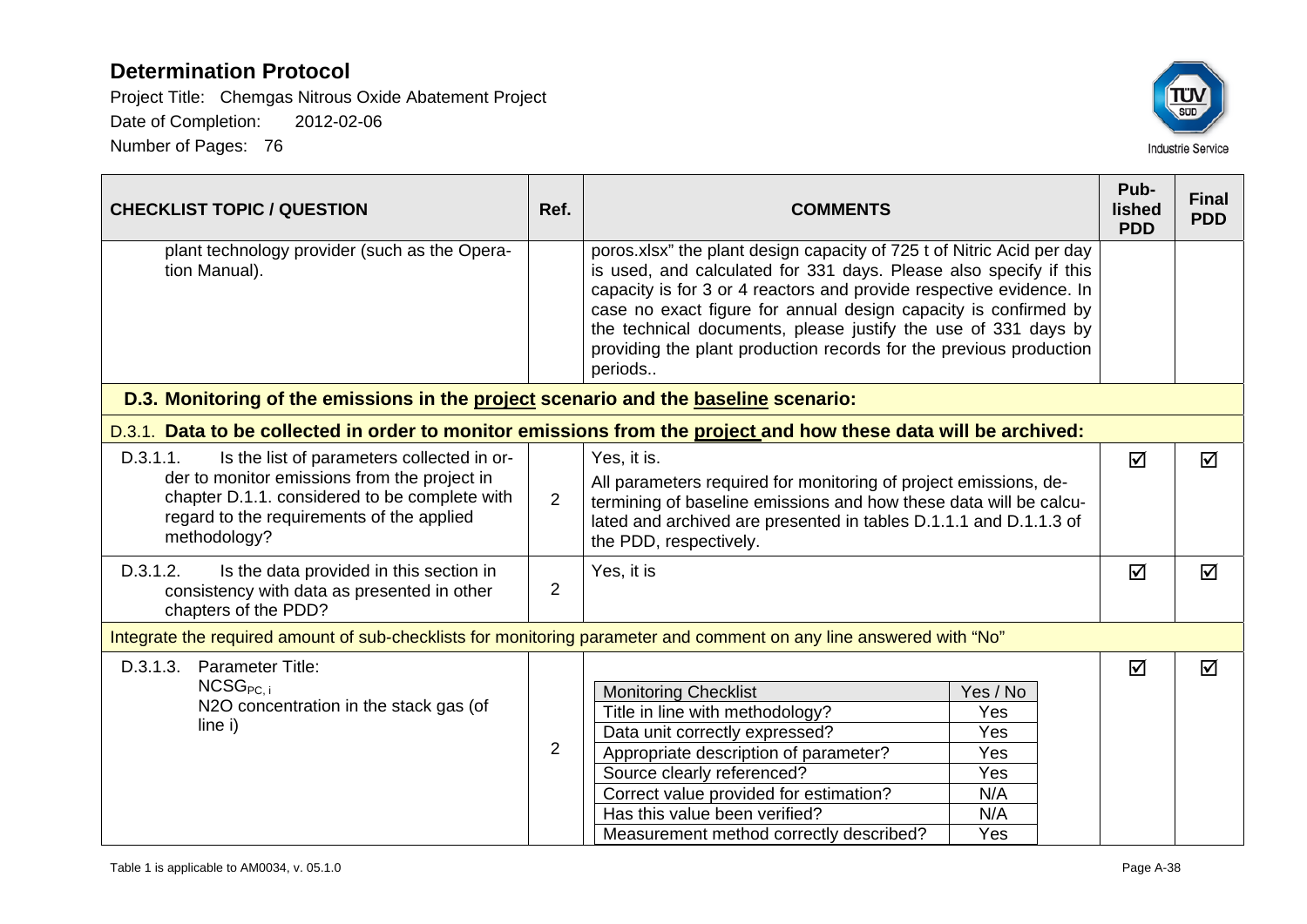

| <b>CHECKLIST TOPIC / QUESTION</b>                                                                                                                          | Ref.           | <b>COMMENTS</b>                                               |          | Pub-<br>lished<br><b>PDD</b> | <b>Final</b><br><b>PDD</b> |
|------------------------------------------------------------------------------------------------------------------------------------------------------------|----------------|---------------------------------------------------------------|----------|------------------------------|----------------------------|
|                                                                                                                                                            |                | Correct reference to standards?                               | Yes      |                              |                            |
|                                                                                                                                                            |                | Indication of accuracy provided?                              | N/A      |                              |                            |
|                                                                                                                                                            |                | QA/QC procedures described?                                   | Yes      |                              |                            |
|                                                                                                                                                            |                | QA/QC procedures appropriate?                                 | Yes      |                              |                            |
|                                                                                                                                                            |                | The value is to be verified later by the verifying entity.    |          |                              |                            |
| D.3.1.4.<br>Parameter Title:                                                                                                                               |                |                                                               |          | $\triangledown$              | ⊠                          |
| $VSG_{PC,i}$                                                                                                                                               |                | <b>Monitoring Checklist</b>                                   | Yes / No |                              |                            |
| Volume flow rate of the stack gas in pro-<br>ject campaign (of line i)                                                                                     |                | Title in line with methodology?                               | Yes      |                              |                            |
|                                                                                                                                                            | $\overline{2}$ | Data unit correctly expressed?                                | Yes      |                              |                            |
|                                                                                                                                                            |                | Appropriate description of parameter?                         | Yes      |                              |                            |
|                                                                                                                                                            |                | Source clearly referenced?                                    | Yes      |                              |                            |
|                                                                                                                                                            |                | Correct value provided for estimation?                        | N/A      |                              |                            |
|                                                                                                                                                            |                | Has this value been verified?                                 | N/A      |                              |                            |
|                                                                                                                                                            |                | Measurement method correctly described?                       | Yes      |                              |                            |
|                                                                                                                                                            |                | Correct reference to standards?                               | Yes      |                              |                            |
|                                                                                                                                                            |                | Indication of accuracy provided?                              | N/A      |                              |                            |
|                                                                                                                                                            |                | QA/QC procedures described?                                   | Yes      |                              |                            |
|                                                                                                                                                            |                | QA/QC procedures appropriate?                                 | Yes      |                              |                            |
|                                                                                                                                                            |                | The value is to be verified later by the verifying entity.    |          |                              |                            |
| D.3.1.5.<br>Is the application of the methodological                                                                                                       |                | <b>Corrective Action Request No.13.</b>                       |          | <b>CAR</b>                   | ☑                          |
| requirements for re- calculation of the                                                                                                                    |                | There is confusion between CLnormal and CLn at page 62 of the |          |                              |                            |
| $EF_{\text{baseline}}$ when the project campaign<br>length is shorter than normal campaign<br>length (EB 51 Annex 12) correctly de-<br>scribed in the PDD? | $\overline{2}$ | PDD. Please correct                                           |          |                              |                            |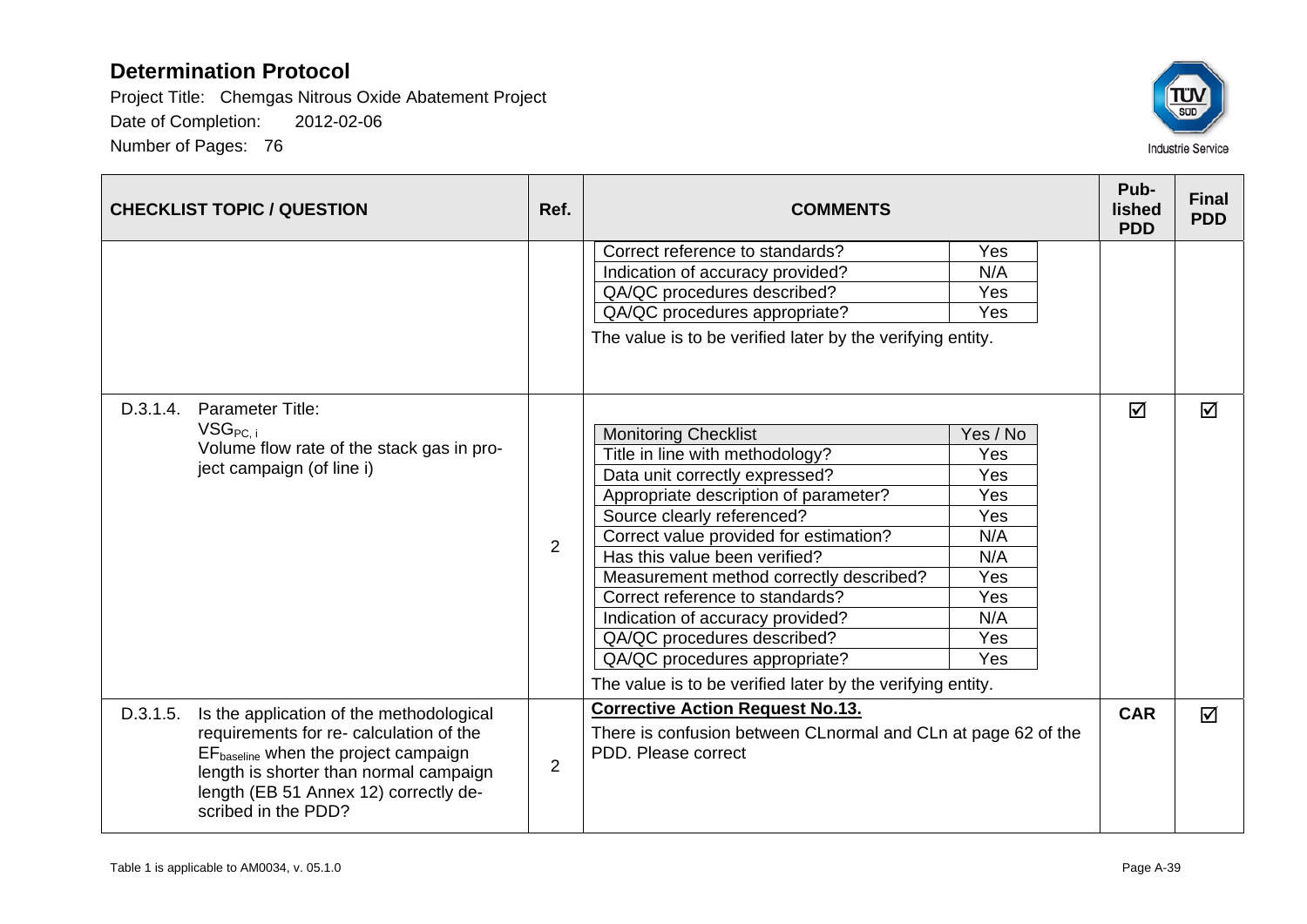

| <b>CHECKLIST TOPIC / QUESTION</b>                                                                                         | Ref.           | <b>COMMENTS</b>                                                                                                                                                                                                                                                                                                                                                                                                                                                                                                                                                                                                                                                                                                                                                                                                                                                                                                                               |                                                                                                   | Pub-<br>lished<br><b>PDD</b> | <b>Final</b><br><b>PDD</b> |
|---------------------------------------------------------------------------------------------------------------------------|----------------|-----------------------------------------------------------------------------------------------------------------------------------------------------------------------------------------------------------------------------------------------------------------------------------------------------------------------------------------------------------------------------------------------------------------------------------------------------------------------------------------------------------------------------------------------------------------------------------------------------------------------------------------------------------------------------------------------------------------------------------------------------------------------------------------------------------------------------------------------------------------------------------------------------------------------------------------------|---------------------------------------------------------------------------------------------------|------------------------------|----------------------------|
| D.3.1.6.<br><b>Parameter Title:</b><br>OH <sub>PC. i</sub><br><b>Operating hours</b><br>in project campaign (of line i)   | $\overline{2}$ | <b>Monitoring Checklist</b><br>Title in line with methodology?<br>Data unit correctly expressed?<br>Appropriate description of parameter?<br>Source clearly referenced?<br>Correct value provided for estimation?<br>Has this value been verified?<br>Measurement method correctly described?<br>Correct reference to standards?<br>Indication of accuracy provided?<br>QA/QC procedures described?<br>QA/QC procedures appropriate?<br>The oxidation temperature is used for check of plant status.<br>If hourly oxidation temperature value is lower than 750°C, plant<br>status is treated like OFF for such monitored hour. However:<br><b>Clarification Request No.8</b><br>The source/control data used for monitoring of operation hours of<br>baseline and project campaigns should be clearly described in<br>revised PDD. Furthermore the on/off criteria for the plant opera-<br>tion (e.g. trip values) should be clearly defined | Yes / No<br>Yes<br>Yes<br><b>CL</b><br><b>CL</b><br>N/A<br>N/A<br>Yes<br>N/A<br>N/A<br>Yes<br>Yes | <b>CL</b>                    | ☑                          |
| D.3.1.7.<br>Parameter Title:<br>$NAP_{PC}$<br>Nitric acid (100% concentrated) over the<br>project campaign<br>(of line i) | $\overline{2}$ | <b>Monitoring Checklist</b><br>Title in line with methodology?<br>Data unit correctly expressed?<br>Appropriate description of parameter?<br>Source clearly referenced?                                                                                                                                                                                                                                                                                                                                                                                                                                                                                                                                                                                                                                                                                                                                                                       | Yes / No<br>Yes<br>Yes<br>Yes<br>Yes                                                              | ☑                            | ☑                          |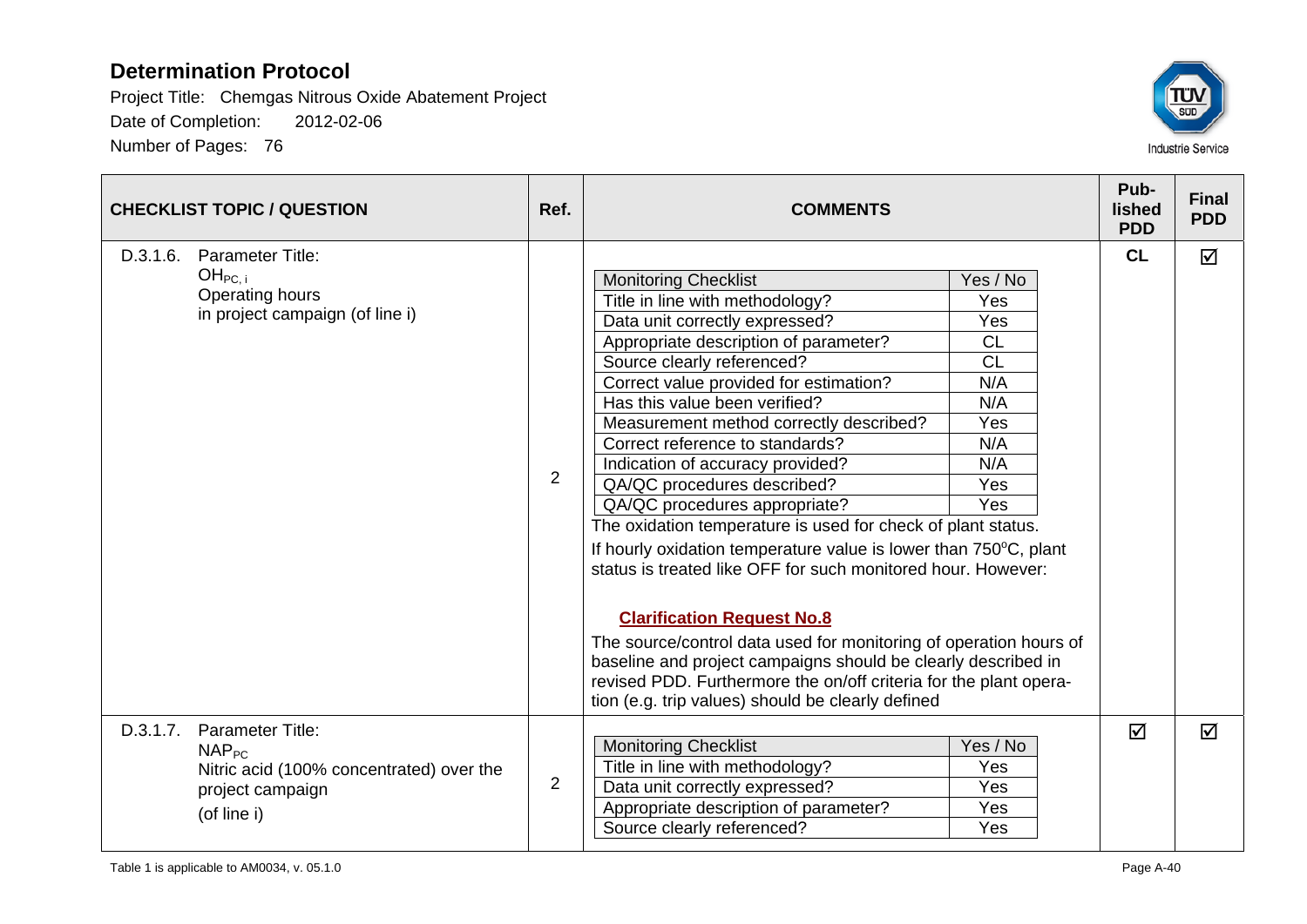

|                          | <b>CHECKLIST TOPIC / QUESTION</b> | Ref.                            | <b>COMMENTS</b>                                            |          | Pub-<br>lished<br><b>PDD</b> | <b>Final</b><br><b>PDD</b> |
|--------------------------|-----------------------------------|---------------------------------|------------------------------------------------------------|----------|------------------------------|----------------------------|
|                          |                                   |                                 | Correct value provided for estimation?                     | N/A      |                              |                            |
|                          |                                   |                                 | Has this value been verified?                              | N/A      |                              |                            |
|                          |                                   |                                 | Measurement method correctly described?                    | Yes      |                              |                            |
|                          |                                   |                                 | Correct reference to standards?                            | Yes      |                              |                            |
|                          |                                   |                                 | Indication of accuracy provided?                           | N/A      |                              |                            |
|                          |                                   |                                 | QA/QC procedures described?                                | Yes      |                              |                            |
|                          |                                   |                                 | QA/QC procedures appropriate?                              | Yes      |                              |                            |
|                          |                                   |                                 | The value is to be verified later by the verifying entity. |          |                              |                            |
| D.3.1.8.                 | Parameter Title:                  |                                 |                                                            |          | ☑                            | ☑                          |
| <b>TSG</b>               |                                   |                                 | <b>Monitoring Checklist</b>                                | Yes / No |                              |                            |
| Temperature of stack gas |                                   | Title in line with methodology? | Yes                                                        |          |                              |                            |
|                          | (of line i)                       |                                 | Data unit correctly expressed?                             | Yes      |                              |                            |
|                          |                                   |                                 | Appropriate description of parameter?                      | Yes      |                              |                            |
|                          |                                   |                                 | Source clearly referenced?                                 | Yes      |                              |                            |
|                          |                                   |                                 | Correct value provided for estimation?                     | N/A      |                              |                            |
|                          |                                   | $\overline{2}$                  | Has this value been verified?                              | N/A      |                              |                            |
|                          |                                   |                                 | Measurement method correctly described?                    | Yes      |                              |                            |
|                          |                                   |                                 | Correct reference to standards?                            | Yes      |                              |                            |
|                          |                                   |                                 | Indication of accuracy provided?                           | N/A      |                              |                            |
|                          |                                   |                                 | QA/QC procedures described?                                | Yes      |                              |                            |
|                          |                                   |                                 | QA/QC procedures appropriate?                              | Yes      |                              |                            |
|                          |                                   |                                 | The value is to be verified later by the verifying entity. |          |                              |                            |
| D.3.1.9.                 | Parameter Title:                  |                                 |                                                            |          | ☑                            | $\triangledown$            |
| <b>PSG</b>               |                                   |                                 | <b>Monitoring Checklist</b>                                | Yes / No |                              |                            |
|                          | Pressure of stack gas             |                                 | Title in line with methodology?                            | Yes      |                              |                            |
|                          | (of line i)                       | $\overline{2}$                  | Data unit correctly expressed?                             | Yes      |                              |                            |
|                          |                                   |                                 | Appropriate description of parameter?                      | Yes      |                              |                            |
|                          |                                   |                                 | Source clearly referenced?                                 | Yes      |                              |                            |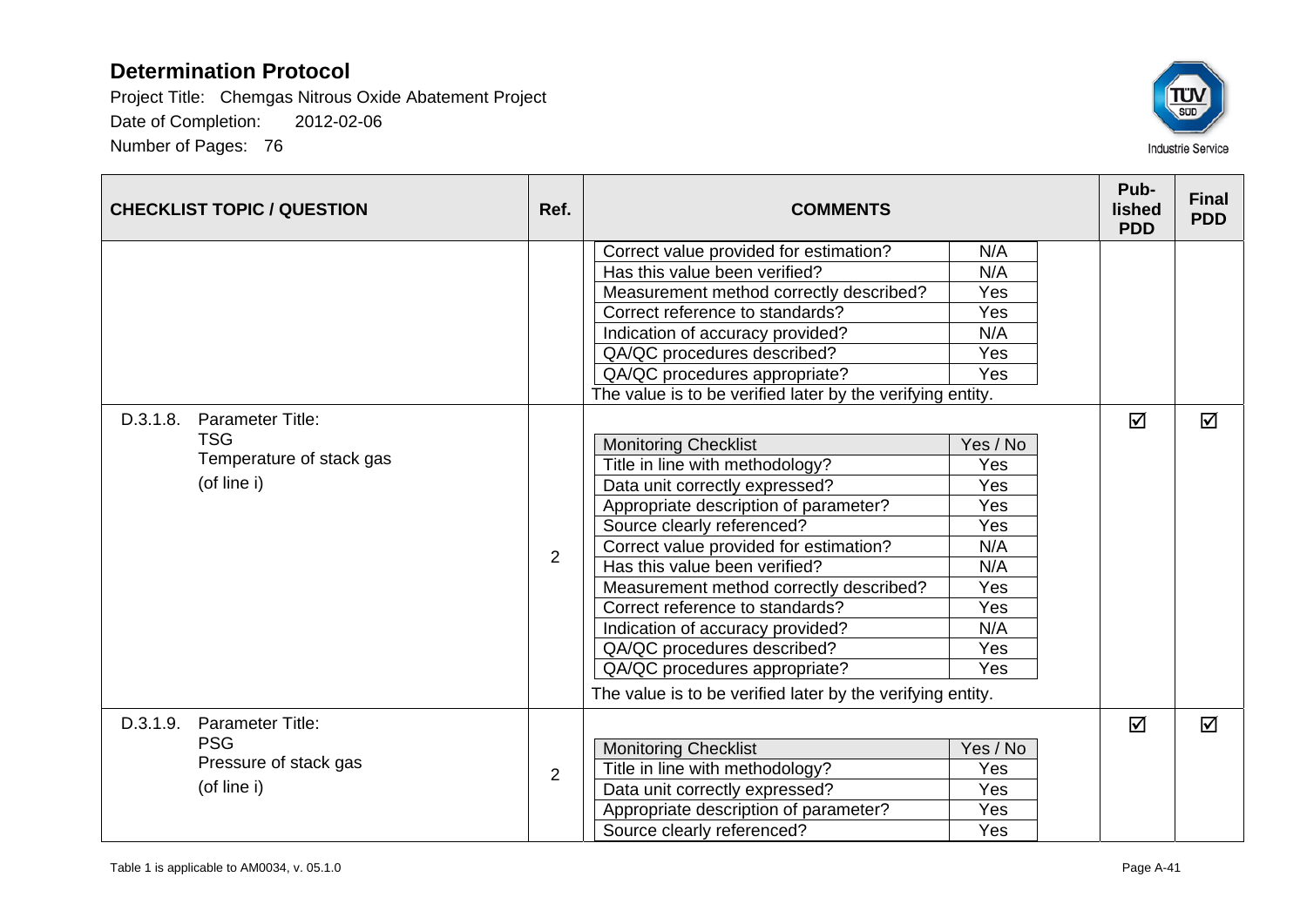

| <b>CHECKLIST TOPIC / QUESTION</b>   | Ref.           | <b>COMMENTS</b>                                            |          | Pub-<br>lished<br><b>PDD</b> | <b>Final</b><br><b>PDD</b> |
|-------------------------------------|----------------|------------------------------------------------------------|----------|------------------------------|----------------------------|
|                                     |                | Correct value provided for estimation?                     | N/A      |                              |                            |
|                                     |                | Has this value been verified?                              | N/A      |                              |                            |
|                                     |                | Measurement method correctly described?                    | Yes      |                              |                            |
|                                     |                | Correct reference to standards?                            | Yes      |                              |                            |
|                                     |                | Indication of accuracy provided?                           | N/A      |                              |                            |
|                                     |                | QA/QC procedures described?                                | Yes      |                              |                            |
|                                     |                | QA/QC procedures appropriate?                              | Yes      |                              |                            |
|                                     |                | The value is to be verified later by the verifying entity. |          |                              |                            |
| D.3.1.10. Parameter Title:          |                |                                                            |          | ☑                            | ☑                          |
| <b>AFR</b>                          | $\overline{2}$ | <b>Monitoring Checklist</b>                                | Yes / No |                              |                            |
| Ammonia gas flow rate to the AOR    |                | Title in line with methodology?                            | Yes      |                              |                            |
| (of line i)                         |                | Data unit correctly expressed?                             | Yes      |                              |                            |
|                                     |                | Appropriate description of parameter?                      | Yes      |                              |                            |
|                                     |                | Source clearly referenced?                                 | Yes      |                              |                            |
|                                     |                | Correct value provided for estimation?                     | N/A      |                              |                            |
|                                     |                | Has this value been verified?                              | N/A      |                              |                            |
|                                     |                | Measurement method correctly described?                    | Yes      |                              |                            |
|                                     |                | Correct reference to standards?                            | Yes      |                              |                            |
|                                     |                | Indication of accuracy provided?                           | N/A      |                              |                            |
|                                     |                | QA/QC procedures described?                                | Yes      |                              |                            |
|                                     |                | QA/QC procedures appropriate?                              | Yes      |                              |                            |
|                                     |                | The value is to be verified later by the verifying entity. |          |                              |                            |
| D.3.1.11. Parameter Title:          |                |                                                            |          | ☑                            | $\triangledown$            |
| <b>AIFR</b><br>Ammonia to Air ratio |                | <b>Monitoring Checklist</b>                                | Yes / No |                              |                            |
|                                     | $\overline{2}$ | Title in line with methodology?                            | Yes      |                              |                            |
| (of line i)                         |                | Data unit correctly expressed?                             | Yes      |                              |                            |
|                                     |                | Appropriate description of parameter?                      | Yes      |                              |                            |
|                                     |                | Source clearly referenced?                                 | Yes      |                              |                            |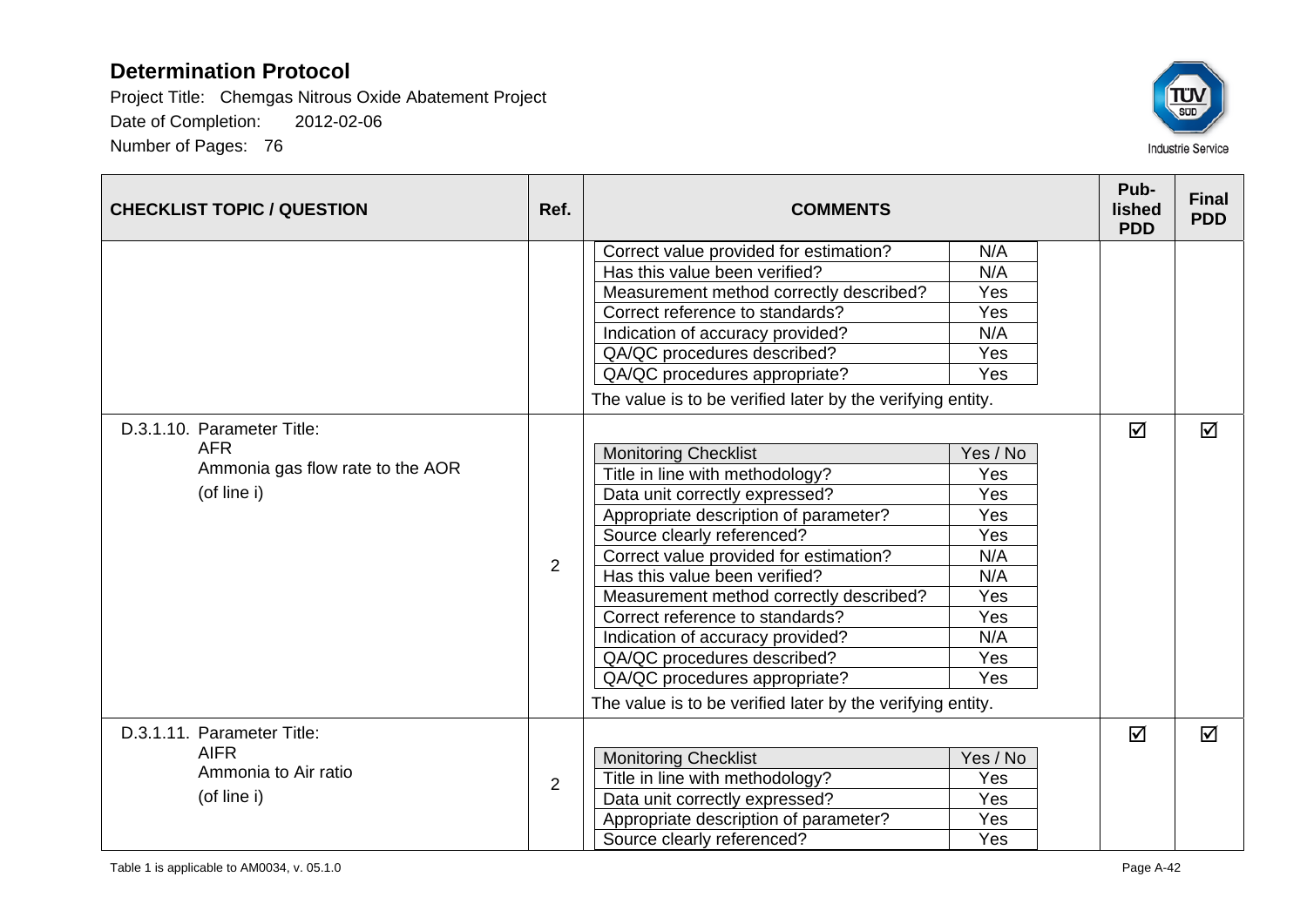

| <b>CHECKLIST TOPIC / QUESTION</b>   | Ref.           | <b>COMMENTS</b>                                            |          | Pub-<br><b>lished</b><br><b>PDD</b> | <b>Final</b><br><b>PDD</b> |
|-------------------------------------|----------------|------------------------------------------------------------|----------|-------------------------------------|----------------------------|
|                                     |                | Correct value provided for estimation?                     | N/A      |                                     |                            |
|                                     |                | Has this value been verified?                              | N/A      |                                     |                            |
|                                     |                | Measurement method correctly described?                    | Yes      |                                     |                            |
|                                     |                | Correct reference to standards?                            | Yes      |                                     |                            |
|                                     |                | Indication of accuracy provided?                           | N/A      |                                     |                            |
|                                     |                | QA/QC procedures described?                                | Yes      |                                     |                            |
|                                     |                | QA/QC procedures appropriate?                              | Yes      |                                     |                            |
|                                     |                | The value is to be verified later by the verifying entity. |          |                                     |                            |
| D.3.1.12. Parameter Title:          |                |                                                            |          | <b>CAR</b>                          | ☑                          |
| OT <sub>h</sub>                     |                | <b>Monitoring Checklist</b>                                | Yes / No |                                     |                            |
| Oxidation temperature for each hour |                | Title in line with methodology?                            | Yes      |                                     |                            |
| (of line i)                         |                | Data unit correctly expressed?                             | Yes      |                                     |                            |
|                                     |                | Appropriate description of parameter?                      | Yes      |                                     |                            |
|                                     |                | Source clearly referenced?                                 | Yes      |                                     |                            |
|                                     | $\overline{2}$ | Correct value provided for estimation?                     | N/A      |                                     |                            |
|                                     |                | Has this value been verified?                              | N/A      |                                     |                            |
|                                     |                | Measurement method correctly described?                    | Yes      |                                     |                            |
|                                     |                | Correct reference to standards?                            | Yes      |                                     |                            |
|                                     |                | Indication of accuracy provided?                           | N/A      |                                     |                            |
|                                     |                | QA/QC procedures described?                                | Yes      |                                     |                            |
|                                     |                | QA/QC procedures appropriate?                              | Yes      |                                     |                            |
|                                     |                | The value is to be verified later by the verifying entity. |          |                                     |                            |
| D.3.1.13. Parameter Title:          |                |                                                            |          | ☑                                   | ☑                          |
| OP <sub>h</sub>                     |                | <b>Monitoring Checklist</b>                                | Yes / No |                                     |                            |
| Oxidation Pressure for each hour    | $\overline{2}$ | Title in line with methodology?                            | Yes      |                                     |                            |
| (of line i)                         |                | Data unit correctly expressed?                             | Yes      |                                     |                            |
|                                     |                | Appropriate description of parameter?                      | Yes      |                                     |                            |
|                                     |                | Source clearly referenced?                                 | Yes      |                                     |                            |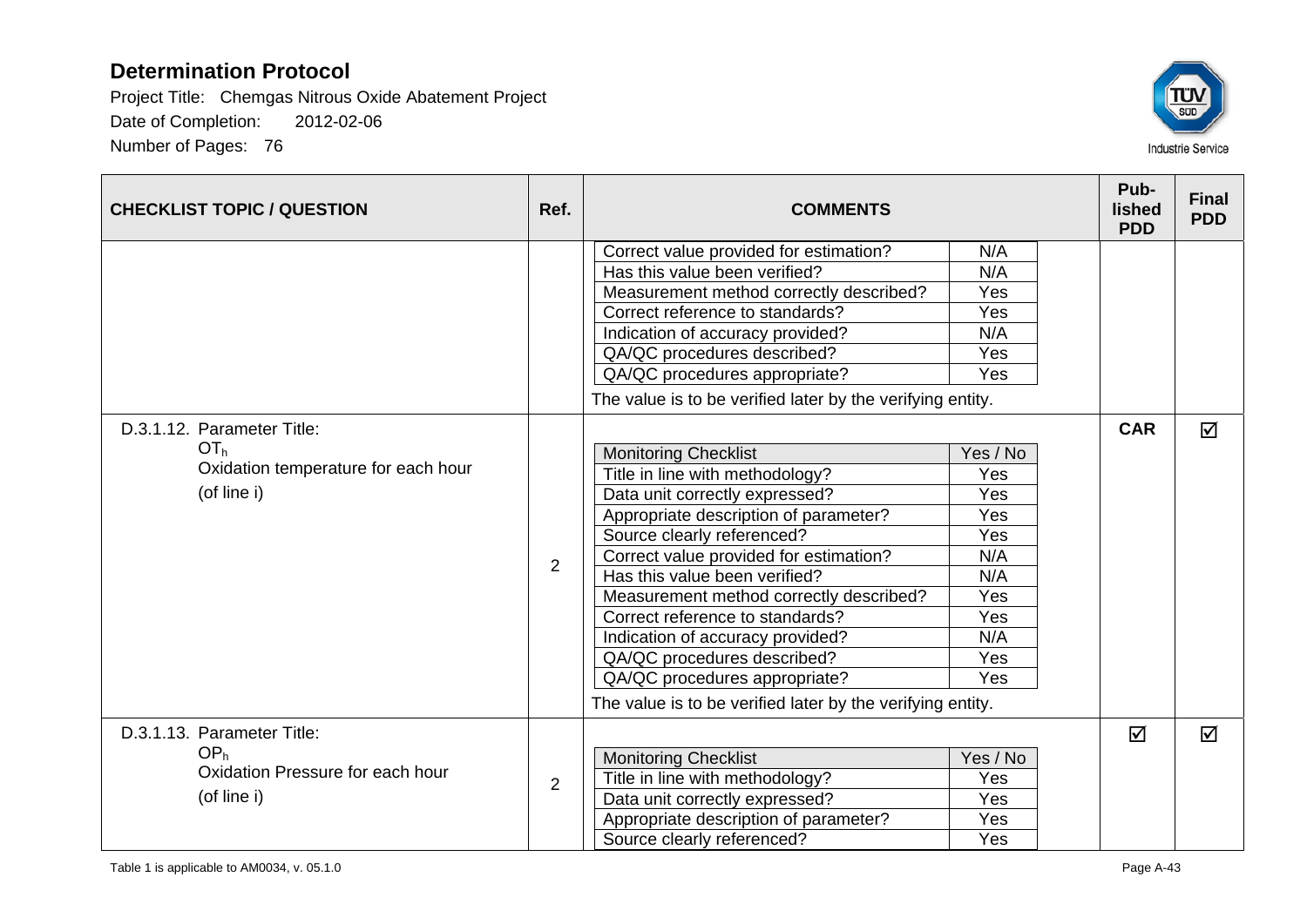

| <b>CHECKLIST TOPIC / QUESTION</b>     | Ref.  | <b>COMMENTS</b>                                            |          | Pub-<br>lished<br><b>PDD</b> | <b>Final</b><br><b>PDD</b> |
|---------------------------------------|-------|------------------------------------------------------------|----------|------------------------------|----------------------------|
|                                       |       | Correct value provided for estimation?                     | N/A      |                              |                            |
|                                       |       | Has this value been verified?                              | N/A      |                              |                            |
|                                       |       | Measurement method correctly described?                    | Yes      |                              |                            |
|                                       |       | Correct reference to standards?                            | Yes      |                              |                            |
|                                       |       | Indication of accuracy provided?                           | N/A      |                              |                            |
|                                       |       | QA/QC procedures described?                                | Yes      |                              |                            |
|                                       |       | QA/QC procedures appropriate?                              | Yes      |                              |                            |
|                                       |       | The value is to be verified later by the verifying entity. |          |                              |                            |
| D.3.1.14. Parameter Title:            |       |                                                            |          | ☑                            | $\triangledown$            |
| GS <sub>Project</sub>                 |       | <b>Monitoring Checklist</b>                                | Yes / No |                              |                            |
| Gauze supplier for project campaign   |       | Title in line with methodology?                            | Yes      |                              |                            |
| (of line i)                           |       | Data unit correctly expressed?                             | Yes      |                              |                            |
|                                       |       | Appropriate description of parameter?                      | Yes      |                              |                            |
|                                       |       | Source clearly referenced?                                 | Yes      |                              |                            |
|                                       | 2, 20 | Correct value provided for estimation?                     | N/A      |                              |                            |
|                                       |       | Has this value been verified?                              | N/A      |                              |                            |
|                                       |       | Measurement method correctly described?                    | Yes      |                              |                            |
|                                       |       | Correct reference to standards?                            | N/A      |                              |                            |
|                                       |       | Indication of accuracy provided?                           | N/A      |                              |                            |
|                                       |       | QA/QC procedures described?                                | Yes      |                              |                            |
|                                       |       | QA/QC procedures appropriate?                              | Yes      |                              |                            |
|                                       |       | The value is to be verified later by the verifying entity. |          |                              |                            |
| D.3.1.15. Parameter Title:            |       |                                                            |          | ☑                            | $\triangledown$            |
| GC <sub>Project</sub> ,               |       | <b>Monitoring Checklist</b>                                | Yes / No |                              |                            |
| Gauze composition during project cam- | 2, 20 | Title in line with methodology?                            | Yes      |                              |                            |
| paign                                 |       | Data unit correctly expressed?                             | Yes      |                              |                            |
| (of campaign n of of line i)          |       | Appropriate description of parameter?                      | Yes      |                              |                            |
|                                       |       | Source clearly referenced?                                 | Yes      |                              |                            |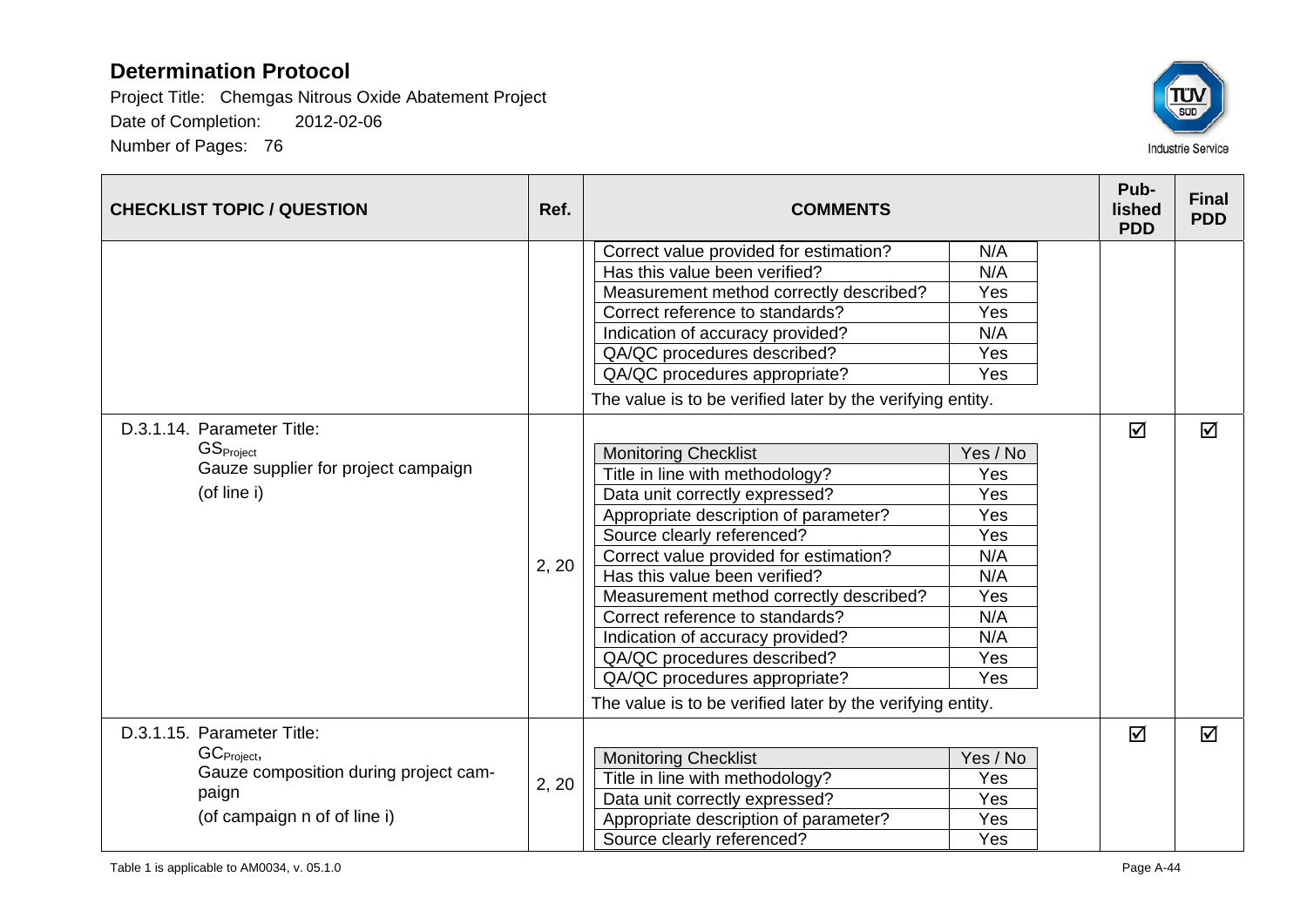

| <b>CHECKLIST TOPIC / QUESTION</b>                                                                                                                                                                                                                    | Ref.           | <b>COMMENTS</b>                                                                                                                                                                                                                                                                                                                                |                                                           | Pub-<br>lished<br><b>PDD</b> | <b>Final</b><br><b>PDD</b> |
|------------------------------------------------------------------------------------------------------------------------------------------------------------------------------------------------------------------------------------------------------|----------------|------------------------------------------------------------------------------------------------------------------------------------------------------------------------------------------------------------------------------------------------------------------------------------------------------------------------------------------------|-----------------------------------------------------------|------------------------------|----------------------------|
|                                                                                                                                                                                                                                                      |                | Correct value provided for estimation?<br>Has this value been verified?<br>Measurement method correctly described?<br>Correct reference to standards?<br>Indication of accuracy provided?<br>QA/QC procedures described?<br>QA/QC procedures appropriate?<br>The value is to be verified later by the verifying entity.                        | N/A<br>N/A<br>Yes<br>Yes<br>N/A<br>Yes<br>Yes             |                              |                            |
| D.3.1.16. Parameter Title<br>$EF_{req}$<br>Emissions level set by incoming policies<br>or regulations<br>D.3.2. Description of formulae used to estimate project emissions (for each gas, source etc.; emissions in units of CO <sub>2</sub> equiva- | 2              | <b>Monitoring Checklist</b><br>Title in line with methodology?<br>Appropriate description of parameter?<br>Source clearly referenced?<br>Correct value provided for estimation?<br>Has this value been verified?<br>QA/QC procedures described?<br>QA/QC procedures appropriate?<br>The value is to be verified later by the verifying entity. | Yes / No<br>Yes<br>Yes<br>Yes<br>N/A<br>N/A<br>Yes<br>Yes | ☑                            | ☑                          |
| lent                                                                                                                                                                                                                                                 |                |                                                                                                                                                                                                                                                                                                                                                |                                                           |                              |                            |
| JI specific approach                                                                                                                                                                                                                                 |                |                                                                                                                                                                                                                                                                                                                                                |                                                           |                              |                            |
| D.3.2.1.<br>Does the monitoring plan elaborate all<br>algorithms and formulae used for the estima-<br>tion/calculation of project emissions?                                                                                                         | 2              | Pls. refer to A.4.3.2                                                                                                                                                                                                                                                                                                                          |                                                           | CL                           | $\triangledown$            |
| D.3.2.2.<br>Is the underlying rationale for the algo-<br>rithms/formulae explained?                                                                                                                                                                  | $\overline{2}$ | Yes, the underlying rationale for the formulae is explained. How-<br>ever see A.4.3.2                                                                                                                                                                                                                                                          |                                                           | CL                           | ☑                          |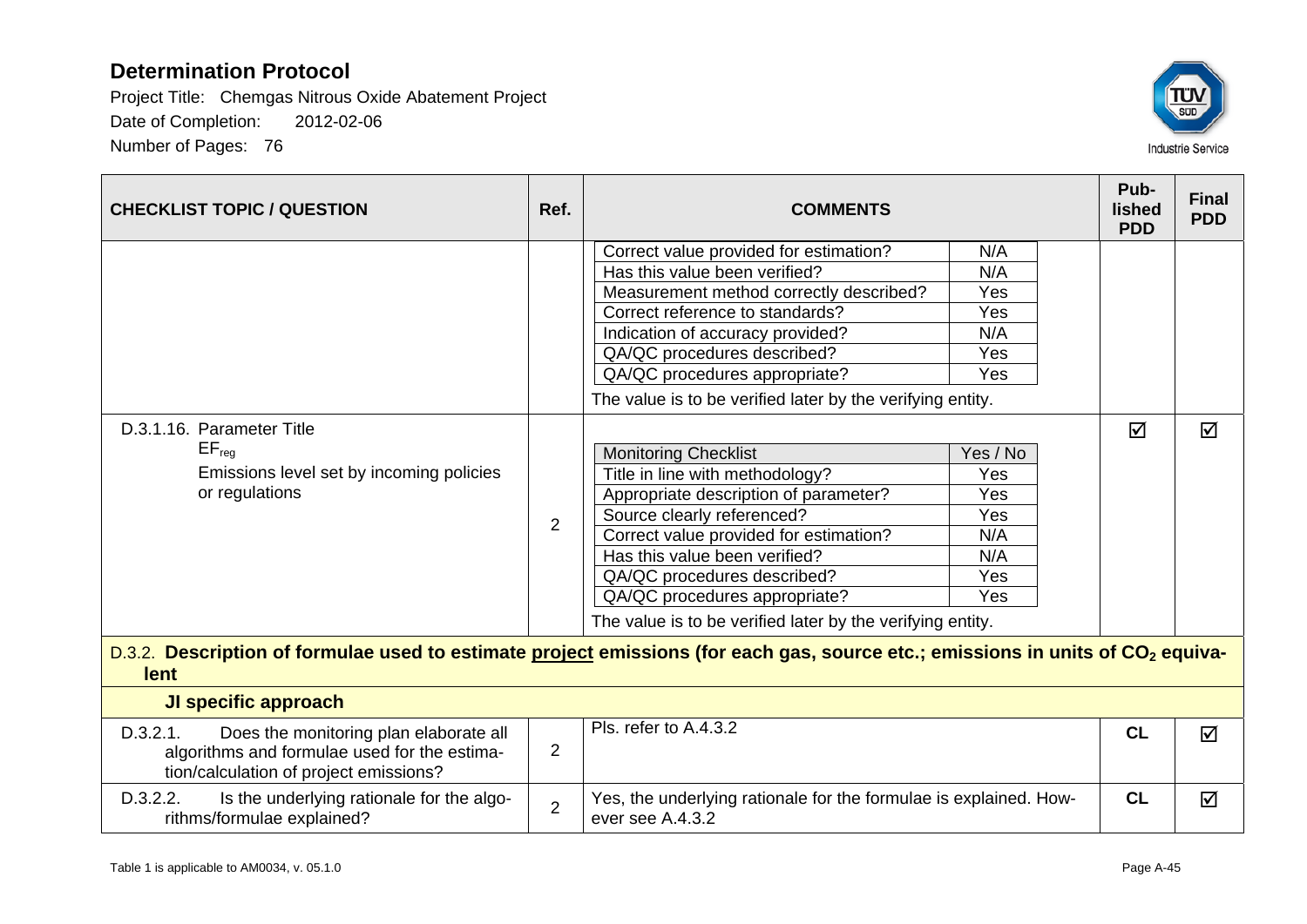

| <b>CHECKLIST TOPIC / QUESTION</b>                                                                                                                                                                                | Ref.           | <b>COMMENTS</b>                                                                                                                                                                                                                                                                                                                                                                                                                                                                                                                      | Pub-<br>lished<br><b>PDD</b> | <b>Final</b><br><b>PDD</b> |
|------------------------------------------------------------------------------------------------------------------------------------------------------------------------------------------------------------------|----------------|--------------------------------------------------------------------------------------------------------------------------------------------------------------------------------------------------------------------------------------------------------------------------------------------------------------------------------------------------------------------------------------------------------------------------------------------------------------------------------------------------------------------------------------|------------------------------|----------------------------|
| D.3.2.3.<br>For the equations presented:<br>- Are consistent variables, equation formats,<br>subscripts etc. used?<br>- Are all equations numbered?<br>- Are all variables, with units indicated de-<br>fined?   | $\overline{2}$ | Pls. refer to A.4.3.2                                                                                                                                                                                                                                                                                                                                                                                                                                                                                                                | <b>CL</b>                    | ☑                          |
| D.3.2.4.<br>Is the conservativeness of the algo-<br>rithms/procedures justified?                                                                                                                                 | $\overline{2}$ | Yes, the conservativeness of the algorithms is justified in the<br>PDD. However see A.4.3.2                                                                                                                                                                                                                                                                                                                                                                                                                                          | CL                           |                            |
| D.3.2.5.<br>To the extent possible, are methods to<br>quantitatively account for uncertainty in key<br>parameters included?                                                                                      | $\overline{2}$ | In order to consider the level of uncertainty (UNC) for AMS and<br>possible error propagation, the overall UNC will be calculated<br>using the Gauss's law of error propagation. In such way all the<br>relevant uncertainties arising from the individual performance<br>characteristics of the AMSs components will be considered. The<br>resulting UNC will be than used in order to reduce the baseline<br>emission factor.<br>This issue will be checked during the first verification, when QAL 2<br>result will be available. | ☑                            | ☑                          |
| D.3.2.6.<br>Is it justified that the procedure is con-<br>sistent with standard technical procedures in<br>the sector?                                                                                           | $\overline{2}$ | Yes, it is justified. Furthermore the procedure for estimation/cal-<br>culation of the project emissions is based on the one proposed by<br>the AM0034, it was just adapted to the needs of this particular<br>project activity.                                                                                                                                                                                                                                                                                                     | $\triangledown$              | $\overline{\mathsf{M}}$    |
| D.3.2.7.<br>Are the formulae required for the deri-<br>vation of a moving average emission factor<br>correctly presented, enabling a complete iden-<br>tification of parameter to be used and / or<br>monitored? | $\overline{2}$ | Yes, however see A.4.3.2.                                                                                                                                                                                                                                                                                                                                                                                                                                                                                                            | CL                           | $\blacktriangledown$       |
| D.3.2.8.<br>Are implicit and explicit key assump-                                                                                                                                                                | $\overline{2}$ | Yes, all key assumptions are described in a transparent and com-                                                                                                                                                                                                                                                                                                                                                                                                                                                                     | CL                           | ☑                          |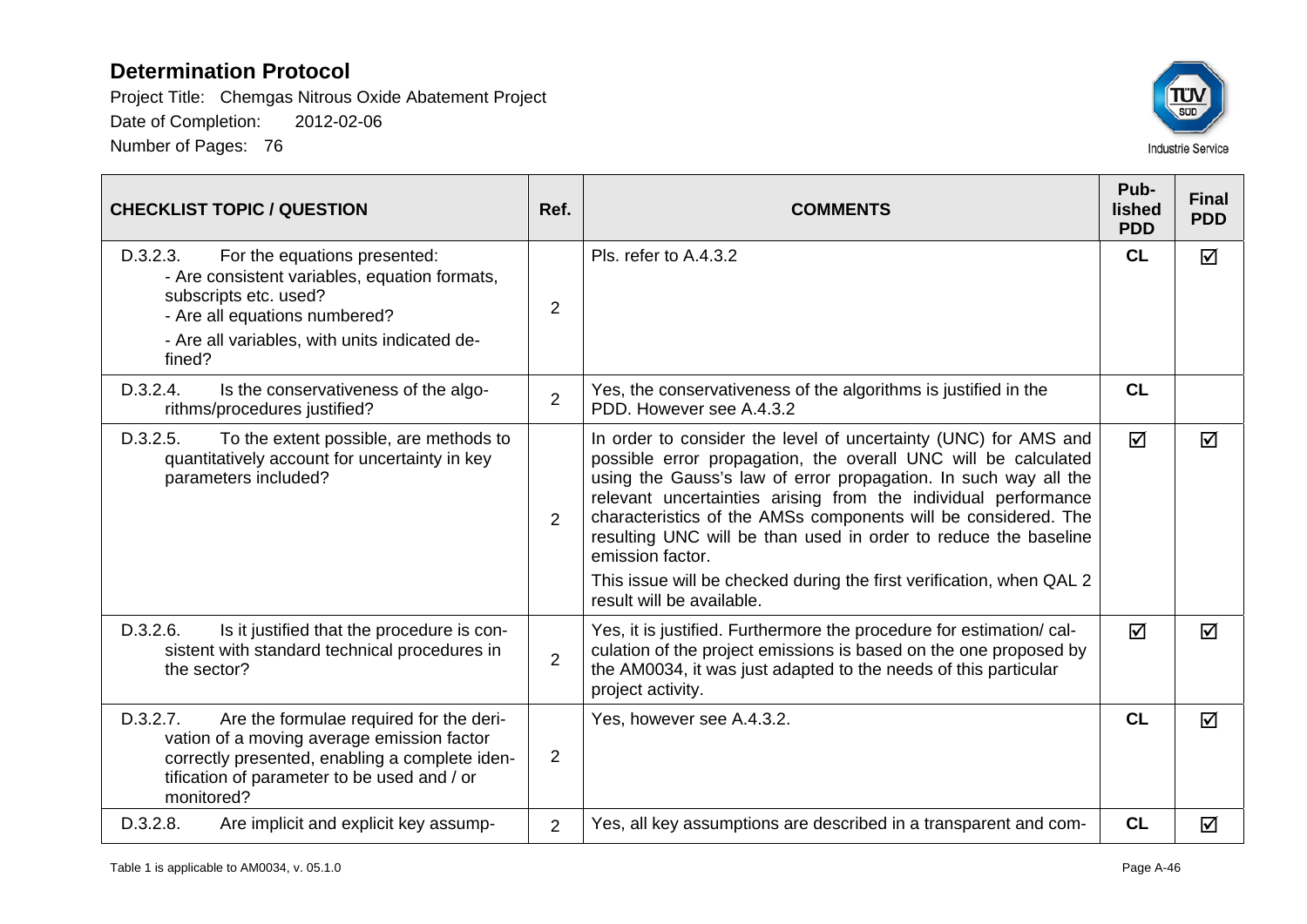

| <b>CHECKLIST TOPIC / QUESTION</b>                                                                                                                                                                                 | Ref.           | <b>COMMENTS</b>                                                                                                       | Pub-<br><b>lished</b><br><b>PDD</b> | <b>Final</b><br><b>PDD</b> |  |
|-------------------------------------------------------------------------------------------------------------------------------------------------------------------------------------------------------------------|----------------|-----------------------------------------------------------------------------------------------------------------------|-------------------------------------|----------------------------|--|
| tions explained in a transparent manner?                                                                                                                                                                          |                | plete manner. However pls. refer to A.4.3.2                                                                           |                                     |                            |  |
| D.3.2.9.<br>Is it clearly stated which assumptions<br>and procedures have significant uncertainty<br>associated with them, and how such uncer-<br>tainty is to be addressed?                                      | $\overline{2}$ | Yes, it is. See also comments to D.3.2.5.                                                                             | ☑                                   | ☑                          |  |
| <b>Approved CDM methodology approach</b>                                                                                                                                                                          |                |                                                                                                                       |                                     |                            |  |
| Are the formulae required for the de-<br>D.3.2.10.<br>termination of project emissions correctly pre-<br>sented, enabling a complete identification of<br>parameter to be used and / or monitored?                |                | N/A                                                                                                                   | ☑                                   | ☑                          |  |
| Are the formulae required for the deri-<br>D.3.2.11.<br>vation of a moving average emission factor<br>correctly presented, enabling a complete iden-<br>tification of parameter to be used and / or<br>monitored? |                | N/A                                                                                                                   | ☑                                   | ⊠                          |  |
| within the project boundary, and how such data will be collected and achieved:                                                                                                                                    |                | D.3.3. Relevant data necessary for determining the baseline of anthropogenic emissions of greenhouse gases by sources |                                     |                            |  |
| D.3.3.1.<br>Is the list of parameters monitored in<br>chapter D.1.3. considered to be complete with<br>regard to the requirements of the applied<br>methodology?                                                  | $\overline{2}$ | Yes, it is.                                                                                                           | ☑                                   | ☑                          |  |
| D.3.3.2.<br>Is the data provided in this section in<br>consistency with data as presented in other<br>chapters of the PDD?                                                                                        | $\overline{2}$ | The data provided in this section are in consistency with data as<br>presented in other chapters of the PDD.          | ☑                                   | ☑                          |  |
| Integrate the required amount of sub-checklists for monitoring parameter and comment on any line answered with "No"                                                                                               |                |                                                                                                                       |                                     |                            |  |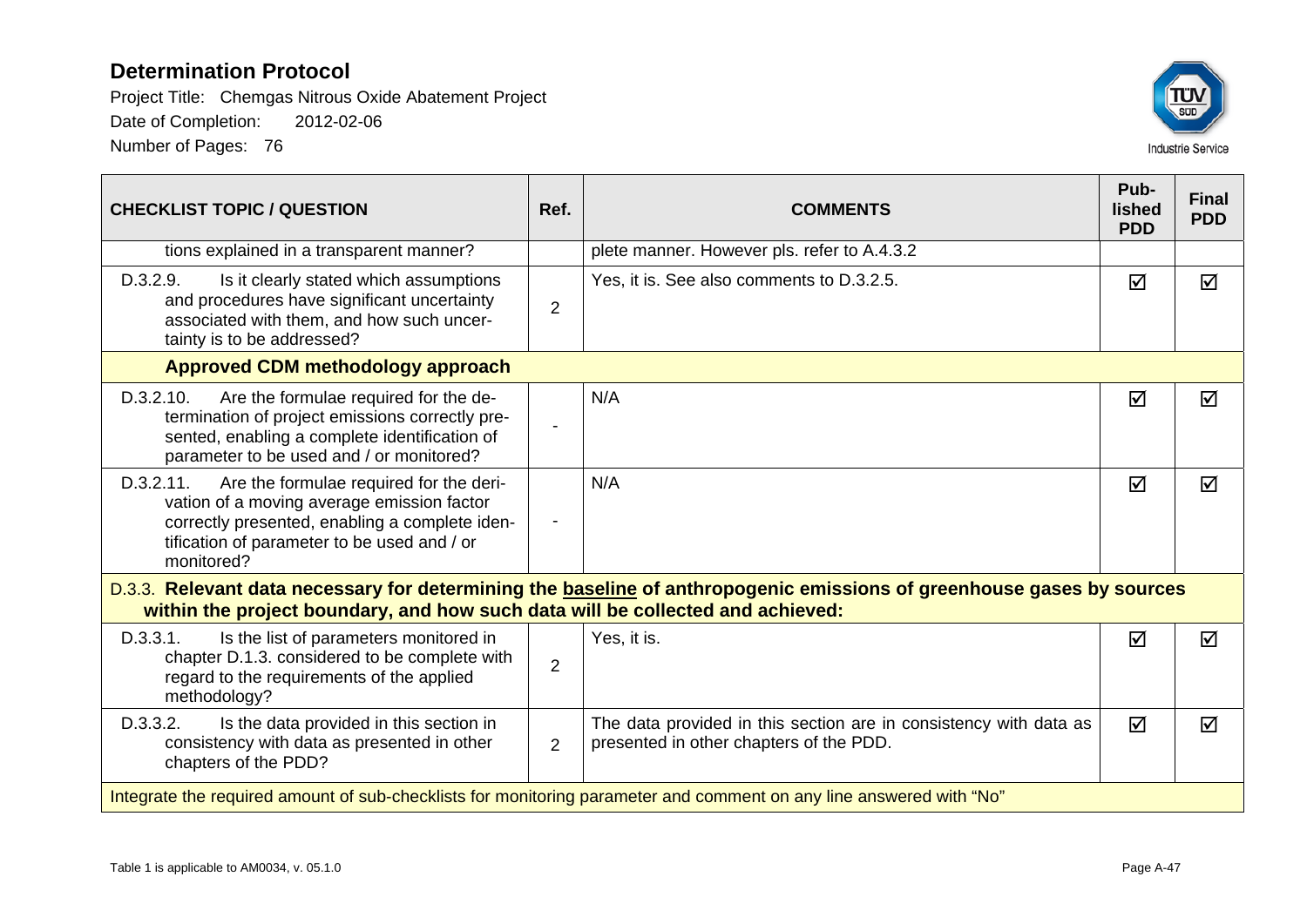

| <b>CHECKLIST TOPIC / QUESTION</b>                                                                                              |                | <b>COMMENTS</b>                                                                                                                                                                                                                                                                                                                                                                                                                                                                                    |                                                                                       | Pub-<br>lished<br><b>PDD</b> | <b>Final</b><br><b>PDD</b> |
|--------------------------------------------------------------------------------------------------------------------------------|----------------|----------------------------------------------------------------------------------------------------------------------------------------------------------------------------------------------------------------------------------------------------------------------------------------------------------------------------------------------------------------------------------------------------------------------------------------------------------------------------------------------------|---------------------------------------------------------------------------------------|------------------------------|----------------------------|
| D.3.3.3.<br><b>Parameter Title:</b><br>$NCSG_{BC,i}$<br>N2O concentration in the stack gas<br>in baseline campaign (of line i) | $\overline{2}$ | <b>Monitoring Checklist</b><br>Title in line with methodology?<br>Data unit correctly expressed?<br>Appropriate description of parameter?<br>Source clearly referenced?<br>Correct value provided for estimation?<br>Has this value been verified?<br>Measurement method correctly described?<br>Correct reference to standards?<br>Indication of accuracy provided?<br>QA/QC procedures described?<br>QA/QC procedures appropriate?<br>The value is to be verified later by the verifying entity. | Yes / No<br>Yes<br>Yes<br>Yes<br>Yes<br>N/A<br>N/A<br>Yes<br>Yes<br>N/A<br>Yes<br>Yes | ☑                            | ☑                          |
| D.3.3.4.<br>Parameter Title:<br>$VSG_{BC,i}$<br>Volume flow rate of the stack gas<br>in baseline campaign (of line i)          | $\overline{2}$ | <b>Monitoring Checklist</b><br>Title in line with methodology?<br>Data unit correctly expressed?<br>Appropriate description of parameter?<br>Source clearly referenced?<br>Correct value provided for estimation?<br>Has this value been verified?<br>Measurement method correctly described?<br>Correct reference to standards?<br>Indication of accuracy provided?<br>QA/QC procedures described?<br>QA/QC procedures appropriate?<br>The value is to be verified later by the verifying entity. | Yes / No<br>Yes<br>Yes<br>Yes<br>Yes<br>N/A<br>N/A<br>Yes<br>Yes<br>N/A<br>Yes<br>Yes | $\Delta$                     | $\Delta$                   |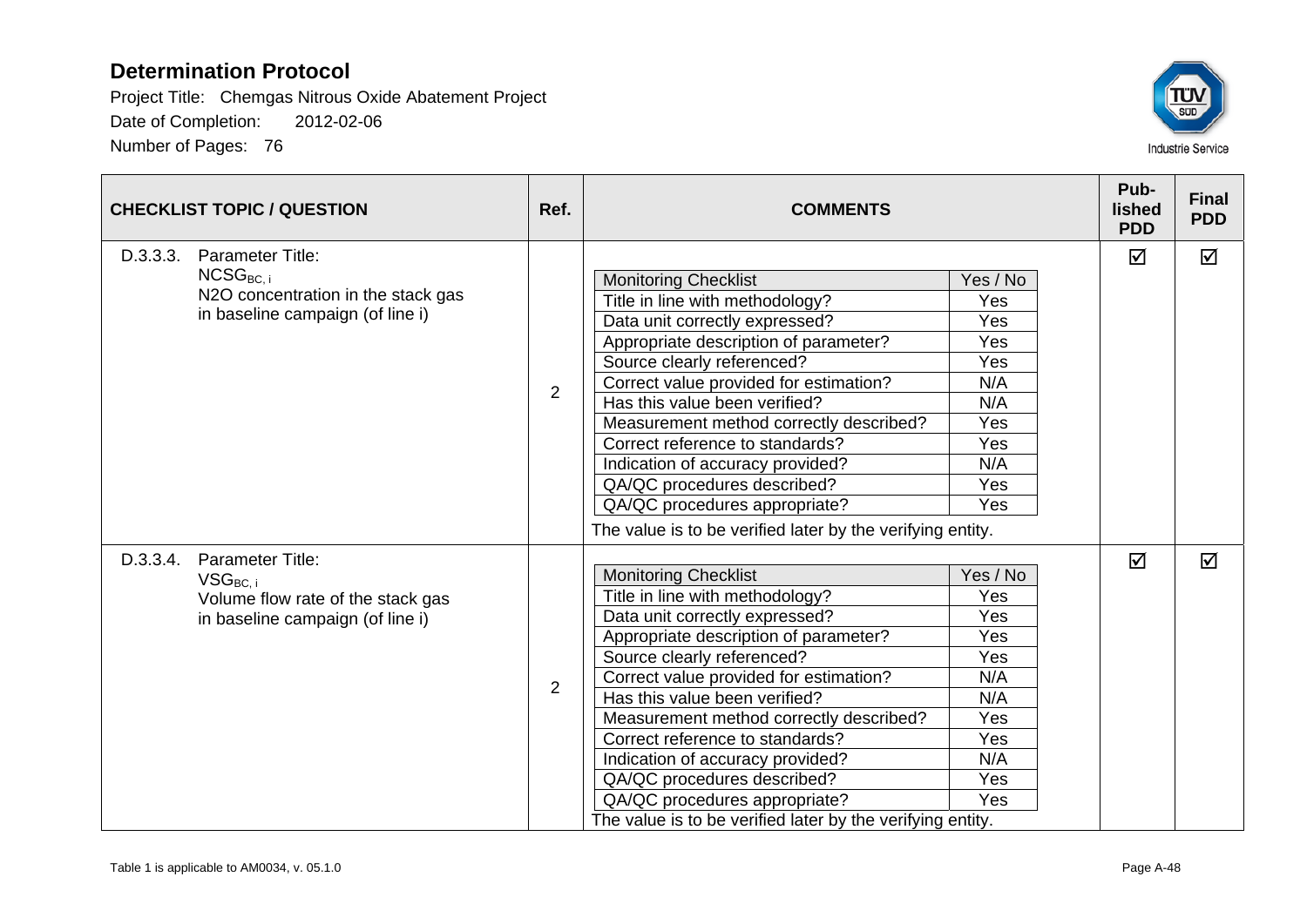

| <b>CHECKLIST TOPIC / QUESTION</b>                                                                                                                                                                                                                                                                                                           |                | <b>COMMENTS</b>                                                                                                                                                                                                                                                                                                                                                                                                                                                                                                    |                                                                                              | Pub-<br>lished<br><b>PDD</b> | <b>Final</b><br><b>PDD</b> |
|---------------------------------------------------------------------------------------------------------------------------------------------------------------------------------------------------------------------------------------------------------------------------------------------------------------------------------------------|----------------|--------------------------------------------------------------------------------------------------------------------------------------------------------------------------------------------------------------------------------------------------------------------------------------------------------------------------------------------------------------------------------------------------------------------------------------------------------------------------------------------------------------------|----------------------------------------------------------------------------------------------|------------------------------|----------------------------|
| D.3.3.5.<br><b>Parameter Title:</b><br>$CL_{BC,i}$<br>Baseline campaign length (of line i)<br>D.3.3.6.<br>Is the application of the methodological<br>requirements to calculate the EFbaseline<br>when the baseline campaign length is<br>longer/shorter than normal campaign length<br>(EB 51 Annex 12) correctly described in the<br>PDD? | 2,14<br>2      | <b>Monitoring Checklist</b><br>Title in line with methodology?<br>Data unit correctly expressed?<br>Appropriate description of parameter?<br>Source clearly referenced?<br>Correct value provided for estimation?<br>Has this value been verified?<br>Measurement method correctly described?<br>Correct reference to standards?<br>Indication of accuracy provided?<br>QA/QC procedures described?<br>QA/QC procedures appropriate?<br>The value is to be verified later by the verifying entity.<br>See D.3.1.5. | Yes / No<br>Yes<br>Yes<br>Yes<br>Yes<br>N/A<br>N/A<br>Yes<br>Yes<br>N/A<br>Yes<br><b>Yes</b> | ☑<br><b>CAR</b>              | ☑<br>☑                     |
| D.3.3.7. Parameter Title:<br>$OH_{BC, i}$<br>Operating hours in baseline campaign (of<br>line i)                                                                                                                                                                                                                                            | $\overline{2}$ | <b>Monitoring Checklist</b><br>Title in line with methodology?<br>Data unit correctly expressed?<br>Appropriate description of parameter?<br>Source clearly referenced?<br>Correct value provided for estimation?<br>Has this value been verified?<br>Measurement method correctly described?                                                                                                                                                                                                                      | Yes / No<br><b>CAR</b><br>Yes<br><b>CAR</b><br>Yes<br>N/A<br>N/A<br>Yes                      | <b>CAR</b>                   | $\triangledown$            |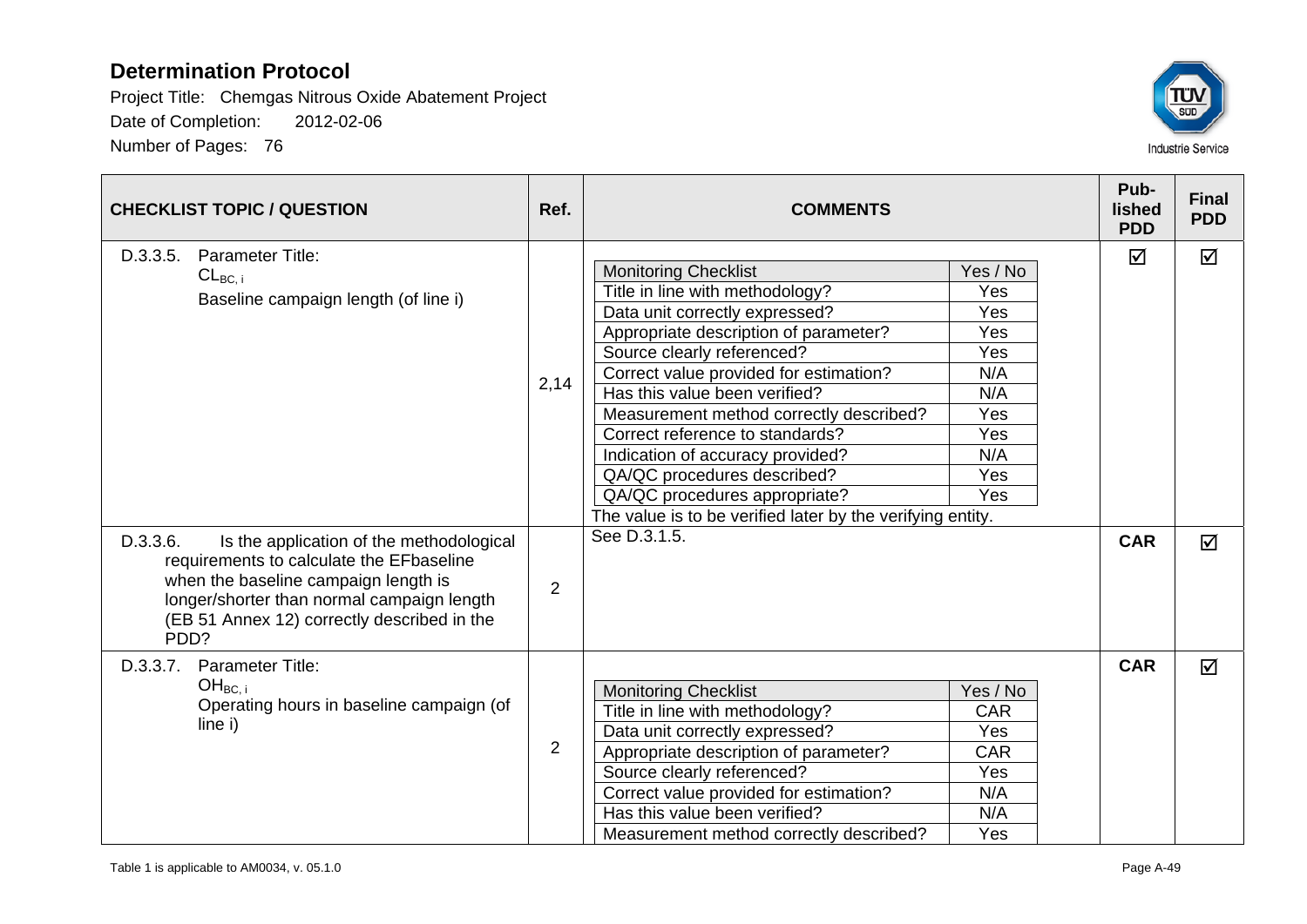

|          | <b>CHECKLIST TOPIC / QUESTION</b>                                                                      | Ref.           | <b>COMMENTS</b>                                            |            |            | <b>Final</b><br><b>PDD</b> |
|----------|--------------------------------------------------------------------------------------------------------|----------------|------------------------------------------------------------|------------|------------|----------------------------|
|          |                                                                                                        |                | Correct reference to standards?                            | Yes        |            |                            |
|          |                                                                                                        |                | Indication of accuracy provided?                           | Yes        |            |                            |
|          |                                                                                                        |                | QA/QC procedures described?                                | CAR        |            |                            |
|          |                                                                                                        |                | QA/QC procedures appropriate?                              | CAR        |            |                            |
|          |                                                                                                        |                | Please refer to CAR in D.2.1.                              |            |            |                            |
|          |                                                                                                        |                | The value is to be verified later by the verifying entity. |            |            |                            |
| D.3.3.8. | Parameter Title:                                                                                       |                |                                                            |            | <b>CAR</b> | ☑                          |
|          | $NAP_{BC. i}$<br>Nitric Acid production (100% concen-<br>trated) over<br>baseline campaign (of line i) |                | <b>Monitoring Checklist</b>                                | Yes / No   |            |                            |
|          |                                                                                                        |                | Title in line with methodology?                            | CAR        |            |                            |
|          |                                                                                                        |                | Data unit correctly expressed?                             | <b>CAR</b> |            |                            |
|          |                                                                                                        | $\overline{2}$ | Appropriate description of parameter?                      | <b>CAR</b> |            |                            |
|          |                                                                                                        |                | Source clearly referenced?                                 | Yes        |            |                            |
|          |                                                                                                        |                | Correct value provided for estimation?                     | N/A        |            |                            |
|          |                                                                                                        |                | Has this value been verified?                              | N/A        |            |                            |
|          |                                                                                                        |                | Measurement method correctly described?                    | Yes        |            |                            |
|          |                                                                                                        |                | Correct reference to standards?                            | Yes        |            |                            |
|          |                                                                                                        |                | Indication of accuracy provided?                           | Yes        |            |                            |
|          |                                                                                                        |                | QA/QC procedures described?                                | Yes        |            |                            |
|          |                                                                                                        |                | QA/QC procedures appropriate?                              | Yes        |            |                            |
|          |                                                                                                        |                | Please refer to CAR in D.2.10.                             |            |            |                            |
|          |                                                                                                        |                | The value is to be verified later by the verifying entity. |            |            |                            |
| D.3.3.9. | Parameter Title:                                                                                       |                |                                                            |            | ☑          | ☑                          |
|          | $TSG_i$                                                                                                |                | <b>Monitoring Checklist</b>                                | Yes / No   |            |                            |
|          | Temperature of stack gas (of line i)                                                                   |                | Title in line with methodology?                            | Yes        |            |                            |
|          |                                                                                                        | $\overline{2}$ | Data unit correctly expressed?                             | Yes        |            |                            |
|          |                                                                                                        |                | Appropriate description of parameter?                      | Yes        |            |                            |
|          |                                                                                                        |                | Source clearly referenced?                                 | Yes        |            |                            |
|          |                                                                                                        |                | Correct value provided for estimation?                     | N/A        |            |                            |
|          |                                                                                                        |                | Has this value been verified?                              | N/A        |            |                            |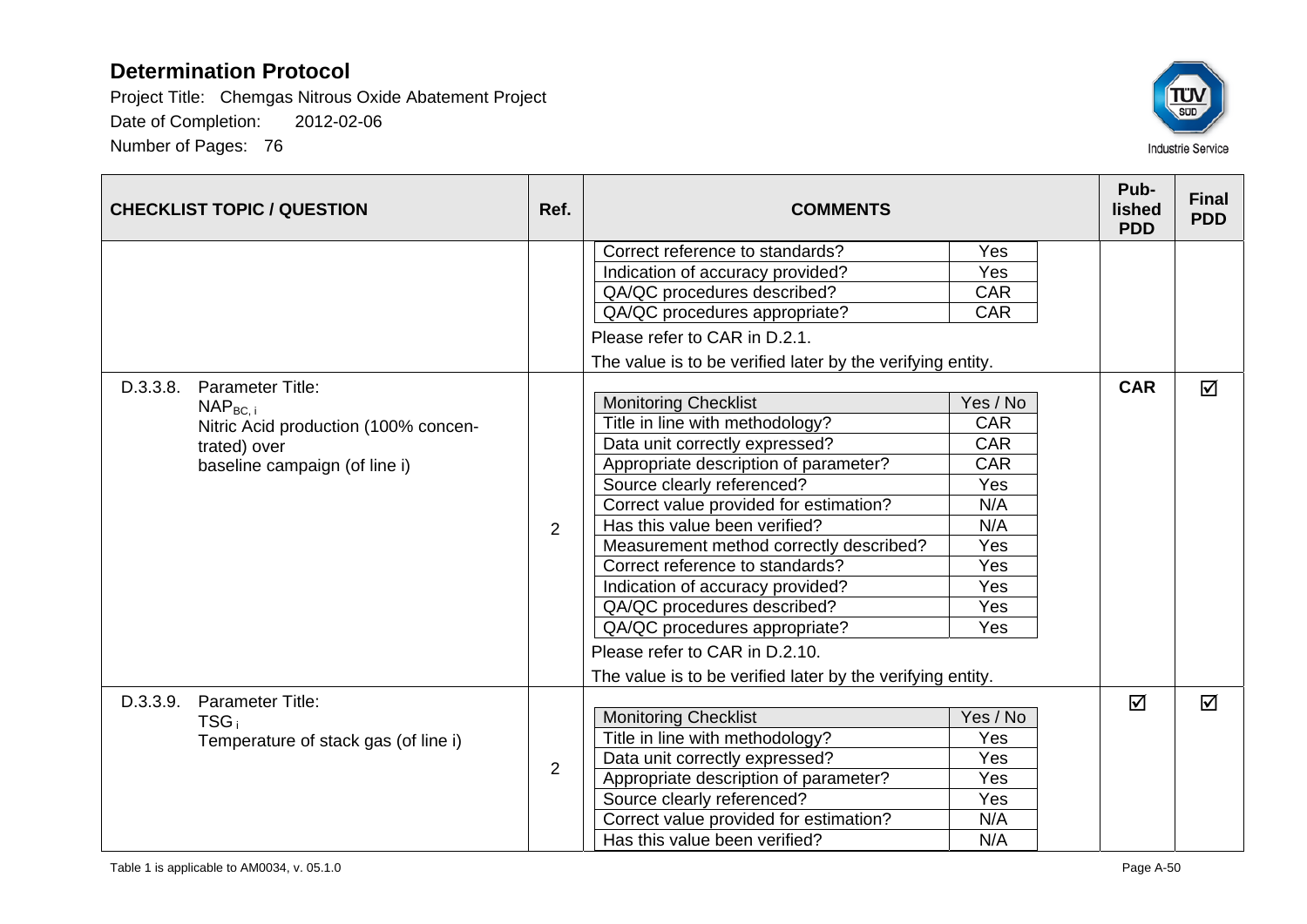

| <b>CHECKLIST TOPIC / QUESTION</b>                                       | Ref.           | <b>COMMENTS</b>                                            |           |  | Pub-<br>lished<br><b>PDD</b> | <b>Final</b><br><b>PDD</b> |
|-------------------------------------------------------------------------|----------------|------------------------------------------------------------|-----------|--|------------------------------|----------------------------|
|                                                                         |                | Measurement method correctly described?                    | Yes       |  |                              |                            |
|                                                                         |                | Correct reference to standards?                            | Yes       |  |                              |                            |
|                                                                         |                | Indication of accuracy provided?                           | Yes       |  |                              |                            |
|                                                                         |                | QA/QC procedures described?                                | Yes       |  |                              |                            |
|                                                                         |                | QA/QC procedures appropriate?                              | Yes       |  |                              |                            |
|                                                                         |                | The value is to be verified later by the verifying entity. |           |  |                              |                            |
| D.3.3.10. Parameter Title:<br>PSG <sub>i</sub><br>Pressure of stack gas |                |                                                            |           |  | ☑                            | ☑                          |
|                                                                         |                | <b>Monitoring Checklist</b>                                | Yes / No  |  |                              |                            |
|                                                                         |                | Title in line with methodology?                            | <b>No</b> |  |                              |                            |
|                                                                         |                | Data unit correctly expressed?                             | Yes       |  |                              |                            |
| (of line i)                                                             | $\overline{2}$ | Appropriate description of parameter?                      | Yes       |  |                              |                            |
|                                                                         |                | Source clearly referenced?                                 | Yes       |  |                              |                            |
|                                                                         |                | Correct value provided for estimation?                     | N/A       |  |                              |                            |
|                                                                         |                | Has this value been verified?                              | N/A       |  |                              |                            |
|                                                                         |                | Measurement method correctly described?                    | Yes       |  |                              |                            |
|                                                                         |                | Correct reference to standards?                            | Yes       |  |                              |                            |
|                                                                         |                | Indication of accuracy provided?                           | Yes       |  |                              |                            |
|                                                                         |                | QA/QC procedures described?                                | Yes       |  |                              |                            |
|                                                                         |                | QA/QC procedures appropriate?                              | Yes       |  |                              |                            |
|                                                                         |                | The value is to be verified later by the verifying entity. |           |  |                              |                            |
| D.3.3.11. Parameter Title:                                              |                |                                                            |           |  | ☑                            | ☑                          |
| $GS_{BC,i}$                                                             |                | <b>Monitoring Checklist</b>                                | Yes / No  |  |                              |                            |
| Gauze supplier for the baseline campaign                                |                | Title in line with methodology?                            | Yes       |  |                              |                            |
| (of line i)                                                             |                | Data unit correctly expressed?                             | Yes       |  |                              |                            |
|                                                                         | 2,12           | Appropriate description of parameter?                      | Yes       |  |                              |                            |
|                                                                         |                | Source clearly referenced?                                 | Yes       |  |                              |                            |
|                                                                         |                | Correct value provided for estimation?                     | N/A       |  |                              |                            |
|                                                                         |                | Has this value been verified?                              | N/A       |  |                              |                            |
|                                                                         |                | Measurement method correctly described?                    | Yes       |  |                              |                            |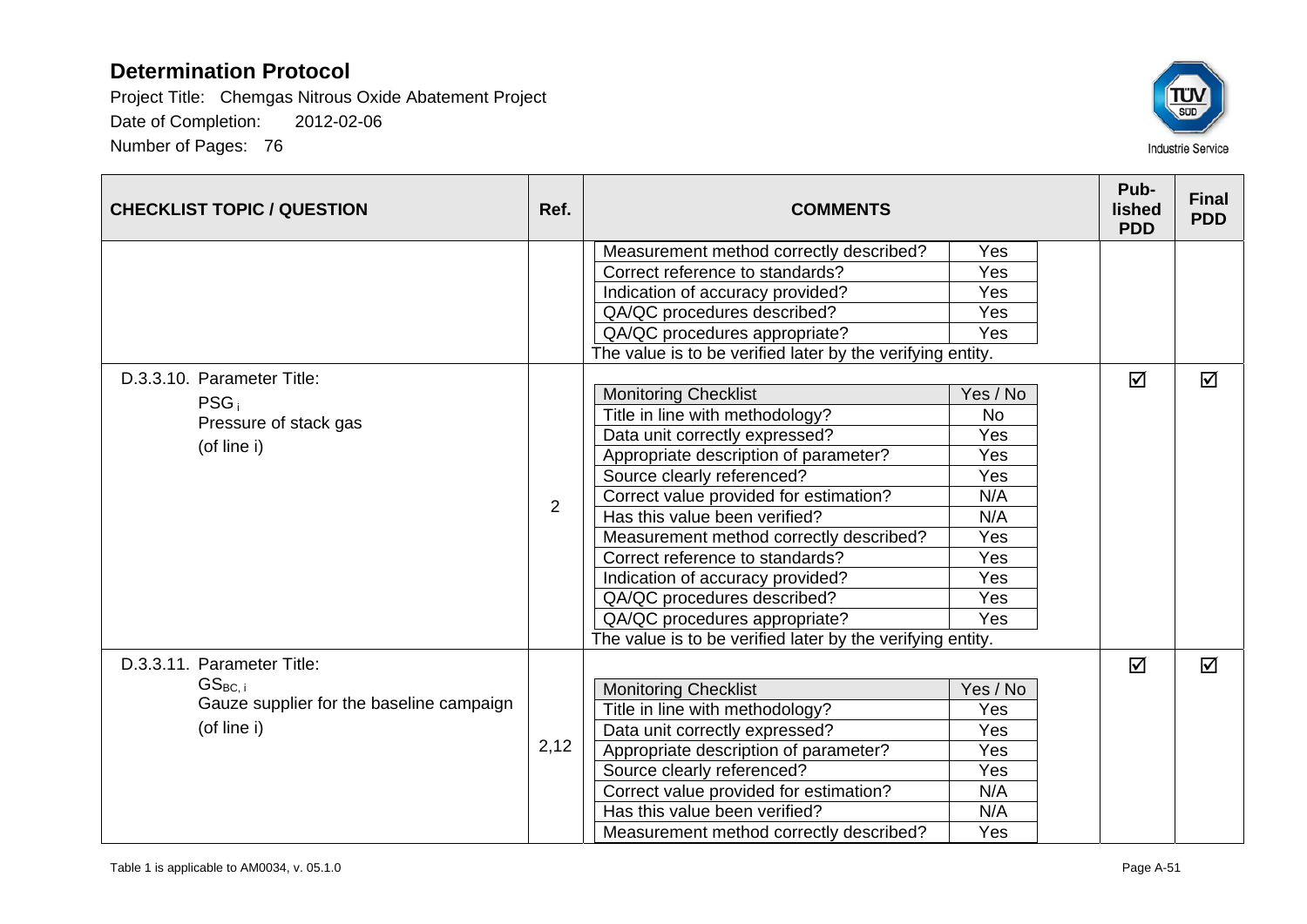

| <b>CHECKLIST TOPIC / QUESTION</b>                                              | Ref.           | <b>COMMENTS</b>                                            |          | Pub-<br>lished<br><b>PDD</b> | <b>Final</b><br><b>PDD</b> |
|--------------------------------------------------------------------------------|----------------|------------------------------------------------------------|----------|------------------------------|----------------------------|
|                                                                                |                | Correct reference to standards?                            | Yes      |                              |                            |
|                                                                                |                | Indication of accuracy provided?                           | Yes      |                              |                            |
|                                                                                |                | QA/QC procedures described?                                | Yes      |                              |                            |
|                                                                                |                | QA/QC procedures appropriate?                              | Yes      |                              |                            |
|                                                                                |                | The value is to be verified later by the verifying entity. |          |                              |                            |
| D.3.3.12. Parameter Title:                                                     |                |                                                            |          | ☑                            | ☑                          |
| $GC_{BC, i}$<br>Gauze composition during baseline cam-<br>paign<br>(of line i) |                | <b>Monitoring Checklist</b>                                | Yes / No |                              |                            |
|                                                                                |                | Title in line with methodology?                            | Yes      |                              |                            |
|                                                                                |                | Data unit correctly expressed?                             | N/A      |                              |                            |
|                                                                                | 2, 12          | Appropriate description of parameter?                      | Yes      |                              |                            |
|                                                                                |                | Source clearly referenced?                                 | Yes      |                              |                            |
|                                                                                |                | Correct value provided for estimation?                     | N/A      |                              |                            |
|                                                                                |                | Has this value been verified?                              | N/A      |                              |                            |
|                                                                                |                | Measurement method correctly described?                    | Yes      |                              |                            |
|                                                                                |                | Correct reference to standards?                            | Yes      |                              |                            |
|                                                                                |                | Indication of accuracy provided?                           | Yes      |                              |                            |
|                                                                                |                | QA/QC procedures described?                                | Yes      |                              |                            |
|                                                                                |                | QA/QC procedures appropriate?                              | Yes      |                              |                            |
|                                                                                |                | The value is to be verified later by the verifying entity. |          |                              |                            |
| D.3.3.13. Parameter Title:                                                     |                |                                                            |          | <b>CAR</b>                   | ☑                          |
| OP <sub>h.i</sub>                                                              |                | <b>Monitoring Checklist</b>                                | Yes / No |                              |                            |
| Oxidation Pressure for each hour                                               |                | Title in line with methodology?                            | CAR      |                              |                            |
| (of line i)                                                                    |                | Data unit correctly expressed?                             | Yes      |                              |                            |
|                                                                                | $\overline{2}$ | Appropriate description of parameter?                      | Yes      |                              |                            |
|                                                                                |                | Source clearly referenced?                                 | Yes      |                              |                            |
|                                                                                |                | Correct value provided for estimation?                     | N/A      |                              |                            |
|                                                                                |                | Has this value been verified?                              | N/A      |                              |                            |
|                                                                                |                | Measurement method correctly described?                    | Yes      |                              |                            |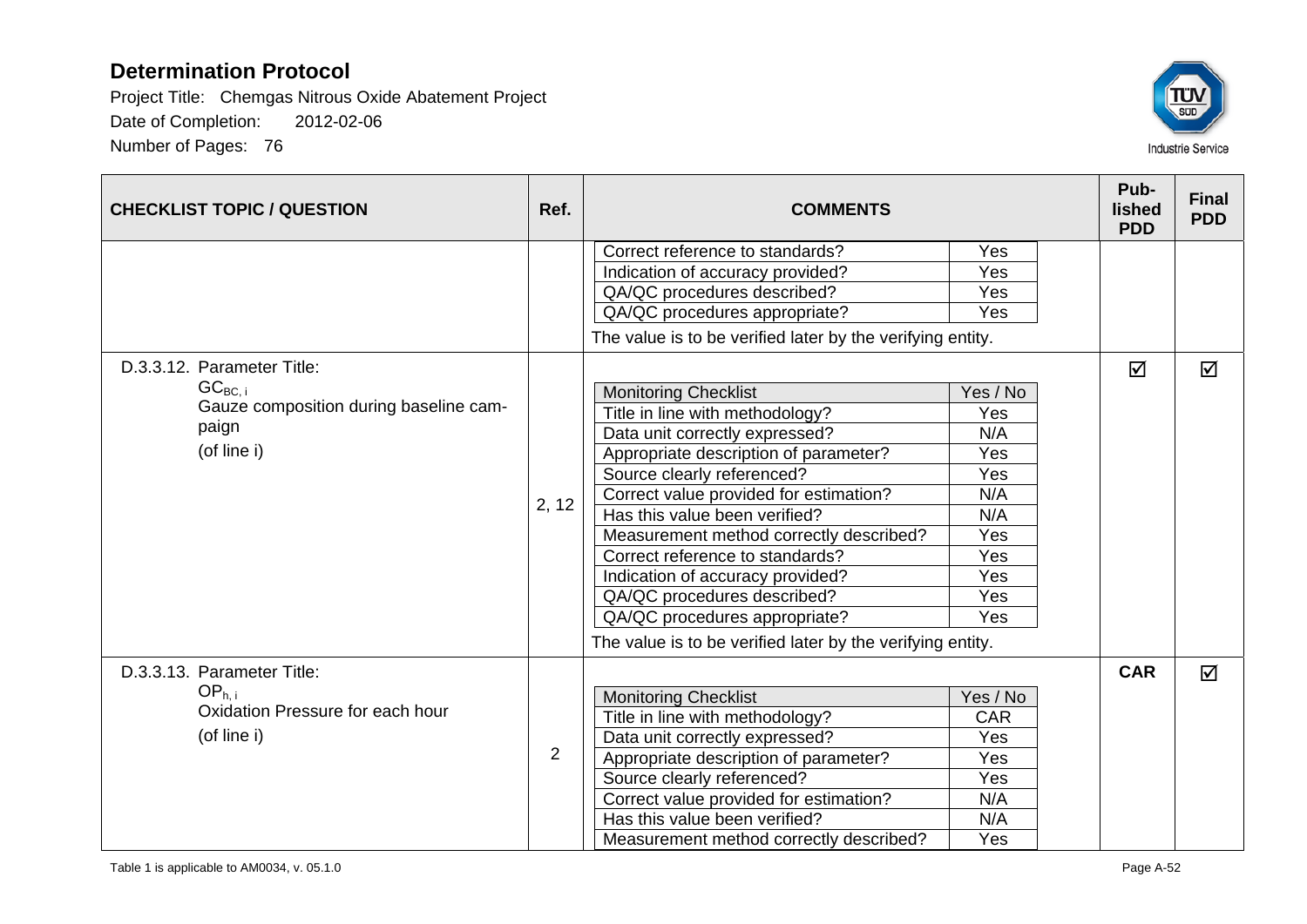

| <b>CHECKLIST TOPIC / QUESTION</b>         | Ref. | <b>COMMENTS</b>                                            |          | Pub-<br>lished<br><b>PDD</b> | <b>Final</b><br><b>PDD</b> |
|-------------------------------------------|------|------------------------------------------------------------|----------|------------------------------|----------------------------|
|                                           |      | Correct reference to standards?                            | Yes      |                              |                            |
|                                           |      | Indication of accuracy provided?                           | Yes      |                              |                            |
|                                           |      | QA/QC procedures described?                                | Yes      |                              |                            |
|                                           |      | QA/QC procedures appropriate?                              | Yes      |                              |                            |
|                                           |      | Please refer to CAR in D.2.1.                              |          |                              |                            |
|                                           |      | The value is to be verified later by the verifying entity. |          |                              |                            |
| D.3.3.14. Parameter Title:                |      |                                                            |          | <b>CAR</b>                   | ☑                          |
| $OT_{h,i}$                                |      | <b>Monitoring Checklist</b>                                | Yes / No |                              |                            |
| Oxidation Temperature for each hour       |      | Title in line with methodology?                            | Yes      |                              |                            |
| (of line i)                               |      | Data unit correctly expressed?                             | Yes      |                              |                            |
|                                           | 2    | Appropriate description of parameter?                      | Yes      |                              |                            |
|                                           |      | Source clearly referenced?                                 | Yes      |                              |                            |
|                                           |      | Correct value provided for estimation?                     | N/A      |                              |                            |
|                                           |      | Has this value been verified?                              | N/A      |                              |                            |
|                                           |      | Measurement method correctly described?                    | Yes      |                              |                            |
|                                           |      | Correct reference to standards?                            | Yes      |                              |                            |
|                                           |      | Indication of accuracy provided?                           | Yes      |                              |                            |
|                                           |      | QA/QC procedures described?                                | Yes      |                              |                            |
|                                           |      | QA/QC procedures appropriate?                              | Yes      |                              |                            |
|                                           |      | The value is to be verified later by the verifying entity. |          |                              |                            |
| D.3.3.15. Parameter Title:                |      |                                                            |          | ☑                            | ☑                          |
| AFR <sub>i</sub><br>Ammonia gas flow rate |      | <b>Monitoring Checklist</b>                                | Yes / No |                              |                            |
|                                           |      | Title in line with methodology?                            | Yes      |                              |                            |
| (of line i)                               | 2    | Data unit correctly expressed?                             | Yes      |                              |                            |
|                                           |      | Appropriate description of parameter?                      | Yes      |                              |                            |
|                                           |      | Source clearly referenced?                                 | Yes      |                              |                            |
|                                           |      | Correct value provided for estimation?                     | N/A      |                              |                            |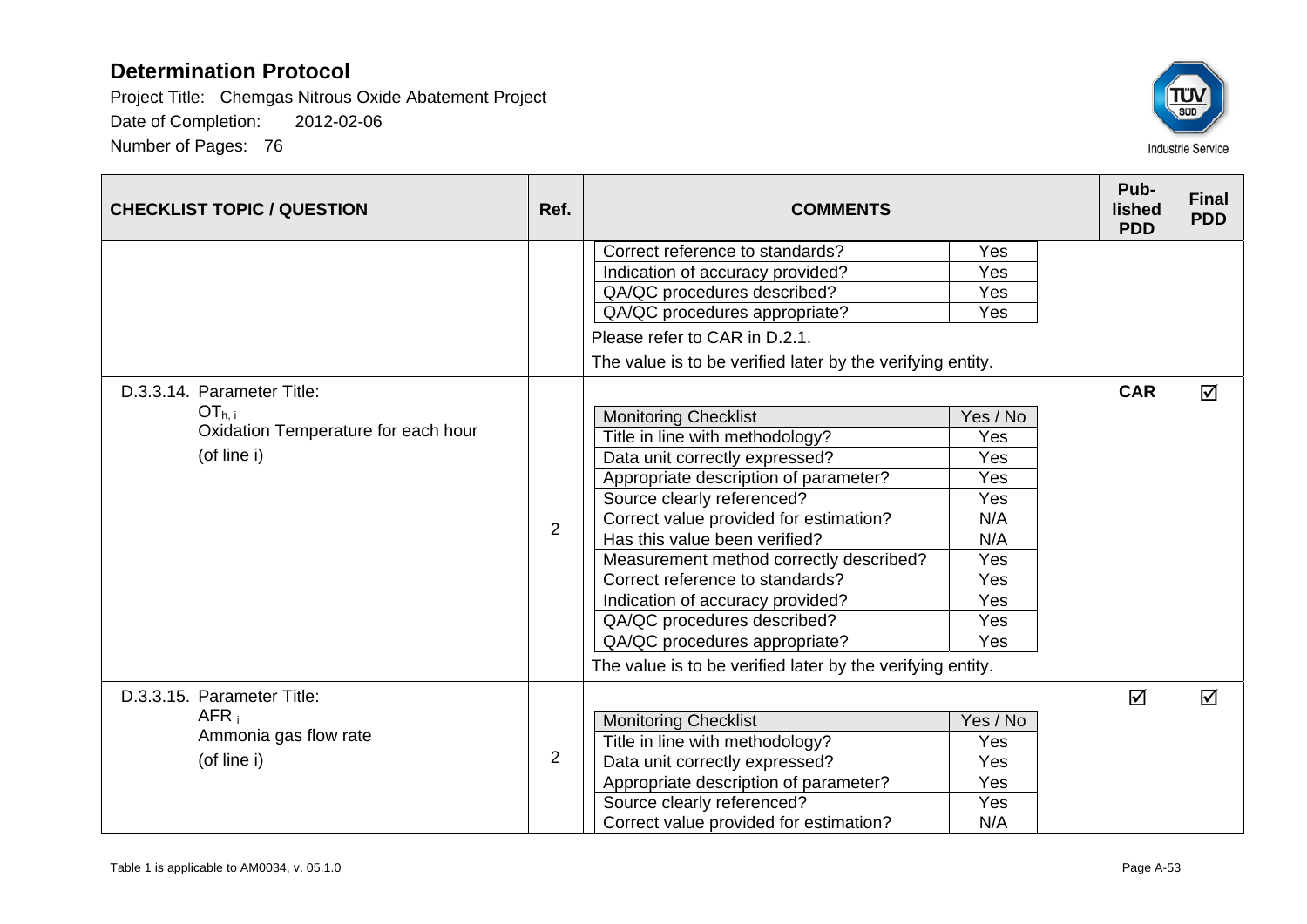

| <b>CHECKLIST TOPIC / QUESTION</b>                                        | Ref.           | <b>COMMENTS</b>                                            |          |  | Pub-<br>lished<br><b>PDD</b> | <b>Final</b><br><b>PDD</b> |
|--------------------------------------------------------------------------|----------------|------------------------------------------------------------|----------|--|------------------------------|----------------------------|
|                                                                          |                | Has this value been verified?                              | N/A      |  |                              |                            |
|                                                                          |                | Measurement method correctly described?                    | Yes      |  |                              |                            |
|                                                                          |                | Correct reference to standards?                            | Yes      |  |                              |                            |
|                                                                          |                | Indication of accuracy provided?                           | Yes      |  |                              |                            |
|                                                                          |                | QA/QC procedures described?                                | Yes      |  |                              |                            |
|                                                                          |                | QA/QC procedures appropriate?                              | Yes      |  |                              |                            |
|                                                                          |                | The value is to be verified later by the verifying entity. |          |  |                              |                            |
| D.3.3.16. Parameter Title:                                               |                |                                                            |          |  | ☑                            | $\triangledown$            |
| AlFR <sub>i</sub>                                                        | $\overline{2}$ | <b>Monitoring Checklist</b>                                | Yes / No |  |                              |                            |
| Ammonia to Air Flow Ratio                                                |                | Title in line with methodology?                            | Yes      |  |                              |                            |
| (of line i)                                                              |                | Data unit correctly expressed?                             | Yes      |  |                              |                            |
|                                                                          |                | Appropriate description of parameter?                      | Yes      |  |                              |                            |
|                                                                          |                | Source clearly referenced?                                 | Yes      |  |                              |                            |
|                                                                          |                | Correct value provided for estimation?                     | N/A      |  |                              |                            |
|                                                                          |                | Has this value been verified?                              | N/A      |  |                              |                            |
|                                                                          |                | Measurement method correctly described?                    | Yes      |  |                              |                            |
|                                                                          |                | Correct reference to standards?                            | Yes      |  |                              |                            |
|                                                                          |                | Indication of accuracy provided?                           | Yes      |  |                              |                            |
|                                                                          |                | QA/QC procedures described?                                | Yes      |  |                              |                            |
|                                                                          |                | QA/QC procedures appropriate?                              | Yes      |  |                              |                            |
|                                                                          |                | The value is to be verified later by the verifying entity. |          |  |                              |                            |
| D.3.3.17. Parameter Title:                                               |                |                                                            |          |  | ☑                            | $\triangledown$            |
| $EF_{req}$<br>Emissions level set by incoming policies<br>or regulations |                | <b>Monitoring Checklist</b>                                | Yes / No |  |                              |                            |
|                                                                          |                | Title in line with methodology?                            | Yes      |  |                              |                            |
|                                                                          | 2              | Data unit correctly expressed?                             | N/A      |  |                              |                            |
|                                                                          |                | Appropriate description of parameter?                      | Yes      |  |                              |                            |
|                                                                          |                | Source clearly referenced?                                 | Yes      |  |                              |                            |
|                                                                          |                | Correct value provided for estimation?                     | N/A      |  |                              |                            |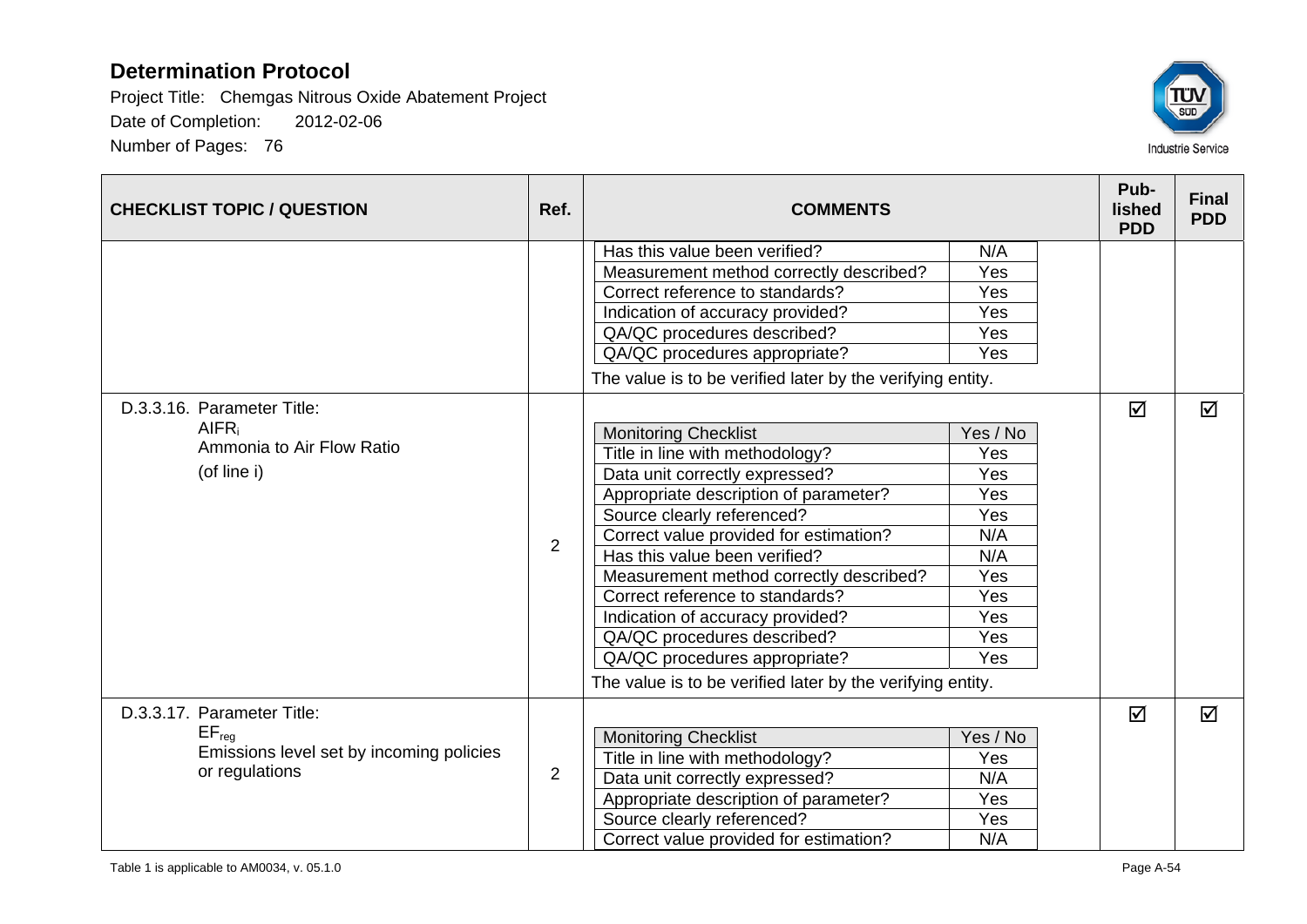

| <b>CHECKLIST TOPIC / QUESTION</b>                                                                                                                   | Ref.           | <b>COMMENTS</b>                                                                                                                                                                                                                                                                                                                                                                                                                                                                                                                                                                                                                                                                 |                                                                                                            | Pub-<br>lished<br><b>PDD</b> | <b>Final</b><br><b>PDD</b> |  |  |
|-----------------------------------------------------------------------------------------------------------------------------------------------------|----------------|---------------------------------------------------------------------------------------------------------------------------------------------------------------------------------------------------------------------------------------------------------------------------------------------------------------------------------------------------------------------------------------------------------------------------------------------------------------------------------------------------------------------------------------------------------------------------------------------------------------------------------------------------------------------------------|------------------------------------------------------------------------------------------------------------|------------------------------|----------------------------|--|--|
| D.3.3.18. Parameter Title:<br>$UNC_i$<br>Overall measurement uncertainty of the<br>monitoring system<br>(of line i)                                 | 2              | Has this value been verified?<br>Measurement method correctly described?<br>Correct reference to standards?<br>Indication of accuracy provided?<br>QA/QC procedures described?<br>QA/QC procedures appropriate?<br>The value is to be verified later by the verifying entity.<br><b>Monitoring Checklist</b><br>Title in line with methodology?<br>Data unit correctly expressed?<br>Appropriate description of parameter?<br>Source clearly referenced?<br>Correct value provided for estimation?<br>Has this value been verified?<br>Measurement method correctly described?<br>Correct reference to standards?<br>The value is to be verified later by the verifying entity. | N/A<br>Yes<br>Yes<br>Yes<br>Yes<br>Yes<br>Yes / No<br>Yes<br>Yes<br>Yes<br>Yes<br>Yes<br>N/A<br>Yes<br>Yes | ☑                            | $\blacktriangledown$       |  |  |
| D.3.4. Description of formulae used to estimate baseline emissions (for each gas, source etc.; emissions in units of CO <sub>2</sub><br>equivalent) |                |                                                                                                                                                                                                                                                                                                                                                                                                                                                                                                                                                                                                                                                                                 |                                                                                                            |                              |                            |  |  |
| JI specific approach                                                                                                                                |                |                                                                                                                                                                                                                                                                                                                                                                                                                                                                                                                                                                                                                                                                                 |                                                                                                            |                              |                            |  |  |
| D.3.4.1.<br>Does the monitoring plan elaborate all<br>algorithms and formulae used for the estima-<br>tion/calculation of baseline emissions?       | $\overline{2}$ | Pls. refer to A.4.3.2                                                                                                                                                                                                                                                                                                                                                                                                                                                                                                                                                                                                                                                           |                                                                                                            | CL                           | ☑                          |  |  |
| D.3.4.2.<br>Is the underlying rationale for the algo-<br>rithms/formulae explained?                                                                 | $\overline{2}$ | Yes, the underlying rationale for the formulae is explained. How-<br>ever see A.4.3.2                                                                                                                                                                                                                                                                                                                                                                                                                                                                                                                                                                                           |                                                                                                            | CL                           | ☑                          |  |  |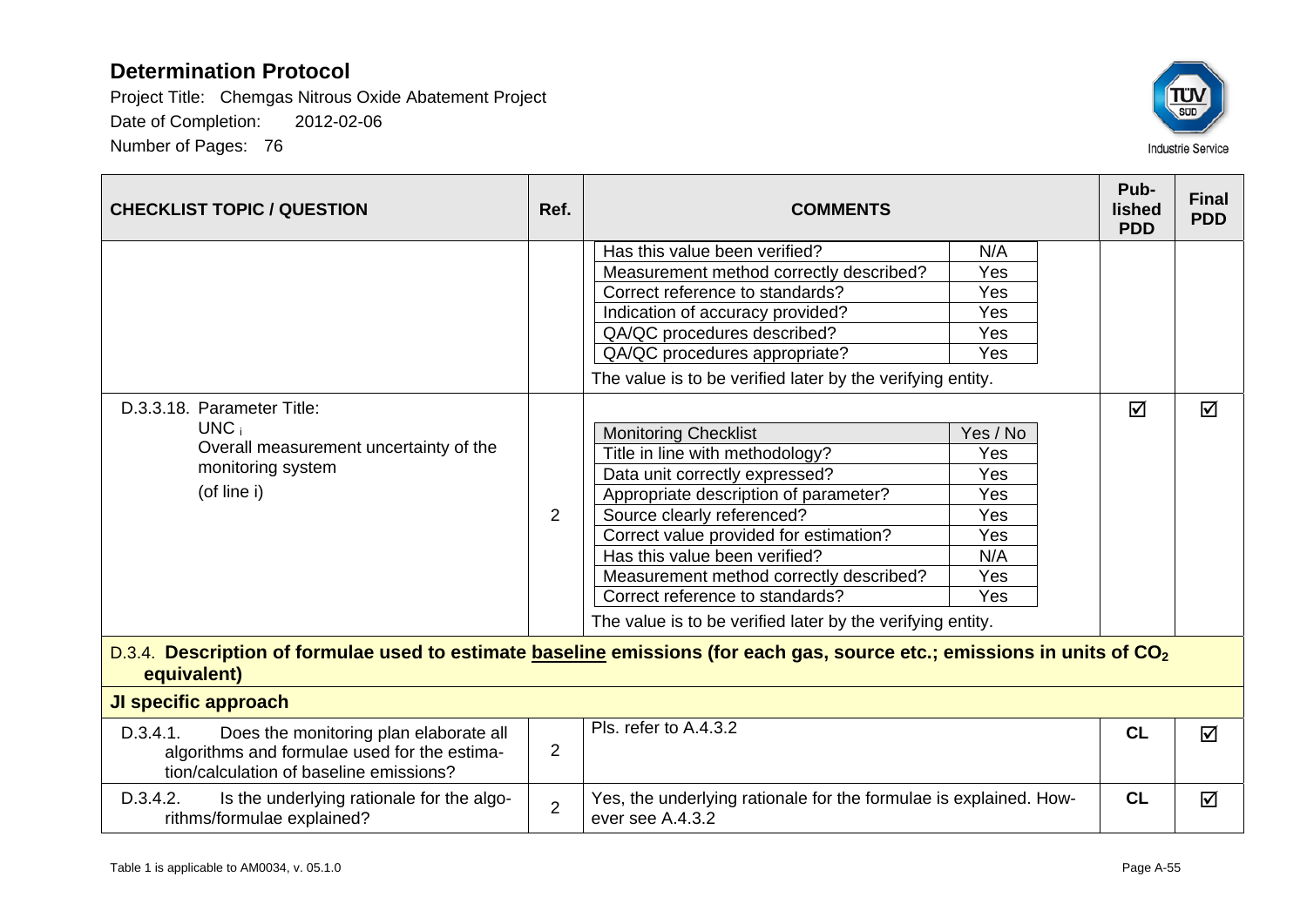

| <b>CHECKLIST TOPIC / QUESTION</b>                                                                                                                                                                              | Ref.           | <b>COMMENTS</b>                                                                                                                                                                                                                    | Pub-<br><b>lished</b><br><b>PDD</b> | <b>Final</b><br><b>PDD</b> |  |  |
|----------------------------------------------------------------------------------------------------------------------------------------------------------------------------------------------------------------|----------------|------------------------------------------------------------------------------------------------------------------------------------------------------------------------------------------------------------------------------------|-------------------------------------|----------------------------|--|--|
| D.3.4.3.<br>For the equations presented:<br>- Are consistent variables, equation formats,<br>subscripts etc. used?<br>- Are all equations numbered?<br>- Are all variables, with units indicated de-<br>fined? | 2, 27          | Pls. refer to A.4.3.2                                                                                                                                                                                                              | <b>CL</b>                           | ☑                          |  |  |
| Is the conservativeness of the algo-<br>D.3.4.4.<br>rithms/procedures justified?                                                                                                                               | $\overline{2}$ | Yes, the conservativeness of the algorithms is justified in the<br>PDD. However see A.4.3.2                                                                                                                                        | CL                                  | ☑                          |  |  |
| D.3.4.5.<br>To the extent possible, are methods to<br>quantitatively account for uncertainty in key<br>parameters included?                                                                                    | $\overline{2}$ | See comment to D.3.2.5                                                                                                                                                                                                             | ☑                                   | ☑                          |  |  |
| Is it justified that the procedure is con-<br>D.3.4.6.<br>sistent with standard technical procedures in<br>the sector?                                                                                         | $\overline{2}$ | Yes, it is justified. Furthermore the procedure for estimation/ cal-<br>culation of the baseline emissions is based on the one proposed<br>by the AM0034, it was just adapted to the needs of this particular<br>project activity. | ☑                                   | ☑                          |  |  |
| D.3.4.7.<br>Are implicit and explicit key assump-<br>tions explained in a transparent manner?                                                                                                                  | 1, 2,          | Yes, however see A.4.3.2                                                                                                                                                                                                           | CL                                  | $\overline{\mathsf{M}}$    |  |  |
| D.3.4.8.<br>Is it clearly stated which assumptions<br>and procedures have significant uncertainty<br>associated with them, and how such uncer-<br>tainty is to be addressed?                                   | 1, 2           | Yes, it is. See also comments to A.4.3.2                                                                                                                                                                                           | CL                                  | ☑                          |  |  |
| D.3.4.9.<br>Is consistency between the elaboration<br>of the baseline scenario and the procedure for<br>calculating the emissions of the baseline en-<br>sured?                                                | 1, 2           | Yes, it is ensured. Furthermore the procedure for estimation/cal-<br>culation of the baseline emissions is based on the one proposed<br>by the AM0034, it was just adapted to the needs of this particular<br>project activity.    | $\blacktriangledown$                | ☑                          |  |  |
| <b>Approved CDM methodology approach</b>                                                                                                                                                                       |                |                                                                                                                                                                                                                                    |                                     |                            |  |  |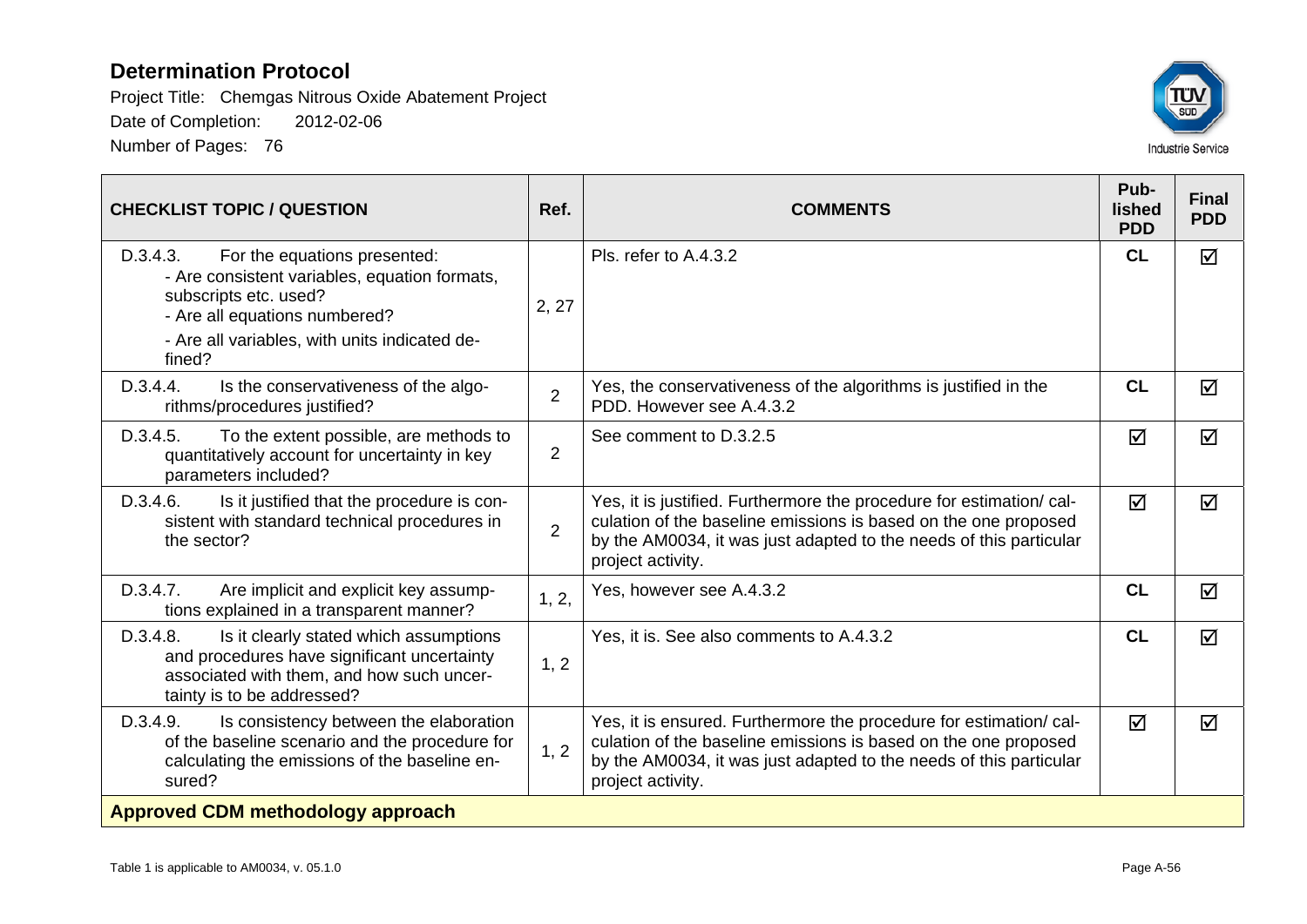

| <b>CHECKLIST TOPIC / QUESTION</b>                                                                                                                                                                                     | Ref.           | <b>COMMENTS</b>                                                                                                                                                                                                                                                                            | Pub-<br>lished<br><b>PDD</b> | <b>Final</b><br><b>PDD</b> |  |  |
|-----------------------------------------------------------------------------------------------------------------------------------------------------------------------------------------------------------------------|----------------|--------------------------------------------------------------------------------------------------------------------------------------------------------------------------------------------------------------------------------------------------------------------------------------------|------------------------------|----------------------------|--|--|
| D.3.4.10.<br>Is consistency between the elaboration<br>of the baseline scenario and the procedure for<br>calculating the emissions of the baseline en-<br>sured?                                                      | $\overline{2}$ | N/A                                                                                                                                                                                                                                                                                        | ☑                            | ☑                          |  |  |
| Are the formulae required for the de-<br>D.3.4.11.<br>termination of baseline emissions correctly<br>presented, enabling a complete identification<br>of parameter to be used and / or monitored?                     | $\overline{2}$ | N/A                                                                                                                                                                                                                                                                                        | ☑                            | ☑                          |  |  |
| Are the formulae required for the de-<br>D.3.4.12.<br>termination of leakage emissions correctly<br>presented, enabling a complete identification<br>of parameter to be used and / or monitored?                      | $\overline{2}$ | N/A                                                                                                                                                                                                                                                                                        | ☑                            | ☑                          |  |  |
| <b>E.</b> Estimation of greenhouse gas emission reductions                                                                                                                                                            |                |                                                                                                                                                                                                                                                                                            |                              |                            |  |  |
| E.1. Estimation of baseline and project emissions, leakage and emission reductions as a result                                                                                                                        |                |                                                                                                                                                                                                                                                                                            |                              |                            |  |  |
| E.1.1.<br>Does the PDD provide ex ante esti-<br>mates of<br>- Project emissions<br>- Leakage<br>- Baseline emissions<br>- Emission reductions                                                                         | $\overline{2}$ | Please see the comments in A.4.3.2.<br>There are no leakage emissions in the project.                                                                                                                                                                                                      | CL                           | $\blacktriangledown$       |  |  |
| E.1.2.<br>Are the estimates given<br>- On a periodic basis?<br>- At least from the beginning until the end of<br>the crediting period?<br>- On a source-by-source basis?<br>- In tones of CO2 equivalent using global | $\overline{2}$ | The estimates are given from the beginning until the end of the<br>crediting period on monthly basis in tones of CO2 equivalent us-<br>ing global warming potential of N2O defined by decision 2/CP.3 or<br>as subsequently revised in accordance with Article 5 of the Kyoto<br>Protocol. | ☑                            | ☑                          |  |  |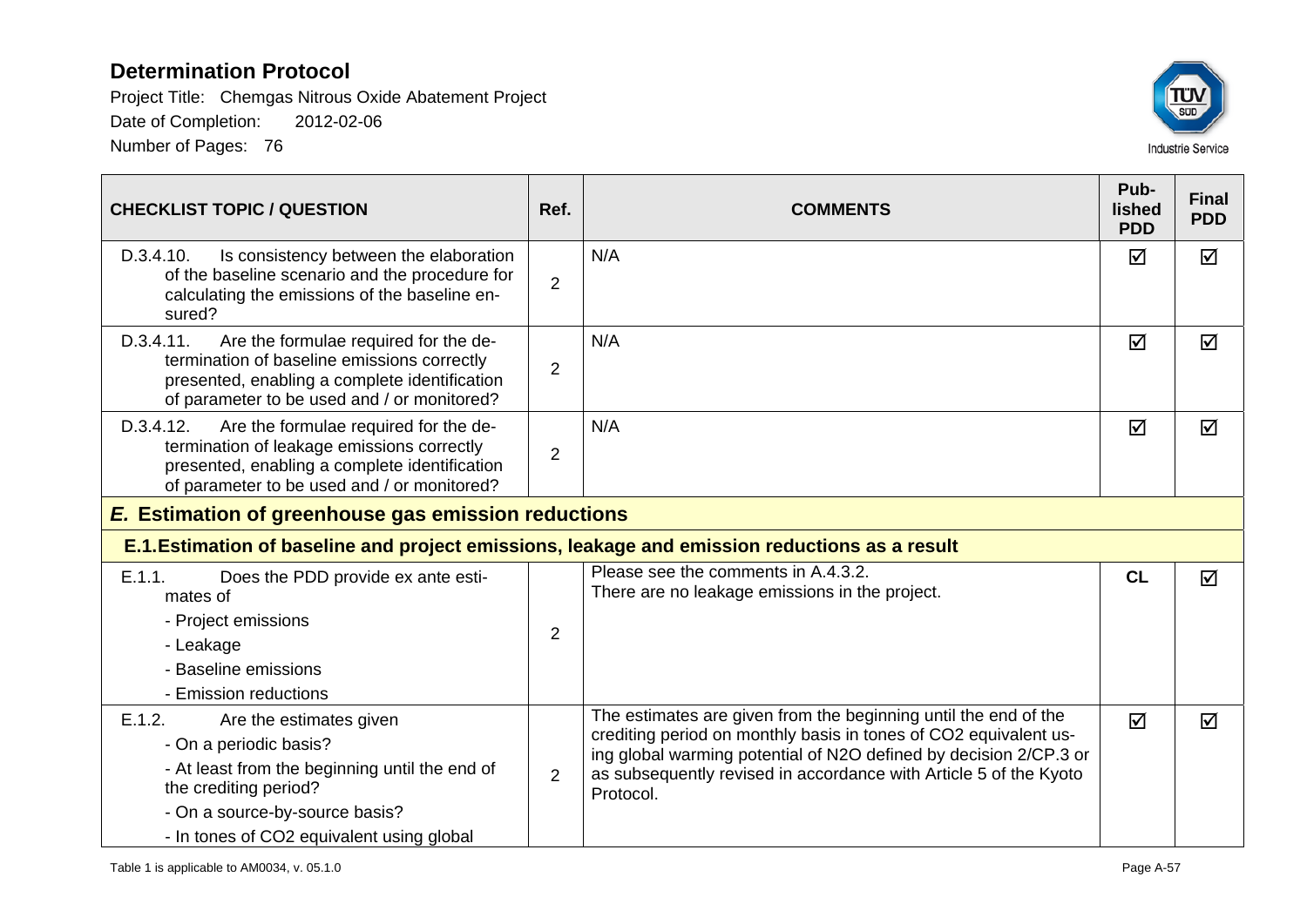

| <b>CHECKLIST TOPIC / QUESTION</b>                                                                                                                                                                                           | Ref.           | <b>COMMENTS</b>                                                                                                                                 | Pub-<br>lished<br><b>PDD</b> | <b>Final</b><br><b>PDD</b> |
|-----------------------------------------------------------------------------------------------------------------------------------------------------------------------------------------------------------------------------|----------------|-------------------------------------------------------------------------------------------------------------------------------------------------|------------------------------|----------------------------|
| warming potentials defined by decision 2/CP.3<br>or as subsequently revised in accordance with<br>Article 5 of the Kyoto Protocol?                                                                                          |                |                                                                                                                                                 |                              |                            |
| E.1.3.<br>Are key factors influencing the baseline<br>emissions and the activity level of the project<br>and the emissions as well as risks associated<br>with the project taken into account, as appro-<br>priate?         | $\overline{2}$ | Please see the comments in A.4.3.2                                                                                                              | CL                           | $\triangledown$            |
| E.1.4.<br>Are data sources used for calculating<br>the estimates clearly identified, reliable and<br>transparent?                                                                                                           | $\overline{2}$ | In principle yes, however see the comments in A.4.3.2                                                                                           | <b>CL</b>                    | $\triangledown$            |
| E.1.5.<br>Are emissions factors (incl. default<br>emission factors) used for calculating the es-<br>timates selected by carefully balancing accu-<br>racy and reasonableness, and appropriately<br>justified of the choice? | $\overline{2}$ | Yes, they are. In doing so project developers were guided by the<br>AM0034. However see the comments in A.4.3.2                                 | <b>CL</b>                    | ☑                          |
| E.1.6.<br>Is the estimation based on conserva-<br>tive assumptions and the most plausible sce-<br>narios in a transparent manner?                                                                                           | $\overline{2}$ | Please see the comments in A.4.3.2                                                                                                              | CL                           | ☑                          |
| E.1.7.<br>Are the estimates of project emissions,<br>baseline emissions and leakage consistent<br>throughout the PDD?                                                                                                       | $\overline{2}$ | Yes, the data provided in this section is consistent with data as<br>presented in other chapters of the PDD. However please refer to<br>A.4.3.2 | <b>CL</b>                    | $\blacktriangledown$       |
| E.1.8.<br>Are the estimates of project emissions,<br>baseline emissions and leakage transparent,<br>feasible and mathematical correct calculated?                                                                           | 2              | Please see the comments in A.4.3.2                                                                                                              | <b>CL</b>                    | ☑                          |
| E.1.9.<br>If the calculation of the baseline emis-<br>sion is to be performed ex post, does the PDD<br>include an illustrative ex ante emissions calcu-                                                                     | $\overline{2}$ | Yes, the baseline emissions are calculated ex-ante by the PPs in<br>order to estimate ERs.                                                      | ☑                            | ☑                          |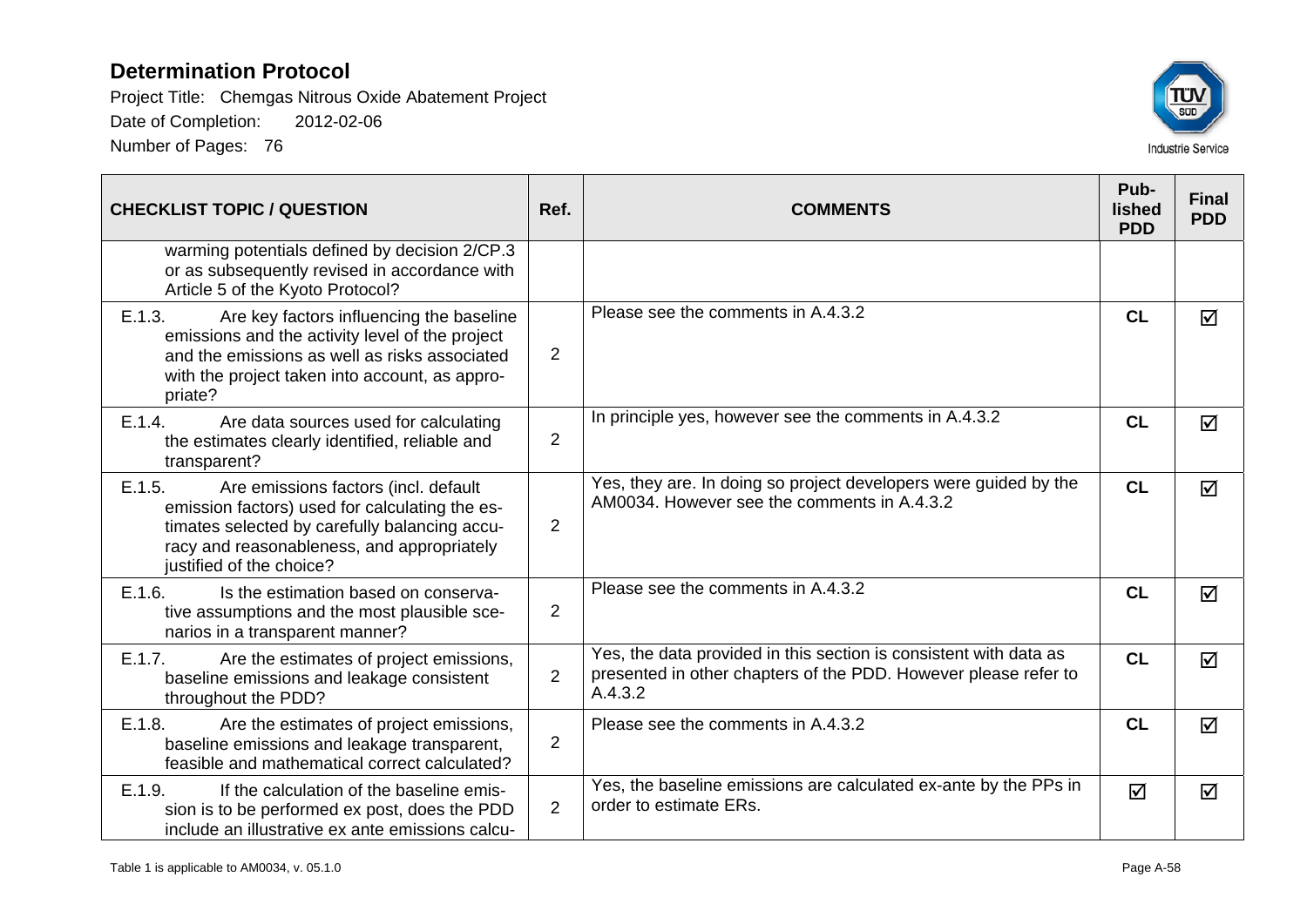

| <b>CHECKLIST TOPIC / QUESTION</b>                                                                                                                                                                                    | Ref.           | <b>COMMENTS</b>                                                                                                                                                                   | Pub-<br>lished<br><b>PDD</b> | <b>Final</b><br><b>PDD</b> |
|----------------------------------------------------------------------------------------------------------------------------------------------------------------------------------------------------------------------|----------------|-----------------------------------------------------------------------------------------------------------------------------------------------------------------------------------|------------------------------|----------------------------|
| lation?                                                                                                                                                                                                              |                |                                                                                                                                                                                   |                              |                            |
| E.1.10.<br>Is the projection of estimated project<br>emissions, baseline emissions and leakage<br>based on the same procedures as used for fu-<br>ture monitoring?                                                   | $\overline{2}$ | The projection of estimated project emissions and baseline emis-<br>sions is done by the same algorithms as used for later monitoring.<br>Leakage does not exist in this project. | ☑                            | ☑                          |
| E.1.11.<br>Does the PDD appropriately describe<br>an assessment of the potential leakage of the<br>project and appropriately explain which<br>sources of leakage are to be calculated and<br>which can be neglected? | $\overline{2}$ | No leakage exists in this project acc. to the methodology applied.                                                                                                                | ☑                            | ☑                          |
| If approved CDM methodology ap-<br>E.1.12.<br>proach is used, is the estimation of ERs made<br>in accordance with the approved CDM meth-<br>odology?                                                                 |                | N/A                                                                                                                                                                               | ☑                            | ☑                          |
| E.1.13.<br>Are the formulae required for the de-<br>termination of emission reductions correctly<br>presented?                                                                                                       | $\overline{2}$ | Yes, it is correctly presented in the PDD.                                                                                                                                        | $\triangledown$              | ☑                          |
| Will the project result in fewer GHG<br>E.1.14.<br>emissions than the baseline scenario?                                                                                                                             | $\overline{2}$ | The project activity will result in emission reductions.                                                                                                                          | ☑                            | ☑                          |
| E.1.15.<br>Is the projection in line with the envi-<br>sioned time schedule for the project's imple-<br>mentation and the indicated crediting period?                                                                | $\overline{2}$ | Yes, the projection is in line with the project implementation plan.                                                                                                              | ☑                            | ☑                          |
| E.1.16.<br>Is the form/table required for the indica-<br>tion of projected emission reductions correctly<br>applied?                                                                                                 | $\overline{2}$ | Yes, it is.                                                                                                                                                                       | ☑                            | ☑                          |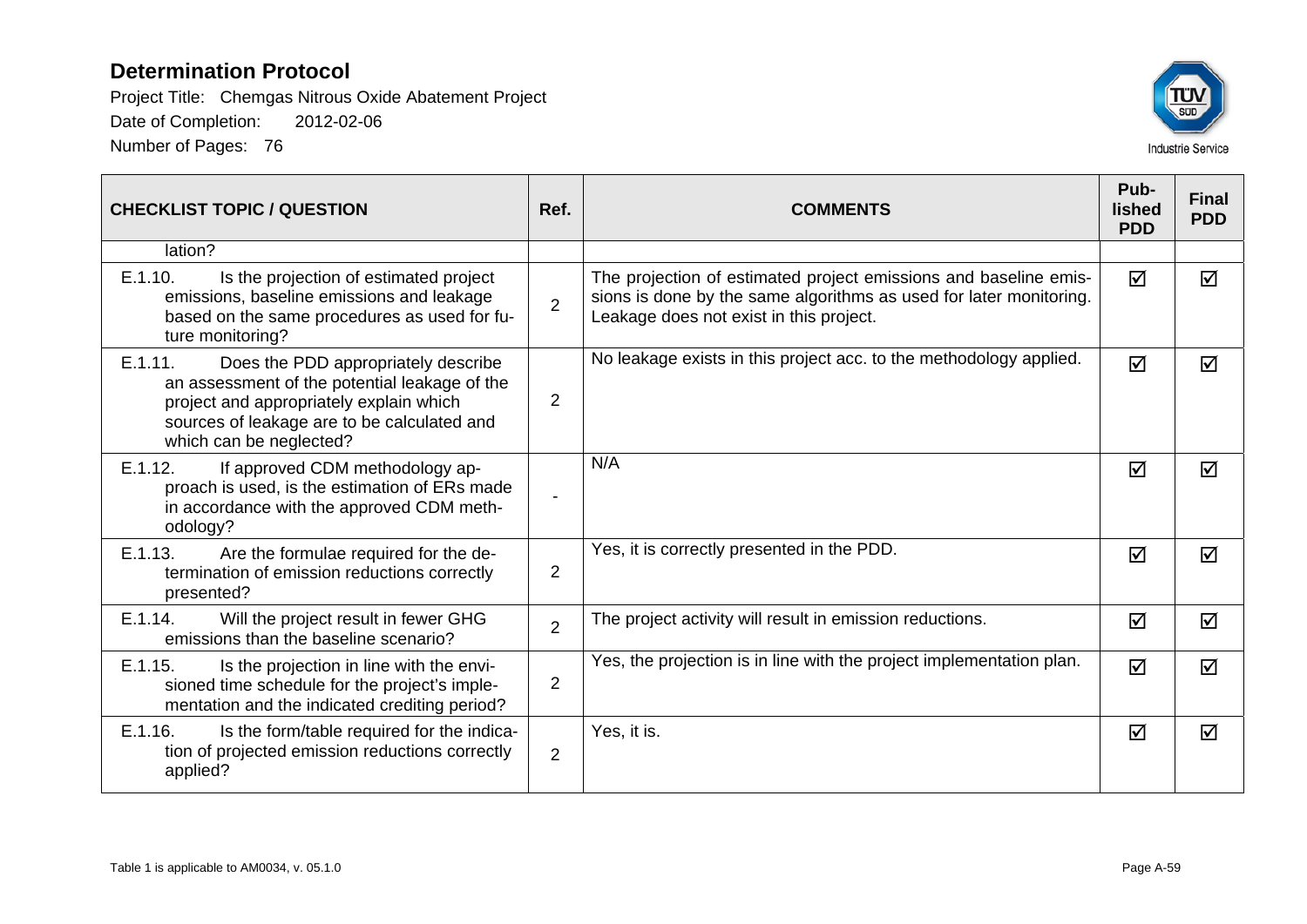| <b>CHECKLIST TOPIC / QUESTION</b>                                                                                                                                                                                                                                                                                                   | Ref.           | <b>COMMENTS</b>                                                                                                                                                                                                                               | Pub-<br>lished<br><b>PDD</b> | <b>Final</b><br><b>PDD</b> |  |  |  |
|-------------------------------------------------------------------------------------------------------------------------------------------------------------------------------------------------------------------------------------------------------------------------------------------------------------------------------------|----------------|-----------------------------------------------------------------------------------------------------------------------------------------------------------------------------------------------------------------------------------------------|------------------------------|----------------------------|--|--|--|
| <b>F. Environmental impacts</b>                                                                                                                                                                                                                                                                                                     |                |                                                                                                                                                                                                                                               |                              |                            |  |  |  |
|                                                                                                                                                                                                                                                                                                                                     |                | F.1. Documentation on the analysis of the environmental impacts, including transboundary impacts                                                                                                                                              |                              |                            |  |  |  |
| F.1.1. Does the PDD list and attach documentation<br>on the analysis of the environmental impacts<br>(e.g. EIA) of the project, including transbound-<br>ary impacts, in accordance with procedure as<br>determined by the host Party?                                                                                              | $\overline{2}$ | <b>Clarification Request No.9</b><br>An EIA study for this project is not mandatory according to Roma-<br>nian legislation. However an EIA has been conducted by the pro-<br>ject participants voluntarily. Please amend the PDD accordingly. | CL                           | ☑                          |  |  |  |
| F.1.2. Are the respective host Party requirements for<br>an Environmental Impact Assessment (EIA)<br>clearly referenced in the PDD?                                                                                                                                                                                                 | 2,<br>17,      | N/A                                                                                                                                                                                                                                           | ☑                            | ☑                          |  |  |  |
| F.1.3. Has the EIA conducted been approved by the<br>host Party?                                                                                                                                                                                                                                                                    | 27             | N/A                                                                                                                                                                                                                                           | ☑                            | ☑                          |  |  |  |
| F.1.4. If the EIA indicates that the environmental im-<br>pacts are considered significant by the project<br>participants or/and the host party, does the<br>PDD provide conclusion and all references to<br>supporting documentation of an EIA under-<br>taken in accordance with the procedures as<br>required by the host Party? | 27             | N/A                                                                                                                                                                                                                                           | ☑                            | ☑                          |  |  |  |
| <b>G. Stakeholders' comments</b>                                                                                                                                                                                                                                                                                                    |                |                                                                                                                                                                                                                                               |                              |                            |  |  |  |
| G.1. Brief description how comments by local stakeholders have been invited and compiled                                                                                                                                                                                                                                            |                |                                                                                                                                                                                                                                               |                              |                            |  |  |  |
| G.1.1.<br>Have relevant stakeholders been con-<br>sulted?                                                                                                                                                                                                                                                                           | 27             | N/A                                                                                                                                                                                                                                           | $\Delta$                     | ☑                          |  |  |  |
| G.1.2.<br>Have appropriate media been used to<br>invite comments by local stakeholders?                                                                                                                                                                                                                                             | 27             | N/A                                                                                                                                                                                                                                           | ☑                            | ☑                          |  |  |  |

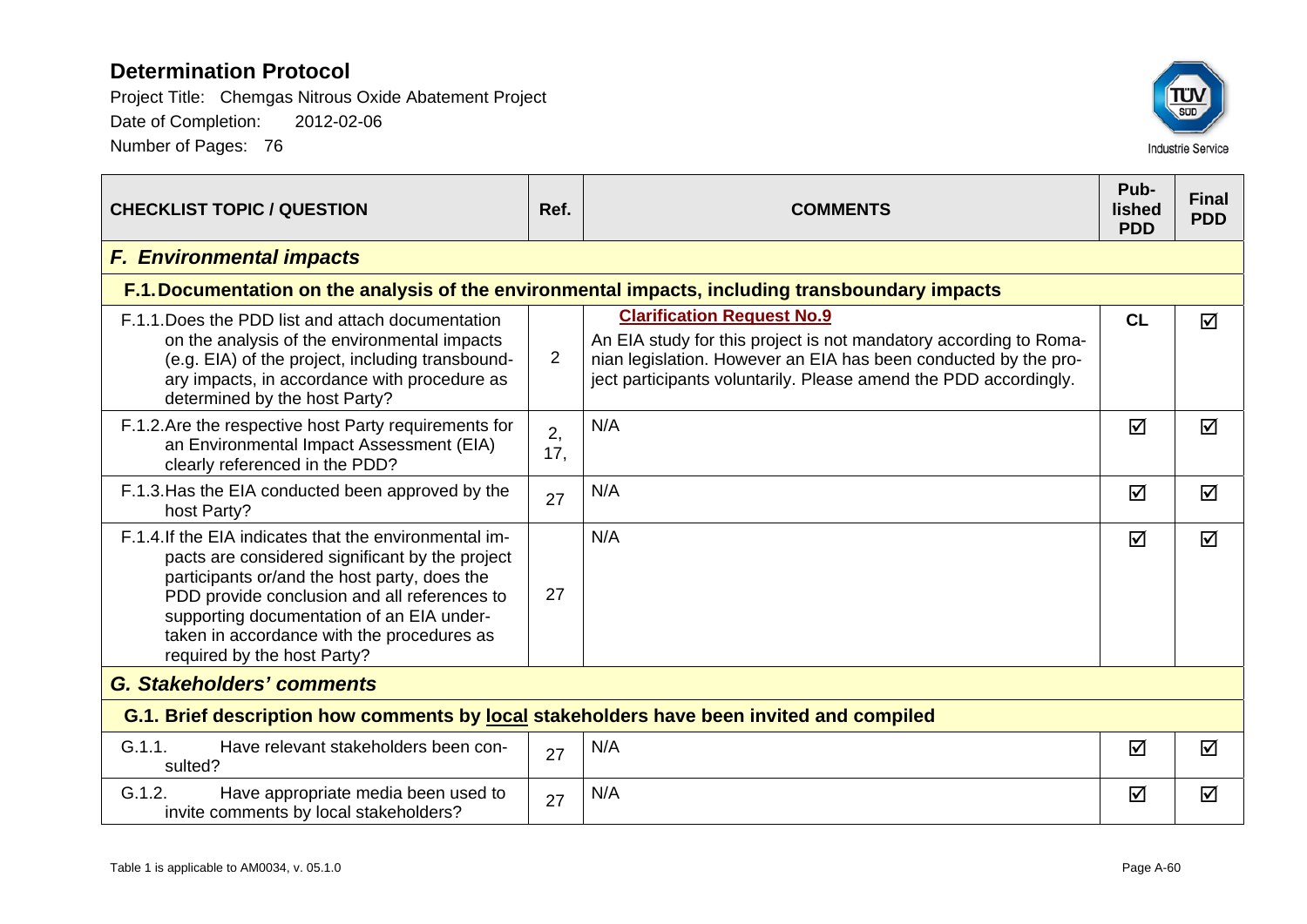

| <b>CHECKLIST TOPIC / QUESTION</b>                                                                                                                                                                                                                                                                                                                                                | Ref.           | <b>COMMENTS</b>                                                               | Pub-<br>lished<br><b>PDD</b> | <b>Final</b><br><b>PDD</b> |  |  |
|----------------------------------------------------------------------------------------------------------------------------------------------------------------------------------------------------------------------------------------------------------------------------------------------------------------------------------------------------------------------------------|----------------|-------------------------------------------------------------------------------|------------------------------|----------------------------|--|--|
| G.1.3.<br>If a stakeholder consultation process is<br>required by regulations/laws in the host coun-<br>try, has the stakeholder consultation process<br>been carried out in accordance with such<br>regulations/laws?                                                                                                                                                           | 27             | N/A                                                                           | ☑                            | ☑                          |  |  |
| <b>G.2. Summary of the comments received</b>                                                                                                                                                                                                                                                                                                                                     |                |                                                                               |                              |                            |  |  |
| G.2.1.<br>If stakeholder consultation was under-<br>taken in accordance with procedure as re-<br>quired by the host Party, does the PDD pro-<br>vide:<br>A list of stakeholders from whom comments on<br>(a)<br>the projects have been received, if any?<br>The nature of the comments?<br>(b)<br>A description on whether and how the com-<br>(c)<br>ments have been addressed? | 27             | N/A                                                                           | ☑                            | ☑                          |  |  |
| G.3. Report on how due account was taken of any comments received                                                                                                                                                                                                                                                                                                                |                |                                                                               |                              |                            |  |  |
| G.3.1.<br>Has due account been taken of any<br>stakeholder comments received?                                                                                                                                                                                                                                                                                                    | 27             | N/A                                                                           | ☑                            | ☑                          |  |  |
| If the AIE received comments on the<br>G.3.2.<br>PDD and any supporting information from Par-<br>ties, stakeholders and UNFCCC accredited<br>observers within the 30-day period, did the AIE<br>promptly acknowledge the receipts of the<br>comments?                                                                                                                            | $\blacksquare$ | No comments have been received during the 30-day period of<br>PDD publishing. | ☑                            | ☑                          |  |  |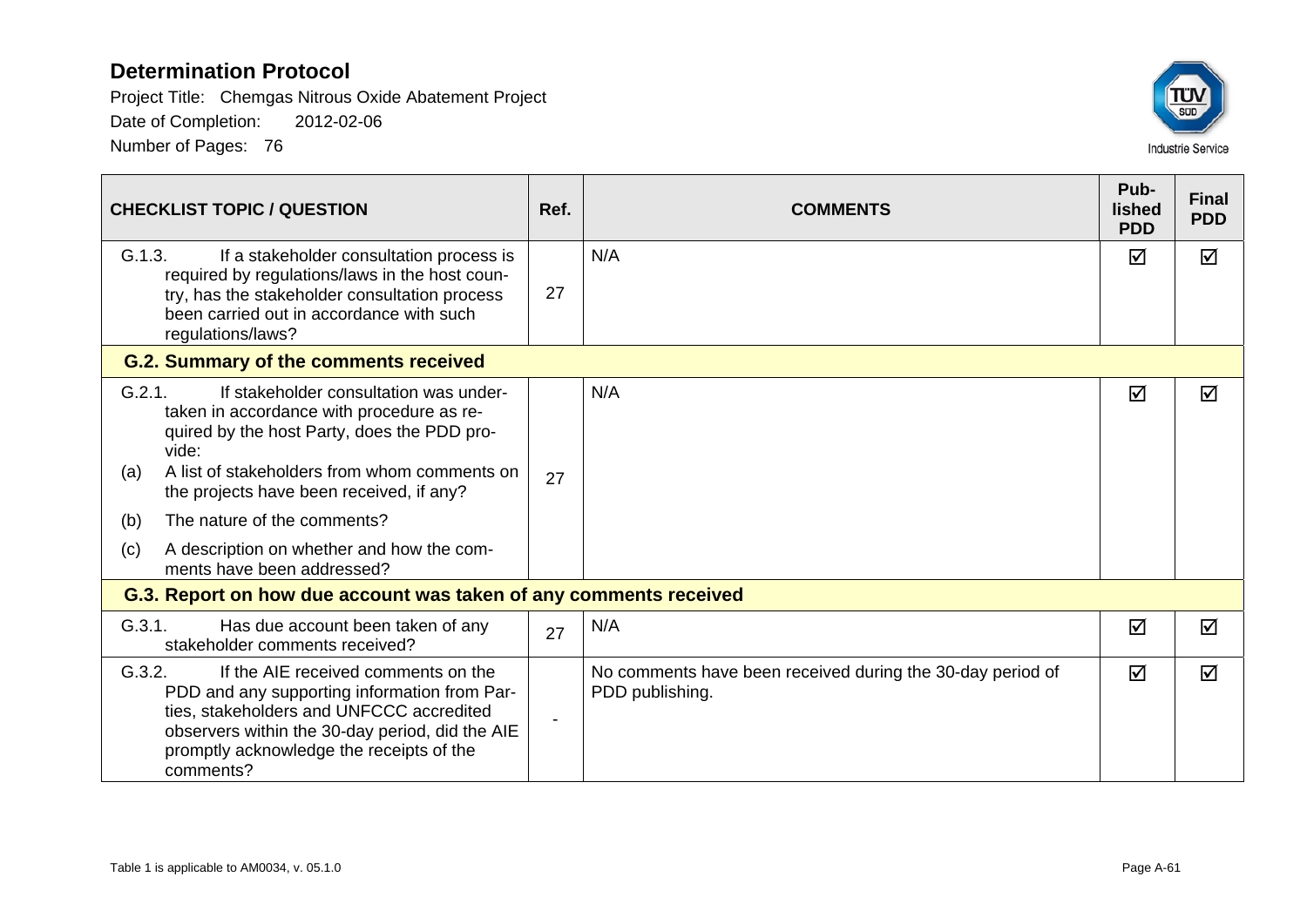

| <b>CHECKLIST TOPIC / QUESTION</b>                                                                                                                                        | Ref.           | <b>COMMENTS</b>                                                                                                                                                                                                                                                                               | Pub-<br>lished<br><b>PDD</b> | <b>Final</b><br><b>PDD</b> |  |  |  |
|--------------------------------------------------------------------------------------------------------------------------------------------------------------------------|----------------|-----------------------------------------------------------------------------------------------------------------------------------------------------------------------------------------------------------------------------------------------------------------------------------------------|------------------------------|----------------------------|--|--|--|
| H. Annexes $1 - 3$                                                                                                                                                       |                |                                                                                                                                                                                                                                                                                               |                              |                            |  |  |  |
| H.1. Annex 1: Contact Information                                                                                                                                        |                |                                                                                                                                                                                                                                                                                               |                              |                            |  |  |  |
| H.1.1.<br>Is the information provided consistent<br>with the one given under section A.3?                                                                                | $\overline{2}$ | Yes, it is.                                                                                                                                                                                                                                                                                   | ☑                            | ☑                          |  |  |  |
| H.1.2.<br>Is the information on all private partici-<br>pants and directly involved Parties presented?                                                                   | $\overline{2}$ | Yes, it is.                                                                                                                                                                                                                                                                                   | ☑                            | ☑                          |  |  |  |
| H.2. Annex 2: Baseline information                                                                                                                                       |                |                                                                                                                                                                                                                                                                                               |                              |                            |  |  |  |
| H.2.1.<br>Does Annex 2 of the PDD provide key<br>elements of the baseline and any supporting<br>documentation/information?                                               | 2              | Yes, Annex 2 provides ex-ante estimations of the key baseline<br>parameters.<br>However,<br><b>Forward Action Request No.6</b><br>Complete information regarding normal operating conditions (the<br>normal OT, OP, AFR, AIFR, GS and GC) shall be provided during<br>the first verification. | <b>FAR</b>                   | <b>FAR</b>                 |  |  |  |
| H.2.2.<br>If additional background information on<br>baseline data is provided: Is this information<br>consistent with data presented by other sec-<br>tions of the PDD? | $\overline{2}$ | Please see the comments in A.4.3.2.                                                                                                                                                                                                                                                           | CL                           | ☑                          |  |  |  |
| H.2.3.<br>Is the data provided verifiable? Has<br>sufficient evidence been provided to the vali-<br>dation team?                                                         | $\overline{2}$ | Please refer to A.4.3.2.                                                                                                                                                                                                                                                                      | <b>CAR</b>                   | ☑                          |  |  |  |
| H.3. Annex 3: Monitoring information                                                                                                                                     |                |                                                                                                                                                                                                                                                                                               |                              |                            |  |  |  |
| H.3.1.<br>If applicable: Does Annex 3 provide<br>useful information enabling a better under-                                                                             | $\overline{2}$ | Yes, it does.                                                                                                                                                                                                                                                                                 | <b>CAR</b>                   | ☑                          |  |  |  |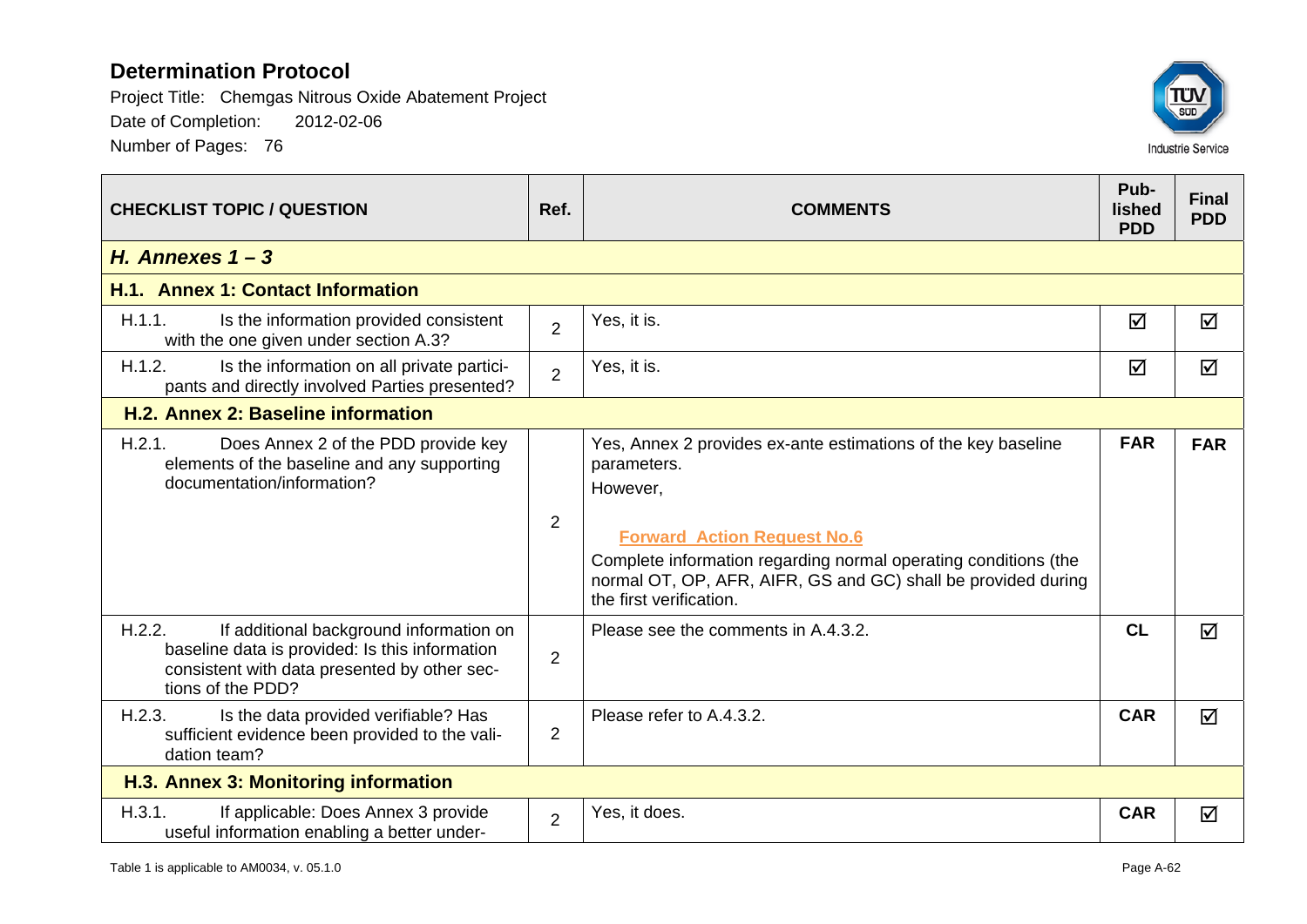

| <b>CHECKLIST TOPIC / QUESTION</b>                                                                                                                                     | Ref.           | <b>COMMENTS</b>                 | Pub-<br>lished<br><b>PDD</b> | <b>Final</b><br><b>PDD</b> |
|-----------------------------------------------------------------------------------------------------------------------------------------------------------------------|----------------|---------------------------------|------------------------------|----------------------------|
| standing of the envisioned monitoring provi-<br>sions?                                                                                                                |                | However please refer to D.1.23. |                              |                            |
| H.3.2.<br>If additional background information on<br>monitoring is provided: Is this information con-<br>sistent with data presented in other sections of<br>the PDD? | 2              | Please refer to A.4.3.2.        | CL                           | ⊠                          |
| H.3.3.<br>Is the information provided verifiable?<br>Has sufficient evidence been provided to the<br>validation team?                                                 | $\overline{2}$ | See A.2.2                       | $\triangledown$              | ⊠                          |
| Do the additional information and / or<br>H.3.4.<br>documented procedures substantiate / support<br>statements given in other sections of the<br>PDD?                 | 2              | Yes, it does.                   | $\triangledown$              | ⊠                          |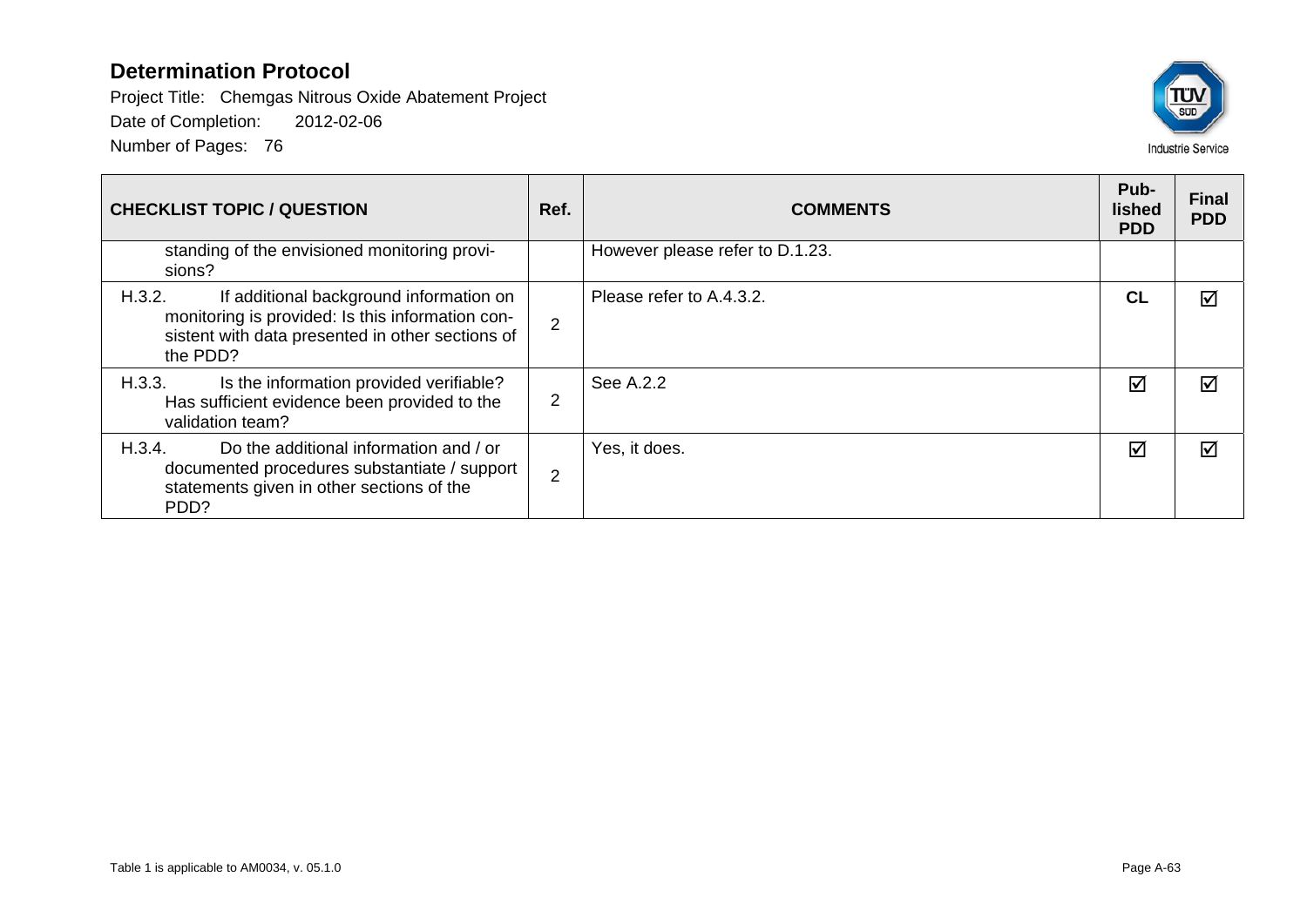Project Title: Chemgas Nitrous Oxide Abatement Project Date of Completion: 2012-02-06 Number of Pages: 76



# **Table 2 Resolution of Corrective Action and Clarification Requests**

| Corrective Action Requests by audit team |                                                                                                                                                                                                                                                                                                                                                                                                                                                                                                                                                                                                                                                                                                                 |         |                          |  |  |  |  |
|------------------------------------------|-----------------------------------------------------------------------------------------------------------------------------------------------------------------------------------------------------------------------------------------------------------------------------------------------------------------------------------------------------------------------------------------------------------------------------------------------------------------------------------------------------------------------------------------------------------------------------------------------------------------------------------------------------------------------------------------------------------------|---------|--------------------------|--|--|--|--|
|                                          | <b>Comments and Results</b>                                                                                                                                                                                                                                                                                                                                                                                                                                                                                                                                                                                                                                                                                     | Ref     | Conclusion<br>and IRL    |  |  |  |  |
| <b>Issue</b>                             | <b>Corrective Action Request No.1.</b><br>Chapter A.2 of the PDD has to indicate the expected outcome of project scenario and briefly<br>summarize the history of the project including information about implementation schedule of<br>the project according to requirements of the Guidelines for users of the JI PDD form, version<br>3. Please adjust the PDD accordingly. A graphical representation of the time milestones<br>(historical campaign - baseline - AMS installation - project starting date) should be in-<br>cluded. In order to demonstrate the early JI consideration, please provide the directorate<br>decision concerning the proposed JI project (minutes of the meeting etc.).       | A.1.4   | This issue is<br>closed. |  |  |  |  |
| Response                                 | Timeline with description of main steps is added to the PDD                                                                                                                                                                                                                                                                                                                                                                                                                                                                                                                                                                                                                                                     |         |                          |  |  |  |  |
| Assessment                               | The revised PDD v. 2.0, "JI_PDD_Chemgas -15-11-clean.pdf" (IRL 40) includes the<br>project implementation schedule in Table 1 (page 4).<br>The LoE (IRL 8) and the directorate decision concerning the proposed JI project and sec-<br>ondary catalyst supplier- "Chemgas-CAR1-Approval of the Contract with MGM and start up<br>of the project.pdf", "Chemgas-CAR1-Decision about catalyst supplier.pdf" as well as agree-<br>ments between the project participants - "Chemgas-CAR1-JI contract Chemgas InterA-<br>gro.pdf", "Chemgas-CR1-JI InterAgro-MGM agreement.pdf", (IRL 9) were also provided. All<br>the evidence documents provided confirm the project history as described in the revised<br>PDD. |         |                          |  |  |  |  |
| <b>Issue</b>                             | <b>Corrective Action Request No.2.</b><br>The minimum abatement efficiency of the secondary catalyst – as checked on site from the<br>preliminary contract with BASF - is 83%.<br>The PDD and Excel calculation files should be amended by taking into consideration the                                                                                                                                                                                                                                                                                                                                                                                                                                        | A.4.2.2 | This issue is<br>closed. |  |  |  |  |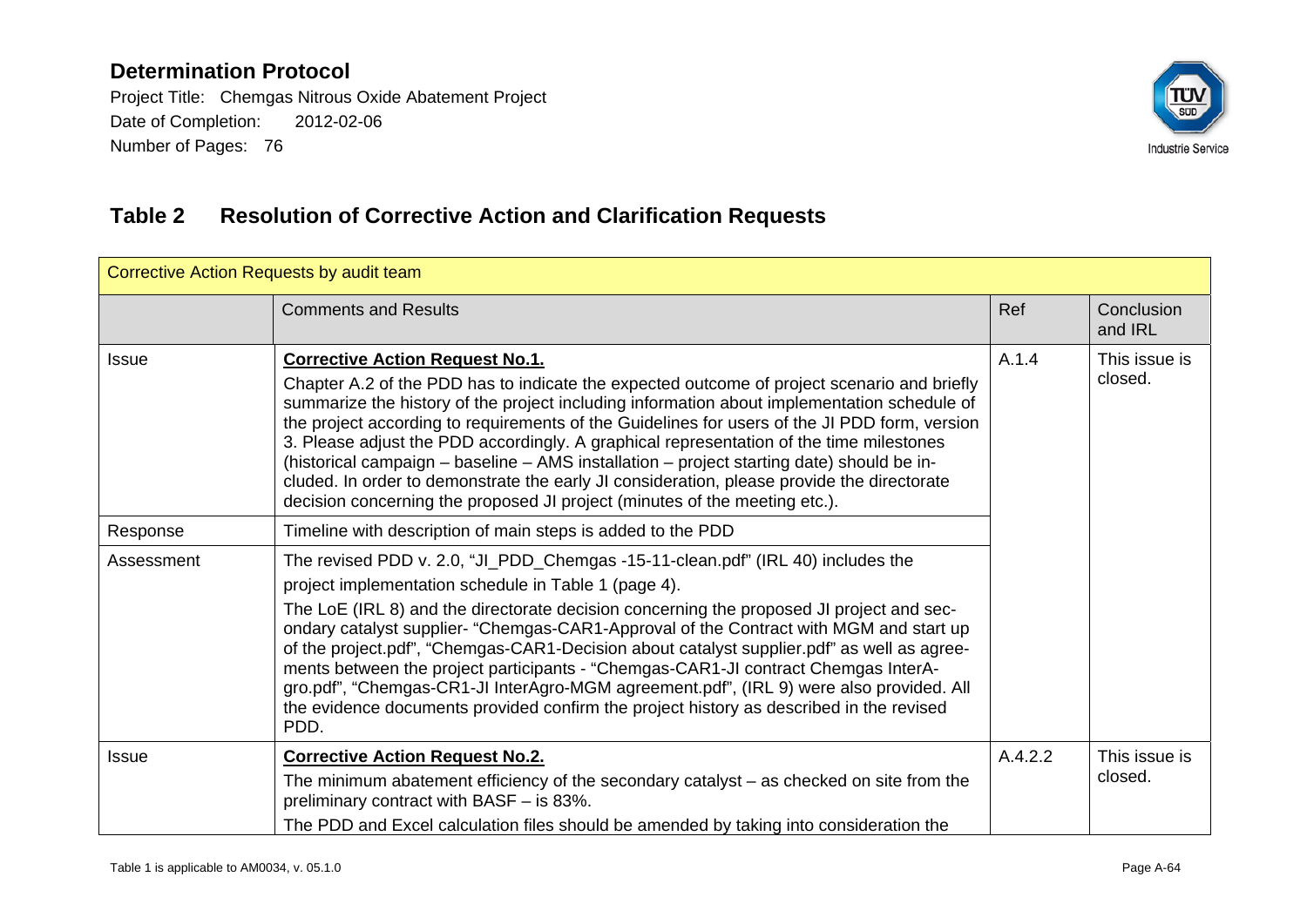Project Title: Chemgas Nitrous Oxide Abatement Project

Date of Completion: 2012-02-06



|              | new value. The secondary catalyst supplier's approval and delivery contract signed (accord-<br>ing to project implementation plan) should be provided to the confidential insight of the as-<br>sessment team.                                                                                                                                                                                                                                                                                                                                                                                                                                                                                                                                                                                                                                                           |         |                          |
|--------------|--------------------------------------------------------------------------------------------------------------------------------------------------------------------------------------------------------------------------------------------------------------------------------------------------------------------------------------------------------------------------------------------------------------------------------------------------------------------------------------------------------------------------------------------------------------------------------------------------------------------------------------------------------------------------------------------------------------------------------------------------------------------------------------------------------------------------------------------------------------------------|---------|--------------------------|
| Response     | Corresponding changes have been made in Excel file and PDD.                                                                                                                                                                                                                                                                                                                                                                                                                                                                                                                                                                                                                                                                                                                                                                                                              |         |                          |
|              | Plant is facing some problem while negotiating some terms of the contract with BASF. The<br>talks are still in progress.                                                                                                                                                                                                                                                                                                                                                                                                                                                                                                                                                                                                                                                                                                                                                 |         |                          |
| Assessment   | The Excel calculation file "Chemgas-CAR2-ERUs calculations -17-1-2011.xlsx" (IRL 41) and<br>"JI_PDD_Chemgas -15-11-clean.pdf" - section E (IRL 40) have been cross checked. The<br>warranted abatement efficiency of the secondary catalyst as per the BASF offer has been<br>considered in the revised ER estimates.                                                                                                                                                                                                                                                                                                                                                                                                                                                                                                                                                    |         |                          |
| <b>Issue</b> | <b>Corrective Action Request No.3.</b><br>The crediting period lasts until the end of 2012. Whether the end of the crediting period can<br>be after 2012 subject to the approval by the host Party. Thus please split the table with the<br>ERs estimates presented in chapter A.4.3.1 and provide the estimates for the first commit-<br>ment period in complete manner (years of the crediting period, total estimated ERs, annual<br>average of estimated ERs over the crediting period) as required by Guidelines for users of JI<br>PDD Form v.04.                                                                                                                                                                                                                                                                                                                  | A.4.4.1 | This issue is<br>closed. |
| Response     | Tables have been updated                                                                                                                                                                                                                                                                                                                                                                                                                                                                                                                                                                                                                                                                                                                                                                                                                                                 |         |                          |
| Assessment   | Chapter A.4.3.1, "JI_PDD_Chemgas -15-11-clean.pdf" (IRL 40) has been checked. The ER<br>estimates are now in accordance with the Guidance for users of JI PDD Form v.04                                                                                                                                                                                                                                                                                                                                                                                                                                                                                                                                                                                                                                                                                                  |         |                          |
| <b>Issue</b> | <b>Corrective Action Request No.4.</b>                                                                                                                                                                                                                                                                                                                                                                                                                                                                                                                                                                                                                                                                                                                                                                                                                                   | B.1.1   | This issue is            |
|              | Taking into account the plant specific gauze replacement (see PDD page 55) – partial re-<br>placement - and AM0034 definition "Campaign length is defined as the total number of met-<br>ric tonnes of nitric acid at 100% concentration produced with one set of gauzes", a clear<br>definition for CLnormal for the project specific case should be included in the revised PDD.<br>After that baseline campaign length and project campaign length should be defined. Fur-<br>thermore please clearly describe the application of the methodological requirements for re-<br>calculation of the EFbaseline when the project campaign length is shorter than normal cam-<br>paign length (EB 51 Annex 12). In general, to clearly demonstrate all the deviations from the<br>methodology AM0034, a detailed description of the project specific approach has to be in- |         | closed.                  |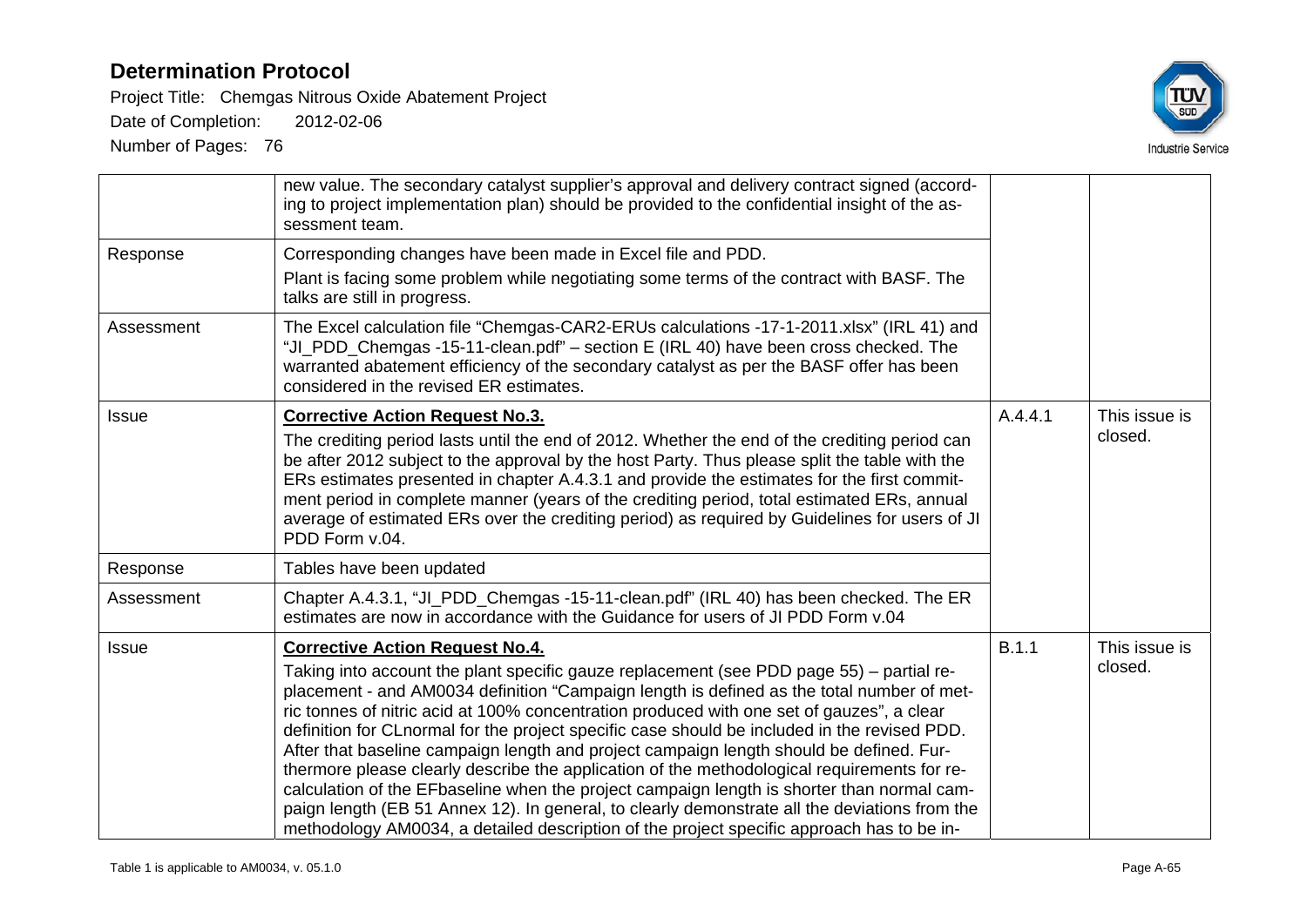Project Title: Chemgas Nitrous Oxide Abatement Project

Date of Completion: 2012-02-06



| Response     | cluded in revised PDD according to the Guidelines for users of JI PDD form, version 04. In<br>doing so the latest version of AM0034 should be used. A description using a table format<br>with the first column the requirement of the AM0034 and the second one the specific JI ap-<br>proach of this project would be helpful. Furthermore the starting date of the Baseline/Project<br>in terms of primary catalyst age/composition should be included in the revised PDD.<br>Table with clarification of specific approach and clarification regarding definition for CLnor-<br>mal and some other deviations from AM0034 have been added to PDD. Concerning issues<br>mentioned above, Deviations influence only CLnormal definition because re- calculation of<br>the EFbaseline if necessary is made in accordance with methodology |              |                                           |
|--------------|--------------------------------------------------------------------------------------------------------------------------------------------------------------------------------------------------------------------------------------------------------------------------------------------------------------------------------------------------------------------------------------------------------------------------------------------------------------------------------------------------------------------------------------------------------------------------------------------------------------------------------------------------------------------------------------------------------------------------------------------------------------------------------------------------------------------------------------------|--------------|-------------------------------------------|
| Assessment   | The Table with comparative analyze between the Methodology AM0034 version 05.1.0 and<br>the Project specific methodology has been included in the updated PDD (IRL 40) in the<br>chapter B.1. The definition of the campaign length, baseline and project campaign is clear<br>now.                                                                                                                                                                                                                                                                                                                                                                                                                                                                                                                                                        |              |                                           |
| Issue        | <b>Corrective Action Request No.5.</b><br>The date of the baseline setting is mentioned in the PDD to be the November 2010. How-<br>ever please amend this date taking into account the format requirements of the guidelines<br>for users of JI PDD form v. 4.                                                                                                                                                                                                                                                                                                                                                                                                                                                                                                                                                                            | <b>B.1.5</b> | This issue is<br>closed.                  |
| Response     | Corresponding changes had been made in PDD                                                                                                                                                                                                                                                                                                                                                                                                                                                                                                                                                                                                                                                                                                                                                                                                 |              |                                           |
| Assessment   | Chapter B.4 of the revised PDD (IRL 40) has been checked, the date of the baseline setting<br>is now provided in the correct format.                                                                                                                                                                                                                                                                                                                                                                                                                                                                                                                                                                                                                                                                                                       |              |                                           |
| <b>Issue</b> | <b>Corrective Action Request No.6.</b><br>In order to demonstrate project boundary clearly and transparently revised PDD has to be<br>amended by including a plant specific flow diagram or at least JI related measuring<br>points/equipment shall be identified on the diagram presented in Figure 4 from PDD. Fur-<br>thermore the situation with the 4th AOR installed on-site should be clarified taking into ac-<br>count its possible impact on the plant's operating parameters.                                                                                                                                                                                                                                                                                                                                                   | <b>B.3.4</b> | This issue is<br>closed.<br><b>IRL 32</b> |
| Response 1   | Corresponding changes have been made in PDD. Since 4 <sup>th</sup> AOR has been disconnected<br>and the heat exchanger of AOR has been dismounted plant can operate now only with 3<br>reactors.                                                                                                                                                                                                                                                                                                                                                                                                                                                                                                                                                                                                                                           |              |                                           |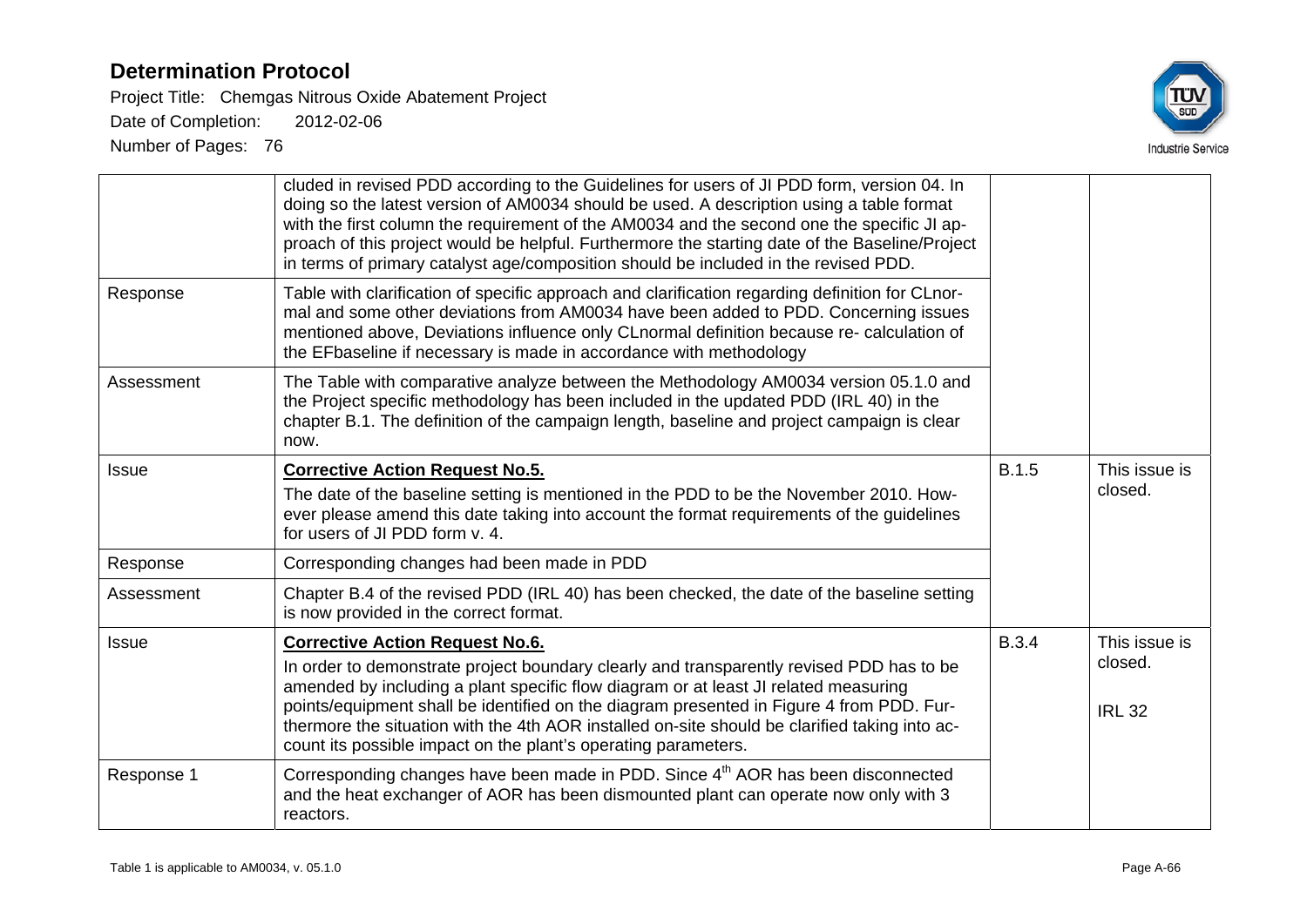Project Title: Chemgas Nitrous Oxide Abatement Project

Date of Completion: 2012-02-06



| Assessment 1 | Chapter B.3 of the revised PDD has been checked. All project specific details are now pro-<br>vided on the figure 4. During the on-site inspection the determiners confirmed that the 4th<br>AOR is completely dismantled and the plant is operating with 3 AORs.<br>However the pipe feeding the AOR 1D with ammonia- air mixture seems to be removed on<br>the drawing. Since the AOR 1D was confirmed to be operational (AOR 1B was dismantled),<br>a clarification is needed. The figure 4 has to be amended, if necessary.                                                                                                                    |        |                                           |
|--------------|----------------------------------------------------------------------------------------------------------------------------------------------------------------------------------------------------------------------------------------------------------------------------------------------------------------------------------------------------------------------------------------------------------------------------------------------------------------------------------------------------------------------------------------------------------------------------------------------------------------------------------------------------|--------|-------------------------------------------|
| Response 2   | The pipe feeding of AOR 1D is operational. The correspondent changes have been made in<br>the figure 4                                                                                                                                                                                                                                                                                                                                                                                                                                                                                                                                             |        |                                           |
| Assessment 2 | The new drawing (IRL 32) has been provided and checked. The mistake has been cor-<br>rected.                                                                                                                                                                                                                                                                                                                                                                                                                                                                                                                                                       |        |                                           |
| <b>Issue</b> | <b>Corrective Action Request No.7.</b><br>The crediting period shall not extend beyond the operational lifetime of the project. However<br>whether the end of the crediting period can be after 2012 subject to the approval by the host<br>Party. Thus please clarify that and amend chapter C.3 of the PDD by setting the length of<br>crediting period in years and months as required by the Guidelines for users of the JI PDD<br>form, version 4.                                                                                                                                                                                            | C.3.1  | This issue is<br>closed.<br><b>IRL 40</b> |
| Response     | Corresponding changes have been made in PDD                                                                                                                                                                                                                                                                                                                                                                                                                                                                                                                                                                                                        |        |                                           |
| Assessment   | Chapter C.3 of the revised PDD has been checked, the length of crediting period in provided<br>in years and months now.                                                                                                                                                                                                                                                                                                                                                                                                                                                                                                                            |        |                                           |
| <b>Issue</b> | <b>Corrective Action Request No.8.</b><br>The responsibilities chart presented in D.3 contains JISC as one of the responsible authori-<br>ties within the project cycle; however the national DFP of Romania is not included. Please<br>clarify and correct the responsibilities chart taking into account that the project is a JI Track<br>1 one. Furthermore several editorial corrections should be conducted in the PDD (replace<br>CDM with JI, correct data units, correct wording used in B.2, parameter tables seem to be<br>doubled in chapter D.1.1 and B.1, the responsibilities diagram on p. 63 does not mention<br>InterAgro etc.). | D.1.10 | This issue is<br>closed.<br><b>IRL 40</b> |
| Response     | Correspondent changes have been made in PDD. InterAgro is not included in PDD since its<br>function is participating in financing of the project                                                                                                                                                                                                                                                                                                                                                                                                                                                                                                   |        |                                           |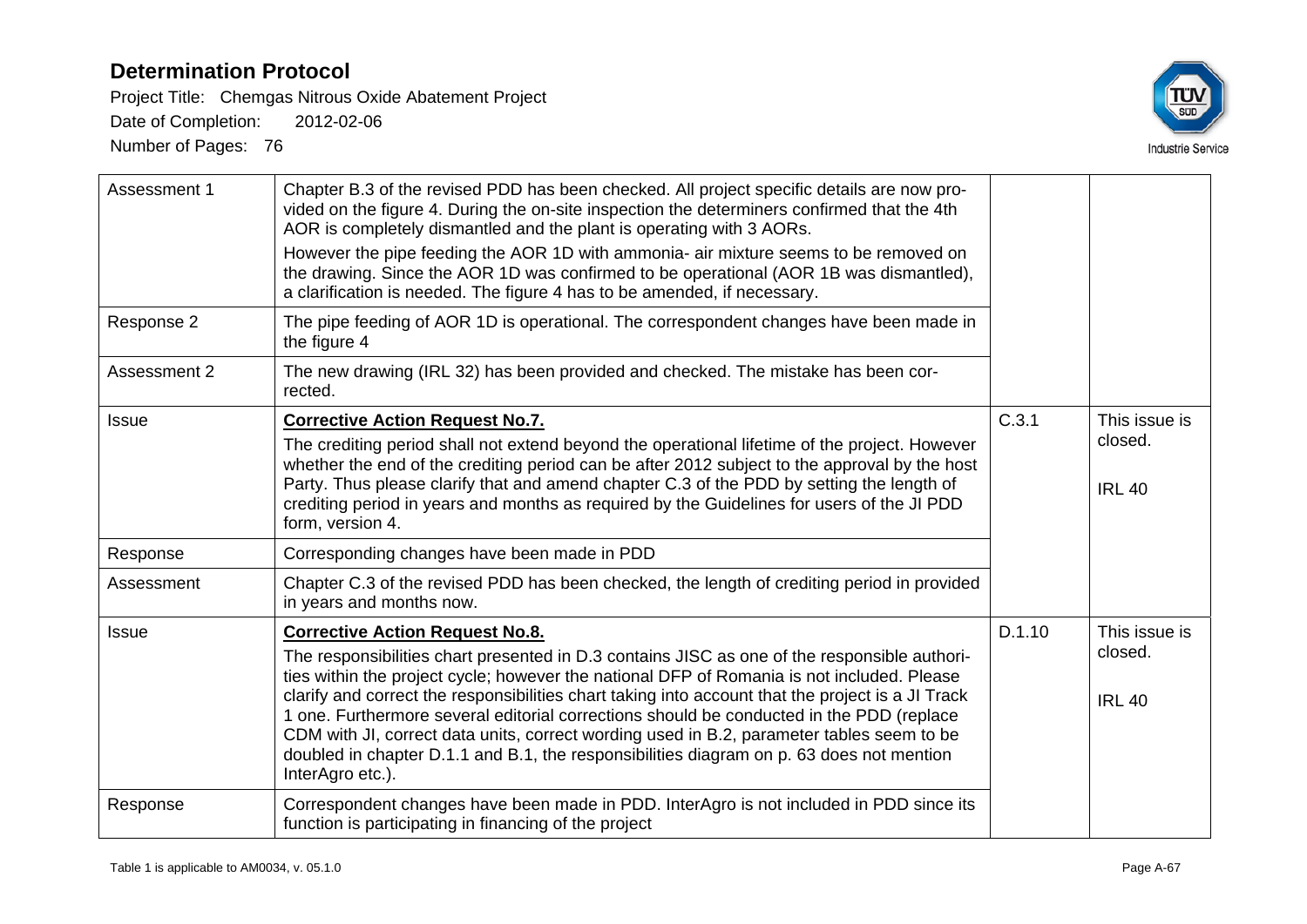Project Title: Chemgas Nitrous Oxide Abatement Project

Date of Completion: 2012-02-06



| Assessment   | The revised PDD has been checked by the assessment team. The responsibility chart has<br>been updated as requested. It was clarified that InterAgro is financing the project, but is not<br>involved in the project implementation. The editorial corrections have been made as re-<br>quested.                                                                                                                                                                                                                                                                                                                                                                                                                                                                                                                                       |        |                          |
|--------------|---------------------------------------------------------------------------------------------------------------------------------------------------------------------------------------------------------------------------------------------------------------------------------------------------------------------------------------------------------------------------------------------------------------------------------------------------------------------------------------------------------------------------------------------------------------------------------------------------------------------------------------------------------------------------------------------------------------------------------------------------------------------------------------------------------------------------------------|--------|--------------------------|
| <b>Issue</b> | <b>Corrective Action Request No.9.</b><br>Please include in PDD the data treatment procedure in case of AMS failure.                                                                                                                                                                                                                                                                                                                                                                                                                                                                                                                                                                                                                                                                                                                  | D.1.25 | This issue is<br>closed. |
| Response     | Corresponding changes have been made in PDD                                                                                                                                                                                                                                                                                                                                                                                                                                                                                                                                                                                                                                                                                                                                                                                           |        |                          |
| Assessment   | The revised PDD has been checked by the assessment team. The revised PDD now states<br>that in the event that the monitoring system is down, the lowest between the conservative<br>IPCC (4.5 kg N2O / ton nitric acid) or the last measured value will be valid and applied for<br>the downtime period for the baseline emission factor, and the highest measured value in the<br>campaign will be applied for the downtime period for the campaign emission factor, as sug-<br>gested by the AM0034.                                                                                                                                                                                                                                                                                                                                |        |                          |
| <b>Issue</b> | <b>Corrective Action Request No.10.</b><br>The project proponents are requested to revise the approach of establishing the permitted<br>operating ranges, taking into account the operating conditions of each AOR separately.<br>These permitted operating ranges should be in connection with the present status of opera-<br>tion: 3 AOR instead of 4 AOR as designed. Statistical analysis as described in chapter<br>D.1.1.4 of the PDD has to be applied. The evaluation sheet has to be provided to the as-<br>sessment team for check. Any documentation confirming the historical data (plant records,<br>operating manual etc.) has to be provided together with the evaluation sheet in order to<br>demonstrate that those ranges are within the specifications of the facility. The PDD has to<br>be revised accordingly. | D.2.1  | This issue is<br>closed. |
| Response     | The historical data of the period with 3 operational reactors is applied for calculation of op-<br>erating conditions. The PDD has been revised and oxidation temperature is defined and<br>controlled for each AOR separately. Evaluation sheet with statistical analysis and some<br>scans from logbooks has been submitted. Corresponding changes have been made in PDD.                                                                                                                                                                                                                                                                                                                                                                                                                                                           |        |                          |
| Assessment   | The revised PDD and following supporting documents have been checked by the assess-<br>ment team:<br>- Chemgas-CAR10-plant manual (all parameters).pdf                                                                                                                                                                                                                                                                                                                                                                                                                                                                                                                                                                                                                                                                                |        |                          |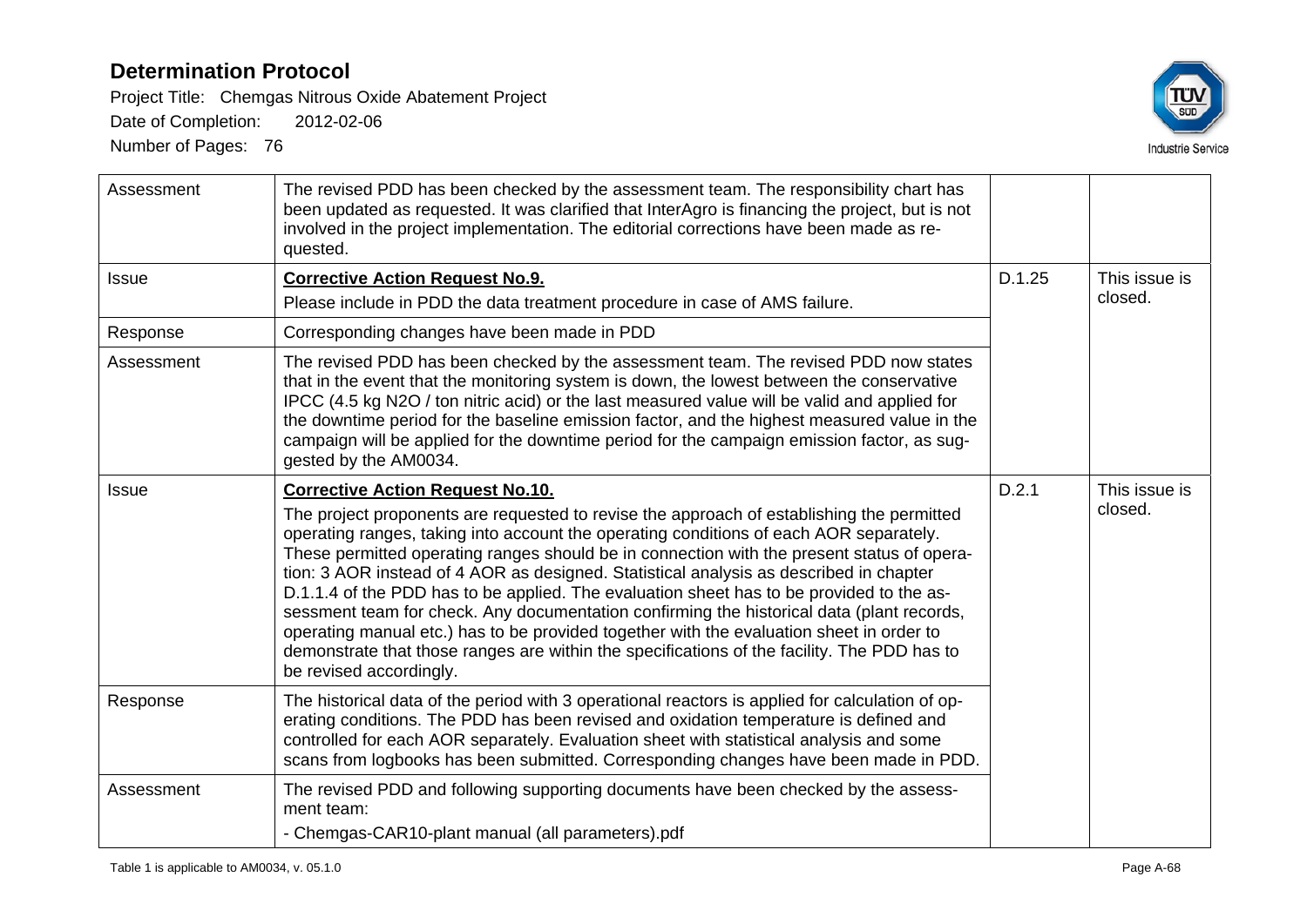Project Title: Chemgas Nitrous Oxide Abatement Project Date of Completion: 2012-02-06



|              | - Chemgas-CAR10- logbooks scans.pdf                                                                                                                                                                                                                                                                                                                                                                                                                                                                                                                                                                                                                                            |        |                       |
|--------------|--------------------------------------------------------------------------------------------------------------------------------------------------------------------------------------------------------------------------------------------------------------------------------------------------------------------------------------------------------------------------------------------------------------------------------------------------------------------------------------------------------------------------------------------------------------------------------------------------------------------------------------------------------------------------------|--------|-----------------------|
|              | - Chemgas-CAR10-CAR12-plant diagram (3 reactors).pdf                                                                                                                                                                                                                                                                                                                                                                                                                                                                                                                                                                                                                           |        |                       |
|              | - Chemgas-CAR10-plant manual (OP).pdf                                                                                                                                                                                                                                                                                                                                                                                                                                                                                                                                                                                                                                          |        |                       |
|              | The chapter D.1.1.3 now clearly states that the normal operating ranges will be determined<br>based on the historic plant data for every AOR separately, except the OP which is based on<br>operating manual. The values presented are the preliminary ones and will be updated be-<br>fore starting the baseline measurements. The permitted operating ranges are to be verified<br>by the verifying entity.                                                                                                                                                                                                                                                                  |        |                       |
| <b>Issue</b> | <b>Corrective Action Request No.11.</b>                                                                                                                                                                                                                                                                                                                                                                                                                                                                                                                                                                                                                                        | D.2.10 | This issue is         |
|              | As mentioned in PDD, the nitric acid production is monitored with level meters installed in<br>the storage tanks. A possibility of cross-check should be included in PDD (mass balance<br>analysis with NH3 input for the HNO3 flow, ammonium nitrate production, etc). Also lab                                                                                                                                                                                                                                                                                                                                                                                               |        | closed.               |
|              | analysis results for HNO3 concentration should be discussed. Please also refer to the com-<br>ments in D.2.1.                                                                                                                                                                                                                                                                                                                                                                                                                                                                                                                                                                  |        | <b>IRL 40</b>         |
|              | The value is to be verified later by the verifying entity.                                                                                                                                                                                                                                                                                                                                                                                                                                                                                                                                                                                                                     |        |                       |
| Response     | Corresponding changes have been made in PDD. Calculated ammonia consumption for<br>nitric acid production compares with ammonia input that is registered by flow meter and fi-<br>nally with nitric acid production that was registered by the main method.                                                                                                                                                                                                                                                                                                                                                                                                                    |        |                       |
| Assessment   | The revised PDD has been assessed by the audit team. The cross check possibility of the<br>NAP is now described in section D.1.1.1 and clarified to be performed using ammonia con-<br>sumption figures. The implementation of this cross check and the final NAP value is to be<br>verified by the verifying entity.                                                                                                                                                                                                                                                                                                                                                          |        |                       |
| <b>Issue</b> | <b>Corrective Action Request No.12.</b>                                                                                                                                                                                                                                                                                                                                                                                                                                                                                                                                                                                                                                        | D.2.11 | This issue is         |
|              | The design capacity of 240,000 t/year mentioned in the PDD and used in calculations is<br>based on 4 AOR. If the present situation with 3 AOR in operation is considered to be per-<br>manent, a new design capacity should be calculated and used in PDD and Excel calcula-<br>tion. However in "ERUs calculations Chemgas and Nitroporos.xlsx" the plant design capac-<br>ity of 725 t of Nitric Acid per day is used, and calculated for 331 days. Please also specify if<br>this capacity is for 3 or 4 reactors and provide respective evidence. In case no exact figure<br>for annual design capacity is confirmed by the technical documents, please justify the use of |        | closed.<br>IRL 32, 40 |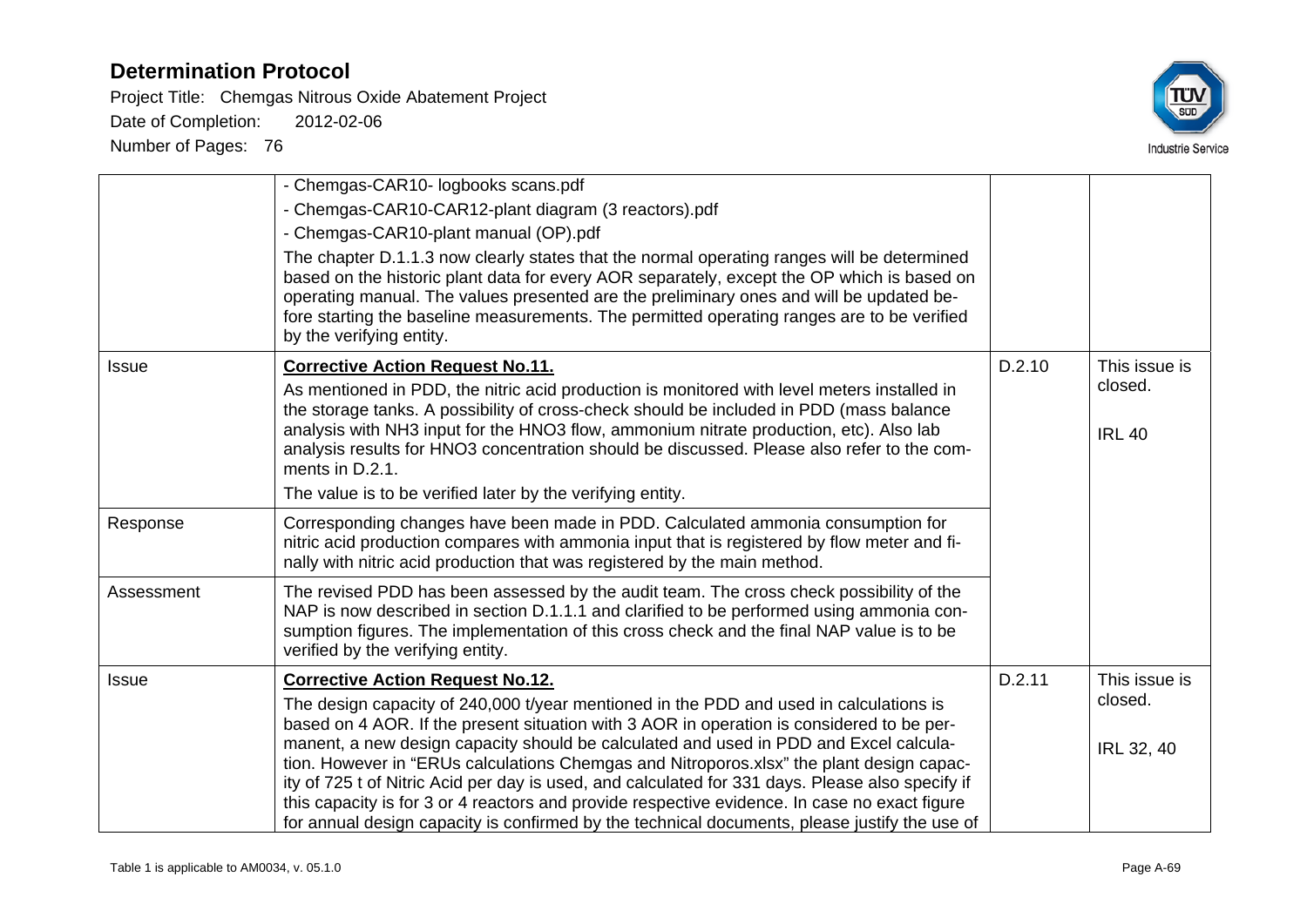Project Title: Chemgas Nitrous Oxide Abatement Project Date of Completion: 2012-02-06



|              | 331 days by providing the plant production records for the previous production periods.                                                                                                                                                                                                                                                                                                                                                                         |  |
|--------------|-----------------------------------------------------------------------------------------------------------------------------------------------------------------------------------------------------------------------------------------------------------------------------------------------------------------------------------------------------------------------------------------------------------------------------------------------------------------|--|
| Response 1   | The plant design diagram states that after dismounting of reactor 1B the design capacity is<br>640 metric tonnes of HNO3. This value is confirmed by historical values of plant perfor-<br>mance with 3 reactors from year 2006 and approved by plant internal decision.                                                                                                                                                                                        |  |
|              | To ensure the conservativeness of the approach it is assumed that the plant operates 330<br>days per year (instead of 365 days as suggested in the methodology). This leads to an an-<br>nual capacity of 211,840t. (330x640=211200) This value is mentioned in updated PDD. Cor-<br>responding changes have been made in PDD and in Excel for emission calculations road<br>map. File with production during previous production periods has been submitted. . |  |
| Assessment 1 | 1. PDD, page 12: "Since the annual capacity is not specified in the design documents"<br>- but only the "design capacity" - 240000 t/year, according to Reception Certificate of<br>the plant, dated 19.11.1974 is specified. $(240000t/331 \text{days} = 725t)$ , according to our<br>calculation.<br>2. According to the plant design diagram, the capacity is 26250 kg HNO3/h                                                                                |  |
|              | 26250 kg x 24 hours = 630000 kg = 630 t/day.                                                                                                                                                                                                                                                                                                                                                                                                                    |  |
|              | (This is the last table from the diagram. IRL 10).                                                                                                                                                                                                                                                                                                                                                                                                              |  |
|              | 3. Looking at the historical campaigns, the longest activity period was in 2010: 306<br>days. Please justify the choice of 331 days for the design capacity and not 306 days.<br>Have the plant operated ever in the past (with 3 AORs) 331 days                                                                                                                                                                                                                |  |
| Response 2   | We can't apply "design capacity" value 240000 t/year since the plant operates now with 3<br>reactors instead of operation with 4 reactors in initial plant design.                                                                                                                                                                                                                                                                                              |  |
|              | Since the longest confirmed activity period is 306 days, we've taken in account this value<br>and made correspondent changes in PDD. That is lead to annual capacity of 195840 t/year.<br>After revision of design diagram the corrected hourly capacity is equal to 26667 kg HNO3/h                                                                                                                                                                            |  |
|              | 26667 kg x 24 hours = 640008 kg = app. 640 t HNO3/day                                                                                                                                                                                                                                                                                                                                                                                                           |  |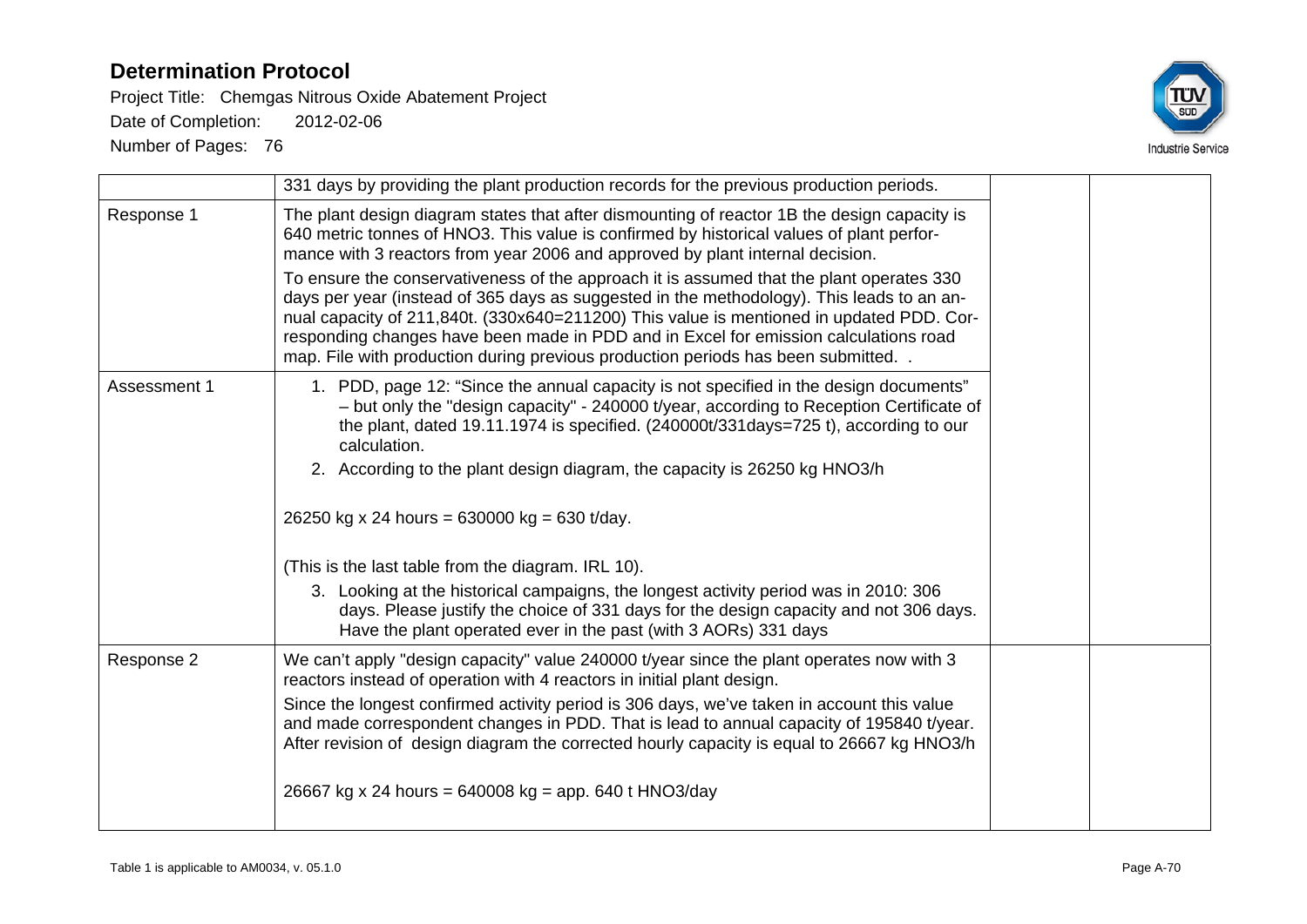Project Title: Chemgas Nitrous Oxide Abatement Project Date of Completion: 2012-02-06



|                                             | That is lead to annual capacity of 195840 t/year:                                                                                                                                                                                                                                                 |         |                                              |
|---------------------------------------------|---------------------------------------------------------------------------------------------------------------------------------------------------------------------------------------------------------------------------------------------------------------------------------------------------|---------|----------------------------------------------|
|                                             | 640 x 306 = 195840 t HNO3/year                                                                                                                                                                                                                                                                    |         |                                              |
| Assessment 2                                | The new design diagram (IRL 32) and the new PDD (IRL 40) have been received and<br>checked. The Plant capacity with 3 AOR is fixed at 26667 kg HNO3/h and the CAP at<br>195840 t HNO3/year, based on 306 days.                                                                                    |         |                                              |
| <b>Issue</b>                                | <b>Corrective Action Request No.13.</b><br>There is confusion between CLnormal and CLn at page 62 of the PDD. Please correct.                                                                                                                                                                     | D.3.1.5 | This issue is<br>closed.                     |
| Response                                    | Corresponding changes have been made in PDD                                                                                                                                                                                                                                                       |         | <b>IRL 40</b>                                |
| Assessment                                  | The revised PDD (IRL 40) has been reviewed by the assessment team. The requested cor-<br>rection has been conducted by the PP.                                                                                                                                                                    |         |                                              |
| <b>Clarification Requests by audit team</b> |                                                                                                                                                                                                                                                                                                   |         |                                              |
|                                             | <b>Comments and Results</b>                                                                                                                                                                                                                                                                       | Ref     | Conclusion<br>and IRL                        |
| <b>Issue</b>                                | <b>Clarification Request No.1</b><br>S.C. Chemgas S.R.L. (Romania) and MGM Worldwide, S.a.r.I (Sweden) are the project par-<br>ticipants. To confirm this fact the Emission Reduction Units Purchase Agreement (ERPA)<br>between the project participants have to be submitted to the audit team. | A.3.2   | This issue is<br>closed.<br>IRL <sub>9</sub> |
| Response                                    | In accordance with service agreement MGM Worldwide S.a.r.I receives their fee by the per-<br>centage of emission reductions. The service agreement has been submitted to audit team.                                                                                                              |         |                                              |
| Assessment                                  | The service agreement "InterAgro_MGM_JI_service_agreement-signed_1.pdf" has been<br>checked by the assessment team (IRL 9). This document confirms the project participants<br>as indicated in the PDD.                                                                                           |         |                                              |
| <b>Issue</b>                                | <b>Clarification Request No.2</b><br>Records of the trainings conducted by the ABB as well as list of attended personnel have to<br>be provided to the assessment team.                                                                                                                           | A.4.2.8 | This issue is<br>closed.<br><b>IRL 34</b>    |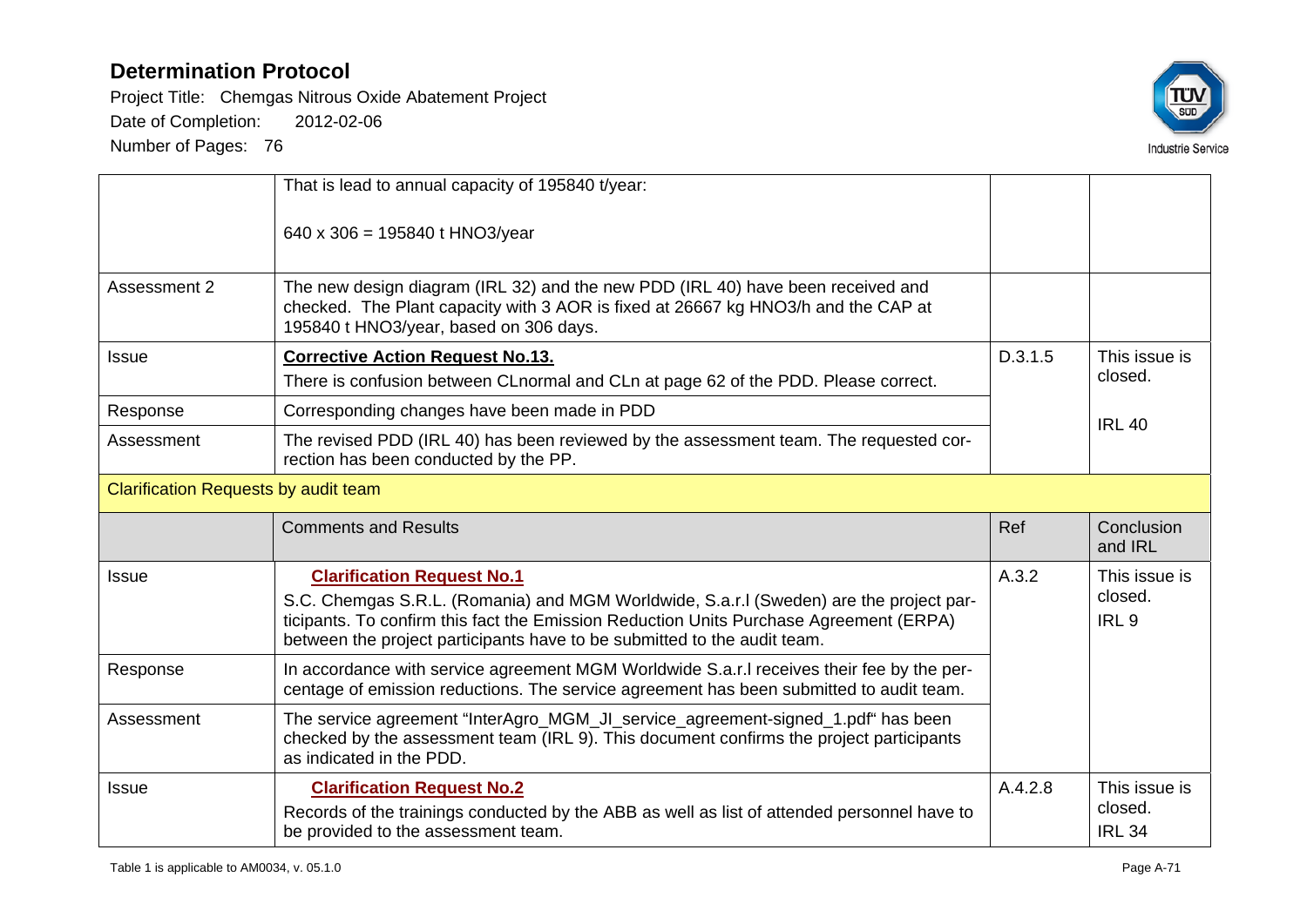Project Title: Chemgas Nitrous Oxide Abatement Project Date of Completion: 2012-02-06



| Response     | Corresponding documents have been submitted                                                                                                                                                                                                                                                           |          |                                               |
|--------------|-------------------------------------------------------------------------------------------------------------------------------------------------------------------------------------------------------------------------------------------------------------------------------------------------------|----------|-----------------------------------------------|
| Assessment   | The ABB training records incl. the list of attended personnel has been provided by the PP<br>and reviewed by the assessment team.                                                                                                                                                                     |          |                                               |
| <b>Issue</b> | <b>Clarification Request No.3</b>                                                                                                                                                                                                                                                                     | A.4.2.10 | FAR <sub>3</sub>                              |
|              | The secondary catalyst supplier's approval and delivery contract signed (according to pro-<br>ject implementation plan) should be provided to the confidential insight of the assessment<br>team.                                                                                                     |          |                                               |
| Response     | Plant is facing some problems while negotiating some terms of the contract with BASF. The<br>talks are still in progress. That is why the BASF offer is used in PDD to estimate project<br>costs.                                                                                                     |          |                                               |
| Assessment   | The offer from the secondary catalyst supplier BASF was available to the audit team and<br>confirms the warranted abatement efficiency and costs of the secondary catalyst. The con-<br>tract with the catalyst supplier will be checked at the first periodic verification.                          |          |                                               |
| Issue        | <b>Clarification Request No.4</b><br>The use of 8.4 kg CO2eq/t HNO3 as baseline emission factor in ERs estimation should be<br>clarified. Furthermore the ERs estimate should be based on the production figures specified<br>in the plant's road map.                                                | A.4.3.2  | This issue is<br>closed.<br><b>IRL 40, 41</b> |
| Response 1   | In updated PDD the preliminary calculations of $EF_{BL}$ on the base of available monitoring<br>data are used.                                                                                                                                                                                        |          |                                               |
| Assessment 1 | PDD, page 59:<br>1. "plant design capacity will be 240,000 tonnes". Design with 4 AORs<br>2. "As baseline emission factor is used IPCC upper limit default emission factor for N2O<br>emissions for medium pressure nitric acid plants that is equal to 13,94 kg<br>N2O/tHNO3". Correction is needed. |          |                                               |
| Response 2   | The correspondent changes have been made in PDD                                                                                                                                                                                                                                                       |          |                                               |
| Assessment 2 | The new PDD (IRL 40), as well as Excel calculations (IRL 41) have been checked and the<br>correct EF <sub>BL</sub> , based on preliminary measurements is now used and the capacity based and<br>3 AORs included.                                                                                     |          |                                               |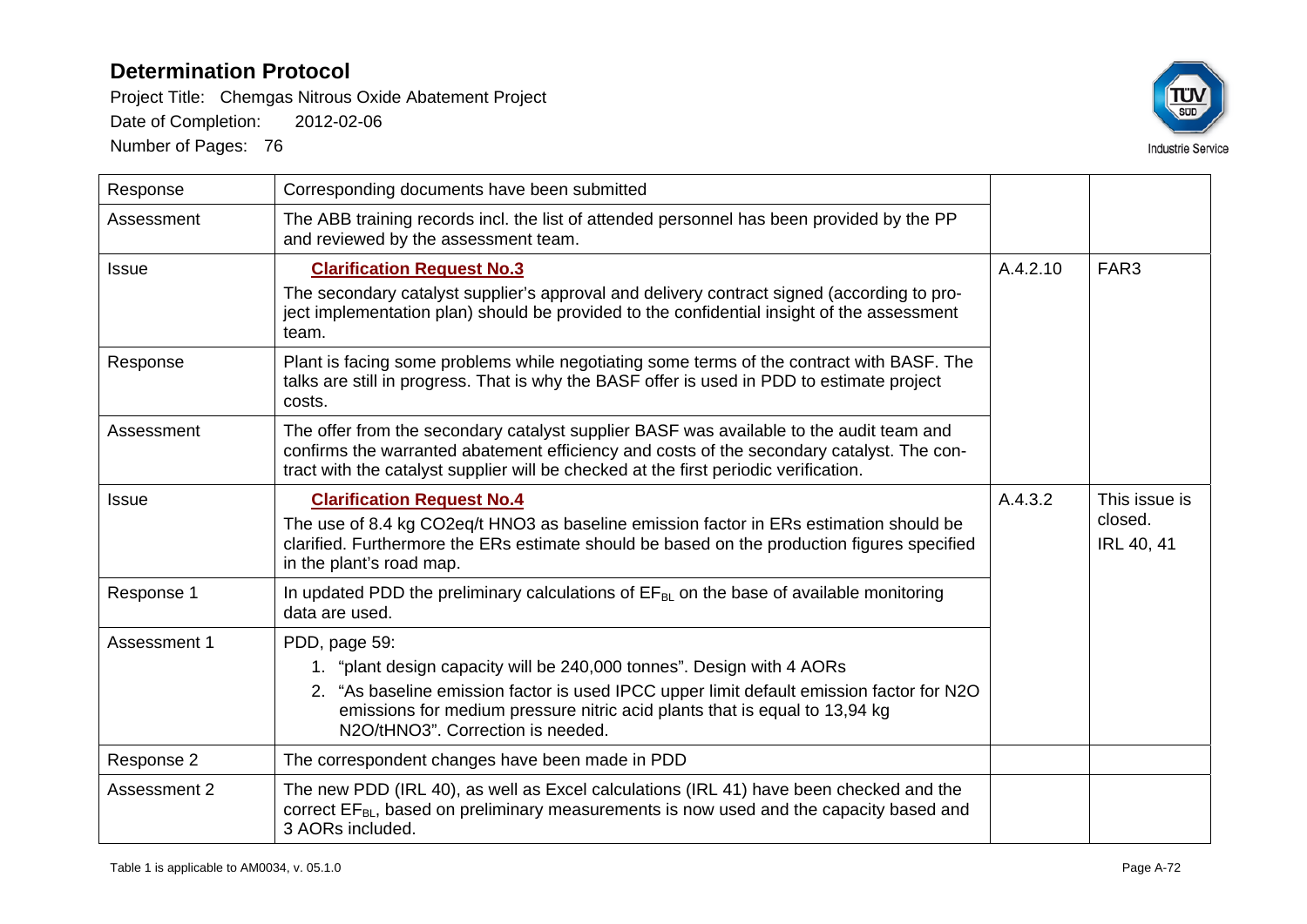Project Title: Chemgas Nitrous Oxide Abatement Project

Date of Completion: 2012-02-06



| <b>Issue</b> | <b>Clarification Request No.5</b><br>In the IPPC Environmental Permit, there is also an ELV for N2O emissions from nitric acid<br>production: 800 mg/Nm3 for the period up to the installation of the secondary catalyst and<br>150 mg/Nm3 after. These ELVs shall be used in baseline and project ERU's calculation.<br>Please clarify and amend the PDD accordingly.                                                                                                                                                                                                                                                                                                                        | <b>B.1.15</b> | FAR4                     |
|--------------|-----------------------------------------------------------------------------------------------------------------------------------------------------------------------------------------------------------------------------------------------------------------------------------------------------------------------------------------------------------------------------------------------------------------------------------------------------------------------------------------------------------------------------------------------------------------------------------------------------------------------------------------------------------------------------------------------|---------------|--------------------------|
| Response     | The IPPC Environmental Permit is now under revision. The above mentioned value of 800<br>mg/Nm3 is not the obligatory limit for the plant in accordance with Romanian legislation; it is<br>only an estimation of current plant emissions by operator. This will be clearly defined in up-<br>dated Permit.<br>The limit 150 mg/Nm3 will be revised in updated Environmental Permit. The limit will be<br>equal to 392 mg/Nm3 (200 ppm) in accordance with BAT recommendations. The Environ-<br>mental Permit shall mention that the limit should be achieved by voluntary implementation of<br>this JI project.<br>Updated Environmental Permit will be presented during verification visit. |               |                          |
| Assessment   | The updated plant's Environmental Permit IPPC has to be presented to the verifier at the<br>first periodic verification.                                                                                                                                                                                                                                                                                                                                                                                                                                                                                                                                                                      |               |                          |
| <b>Issue</b> | <b>Clarification Request No.6</b><br>According to technical specifications of the DeNOx unit – Contract between Steuler and In-<br>teragro (IRL 16), - the guaranteed ELV for NOx will be 200 ppm, but the legal requirement is<br>150 ppm (as stipulated in the IPPC permit). A clarification is requested.                                                                                                                                                                                                                                                                                                                                                                                  | B.1.16        | FAR <sub>5</sub>         |
| Response     | The design of SCR DeNOx for Chemgas assumes 1000 ppm NOx emissions before installa-<br>tion of SCR DeNOx system and 200 ppm after system installation. Taking in account that<br>actual NO <sub>x</sub> emissions are at least 2 times lower than 1000 ppm, we could expect that con-<br>centration of NO <sub>x</sub> in stack gas will be much lower than 150 ppm.                                                                                                                                                                                                                                                                                                                          |               |                          |
| Assessment   | The plant's compliance with the NO <sub>x</sub> requirements has to be verified at the first periodic<br>verification.                                                                                                                                                                                                                                                                                                                                                                                                                                                                                                                                                                        |               |                          |
| <b>Issue</b> | <b>Clarification Request No.7</b><br>According to the additionality tool the costs related to the JI project have to be documented<br>and clearly listed in the PDD. Please amend the PDD accordingly and provide related evi-                                                                                                                                                                                                                                                                                                                                                                                                                                                                | B.2.5         | This issue is<br>closed. |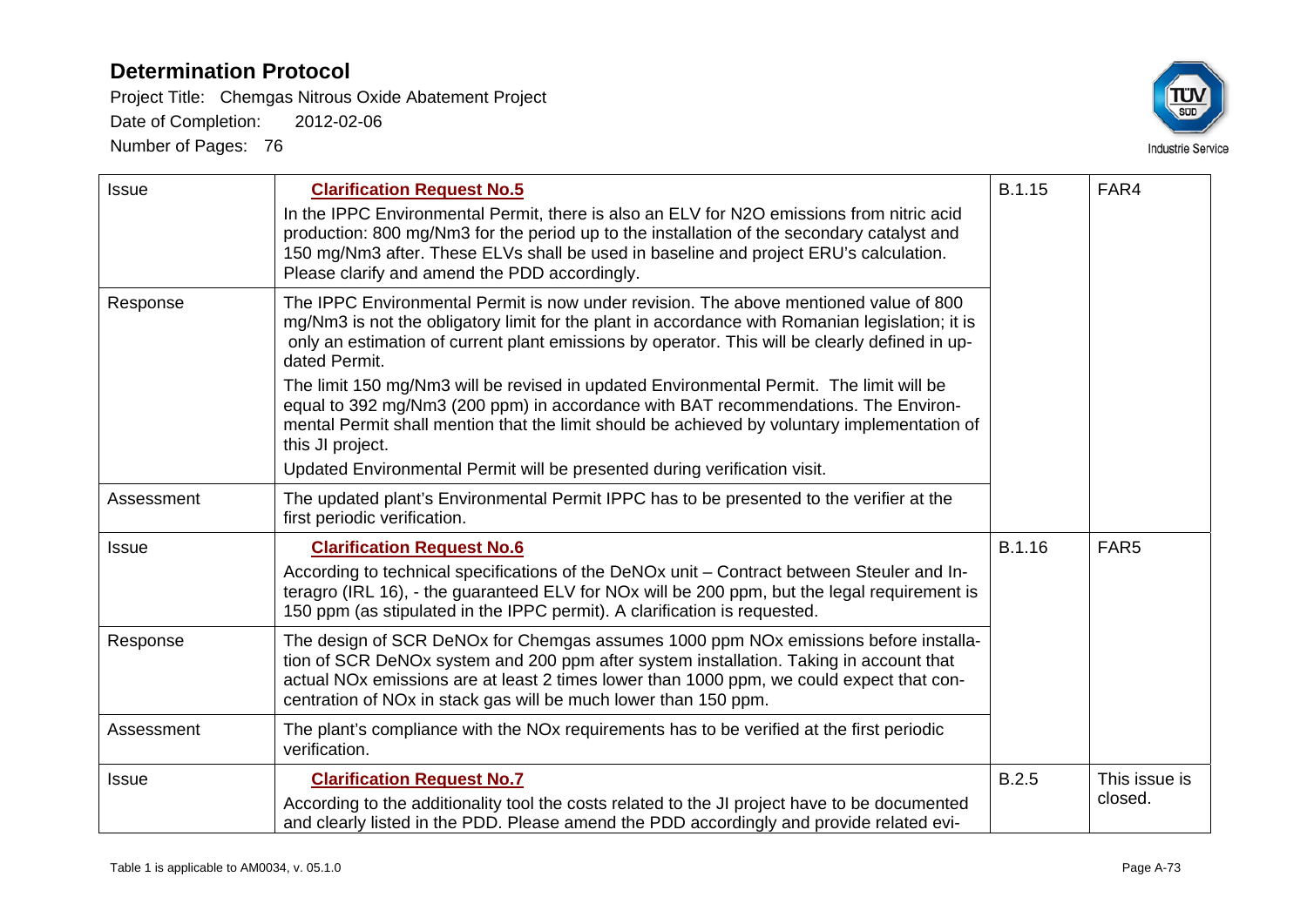Project Title: Chemgas Nitrous Oxide Abatement Project

Date of Completion: 2012-02-06



|                                       | dence.                                                                                                                                                                                                                                                                                                                                                                                                                                                                                                                                               |         | <b>IRL 40</b>            |
|---------------------------------------|------------------------------------------------------------------------------------------------------------------------------------------------------------------------------------------------------------------------------------------------------------------------------------------------------------------------------------------------------------------------------------------------------------------------------------------------------------------------------------------------------------------------------------------------------|---------|--------------------------|
| Response                              | The corresponding changes have been made in PDD                                                                                                                                                                                                                                                                                                                                                                                                                                                                                                      |         |                          |
| Assessment                            | The revised PDD has been checked by the audit team. The costs related to JI project are<br>now documented in Annex 4 of the revised PDD.                                                                                                                                                                                                                                                                                                                                                                                                             |         |                          |
| Issue                                 | <b>Clarification Request No.8</b>                                                                                                                                                                                                                                                                                                                                                                                                                                                                                                                    | D.3.1.6 | This issue is            |
|                                       | The source/control data used for monitoring of operation hours of baseline and project cam-<br>paigns should be clearly described in revised PDD. Furthermore the on/off criteria for the<br>plant operation (e.g. trip values) should be clearly defined.                                                                                                                                                                                                                                                                                           | closed. |                          |
| Response                              | Plant operating status is determined on the basis of relay that controls electromagnetic<br>valves of ammonia input before the mixer. If the plant the valve is opened the plant status is<br>ON, otherwise plant status is OFF. Since plant does not keep the records of valve status,<br>the oxidation temperature is used during emission factor and emission reductions calcula-<br>tions for crosscheck of plant status. If hourly oxidation temperature value is lower than<br>750°C, plant status is treated like OFF for such monitored hour |         |                          |
| Assessment                            | The revised PDD now includes the requested information.                                                                                                                                                                                                                                                                                                                                                                                                                                                                                              |         |                          |
| Issue                                 | <b>Clarification Request No.9</b><br>An EIA study for this project is not mandatory according to Romanian legislation. However<br>an EIA has been conducted by the project participants voluntarily. Please amend the PDD<br>accordingly.                                                                                                                                                                                                                                                                                                            | F.1.1   | This issue is<br>closed. |
| Response                              | The corresponding changes have been made in PDD                                                                                                                                                                                                                                                                                                                                                                                                                                                                                                      |         |                          |
| Assessment                            | The information on conducted EIA is correctly presented in the revised PDD.                                                                                                                                                                                                                                                                                                                                                                                                                                                                          |         |                          |
| Forward Action Requests by audit team |                                                                                                                                                                                                                                                                                                                                                                                                                                                                                                                                                      |         |                          |
|                                       | <b>Comments and Results</b>                                                                                                                                                                                                                                                                                                                                                                                                                                                                                                                          | Ref     | Conclusion<br>and IRL    |
| <b>Issue</b>                          | <b>Forward Action Request No.1</b>                                                                                                                                                                                                                                                                                                                                                                                                                                                                                                                   | A.3.8   |                          |
|                                       | The LoAs should be submitted to AIE at least at the moment at the first periodic verification.                                                                                                                                                                                                                                                                                                                                                                                                                                                       |         |                          |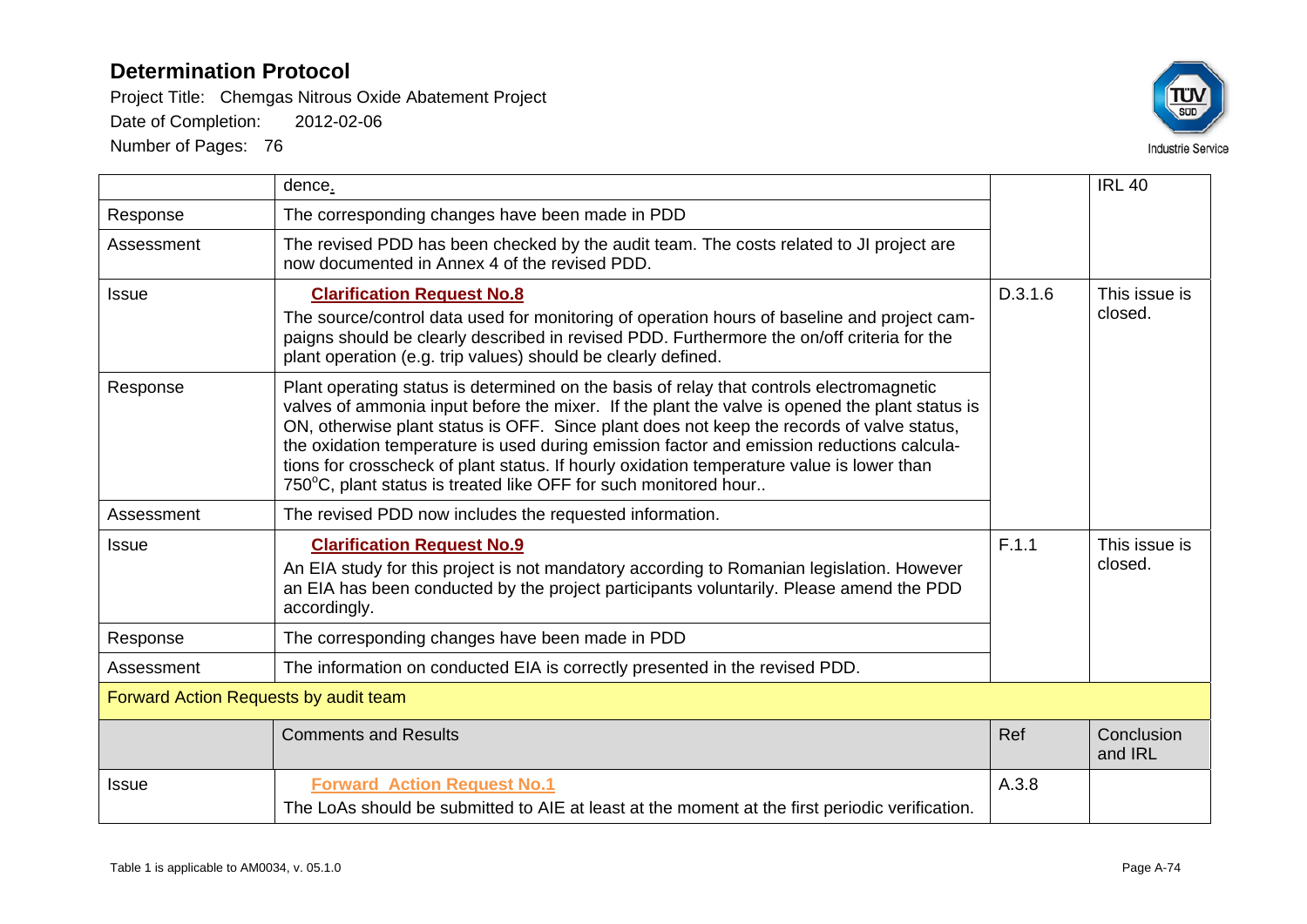

| Response     |                                                                                                                                                                                                                                                                                                                                                                                                                                                                                                                                                                                                                                                                                                                                                                                                                                                                                                                                                                                                                                                                                                              |          |  |
|--------------|--------------------------------------------------------------------------------------------------------------------------------------------------------------------------------------------------------------------------------------------------------------------------------------------------------------------------------------------------------------------------------------------------------------------------------------------------------------------------------------------------------------------------------------------------------------------------------------------------------------------------------------------------------------------------------------------------------------------------------------------------------------------------------------------------------------------------------------------------------------------------------------------------------------------------------------------------------------------------------------------------------------------------------------------------------------------------------------------------------------|----------|--|
| Assessment   |                                                                                                                                                                                                                                                                                                                                                                                                                                                                                                                                                                                                                                                                                                                                                                                                                                                                                                                                                                                                                                                                                                              |          |  |
| <b>Issue</b> | <b>Forward Action Request No.2</b><br>During the on-site visit the quality assurance and quality control procedure have been dis-<br>cussed while TÜV SÜD assessment team underlined the importance of such procedures for<br>the future data quality. The project proponents provided a draft version of a so called "JI<br>Manual" - Procedure PO-231-01 - (IRL 34) - which comprises description of the work scope<br>as well as tasks of responsible personnel. The project manager agreed to amend the exist-<br>ing JI Manual by including further information on qualification requirements and continuous<br>training for responsible staff, procedures on the data treatment acc. to AM0034 rules and<br>requirements (e.g. downtime of AMS), QAL 3 procedures, JI project related documentation<br>procedures, troubleshooting procedures, list of the spare equipment, provisions for the data<br>quality in case of data recording in the hand written logbooks and manual data transfer etc.<br>During the first periodic verification the PPs will provide the JI Manual to a verifying entity | D.1.9    |  |
| Response     |                                                                                                                                                                                                                                                                                                                                                                                                                                                                                                                                                                                                                                                                                                                                                                                                                                                                                                                                                                                                                                                                                                              |          |  |
| Assessment   |                                                                                                                                                                                                                                                                                                                                                                                                                                                                                                                                                                                                                                                                                                                                                                                                                                                                                                                                                                                                                                                                                                              |          |  |
| <b>Issue</b> | <b>Forward Action Request No.3</b><br>The offer from the secondary catalyst supplier BASF was available to the audit team and<br>confirms the warranted abatement efficiency and costs of the secondary catalyst. The con-<br>tract with the catalyst supplier will be checked at the first periodic verification. (refer to CR3)                                                                                                                                                                                                                                                                                                                                                                                                                                                                                                                                                                                                                                                                                                                                                                            | A.4.2.10 |  |
| Response     |                                                                                                                                                                                                                                                                                                                                                                                                                                                                                                                                                                                                                                                                                                                                                                                                                                                                                                                                                                                                                                                                                                              |          |  |
| Assessment   |                                                                                                                                                                                                                                                                                                                                                                                                                                                                                                                                                                                                                                                                                                                                                                                                                                                                                                                                                                                                                                                                                                              |          |  |
| <b>Issue</b> | <b>Forward Action Request No.4</b><br>The updated plant's Environmental Permit IPPC has to be presented to the verifier at the<br>first periodic verification. (refer to CR5)                                                                                                                                                                                                                                                                                                                                                                                                                                                                                                                                                                                                                                                                                                                                                                                                                                                                                                                                | B.1.15   |  |
| Response     |                                                                                                                                                                                                                                                                                                                                                                                                                                                                                                                                                                                                                                                                                                                                                                                                                                                                                                                                                                                                                                                                                                              |          |  |
| Assessment   |                                                                                                                                                                                                                                                                                                                                                                                                                                                                                                                                                                                                                                                                                                                                                                                                                                                                                                                                                                                                                                                                                                              |          |  |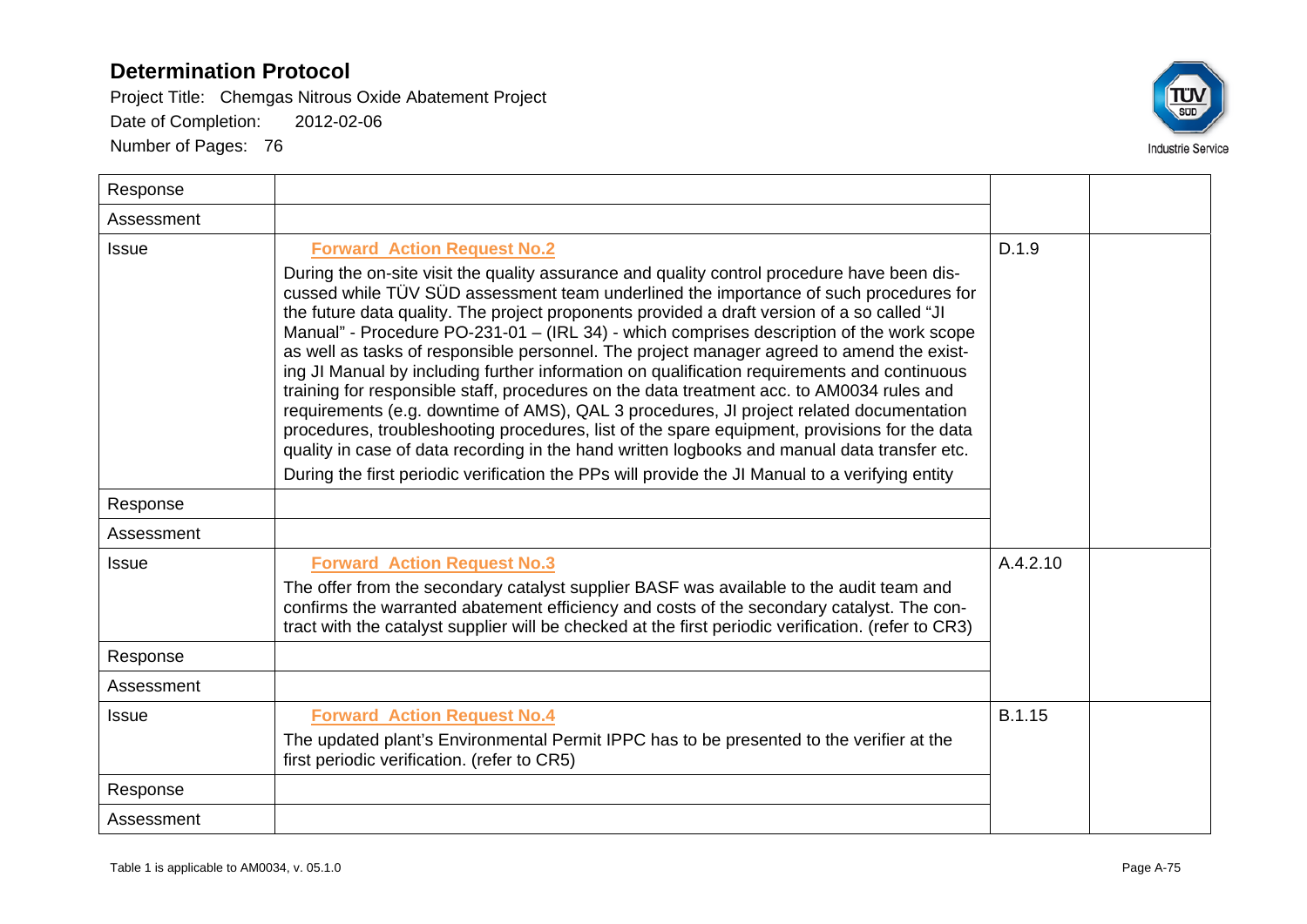Project Title: Chemgas Nitrous Oxide Abatement Project

Date of Completion: 2012-02-06

Number of Pages: 76



| <b>Issue</b> | <b>Forward Action Request No.5</b><br>The plant's compliance with the NO <sub>x</sub> requirements has to be verified at the first periodic<br>verification. (refer to CR6)                    | B.1.16 |  |
|--------------|------------------------------------------------------------------------------------------------------------------------------------------------------------------------------------------------|--------|--|
| Response     |                                                                                                                                                                                                |        |  |
| Assessment   |                                                                                                                                                                                                |        |  |
| <b>Issue</b> | <b>Forward Action Request No.6</b><br>Complete information regarding normal operating conditions (the normal OT, OP, AFR,<br>AIFR, GS and GC) shall be provided during the first verification. | H.2.1  |  |
| Response     |                                                                                                                                                                                                |        |  |
| Assessment   |                                                                                                                                                                                                |        |  |

## **Table 3 Unresolved Corrective Action and Clarification Requests (in case of denials)**

| Clarifications and / or corrective action<br>requests by validation team | Id. of<br><b>CAR/CR</b> | <b>Explanation of Conclusion for Denial</b> |
|--------------------------------------------------------------------------|-------------------------|---------------------------------------------|
|                                                                          |                         |                                             |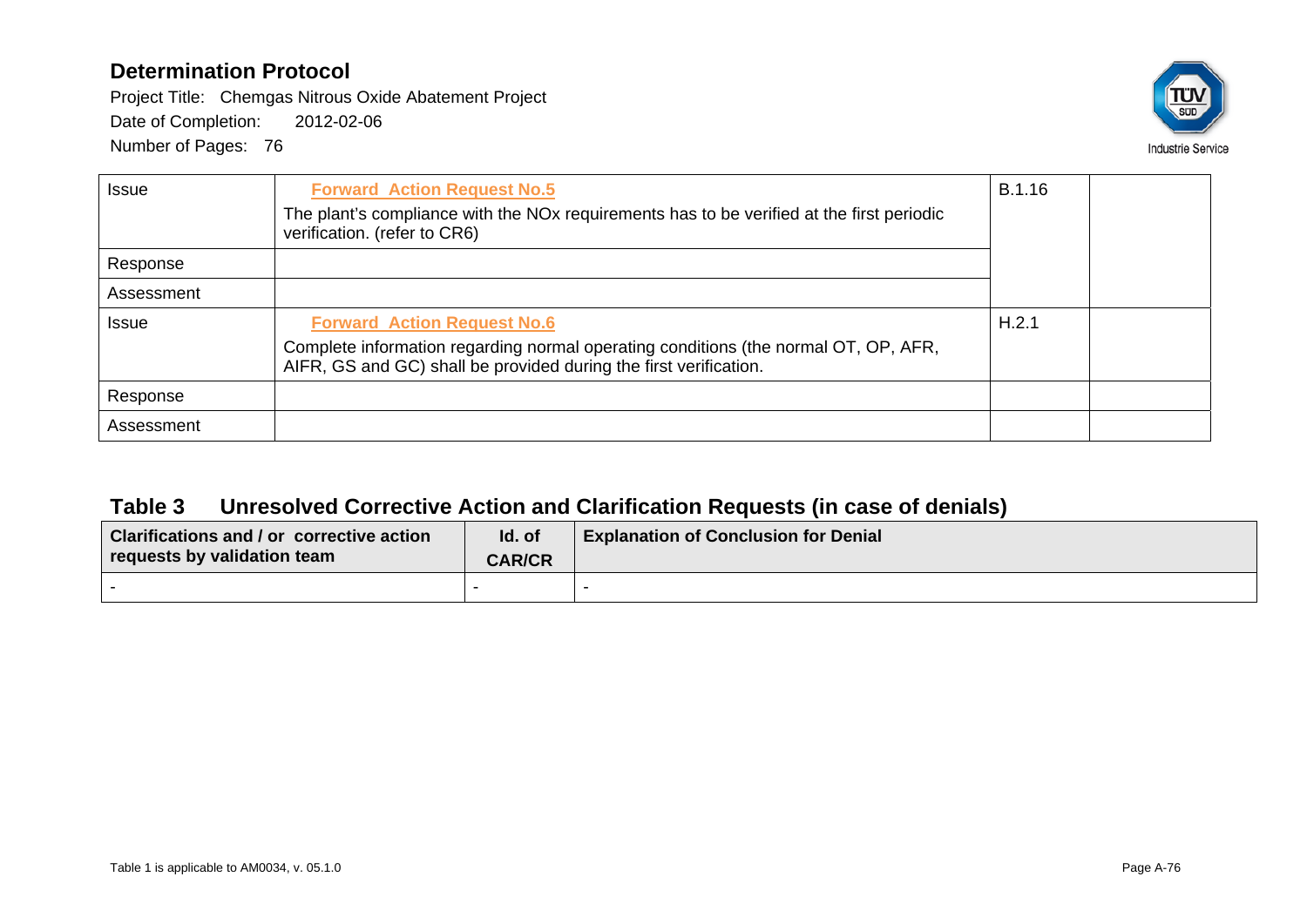

# **Annex 2: Information Reference List**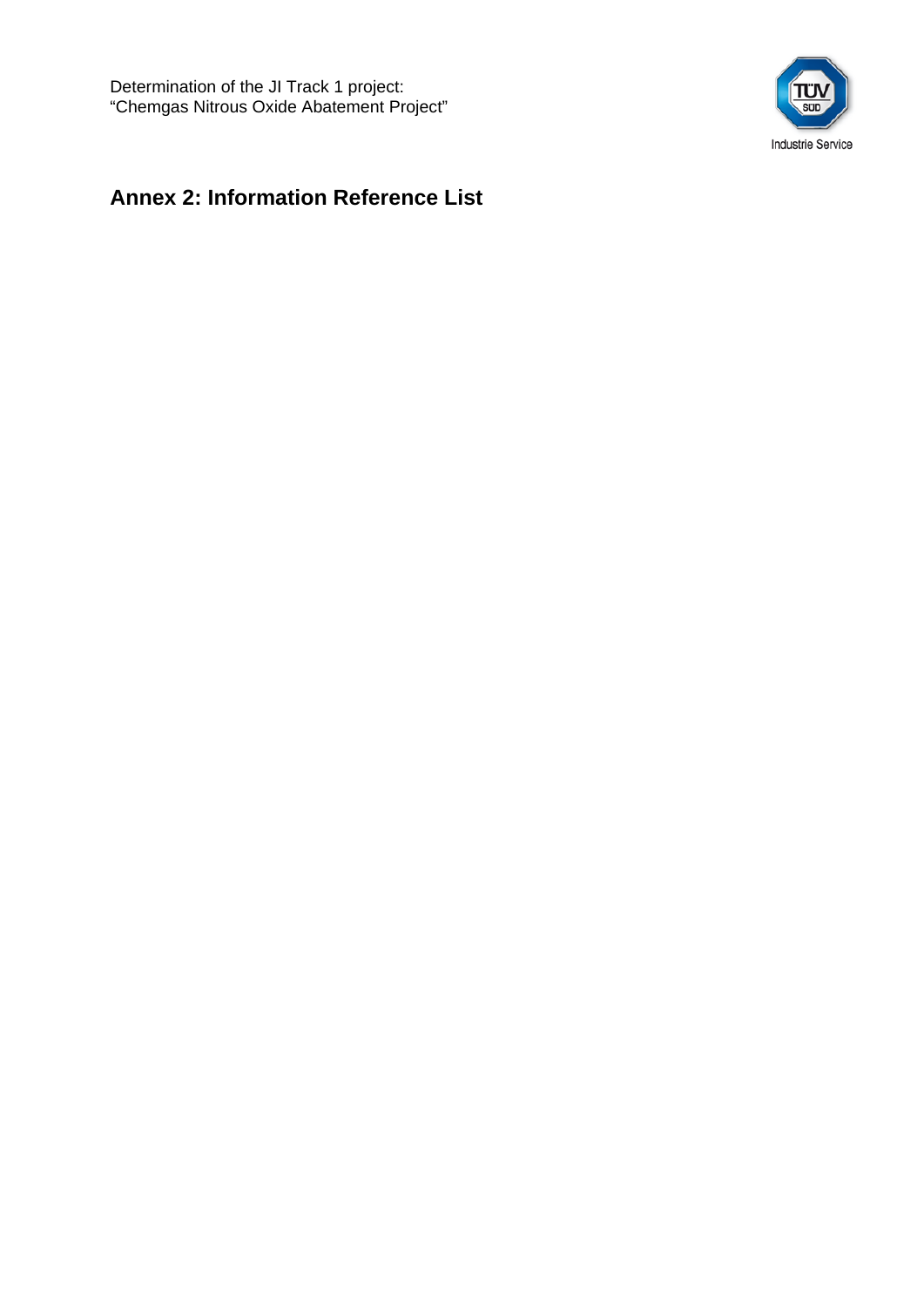| Determination of the JI Project:<br>$\frac{1}{\sqrt{\frac{1}{500}}}$<br>Page<br>2011-02-06   Chemgas Nitrous Oxide Abatement Project, Romania<br><b>Determination Report</b><br>l of 4<br>Information Reference List | <b>Industrie Service</b> |
|----------------------------------------------------------------------------------------------------------------------------------------------------------------------------------------------------------------------|--------------------------|
|----------------------------------------------------------------------------------------------------------------------------------------------------------------------------------------------------------------------|--------------------------|

| Ref.<br>No.    | <b>Issuance</b><br>and/or sub-<br>mission date<br>(dd/mm/yyyy) |                                                                                                                                                                                                                                                                                                                                                         | <b>Title/Type of Document</b>                                                                                                                                                                                                                                                                                                                                                                                            | <b>Author / Editor</b><br>/ Issuer | <b>Additional In-</b><br>formation (Re-<br>levance in JI<br><b>Context)</b> |
|----------------|----------------------------------------------------------------|---------------------------------------------------------------------------------------------------------------------------------------------------------------------------------------------------------------------------------------------------------------------------------------------------------------------------------------------------------|--------------------------------------------------------------------------------------------------------------------------------------------------------------------------------------------------------------------------------------------------------------------------------------------------------------------------------------------------------------------------------------------------------------------------|------------------------------------|-----------------------------------------------------------------------------|
|                |                                                                | SÜD.                                                                                                                                                                                                                                                                                                                                                    | On-site interviews conducted at March 15-16, 2011 in Slobozia, Romania at S.C. Chemgas Holding Corporation by auditing team of TÜV                                                                                                                                                                                                                                                                                       |                                    |                                                                             |
|                |                                                                | <b>Determination Team:</b>                                                                                                                                                                                                                                                                                                                              |                                                                                                                                                                                                                                                                                                                                                                                                                          |                                    |                                                                             |
|                |                                                                | Ms Olena Maslova<br>Mr Constantin Zaharia                                                                                                                                                                                                                                                                                                               | TÜV SÜD Industrie Service GmbH, GHG Lead Auditor, Project Manager<br>TÜV SÜD Romania LLC, GHG Auditor                                                                                                                                                                                                                                                                                                                    |                                    |                                                                             |
|                |                                                                | <b>Interviewed persons at Chemgas:</b>                                                                                                                                                                                                                                                                                                                  |                                                                                                                                                                                                                                                                                                                                                                                                                          |                                    |                                                                             |
|                |                                                                | Mr Stefan Dragan<br>Mr Voinea Oprea<br>Mr Octavian Tabara<br>Ms Iulia Turc<br>Mr. Gherghe Garbea<br>Ms Iolanda Spulber<br>Ms Olivia Ticleanu<br>Mr Ioana Iulian<br>Ms Sergey Klibus<br>Mr Viorel Dudu<br>Mr. Alin Anton<br>Ms. Silvia Barsan                                                                                                            | Chemgas, General Manager<br>Chemgas, Chief of Technical Department<br>Chemgas, Technical Department, advisor<br>Chemgas, Chief of Environment and Quality Department.<br>Chemgas, Plant Operator<br>Chemgas, Environmental Responsible<br><b>INTERAGRO, Counsellor</b><br>Chemgas, Engineer<br>MGM, Senior Technical Expert<br>Chemgas, AMS Engineer<br><b>Environmental Auditor</b><br>Dangerous Substances Responsible |                                    |                                                                             |
| 0.             |                                                                | UNFCCC homepage http://www.unfccc.int including the Joint Implementation section<br>http://ji.unfccc.int (DVM, Clarification regarding overlapping monitoring periods under the verification<br>procedure under the Joint Implementation Supervisory Committee, Guidance on criteria for baseline<br>setting and monitoring, Glossary of JI terms etc.) |                                                                                                                                                                                                                                                                                                                                                                                                                          |                                    |                                                                             |
| $\mathbf{1}$ . | 01/12/2010                                                     | sion 1.                                                                                                                                                                                                                                                                                                                                                 | Published Project Design Document of JI project "Chemgas Nitrous Oxide Abatement Project", ver-                                                                                                                                                                                                                                                                                                                          |                                    | Published PDD                                                               |
| 2.             | 25/07/2011                                                     | JI_PDD_Chemgas - 25-07-11-final-clean2.pdf, version 2.0.                                                                                                                                                                                                                                                                                                |                                                                                                                                                                                                                                                                                                                                                                                                                          |                                    | PDD version 2.0                                                             |
| 3.             | 13/08/2010                                                     | ammonia burner of nitric acid plants", version 05.1.0                                                                                                                                                                                                                                                                                                   | Approved baseline and monitoring methodology AM0034 "Catalytic reduction of N2O inside the                                                                                                                                                                                                                                                                                                                               | <b>UNFCCC</b>                      |                                                                             |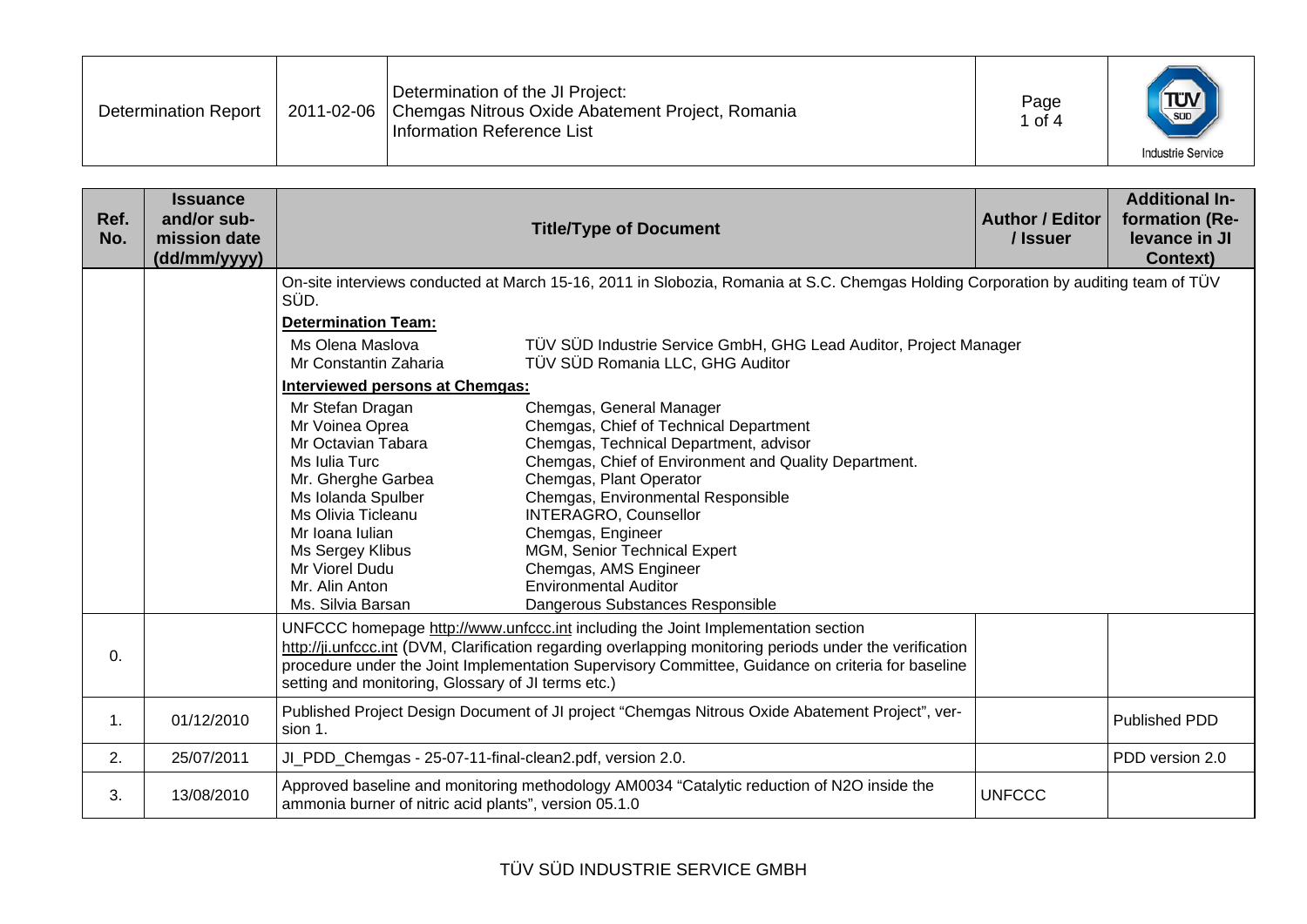| <b>Determination Report</b> |  | Determination of the JI Project:<br>2011-02-06   Chemgas Nitrous Oxide Abatement Project, Romania<br>Information Reference List | Page<br>$2$ of 4 | <b>TUV</b><br><b>Industrie Service</b> |
|-----------------------------|--|---------------------------------------------------------------------------------------------------------------------------------|------------------|----------------------------------------|
|-----------------------------|--|---------------------------------------------------------------------------------------------------------------------------------|------------------|----------------------------------------|

| Ref.<br>No. | <b>Issuance</b><br>and/or sub-<br>mission date<br>(dd/mm/yyyy) | <b>Title/Type of Document</b>                                                                                                                       | <b>Author / Editor</b><br>/ Issuer | <b>Additional In-</b><br>formation (Re-<br>levance in JI<br><b>Context)</b> |
|-------------|----------------------------------------------------------------|-----------------------------------------------------------------------------------------------------------------------------------------------------|------------------------------------|-----------------------------------------------------------------------------|
| 4.          | 25/02/2010                                                     | Approved baseline methodology AM0028 "Catalytic N2O destruction in the tail gas of Nitric Acid or<br>Caprolactam Production Plants", version 05.1.0 | <b>UNFCCC</b>                      |                                                                             |
| 5.          | 26/08/2008                                                     | Tool for the demonstration and assessment of additionality, version 05.2.                                                                           | <b>UNFCCC</b>                      |                                                                             |
| 6.          |                                                                | Guidelines for Users of the Joint Implementation Project Design Document Form, version 3.                                                           | <b>UNFCCC</b>                      |                                                                             |
| 7.          | 17-18/03/2011                                                  | Participant list of on-site interviews.                                                                                                             | TÜV SÜD                            |                                                                             |
| 8.          | 29/09/2009                                                     | LoE No. 8334/24-09, Letter of Endorsement from Romania (host party).                                                                                | <b>MMP</b>                         | Letter of Endorse-<br>ment - DFP                                            |
| 9.          | 21/04/2008                                                     | Agreement between MGM and INTERAGRO on the development of JI project.                                                                               | MGM,<br><b>INTERAGRO</b>           | Starting date of the<br>project activity                                    |
| 10.         | 16/03/2011                                                     | Block flow Diagram of plant facilities / Process Scheme of the Project activity                                                                     | <b>CHEMGAS</b>                     |                                                                             |
| 11.         | 19/11/1974                                                     | Design documents for non-concentrated nitric acid production including last modernization works<br>performed and design capacity of the plant       | <b>IPUC Bucuresti</b>              | Design capacity                                                             |
| 12.         | 17/03/20116                                                    | Historic maintenance schedule of primary gauzes and composition data for at least 5 historic cam-<br>paigns at the nitric acid plant                | <b>CHEMGAS</b>                     | Primary gauzes                                                              |
| 13.         | 28.09/1999                                                     | Technical regulations of non-concentrated nitric acid production (operating Manual)                                                                 | <b>CHEMGAS</b>                     |                                                                             |
| 14.         | 23.07.2011                                                     | <b>Historical Data-Chemgas</b>                                                                                                                      | <b>CHEMGAS</b>                     | Historical cam-<br>paigns                                                   |
| 15.         | 22/12/2004                                                     | License No. R/2071105 on the fertilizer production.                                                                                                 | Ministry of Indus-<br>try          | <b>Operating License</b>                                                    |
| 16.         | 29/09/2009                                                     | Specifications of the (SCR) DeNOx abatement unit                                                                                                    | Steuler Anlagen-<br>bau            |                                                                             |
| 17.         | 2007                                                           | IPPC permit / Environmental Permit                                                                                                                  | EPA                                |                                                                             |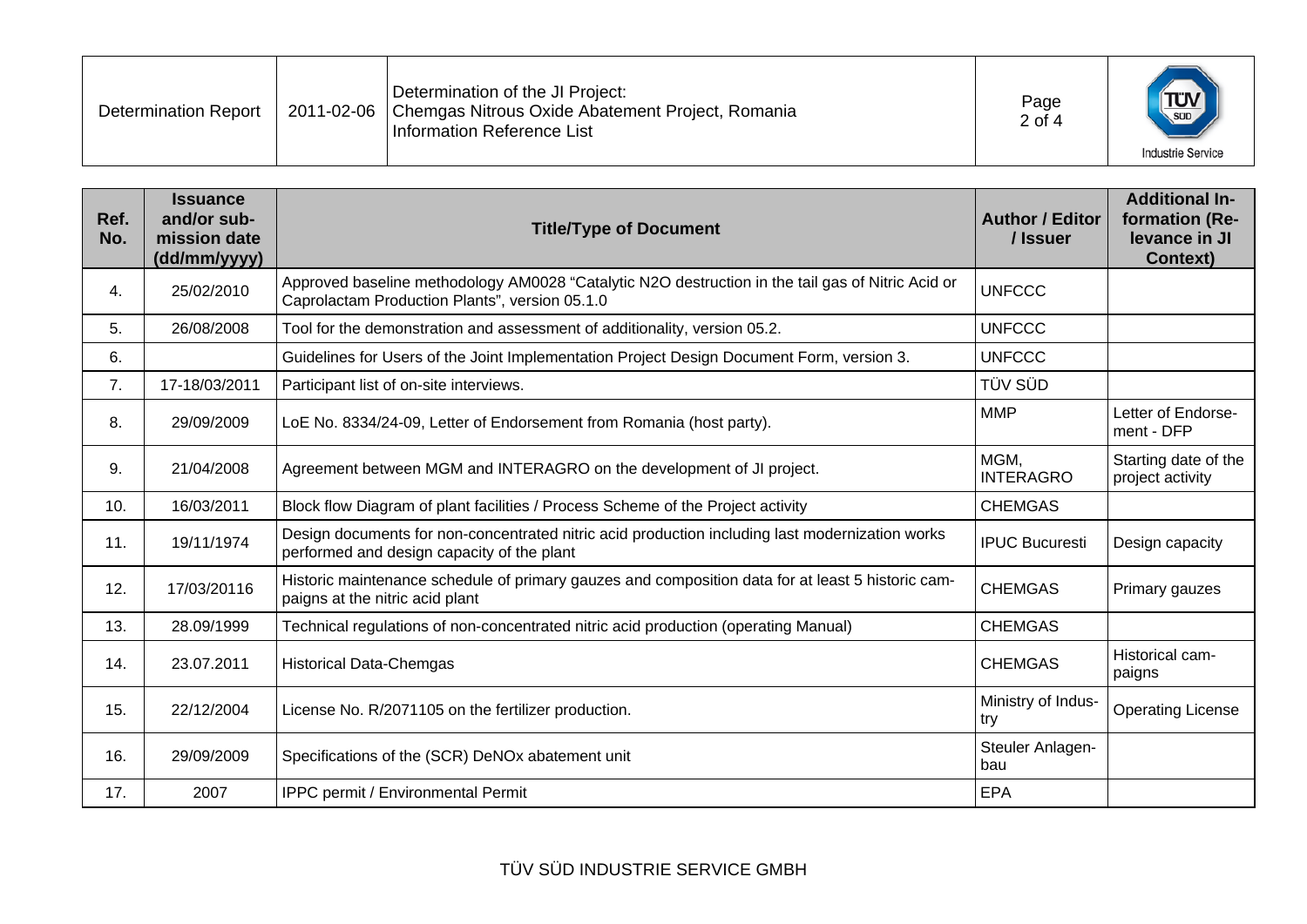| Determination of the JI Project:<br>$T_{\text{sub}}$<br>Page<br>2011-02-06   Chemgas Nitrous Oxide Abatement Project, Romania<br><b>Determination Report</b><br>3 of 4<br>Information Reference List<br><b>Industrie Service</b> |
|----------------------------------------------------------------------------------------------------------------------------------------------------------------------------------------------------------------------------------|
|----------------------------------------------------------------------------------------------------------------------------------------------------------------------------------------------------------------------------------|

| Ref.<br>No. | <b>Issuance</b><br>and/or sub-<br>mission date<br>(dd/mm/yyyy) | <b>Title/Type of Document</b>                                                                                                                                       | <b>Author / Editor</b><br>/ Issuer | <b>Additional In-</b><br>formation (Re-<br>levance in JI<br><b>Context)</b>                                    |
|-------------|----------------------------------------------------------------|---------------------------------------------------------------------------------------------------------------------------------------------------------------------|------------------------------------|----------------------------------------------------------------------------------------------------------------|
| 18.         | 15-03-2011                                                     | Action plan in chemgas-new-15-03-2011.xls                                                                                                                           | <b>CHEMGAS</b>                     |                                                                                                                |
| 19.         | 28/04/2011                                                     | Equipment for NAP monitoring and cross check possibilities (CAR #11)                                                                                                | Chemgas                            |                                                                                                                |
| 20.         | 2008-2010                                                      | Type of precious metal catalyst gauzes and supplier info (purchasing agreements and invoices)                                                                       | Chem-<br>gas/Umicore               |                                                                                                                |
| 21.         | 11/2009                                                        | N2O measurement instruments and location of sampling points at the plant                                                                                            | ABB/SGS                            |                                                                                                                |
| 22.         | 06/2009                                                        | Continuous automatic N2O monitoring system (AMS): Specific performance characteristics incl.<br>QAL 1 and concept of emission data processing, purchasing agreement | Chemgas/ABB                        | <b>AMS</b>                                                                                                     |
| 23.         | 15/01/2008                                                     | Secondary catalyst: Financial Proposal from the catalyst supplier                                                                                                   | Chemgas/BASF                       | Secondary catalyst                                                                                             |
| 24.         | 28/12/2010                                                     | Excel sheets with ERs calculations, version 01.                                                                                                                     | <b>MGM</b>                         |                                                                                                                |
| 25.         | 02/2011                                                        | Material safety data sheet for secondary catalyst                                                                                                                   | <b>BASF</b>                        |                                                                                                                |
| 26.         | 02/2011                                                        | Techno-commercial proposal for supplying of the secondary catalyst                                                                                                  | <b>BASF</b>                        |                                                                                                                |
| 27.         | 11/01/2010                                                     | Letter No. 1377/09/03/2011 concerning non necessity of EIA Chemgas's JI project.                                                                                    | <b>EPA</b>                         |                                                                                                                |
| 28.         | 29/05/2011                                                     | Excel sheets with ERs calculations, version 02.                                                                                                                     | <b>MGM</b>                         |                                                                                                                |
| 29.         | 2007                                                           | BREF Document: Large Volume Inorganic Chemicals - Ammonia, Acids and Fertilisers, 2007                                                                              | <b>IPPC</b>                        |                                                                                                                |
| 30.         | 24/11/2010                                                     | Training records                                                                                                                                                    | Interagro                          | <b>Training for Stanciu</b><br>Victor, Cristea Ga-<br>briel, Suciu Ionel,<br>Gavrila Moise,<br>Vasile Gheorghe |
| 31.         | 15.11.2011                                                     | Chemgas-CAR2-ERUs calculations -15-11-2011.xlsx                                                                                                                     |                                    | ER calculation<br>sheet                                                                                        |
| 32.         | 15.11.2011                                                     | Block flow Diagram of plant facilities / Process Scheme of the Project activity                                                                                     | Chemgas                            | Final Version of<br>Nitric Acid produc-                                                                        |